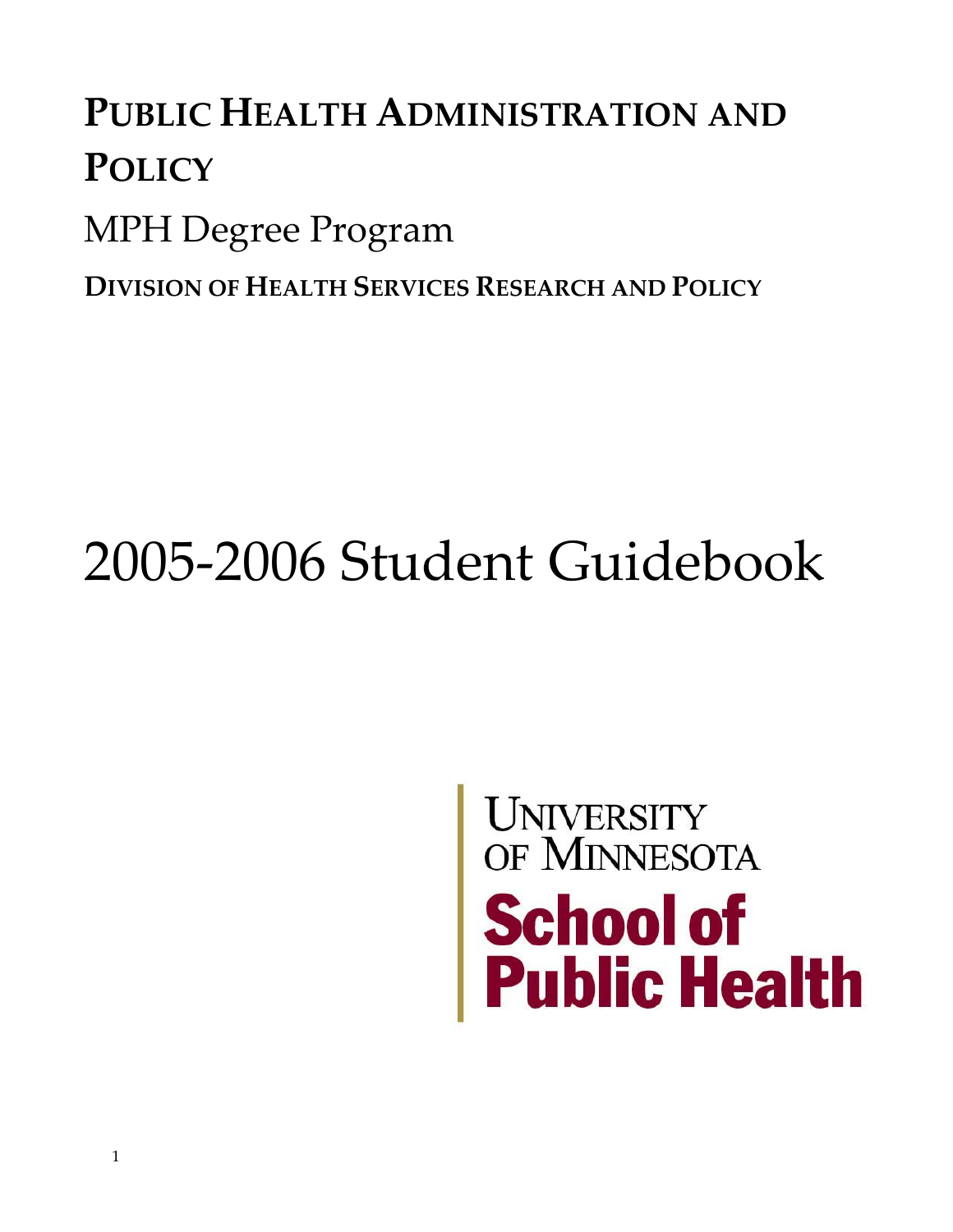All students are responsible for knowing the rules and policies that govern their academic program. To this end, the School of Public Health is providing you with this guidebook.

This guidebook contains everything you need to know to complete your degree.

Please keep it with you and refer to it often.

The University of Minnesota is committed to the policy that all persons shall have equal access to its programs, facilities, and employment without regard to race, color, creed, religion, national origin, sex, age, marital status, *disability, public assistance status, veteran status, or sexual orientation.*

This publication can be made available in alternative formats for people with disabilities. Direct requests to Students Services Center, School of Public Health, MMC 819 Mayo, 420 Delaware St SE, Minneapolis, MN 55455; 612.626.3500 or 800.774.8636; sph‐ssc@umn.edu.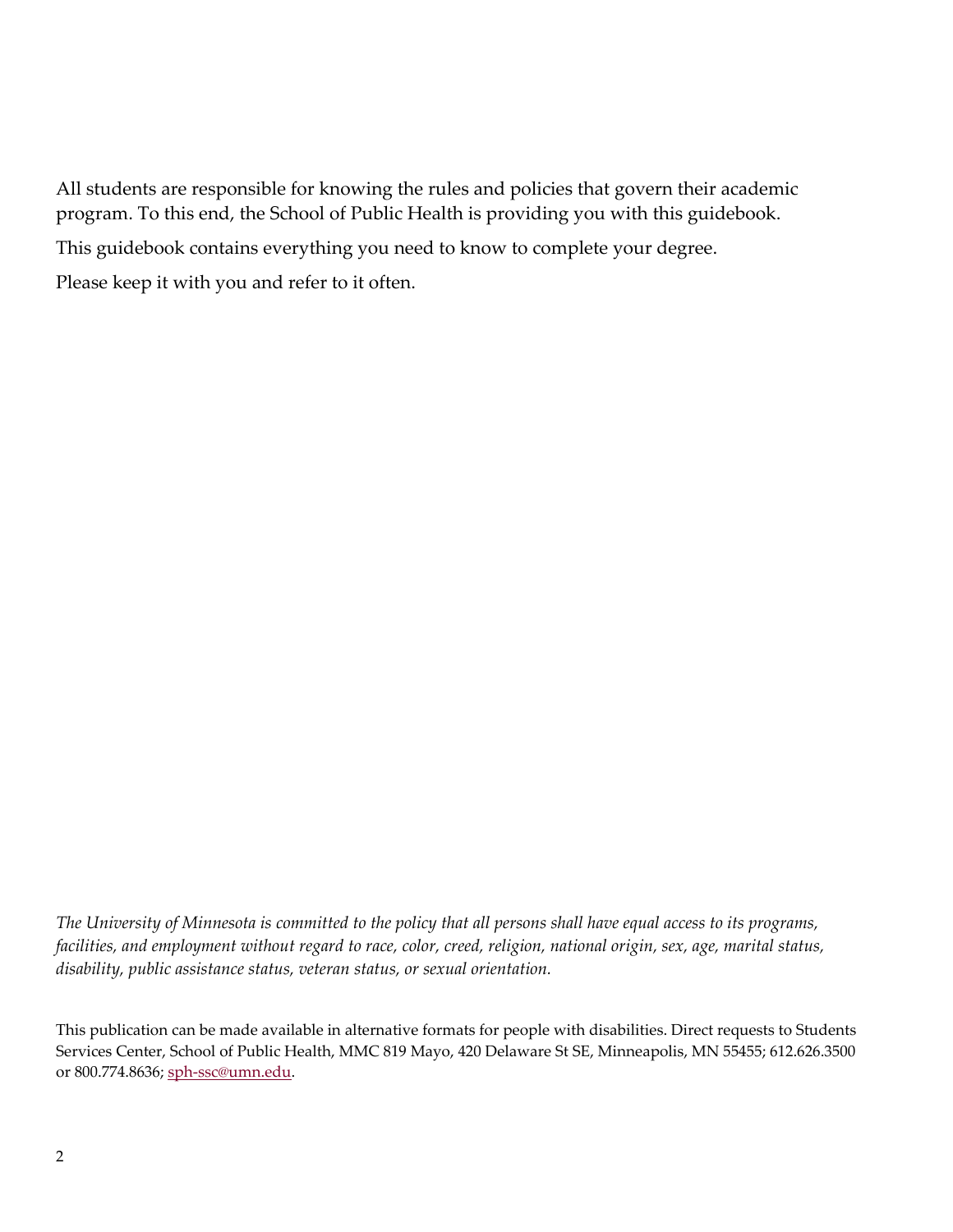# **Table of Contents**

| 1.1<br>1.2<br>1.3<br>1.4<br>1.5<br>2.1<br>2.2<br>2.3<br>3.1<br>3.2<br>3.3<br>4.1<br>4.2<br>4.3<br>5.1<br>5.2<br>5.3<br>5.4<br>6.1<br>6.2<br>6.3 |  |  |
|-------------------------------------------------------------------------------------------------------------------------------------------------|--|--|
|                                                                                                                                                 |  |  |
|                                                                                                                                                 |  |  |
|                                                                                                                                                 |  |  |
|                                                                                                                                                 |  |  |
|                                                                                                                                                 |  |  |
|                                                                                                                                                 |  |  |
|                                                                                                                                                 |  |  |
|                                                                                                                                                 |  |  |
|                                                                                                                                                 |  |  |
|                                                                                                                                                 |  |  |
|                                                                                                                                                 |  |  |
|                                                                                                                                                 |  |  |
|                                                                                                                                                 |  |  |
|                                                                                                                                                 |  |  |
|                                                                                                                                                 |  |  |
|                                                                                                                                                 |  |  |
|                                                                                                                                                 |  |  |
|                                                                                                                                                 |  |  |
|                                                                                                                                                 |  |  |
|                                                                                                                                                 |  |  |
|                                                                                                                                                 |  |  |
|                                                                                                                                                 |  |  |
|                                                                                                                                                 |  |  |
|                                                                                                                                                 |  |  |
|                                                                                                                                                 |  |  |
|                                                                                                                                                 |  |  |
|                                                                                                                                                 |  |  |
| 6.4                                                                                                                                             |  |  |
| 6.5                                                                                                                                             |  |  |
| 6.6                                                                                                                                             |  |  |
| 6.7                                                                                                                                             |  |  |
| 6.8                                                                                                                                             |  |  |
| 6.9                                                                                                                                             |  |  |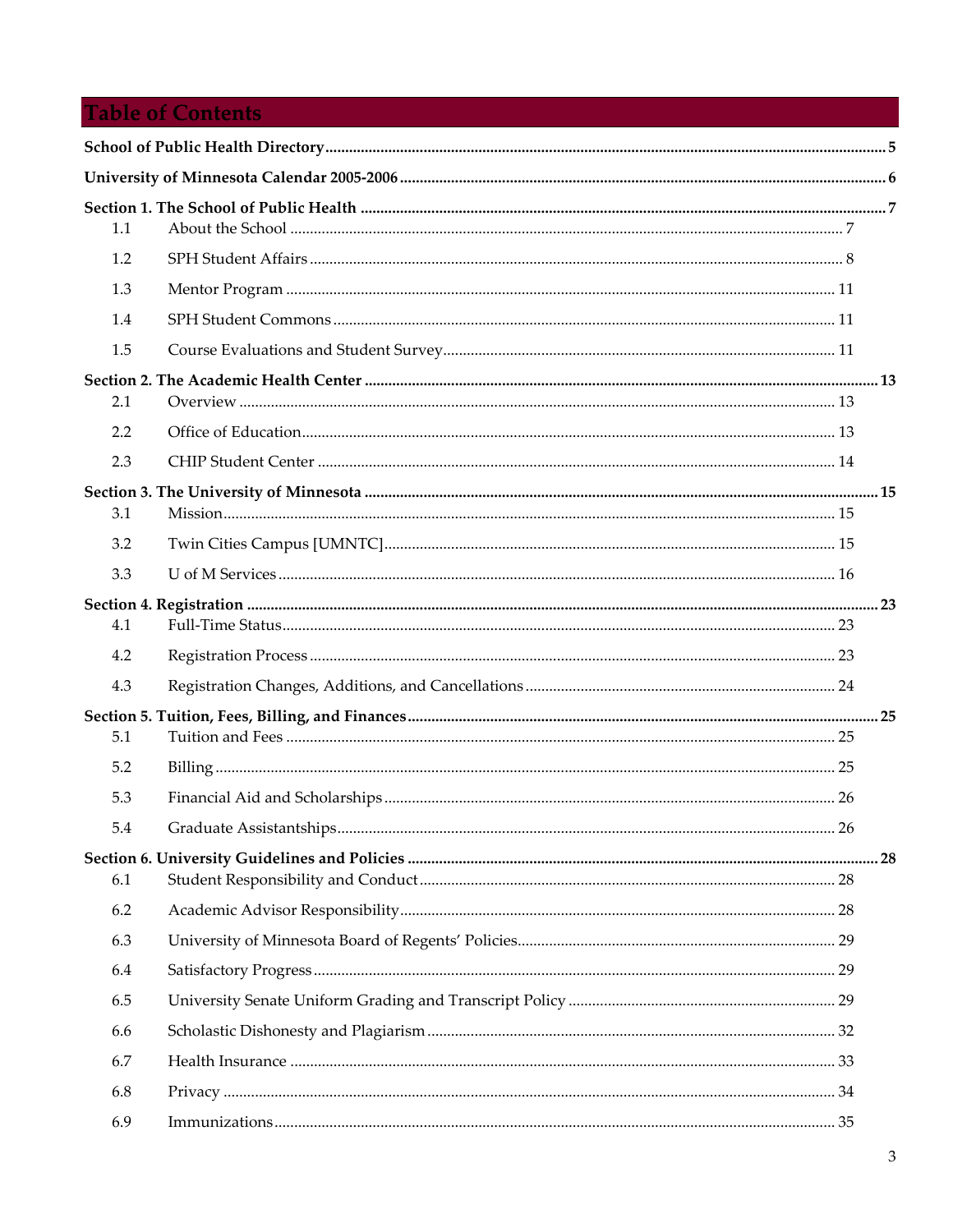| 6.10 |  |
|------|--|
| 6.11 |  |
| 6.12 |  |
|      |  |
| 7.1  |  |
| 7.2  |  |
| 7.3  |  |
| 8.1  |  |
| 8.2  |  |
| 8.3  |  |
| 8.4  |  |
| 8.5  |  |
|      |  |
| 9.1  |  |
| 9.2  |  |
| 9.3  |  |
| 9.4  |  |
| 9.5  |  |
| 9.6  |  |
| 9.7  |  |
| 9.8  |  |
| 9.9  |  |
| 9.10 |  |
| 9.11 |  |
| 9.12 |  |
| 9.13 |  |
| 9.14 |  |
|      |  |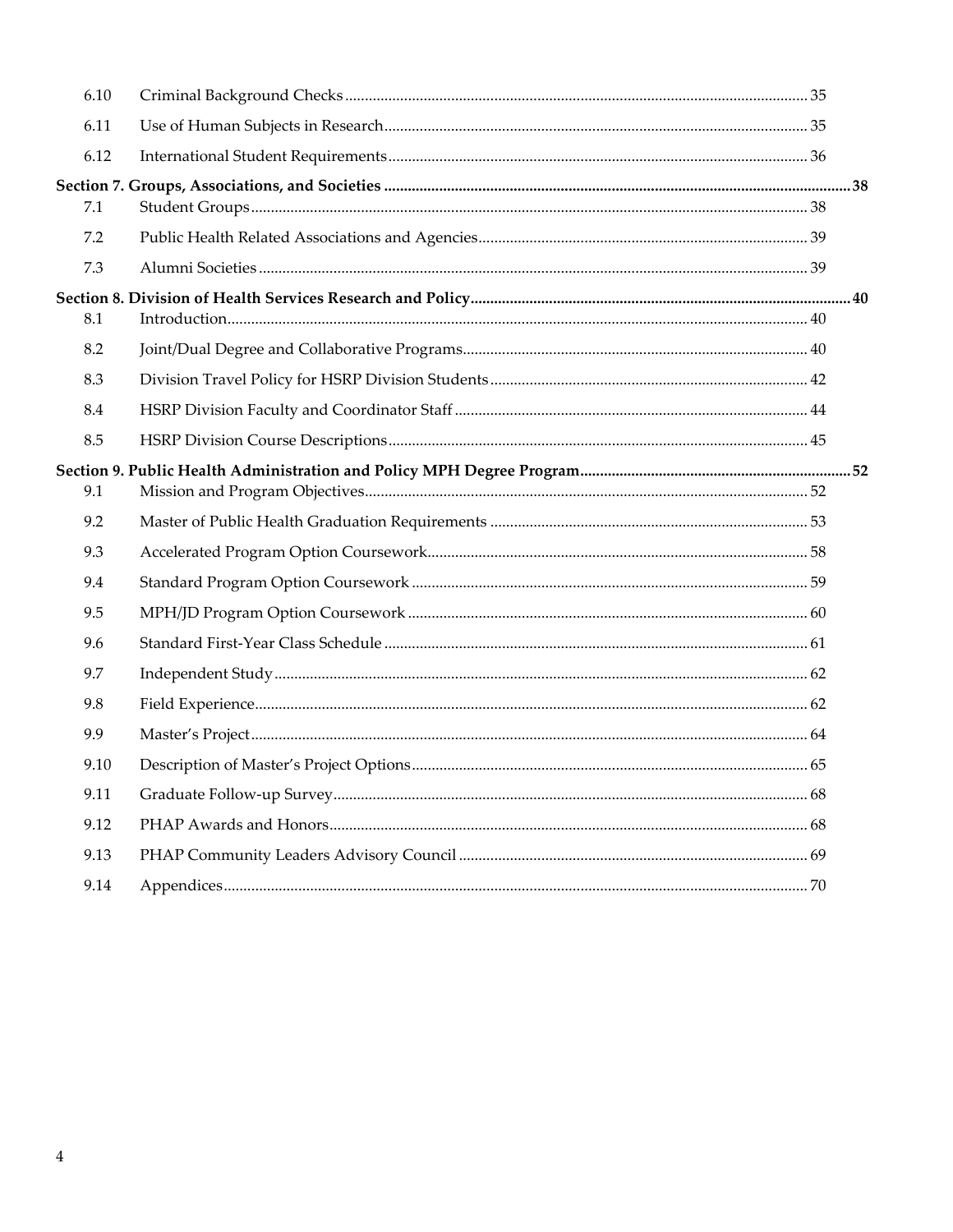## **School of Public Health Directory**

**Note:** All phone numbers are in area code "612".

| Mary Story, RD, PhD, Associate Dean for Academic and Student Affairs  625.6750  story@epi.umn.edu             |  |
|---------------------------------------------------------------------------------------------------------------|--|
| Debra Olson, MPH, RN, Associate Dean for Public Health Practice Education.  625.0476  olson002@umn.edu        |  |
|                                                                                                               |  |
|                                                                                                               |  |
|                                                                                                               |  |
|                                                                                                               |  |
| Carol Francis, Assistant Director of Student Services and Applications Coordinator  624.6952 franc004@umn.edu |  |
|                                                                                                               |  |
|                                                                                                               |  |
|                                                                                                               |  |
|                                                                                                               |  |
|                                                                                                               |  |
|                                                                                                               |  |
| Public Health Practice Major                                                                                  |  |
|                                                                                                               |  |
|                                                                                                               |  |
| Veterinary Public Health Program Director - William Hueston, DVM, PhD  625.8709  huest001@umn.edu             |  |
|                                                                                                               |  |
|                                                                                                               |  |
| <b>Division of Biostatistics</b>                                                                              |  |
|                                                                                                               |  |
|                                                                                                               |  |
|                                                                                                               |  |
|                                                                                                               |  |
| <b>Division of Environmental Health Sciences</b>                                                              |  |
|                                                                                                               |  |
|                                                                                                               |  |
|                                                                                                               |  |
|                                                                                                               |  |
| Division of Epidemiology and Community Health                                                                 |  |
|                                                                                                               |  |
|                                                                                                               |  |
|                                                                                                               |  |
|                                                                                                               |  |
|                                                                                                               |  |
| Director of Graduate Studies, Clinical Research - Russell Luepker, MD 624.6362luepker@epi.umn.edu             |  |
|                                                                                                               |  |
|                                                                                                               |  |
| Major Coordinators - Andrea Kish, Shelley Cooksey, Kathryn Schwartz 626.8802gradstudies@epi.umn.edu           |  |
| Division of Health Services Research and Policy                                                               |  |
|                                                                                                               |  |
|                                                                                                               |  |
|                                                                                                               |  |
|                                                                                                               |  |
| Major Coordinator, PubH Administration & Policy - Shannon Hofmann 625.9480 hofma003@umn.edu                   |  |
|                                                                                                               |  |
| Major Coordinator, Health Services Research, Policy & Admin. - Maureen Andrew 624.9432andre031@umn.edu        |  |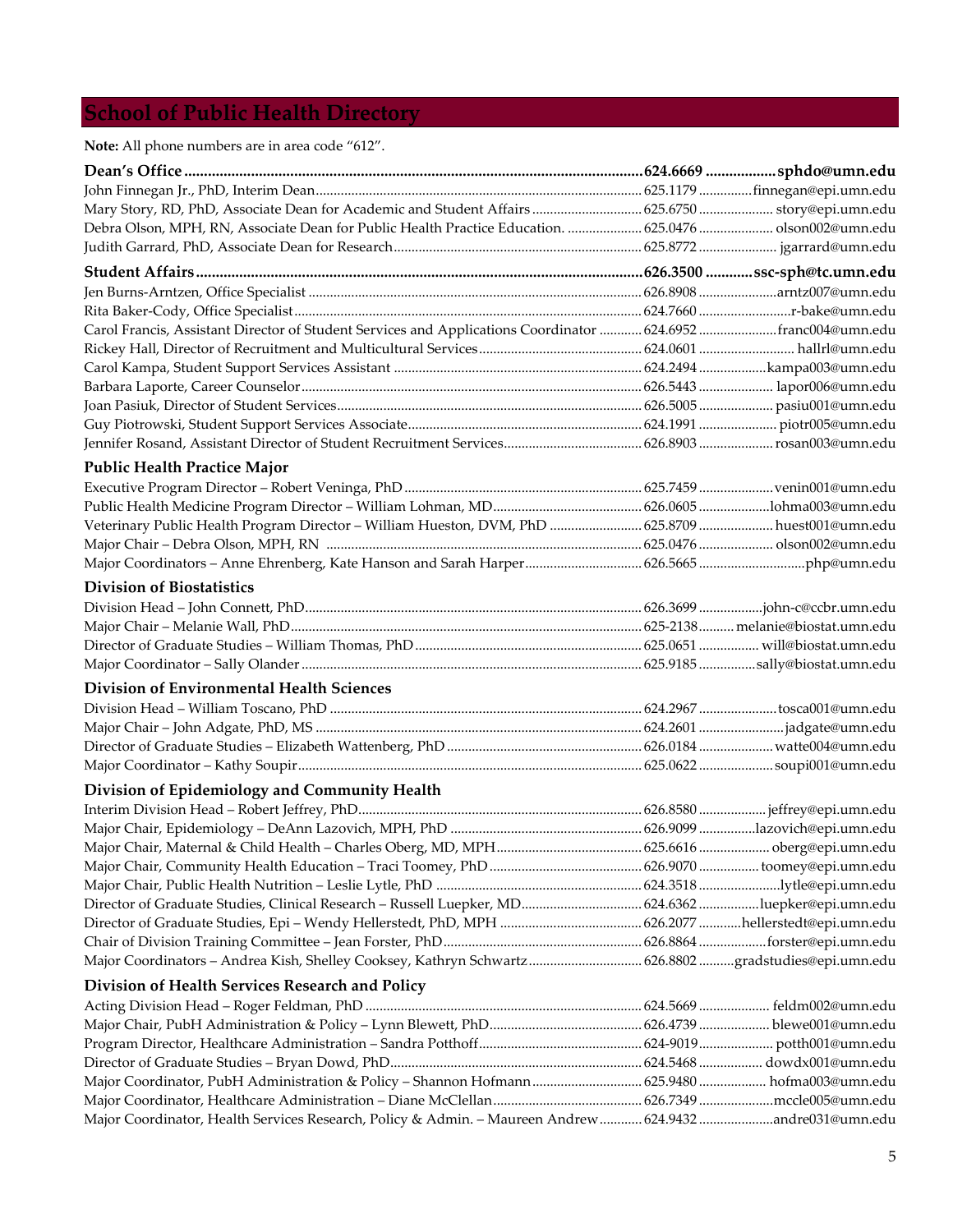### **University of Minnesota Calendar – 2005‐2006**

The official University Calendar can be found at http://onestop.umn.edu*.*

### **FALL SEMESTER 2005**

| August    | 25             | <b>SPH New Student Orientation</b>       |  |
|-----------|----------------|------------------------------------------|--|
|           | $26$ -Sept $1$ | SPH New Student Academic Warm-up         |  |
| September | 5              | Labor Day holiday - University closed    |  |
|           | 6              | Classes begin                            |  |
|           |                |                                          |  |
| November  | 24-25          | Thanksgiving holiday - University closed |  |
| December  | 14             | Last day of instruction                  |  |
|           | 15-17, 19-21   | Final examinations                       |  |

### **SPRING SEMESTER 2006**

| January | 16    | Martin Luther King holiday - University closed |  |
|---------|-------|------------------------------------------------|--|
|         | 17    | Classes begin                                  |  |
| March   | 13-17 | Spring break – no classes                      |  |
| May     | 5     | Last day of instruction                        |  |
|         | 8-13  | Final examinations                             |  |
|         | 13    | End of Spring semester                         |  |
|         | 15    | School of Public Health Commencement           |  |

### **MAY SESSION 2006**

| May  | າາ | 3-week session classes begin                   |  |
|------|----|------------------------------------------------|--|
|      | 29 | Memorial Day holiday - University closed       |  |
| June |    | Last day of instruction for 3-week May session |  |

### **SUMMER SESSION 2006**

| June   | 12 | 8 and 10-week session classes begin          |
|--------|----|----------------------------------------------|
| July   |    | Independence Day holiday - University closed |
| August |    | Last day of instruction for 8-week session   |
|        | 18 | Last day of instruction for 10-week session  |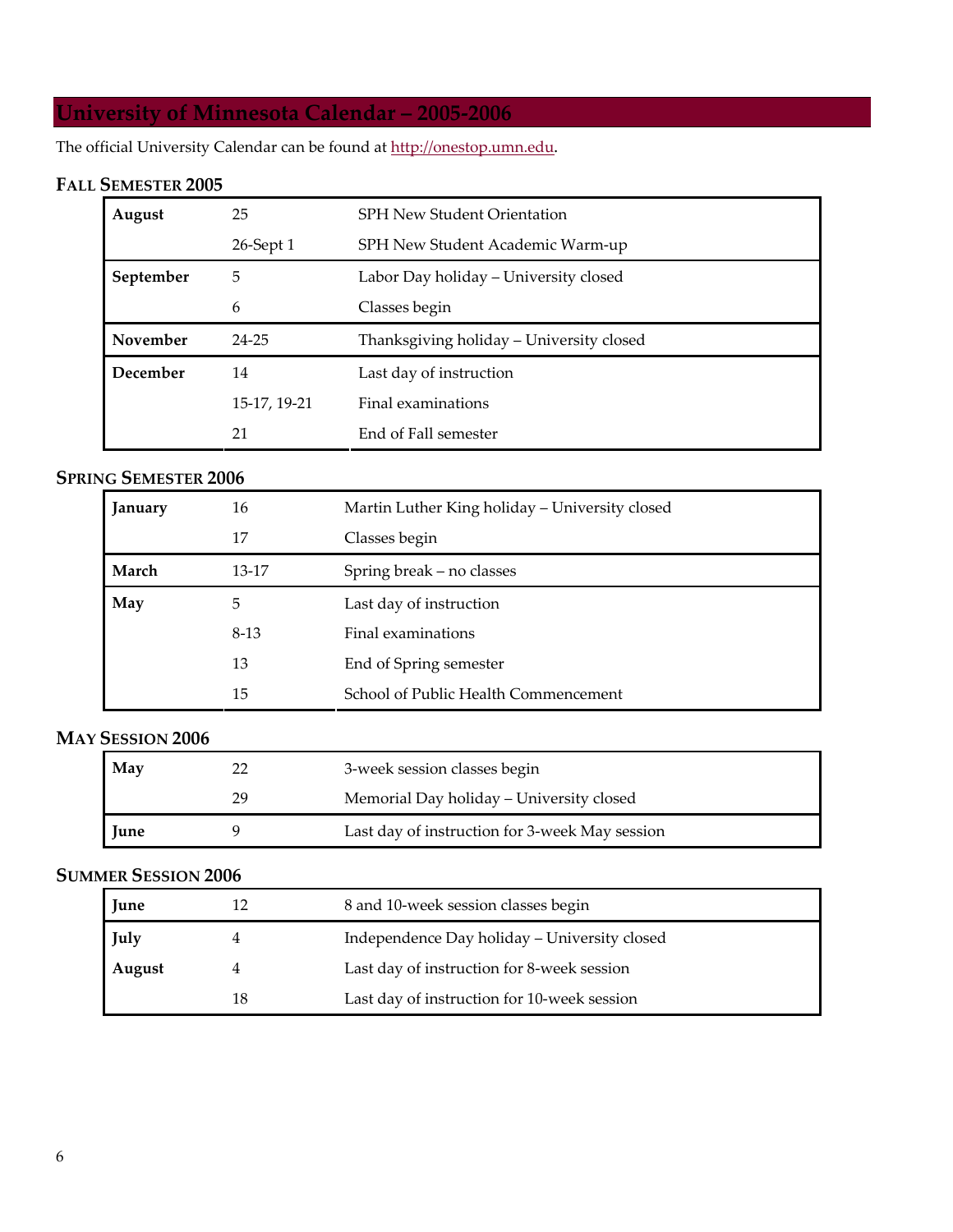# **1. THE SCHOOL OF PUBLIC HEALTH**

### **1.1 About the School**

Although the School of Public Health has existed officially since 1944, the presence of public health education at the University of Minnesota dates back to the 1860s. We are, therefore, one of the oldest areas of study in the institution.

Our school is one of two educational bodies in the university that has "public" in its title (the other is the Humphrey Institute of Public Affairs). The word "public" is key because it emphasizes that this school focuses on the health of groups of people and populations, rather than the treatment of sick individuals.

The second half of our title is "health" - we emphasize the prevention of injury and illness, rather than the treatment of disease. Our preventive approaches include research and education programs that examine the external (environmental) nature of human health risks; methods to control such risk factors; the effects of human behavior on health risks; methods to change unhealthy behavior; the design and management of illness and injury prevention programs; and research into the economics and effective delivery of health care services.

The School of Public Health thus offers a broad interdisciplinary approach towards maintaining the health of the people in Minnesota and throughout the world.

As a result of strong research and professional education programs, the School of Public Health at the University of Minnesota consistently ranks among the top accredited schools of public health in the country.

The interdisciplinary nature of public health means that our faculty frequently work with units throughout the university, including other schools within the Academic Health Center (AHC) such as the College of Veterinary Medicine and the Medical School, as well as the Humphrey Institute of Public Affairs, the Carlson School of Management, the Minnesota Extension Service, the College of Agriculture, the Institute of Technology, and others.

### **MISSION**

The mission of the School of Public Health is to preserve and enhance the health of the public through education, research, and service programs designed to discover and transmit new knowledge aimed at the prevention of disease and disability, the improvement of health, and the planning, analysis, management, evaluation, and improvement of systems for the delivery of health services.

### **GOALS**

**Education:** It is a goal of the School of Public Health to educate students to serve the health needs of communities. The School will provide suitable educational opportunities to augment the studentsʹ knowledge of public health principles and to assist them in developing appropriate skills and attitudes. The School shall participate in the continuing education of health professionals and in the education of the citizens of the State, the Nation, and the World.

**Research:** It is a goal of the School of Public Health to conduct research and to stimulate scholarly activity, with the aim of enhancing the well‐being of the public.

**Service:** It is a goal of the School of Public Health to provide a broad range of consultative and direct services to organizations in support of the Schoolʹs educational and research programs. It will respond, as appropriate, to community and individual health needs through publications and faculty participation in educational and research endeavors.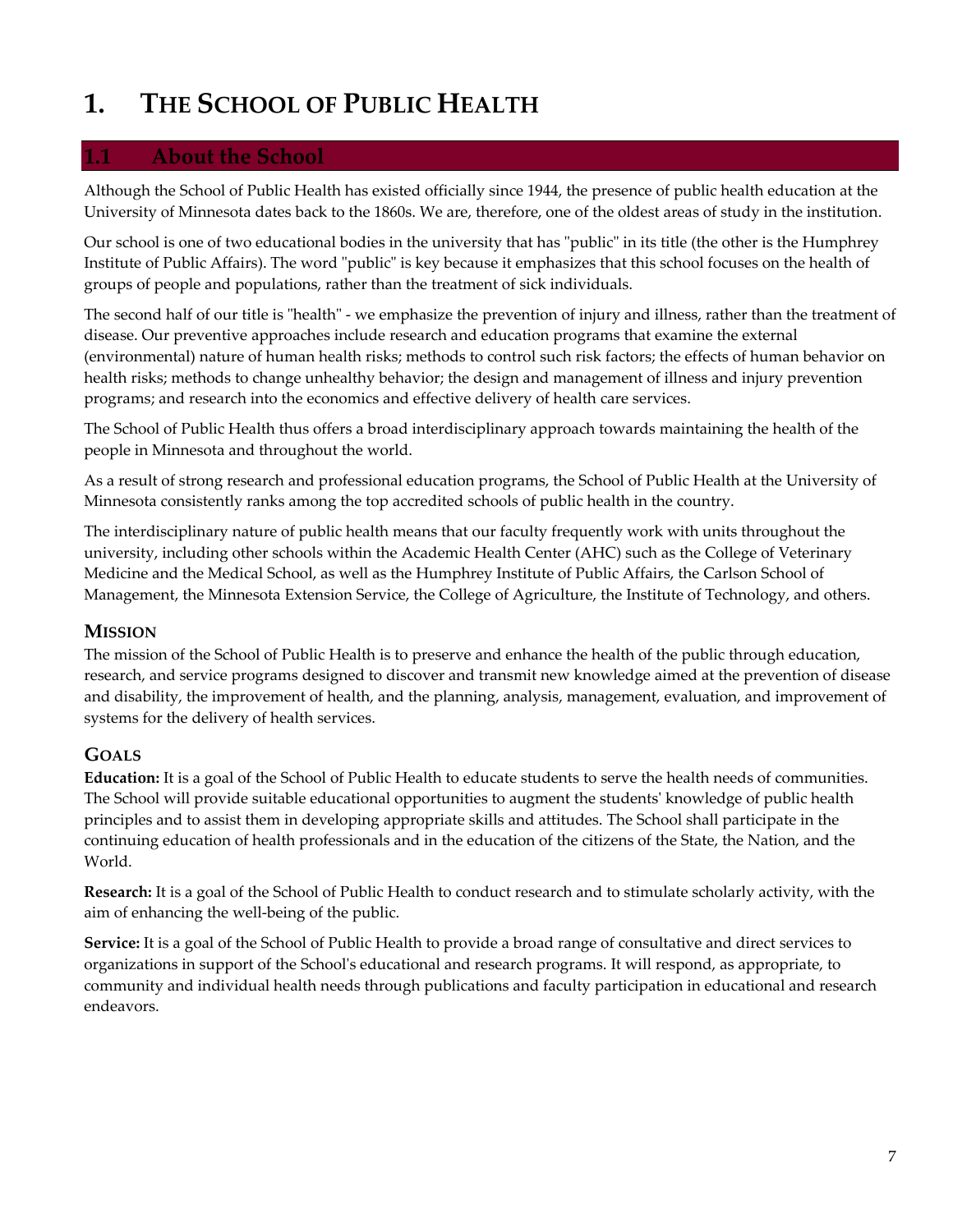### **STUDENT AFFAIRS STAFF**



**Jen Burns Arntzen** Office Specialist 612.626.8908 arntz007@umn.edu



**Rita Baker‐Cody** Office Specialist 612.626.3500 r‐bake@umn.edu



**Carol Francis** Asst Director, Student Services and Applications Coordinator 612.624.6952 franc004@umn.edu



**Rickey Hall** Director, Recruitment and Multicultural Services 612.624.0601 hallrl@umn.edu

**Guy Piotrowski** Student Support Services

Associate 612.624.1991 piotr005@umn.edu

Photo not available





**Barbara Laporte** Assistant Director, Career Services 612.626.5443 lapor006@umn.edu

**Jennifer Rosand**

612.626.8903 rosan003@umn.edu

Assistant Director, Student Recruitment Services



**Joan Pasiuk** Director, Student Services 612.626.5005 pasiu001@umn.edu



**Mary Story** Associate Dean for Student Affairs 612.625.6750 story@epi.umn.edu

| <b>Office Hours:</b>    | Monday - Friday, 7:45 AM - 4:30 PM | Location: | Mayo Building, Room D305 |
|-------------------------|------------------------------------|-----------|--------------------------|
| Telephone:              | 612.626.3500 or 800.774.8636       | E-Mail:   | sph-ssc@umn.edu          |
| Fax:                    | 612.624.4498                       |           |                          |
| <b>Mailing Address:</b> | <b>Student Services Center</b>     |           |                          |
|                         | School of Public Health            |           |                          |
|                         | Mayo Mail Code 819                 |           |                          |
|                         | 420 Delaware Street SE             |           |                          |
|                         | Minneapolis, MN 55455-0381         |           |                          |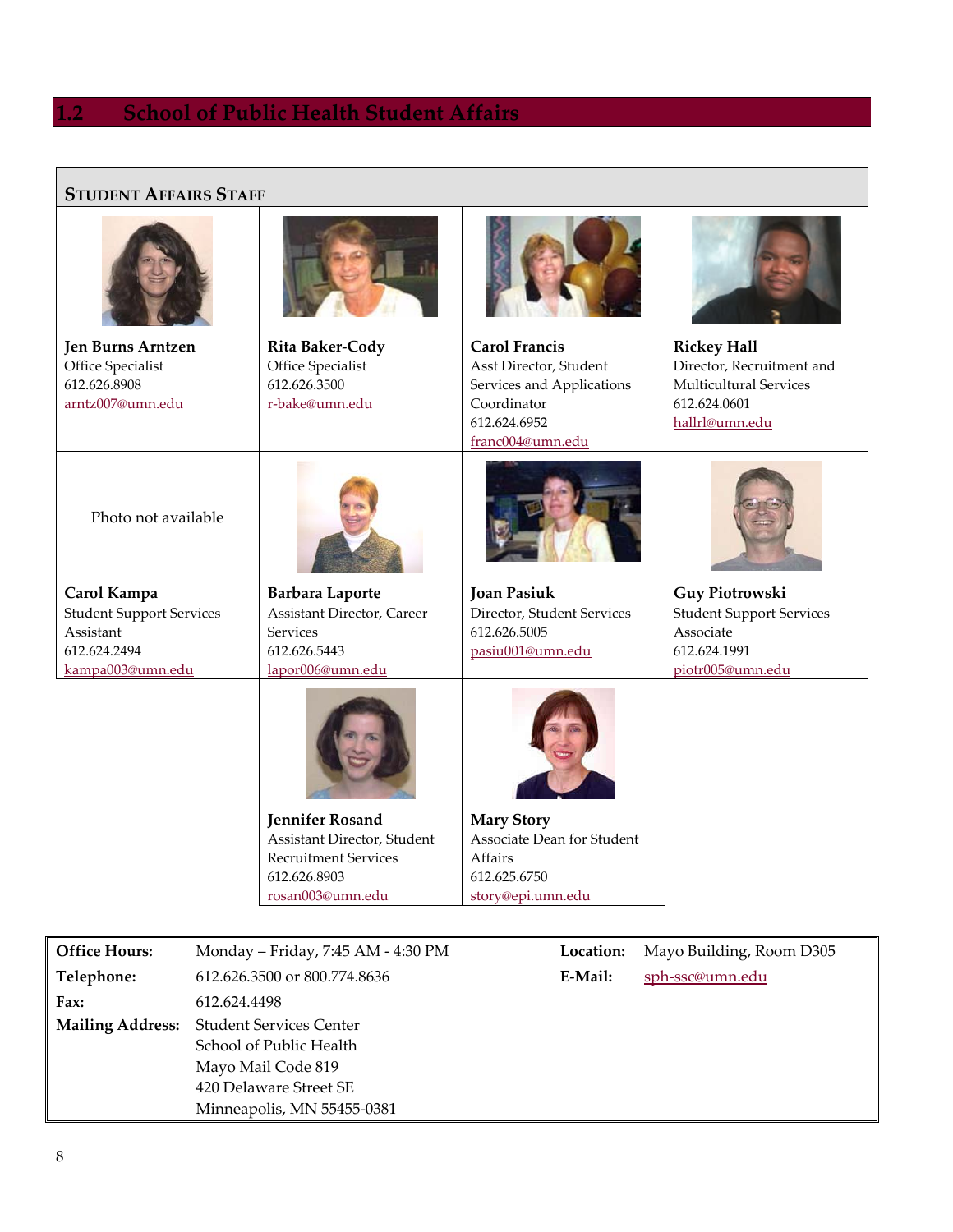### **STUDENT SERVICES CENTER (SSC)**

The Student Services Center is a school‐wide office that coordinates functions including:

- **Recruitment**
- **•** Applications
- Orientation and Academic Warm-Up
- Class Scheduling
- Student Tracking
- SPH Scholarships
- **Graduation clearance**
- Commencement

You will be directed to the Student Services Center (SSC) many times. The Student Services staff want to make your student experience as fulfilling as possible. We sponsor social and community‐building activities, host professional development and networking events, provide centralized educational support, manage SPH scholarships, and seek and communicate opportunities to enrich your SPH life. We work closely with the major coordinators to create a set of school‐wide and major‐specific services that we hope meets your needs for high‐tech and high‐touch delivery. You will be interacting with us directly or indirectly throughout your education here.

### **MULTICULTURAL SERVICES**

The School of Public Health (SPH) is committed to having a diverse student body that reflects the composition of the population and communities to be served and to ensuring that all students are prepared to work in a multicultural society and world. The SPH strives to be a welcoming place where all students have the opportunity to participate fully in the life of the school and to reach their full academic potential.

The Office of Multicultural Services plays an important role in meeting the SPH mission of preserving and enhancing the health of the public through education, research, and service programs designed to discover and transmit new knowledge aimed at the prevention of disease and disability, the improvement of health, and the planning, analysis, management, evaluation, and improvement of systems for the delivery of health services.

Multicultural Services is involved in the following ways:

### **Student Access and Support**

- Assists with the recruitment of talented students with a special emphasis on student of color recruitment.
- **Provides support to students of color by insuring they are informed and encouraged to utilize all campus** resources.
- Advocates for financial resources to aid students in their pursuits.

### **School of Public Health Climate**

- **Provides assistance and support for diversity training and policies for the school.**
- Serves as a resource to faculty interested in ensuring a classroom climate and curriculum that promotes diversity and multiculturalism.
- Works with faculty and administration to address issues raised by students.

### **Community Connections**

- Builds collaborative relationships with the community, especially communities of color, and works with the community to identify prospective students.
- **Develops communication and interaction with a multicultural community and alumni network.**
- **Plans and implements community outreach activities to recruit students of color.**
- Serves as a resource for students interested in working in communities of color.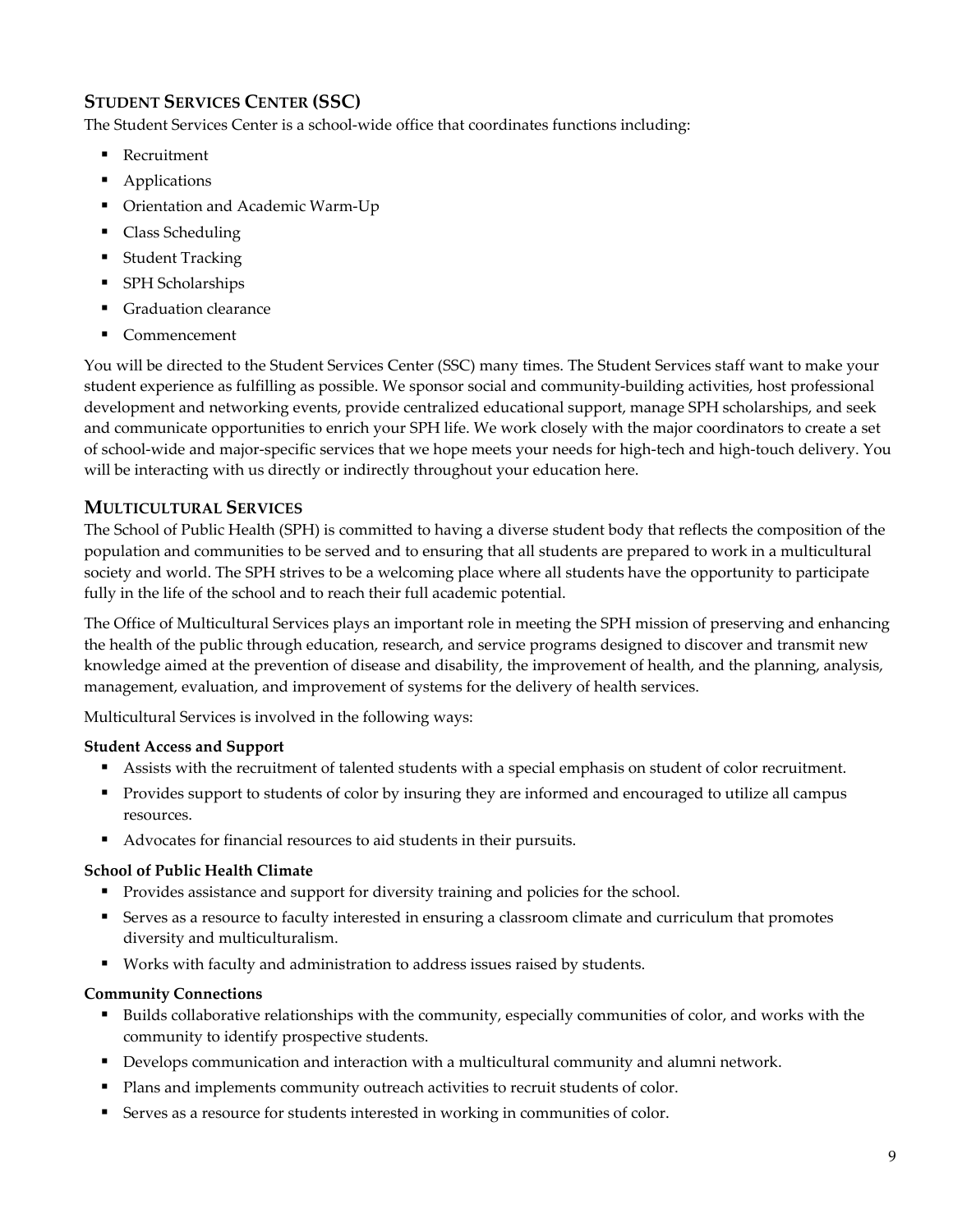### **CAREER SERVICES**

Career Services, located in Mayo D305, offers a variety of resources to assist you in your efforts to locate and apply for professional positions – from internships to fellowships to full‐time career positions. As a student and later as an alumnus/alumna, you are able to take advantage of the following free resources to help you achieve your career goals:

### **Career Services Website**

The Career Services Web site at www.sph.umn.edu/career has many links to help you start your new career, including:

- Our online job posting system listing internships, graduate assistantships and fellowships, and career opportunities.
- Links to numerous public health organizations that will help you become familiar with professional membership and career opportunities in public health.
- General career-related links and tip sheets on a variety of job-search related topics.

### **Career Conversations**

Regularly scheduled "Career Conversations" will be listed on the Career Services Web site and announced to students by email. These are counselor-led career-related discussions, covering topics such as resume writing, networking, interviewing, and salary negotiation. All students and alumnae are welcome to attend these sessions.

### **Career Resource Center**

The Career Resource Center (located in Mayo D‐305) is filled with information to help you in your job search efforts. In addition to an *Alumni Resource Directory,* filled with names of alums who are working in the field and are willing to be contacted by students, you will find handouts, books, videos, and other resources to provide guidance on networking, resume writing, interviewing and negotiating, job and internship opportunities.

### **Individual Career Counseling**

Barbara Laporte, the career counselor for the School of Public Health, has a Master's degree in Human Development and over 10 years of career counseling experience. As a student or alumnus/a, you may schedule individual appointments with Barb to discuss career‐related issues, learn more about career resources, discuss ideas for internships and field experiences, review your resume or curriculum vitae, and/or practice interviewing skills. To schedule an appointment, call Barb at 612-626-5443, or email her at lapor006@umn.edu.

### **Other Resources**

Throughout the year, you will have the opportunity to take advantage of other career-related events. In the fall, you may choose to participate in the Mentor Program (see www.sph.umn.edu/career/mentor/ for more information). Other activities will be announced via e‐mail, and may include employer visits, alumnae panel discussions, and/or campus‐wide career fairs.

You are on your way to an exciting and fulfilling career! We look forward to helping you get started!

### **RECRUITMENT SERVICES**

The Recruitment Services Office seeks to make the School of Public Health a welcoming place to all prospective students and is the center for recruitment activities at the School of Public Health. Recruitment staff meets with prospective students to learn about their interests and goals, and discusses the School of Public Healthʹs learning opportunities. Recruitment Services also coordinates preview days, information sessions, and other special events, as well as attends career fairs and recruitment venues to meet with prospective students.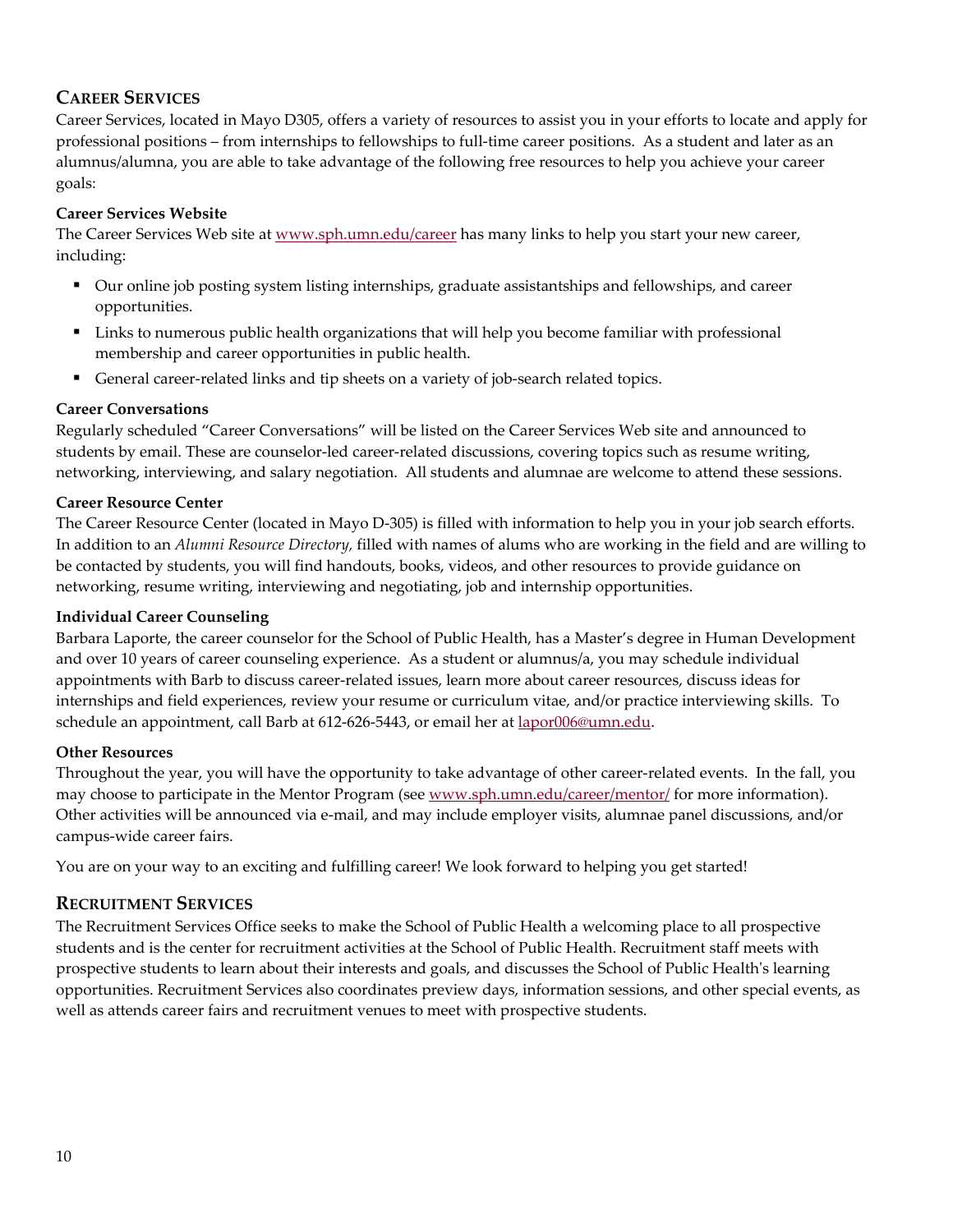### **1.3 Mentor Program**

Preparing for a career in public health extends well beyond the classroom. A vital part of that preparation can be learning from the experiences of others.

That is the idea behind our Public Health Mentor Program, which we co‐sponsor with the Minnesota Public Health Association. Each year we match about 125 students with alumni and other professionals who share their interests.

Students get to learn from the professional experiences of their mentors. Mentors get to play a role in training future public health leaders. These matches often prove to be enriching relationships for students and professionals alike.

For more information, go to www.sph.umn.edu/career/mentor/home.html.

### **1.4 SPH Student Commons**

**Note:** A new student commons is currently under construction on the 1st floor of the Mayo building and will be available for SPH student use in early 2006. A temporary student commons is located in Mayo A270.

Make use of the student commons to relax or study with your student colleagues. Obtain the door access code from the Student Services Center (D305). The Student Commons has the following amenities:

- **Lounge area with tables, couches, chairs, microwave, refrigerator, and a telephone for free local calls.**
- Wireless internet, PC computers with internet connectivity and Microsoft Office, and a printer.

Please work together to ensure that the student commons is a comfortable and safe place.

- We try to keep the temperature moderated. If you must open a window, please close it when you leave.
- There are cleaning supplies on hand for your use. Keep the room neat in consideration of others.
- Please protect the security of access. Do not give the code to anyone. Do not let anyone watch over your shoulder while you enter the code. Do not let anyone enter behind you that you do not know to be a SPH student. Never prop the door open for any reason. The student commons is for SPH students only.
- If you are aware of a breach of security or if you see something in the commons that needs repair, please report it to the SSC (D305 Mayo) as soon as possible.
- Avoid being alone in the commons during the evening or early morning.
- If you believe you are in danger or see improper activity in progress, call 9‐1‐1.

### **STUDENT LOCKERS**

Student lockers are available on the 1<sup>st</sup> floor of the Mayo building. Get an assigned locker and combination during the first week of fall semester from the Student Services Center (SSC) in Mayo D305.

### **1.5 Course Evaluations and Student Survey**

### **COURSE EVALUATIONS**

Students provide very important input into the continued development of the School of Public Health's teaching program. Students will be asked to complete evaluations for all SPH courses. When the evaluation forms are distributed in class, faculty and TAs should leave the room and allow students to complete the process. Many instructors designate a student in the class to collect the forms and deliver them to the Student Services Center (SSC) so there is no possibility of interference.

Comments are always welcome, but students have two weeks after the end of the semester to complete this as part of the formal evaluation process. The evaluation forms are: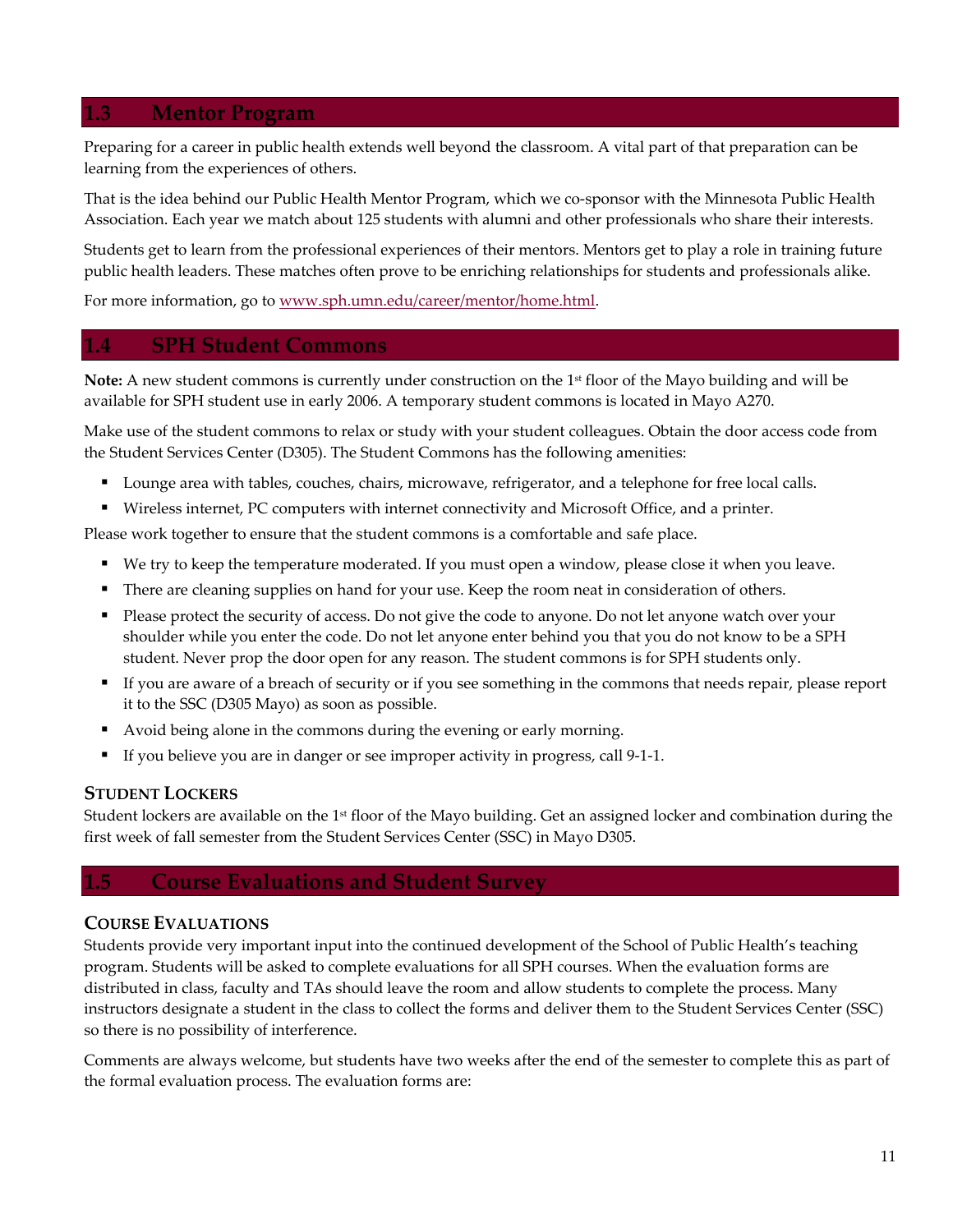### **University Evaluation Form**

The computer‐scored University of Minnesota Student Evaluation of Teaching (SET) – Form D – SR (Student Release) questionnaire is provided by the Office of Measurement Services at the University of Minnesota and preserves student anonymity without fail. Please note that race, gender and other demographic information on this bubble sheet is not used by the SPH in any way; instructors do not see any of this information in the summary they receive.

### **School of Public Health Evaluation Forms**

Students receive a second evaluation form in one of two versions:

- *SPH Comment Form*
- *End of Semester Class Evaluation Form* (used only in EpiCH division classes)

These two forms have not been as protective concerning confidentiality. In most cases, student's written comments are seen directly by the instructor (some divisions have begun typing comments) and there is no guarantee that your confidentiality will be maintained. Students who are concerned that their remarks may be identified and attributed may use one of the processes below as an alternative to completing the form in the classroom:

- Talk with a major coordinator and ask her/him to forward your comments confidentially.
- Bring a typed sheet with your comments to the Student Services Center (SSC) in D305 Mayo. Be sure to note the class name, number, and instructor on the sheet.
- Complete a Course Evaluation Comment Form in the SSC (typewriter available).

The SPH evaluation form asks for student comments on:

- The teaching methods used
- Availability of the Instructor and TA
- Subject matter of the course
- Reading material and text
- **Performance requirements (attendance, papers, discussion, tests, presentations)**
- Grading methods
- Guest instructors

### **SPH ANNUAL STUDENT SURVEY**

Students also are strongly encouraged to evaluate and comment on the school and its programs through our annual end of year SPH Student Survey. The survey covers many aspects of student experiences including field placements, career services, financing, and overall School service.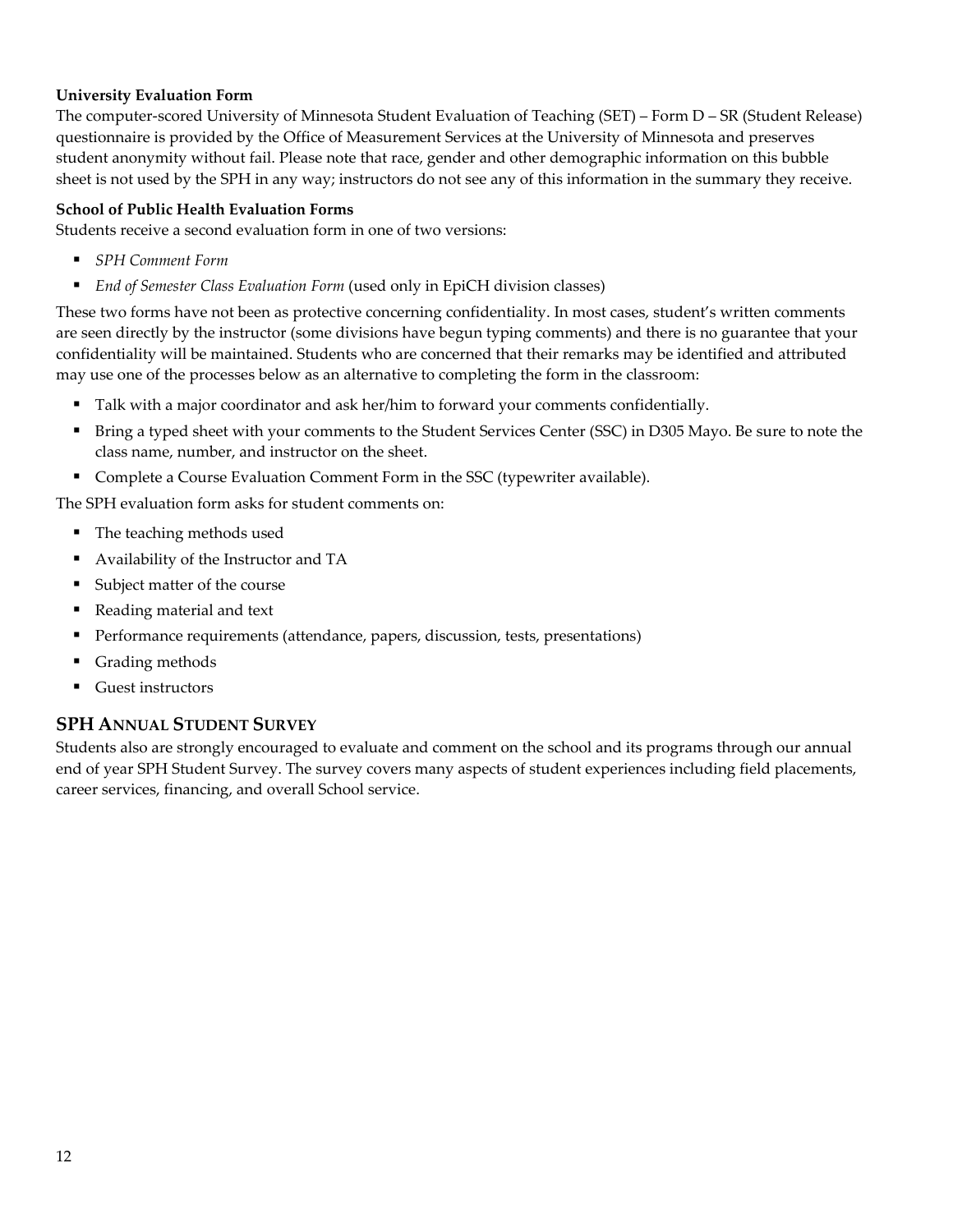# **2. THE ACADEMIC HEALTH CENTER**

### **2.1 Overview**

In 1851, the seeds of the Academic Health Center were planted with territorial legislation that created the University of Minnesota and named medicine and science among five original academic disciplines. Over the past century and a half, it has taken root, grown, and flourished to become one of the most comprehensive health education and research centers in the United States.

The AHC now comprises seven schools and colleges of medicine, public health, nursing, dentistry, pharmacy, and veterinary medicine as well as allied health programs in physical therapy, occupational therapy, medical technology, health information science, and mortuary science. Interdisciplinary efforts include the Center for Spirituality and Healing, the Center for Bioethics, the Cancer Center, the Center for Infectious Disease Research & Policy, the Center for Animal Health & Food Safety, the Center for Drug Design, and the Biomedical Genomics Center.

Our schools educate 70 percent of Minnesota's health care professionals. We are also an economic engine driving Minnesota's leading industry, health care services and products, which includes 7,000 businesses that employ more than 200,000 Minnesotans and generate at least \$15 billion a year. We develop new health technologies independently and in collaboration with Minnesota biomedical companies. Our researchers bring \$242 million in sponsored revenues into Minnesota each year.

In January 1997, the University of Minnesota Hospital and Clinics merged with Fairview Health Services, a system of 7 hospitals and 30 clinics. Most of our faculty physicians are members of University of Minnesota Physicians, a multi‐ specialty clinical practice with a primary affiliation with Fairview-University Medical Center, one of the nation's top research and teaching hospitals.

On July 14, 2000, the University of Minnesota Board of Regents approved a new Academic Health Center vision, which broadly reflects the issues experienced by individual schools and our external community to ensure that our significant role in professional health education is met. The vision includes the following seven principles:

- Create and prepare the new health professionals for Minnesota;
- Sustain the vitality and excellence of Minnesota's health research;
- Expedite the dissemination and application of new knowledge into the promotion of health and delivery of health care in Minnesota;
- Develop and provide new models of health promotion and care for Minnesota;
- Reduce health disparities in Minnesota and address the needs of the state's diverse populations;
- Use information technology to transform how we educate, conduct research, and provide service to individuals and communities in Minnesota; and
- Build a culture of service and accountability to Minnesota.

### **2.2 Office of Education**

The vision for the Office of Education is to promote excellence in student learning outcomes by supporting faculty and programs that include community‐based education, interdisciplinary education, technology‐enhanced learning, and faculty development. Much of the work of this office builds upon input and ideas that were developed by intercollegiate task forces and committees prior to the establishment of the Office.

The mission of the Office of Education is to promote excellence in learning through the support of AHC Educational Programs. This mission is supported by specific guiding principles for the office.

In addition, the initiatives of the Office of Education are grounded in strategic goals for the AHC that were identified as part of the six‐year AHC Strategic Plan, specifically those that pertain to interdisciplinary health professional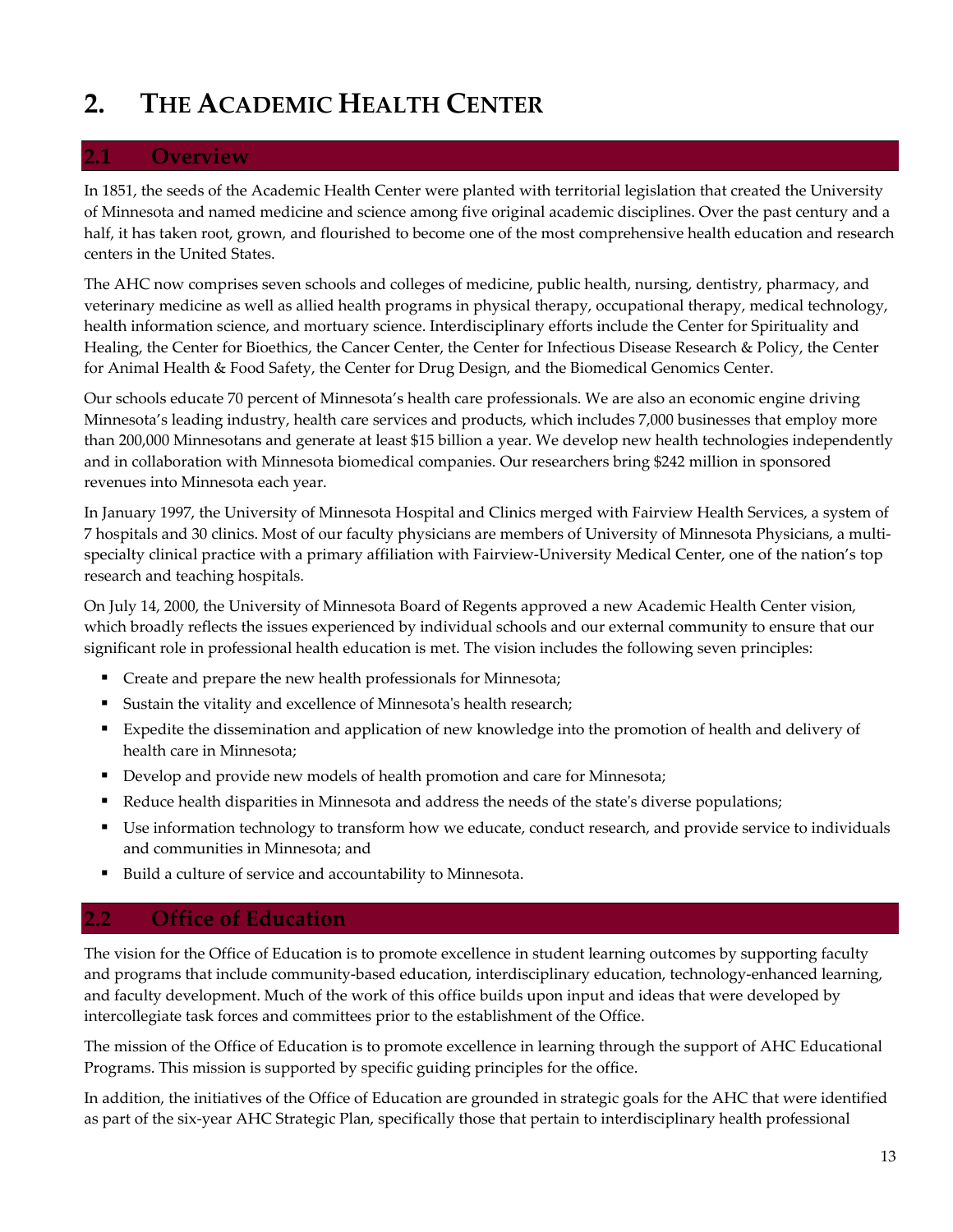education, addressing the Stateʹs changing workforce needs, and the development of technology tools to health professional students and faculty.

Since 2000, the Office of Education team has grown to include personnel who can lead key initiatives to address our mission and goals. This team works closely with a number of intercollegiate committees and work groups to obtain input and collaborative decision‐making for each initiative.

### **2.3 CHIP Student Center**

The Center for Health Interdisciplinary Programs or CHIP is a department of the Office of Education in the Academic Health Center Senior Vice President's Office. The CHIP Student Center serves AHC students in the schools of dentistry, dental hygiene, health care administration, medical technology, medicine, mortuary science, nursing, occupational therapy, pharmacy, physical therapy, public health, and veterinary medicine.

CHIP exists to foster interdisciplinary relationships and teamwork between Academic Health Center students. CHIP provides educational, leadership, and service opportunities for students.

### **CHIP Mission Statement**

- To enable Academic Health Center (AHC) students to form an interdisciplinary community that will foster continued teamwork as future health care professionals.
- To offer services, programs, and activities designed to complement and enhance the experience of University of Minnesota AHC students.

### **Services for AHC Students**

- 24/7 study/meeting area
- Networked computers, scanner, CD burners
- Courtesy phones
- Beverage service
- **Refrigerator/microwaves**
- Informal counseling and referral

### **Leadership Opportunities for AHC Students**

- CHIP Executive Council
- CHIP Student Committees
- Student Health Advisory Committee
- **CLARION National Case Competition**
- Students' International Health Committee
- **Student Committee on Bioethics**
- Wilderness Health Committee
- **PEERS** substance abuse prevention program

### **CHIP Student Center**

1‐425 Moos Tower Phone: 612.625.7100 Fax: 612.626.6025 www.chip.umn.edu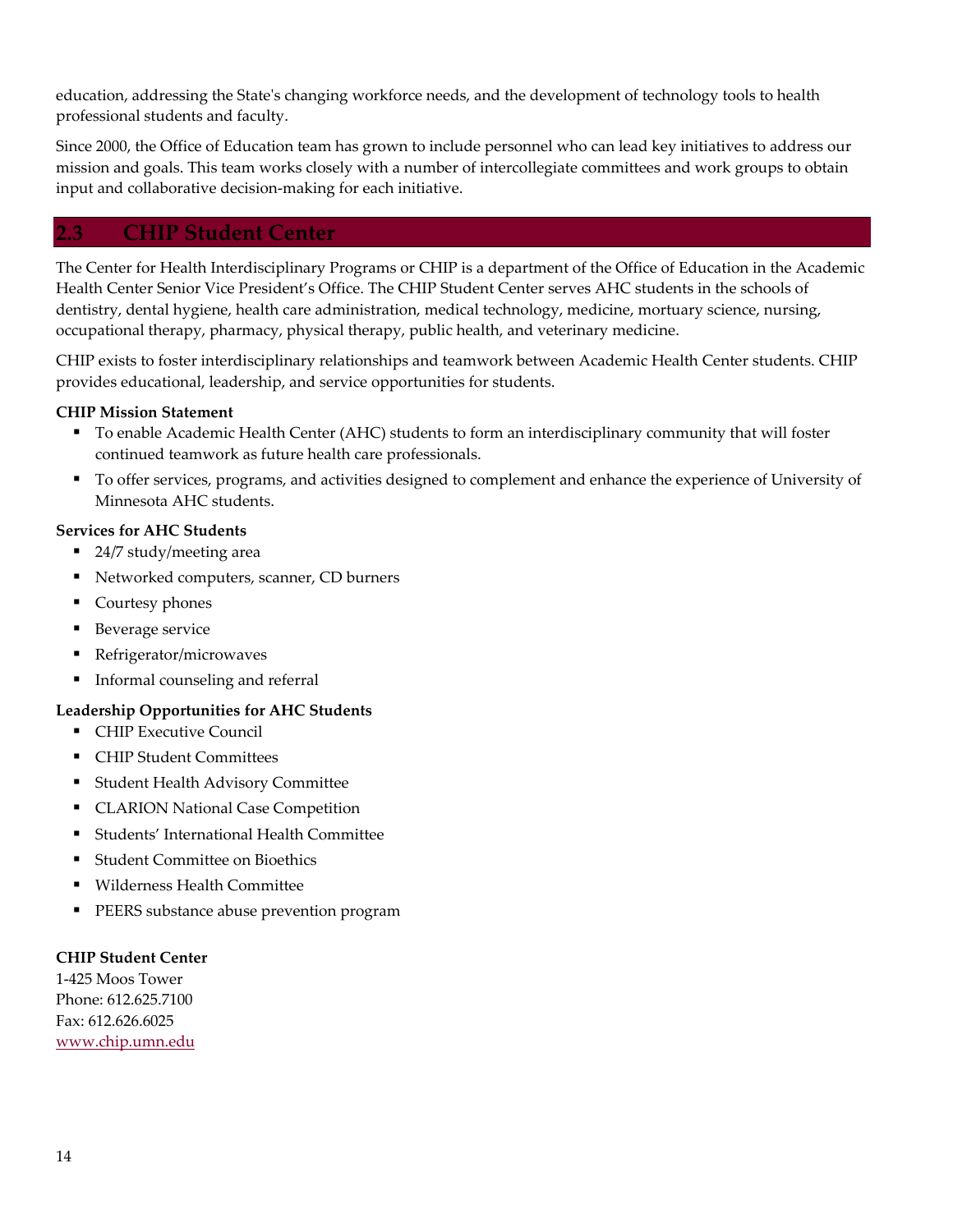# **3. THE UNIVERSITY OF MINNESOTA**

### **3.1 Mission**

The University of Minnesota, founded in the belief that all people are enriched by understanding, is dedicated to the advancement of learning and the search for truth; to the sharing of this knowledge through education for a diverse community; and to the application of this knowledge to benefit the people of the state, the nation, and the world.

The University's mission, carried out on multiple campuses and throughout the state, is threefold: Research and Discovery—Generate and preserve knowledge, understanding, and creativity by conducting high-quality research, scholarship, and artistic activity that benefit students, scholars, and communities across the state, the nation, and the world. Teaching and Learning—Share that knowledge, understanding, and creativity by providing a broad range of educational programs in a strong and diverse community of learners and teachers, and prepare graduate, professional, and undergraduate students, as well as non‐degree‐seeking students interested in continuing education and lifelong learning, for active roles in a multiracial and multicultural world. Outreach and Public Service—Extend, apply, and exchange knowledge between the University and society by applying scholarly expertise to community problems, by helping organizations and individuals respond to their changing environments, and by making the knowledge and resources created and preserved at the University accessible to the citizens of the state, the nation, and the world. In all of its activities, the University strives to sustain an open exchange of ideas in an environment that embodies the values of academic freedom, responsibility, integrity, and cooperation; that provides an atmosphere of mutual respect, free from racism, sexism, and other forms of prejudice and intolerance; that assists individuals, institutions, and communities in responding to a continuously changing world; that is conscious of and responsive to the needs of the many communities it is committed to serving; that creates and supports partnerships within the University, with other educational systems and institutions, and with communities to achieve common goals; and that inspires, sets high expectations for, and empowers the individuals within its community.

### **3.2 Twin Cities Campus [UMNTC]**

The University of Minnesota is a world‐class university, known globally as a leader in teaching, research, and public service. It is both a land-grant university, with a strong tradition of education and public service, and a major research institution, with scholars of national and international reputation. UMNTC consistently ranks among the top 20 public universities in the United States. The classic Big 10 campus, located in the heart of the Minneapolis‐St. Paul metropolitan area, provides an exceptional setting for lifelong learning.

The University community is a broad mix of ethnic backgrounds, interests, and cultures. Students come from all 50 states and from more than 100 foreign countries. Many small communities of students, faculty, and staff help to create a welcoming atmosphere on campus.

UMNTC is also a thriving center for culture and the arts, featuring outstanding galleries, museums, concerts, theatre productions, and public lectures. For sports fans, the Golden Gophers offer all the spirit and excitement of Division I college athletics.

The campus in Minneapolis is located just a few minutes east of downtown. Nestled along the bluffs of the Mississippi River, buildings in Minneapolis range from the ultramodern Weisman Art Museum to the classic and stately Northrop Memorial Auditorium. A few miles to the east in St. Paul, rolling hills and quiet lawns create a more rural setting. The Minneapolis and St. Paul parts of the campus are connected by a convenient campus shuttle system.

UMNTC also provides a life beyond the campus like few other Big 10 universities can. The dynamic communities of Minneapolis and St. Paul offer something for everyone ‐ a nationally recognized art and theatre community, a thriving entertainment industry, a host of Fortune 500 companies, four glorious seasons of outdoor recreation, exciting professional sports, shopping, and restaurants for every taste‐‐all located close to campus.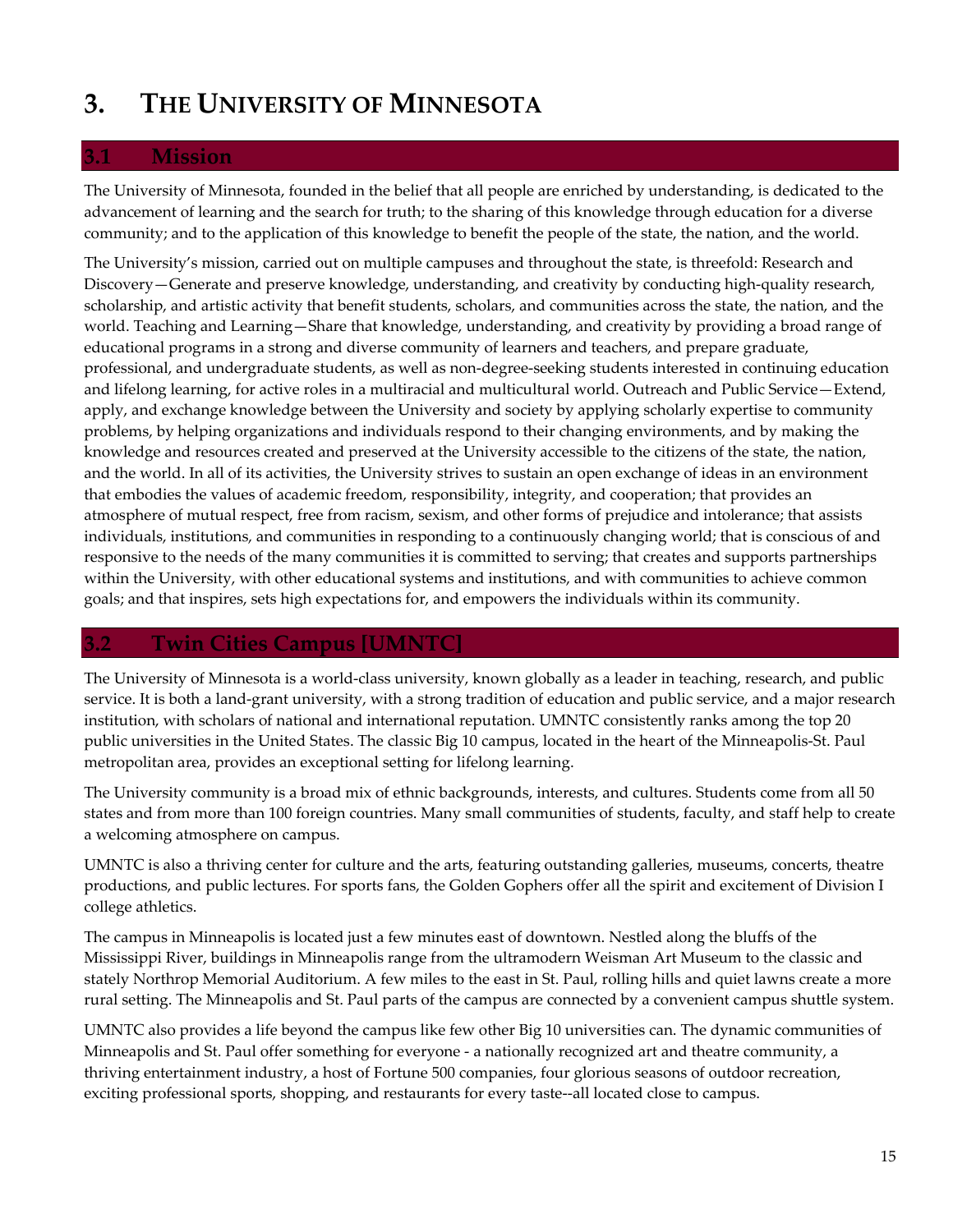### **3.3 U of M Services**

### **ONE STOP** http://onestop.umn.edu

### The first resource for students having a question about the University is http://onestop.umn.edu. Please bookmark this site. One Stop offers links to a variety of online services and information about the University including course information, grades, registration, finances, transcripts, and general services.

### **E‐MAIL ACCOUNTS** www.umn.edu/adcs/info/accounts.html

Each student attending the University of Minnesota is assigned an e‐mail account. Students will receive the *Internet Welcome Kit CD-ROM* that contains the necessary software to set-up a student Internet account or they can call the Technology Help Line at 612.301.4357 (1‐HELP).

**All SPH students should use their University of Minnesota e‐mail account.** Course lists, billing statements, financial aid updates, and other important information will be sent via the U of M student e-mail address. It is strongly recommended that students use their U of M e-mail account and do not transfer it to a personal e-mail account.

The School of Public Health relies heavily on e‐mail notices to students, staff, and faculty. To keep current on upcoming events, job announcements, new course announcements, scholarships, internships, the SPH newsletter, or good opportunities, etc., students should check their e‐mail regularly.

Students can retrieve e‐mail messages in many locations including the SPH student commons, SPH Career Resource Center, and SPH division computer facilities. Other computer facilities are located in numerous locations on campus; see www.umn.edu/adcs for a list.

**NOTE:** Students who choose to forward their University e‐mail account to another e‐mail account are still responsible for all the information, including all attachments, sent to their University e-mail account.

The U has expanded technological capacity to allow free lifetime access to University e-mail. This allows students to use the U of M e-mail address for personal or professional purposes even after graduation. (Imagine never having to subscribe to an e-mail service or memorize another address! In addition, imagine being able to stay in touch with your student colleagues wherever you and they may journey.)

To keep the account active, graduates must access it at least every 6 months. If left to go dormant, graduates can reactivate it through the alumni association for a fee.

Service includes full access to three features:

- University Portal www.myu.umn.edu/
- AHC Portal https://my.ahc.umn.edu/
- Portfolio https://portfolio.umn.edu/portfolio/index.jsp

### **PORTFOLIO** https://portfolio.umn.edu/portfolio/index.jsp

Portfolio is a secure web site at the University of Minnesota (U of M) for entering, saving, organizing, viewing, and selectively sharing personal educational records. This is a lifelong resource for all U of M students and graduates. This software allows the user to store information about their academic history, awards, presentations, publications, professional activities, conferences, employment history, etc. The system provides easy templates to file these records and to use them in creating résumé, CV, and even online presentations. Users can create documents for others to view electronically. It is a unique and high‐powered tool.

### **U CARD** www.umn.edu/ucard

The U Card identifies you as a student on the Twin Cities campus. Your first U Card is free and can be obtained at the U Card Office. Bring your driver's license, state ID, or passport and be prepared to have your picture taken.

### **U Card Main Office**

G22 Coffman Memorial Union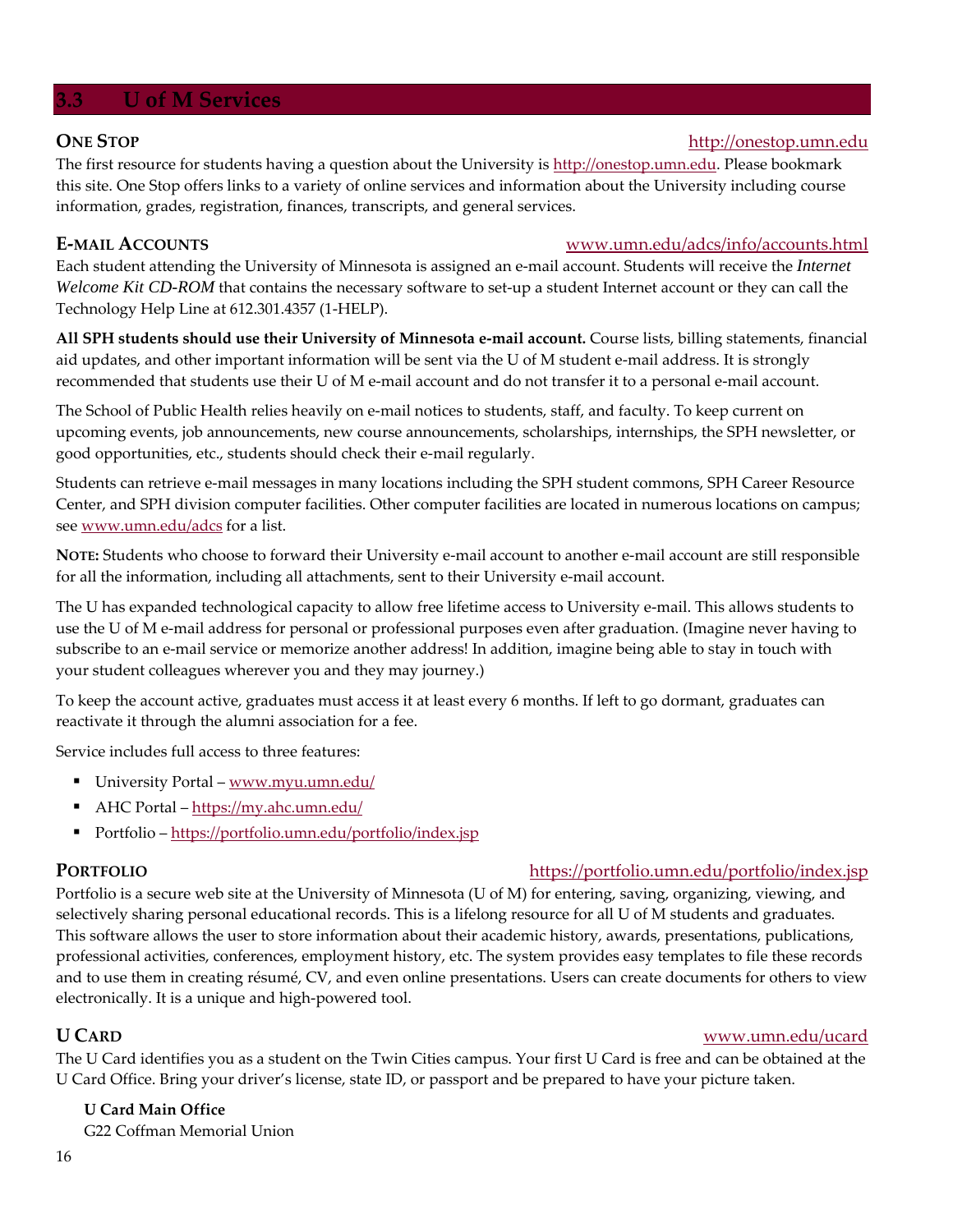300 Washington Avenue SE Phone 612.626.9900 Weekdays: 8:30 to 4:00pm

The U Card is your key to all sorts of campus services and facilities. Your U Card can also be used as your ATM card and your calling card.

Since the U Card never expires, you should hold on to it even after you leave the University. If you ever return as a student, staff or faculty member, your card will still be valid.

Use your U Card for:

- Campus ID purposes
- All your checking needs
- All your calling needs
- **Making Gopher GOLD purchases**
- Charging textbook purchases at the U of M Bookstores to your student account
- Checking out library materials
- Entering the recreation center, golf course, computer labs, buildings, and residence hall dining rooms
- Cashing checks at the Bursar's Office
- Art and athletic ticket discounts (available at place of purchase)
- Accessing art materials, student employment, business school services, and more

Report lost or stolen U Cards immediately. There is a \$15.00 replacement fee for lost, stolen, or damaged U Cards.

### **BOYNTON HEALTH SERVICES** www.bhs.umn.edu

Boynton Health Services offers comprehensive medical services for students, faculty, and staff.

### **Clinics**

- Dental Clinic
- **Eye Clinic**
- **Int'l Travel Clinic**
- **Mental Health Clinic**
- **Sports Medicine Clinic**
- Women's Clinic

### **Services**

- **Contraceptive Services**
- **Immunization Services**
- **Massage Therapy Services**
- **Nutrition Services**
- Pediatric Services
- **Specialist Services**
- **Immunizations**
- Nursing Mothers Room

### **Testing Services**

- HIV Testing and Counseling
- **Pregnancy Testing**
- **STI Testing**

### **General Care**

- Pharmacy
- **Physical Exams**
- **Primary Care**
- Urgent Care

Boynton also offers a variety of programs and classes including:

- Alcohol & Other Drugs Presentations
- Birth Control Classes
- **CPR/First Aid Classes**
- Eating-Disorders Program
- **HIV Testing and Counseling**
- **Smoking Cessation**
- Stress Management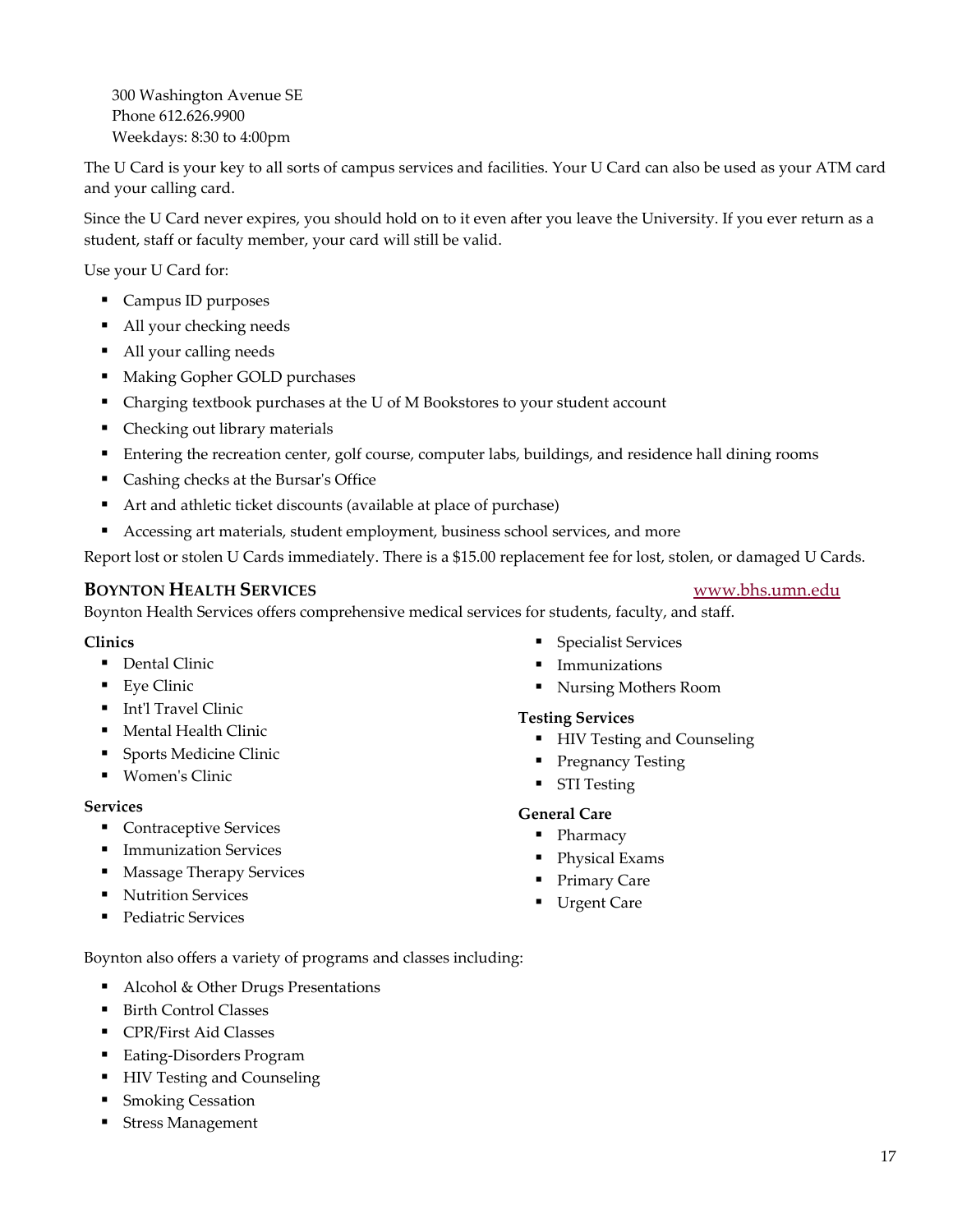### **INTERNATIONAL STUDENT AND SCHOLAR SERVICES** www.isss.umn.edu

International Student and Scholar Services (ISSS) is the office dedicated to serving the University of Minnesotaʹs international community. Its primary mission is to assist international students and scholars in successfully accomplishing the goals that brought them to the University, by using all available resources. Services include:

- Counseling and Advising
	- ¾Personal and Academic Advising
- ¾Immigration and Visa Regulation Advising
- **Weekly Update**
- Alumni and Friends
- Newsletters
- Administrative fees related to international scholars, faculty, and students
- **Career Services**
- Academic Opportunities for University Students
- **Announcements**
- Tax Return Information
- **Graduation**

In addition, ISSS supports the University of Minnesota's international efforts by helping departments to bring new foreign nationals to our four campuses and communities, by providing intercultural training for students, staff, and faculty, and by offering events that build links between the U.S. and international campus communities.

### **BIO‐MEDICAL LIBRARY** www.biomed.lib.umn.edu

The Bio‐Medical Library, located in Diehl Hall, contains materials in the areas of allied health, medicine, mortuary science, nursing, pharmacy, public health, and the basic life sciences. Rare and historical items are found in Wangensteen Library, and Drug Information Service provides materials in the area of substance abuse. The entire library collection contains more than 420,000 volumes, 4,000 current journal subscriptions, 1,100 full‐text electronic journals, and 1,200 audio‐visual and computer programs. Over 15+ health science electronic databases include MEDLINE, CINAHL, and HAPI (Health and Psychological Instruments).

In addition the library provides numerous resources and services such as library instructional classes, research workshops, reference consultations, library mediated searches, and citation clarification.

Information on other University libraries and collections can be found at www.lib.umn.edu.

### **DISABILITY SERVICES** http://ds.umn.edu/

The University's mission is to provide optimal educational opportunities for all students, including those with disabilities. The University recognizes that reasonable accommodations may be necessary for students with disabilities to have access to campus programs and facilities. In general, University policy calls for accommodations to be made on an individualized and flexible basis. Students are responsible for seeking assistance at the University and making their needs known.

One of the first places to seek assistance is Disability Services (DS). This office is provided by the University of Minnesota to promote access, which means ensuring the rights of students with disabilities (e.g., physical, learning, psychiatric, sensory or systemic) and assisting the University in meetings its obligations under federal and state statutes.

Disability Services has Academic Health Center Liaisons. The DS Academic Health Center Liaisons provide direct assistance such as

securing documentation of disability conditions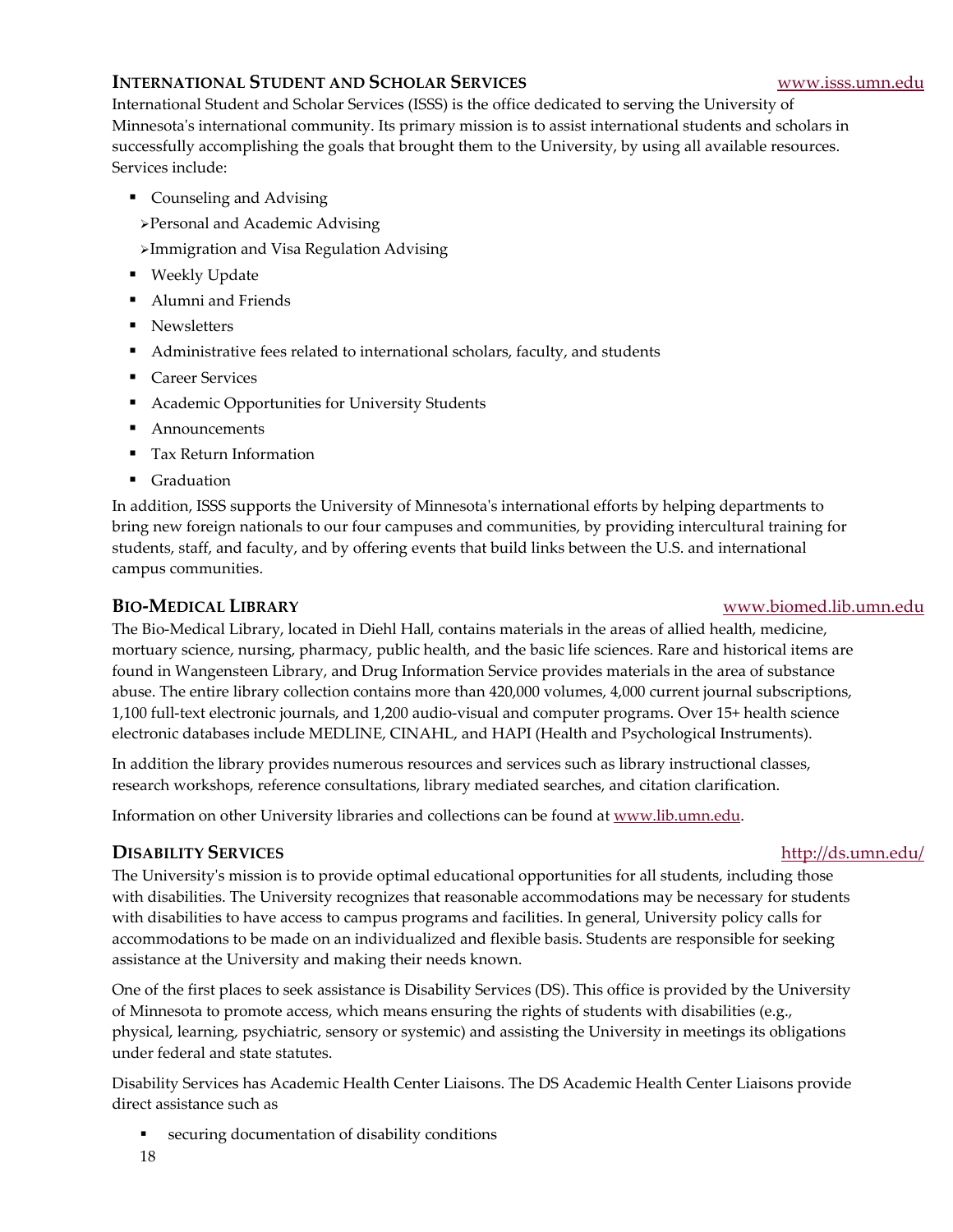- determining and implementing reasonable accommodations
- referral and consultation for enrolled and prospective students.

The Academic Health Center Liaisons also provide consultation with and training for faculty and staff to ensure access to their programs, facilities and services. All services are confidential and free of charge. For more information or to arrange reasonable accommodations, contact the DS Academic Health Center Liaisons in the McNamara Alumni Center, Suite180, 612.626.1333 (voice or TTY)

### **PARKING AND TRANSPORTATION CONSUMING** *AND* **TRANSPORTATION** *WWW.umn.edu/pts/*

The University's *Parking and Transportation* website has a wealth of information concerning getting to and around campus. Parking is extremely limited on campus and we encourage students to bus, bike, or walk if possible.

### **Campus Shuttle Busses**

Campus shuttle buses run at no charge between the East and West Bank and St. Paul campuses with varying routes and times. Current schedule information is posted on the above listed website as well as various locations throughout the Twin Cities campus.

### **Metro Transit and the U Pass**

Take advantage of the deeply discounted Metro Transit bus pass. U‐Pass is the ultimate transit pass that provides unlimited rides 24 hours a day. It is valid on all regular bus and light‐rail train routes, as well as express, local, limited‐stop, or Downtown Zone routes. It may not, however, be used on some special event services. Information can be found at **buspass.umn.edu**.

### **Parking**

Contract parking for students is sold through a lottery system each semester. Locations may vary but include spaces on the East Bank, West Bank, and St Paul campuses. Hourly parking is available in several University public facilities. Parking rates vary depending on proximity to campus and the facility type. Visit the Parking and Transportation website or call 612.626.PARK (7275) for more information.

The Motorist Assistance Program offers free services (unlocking vehicles, jump-starts, changing flat tires, and referral to a service station) to all customers parked in U parking facilities. Hours are Monday through Thursday from 7 a.m. to midnight, Friday from 7 a.m. to 10 p.m. (Service is not available on weekends or official University holidays). Call 612.626.PARK for motorist assistance or any other questions.

Disability parking is available in many parking facilities and metered areas. Use of these designated spaces requires a state‐issued permit or license plate. For additional information, call the State of Minnesota at 651.296.6911 or Disability Services at 612.624.4037.

### **EVENT CALENDARS**

| <b>Campus Events</b>                                                                                | http://events.umn.edu/                |
|-----------------------------------------------------------------------------------------------------|---------------------------------------|
| <b>School of Public Health Events</b>                                                               | www.sph.umn.edu/news/events/home.html |
| <b>Academic Health Center Events</b>                                                                | www.ahc.umn.edu/news/Calendar/        |
| <b>Community Events (web links to</b><br>local and community events<br>around the Twin Cities area) | http://events.umn.edu/aroundtown      |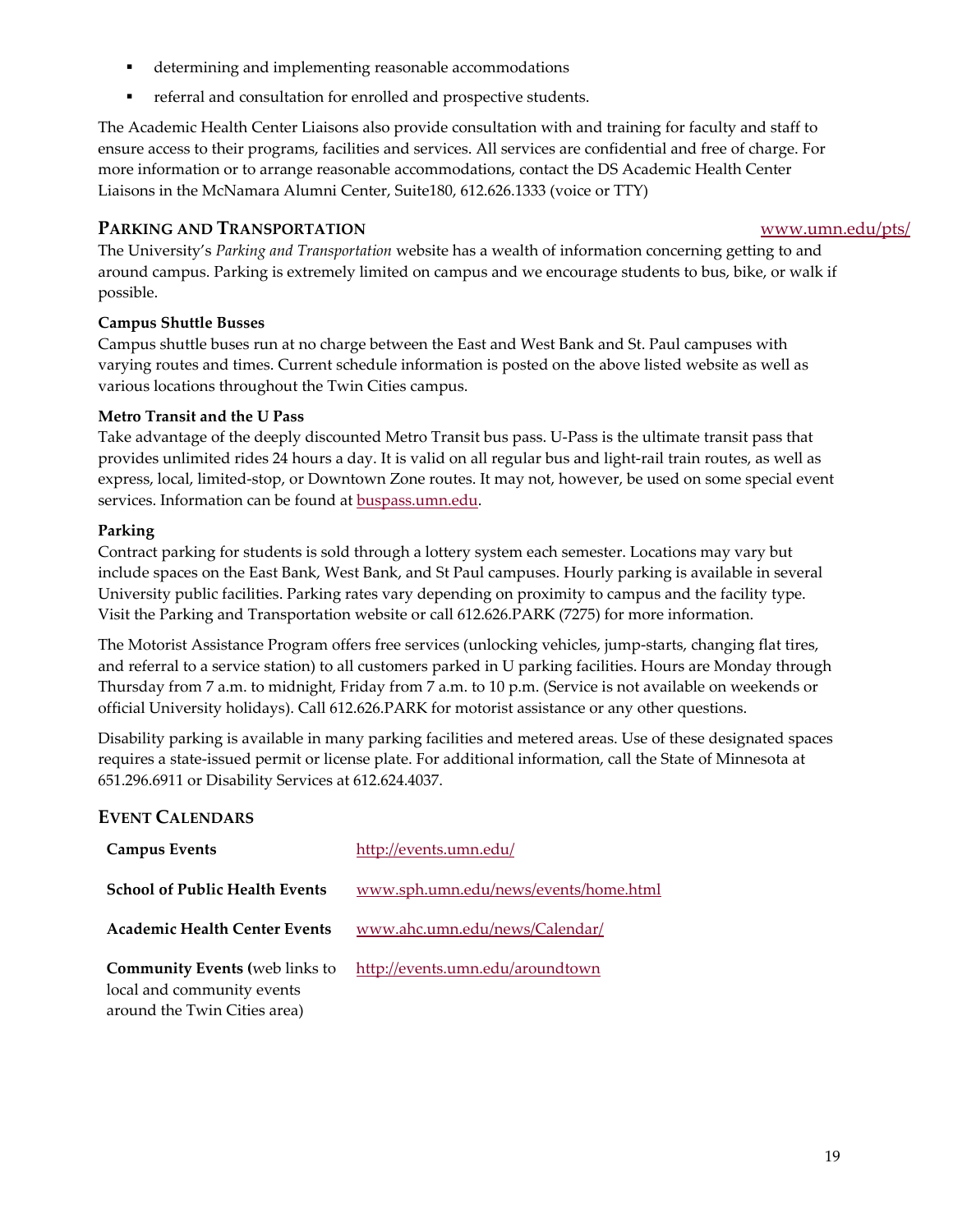### **OTHER UNIVERSITY RESOURCES**

The Aurora Center for Advocacy and Education provides crisis intervention and advocacy services to victim/survivors of sexual and relationship violence, harassment and stalking. The staff and volunteers are also available to provide prevention training and education on a variety of issues.

### **Bookstore** www.bookstore.umn.edu

The University of Minnesota Bookstore, located in Coffman Union, sells texts for all Public Health courses. Course materials can also be ordered online.

### **Center for Teaching and Learning Services** www.umn.edu/ohr/teachlearn/

The Center for Teaching and Learning Services works to enhance the culture of teaching and learning through campus‐wide workshops, courses, and facilitated discussions about teaching and learning.

The Center for Writing provides free writing instruction for all University of Minnesota students at all stages of the writing process. In collaborative consultations, we help students develop productive writing habits and revision strategies.

### **Computing Services** www.umn.edu/adcs

The University's Academic and Distributed Computing Services (ADCS) website provides a wealth of information and services available to students including:

- **Computer Lab Locations**
- **Computer Rental**
- Internet Services and E-mail Accounts
- Computers and Software for Purchase
- **Training**
- Support and Help Services
- Resources and Useful Links
- **Security**

### **Copies/Fax Machines** www.printing.umn.edu

A University Copy Center is located in Mayo D104 as well as other locations throughout the University.

### **Counseling and Consulting Services** www.ucs.umn.edu

Provides the following services to the University community:

- **Career Development Center**
- Consultation, Outreach, and Diversity Program
- Counseling Program
- Groups and Workshops
- **Learning and Academic Skills Center**
- Academic Support Groups

### **Dining** www.umn.edu/dining

University Dining Services offers a wide variety of dining experiences throughout the Twin Cities campus. The East Bank Campus offers several University Dining Service locations including the following dining areas that are located in or close to the Academic Health Center:

### **Outside In**

Located on the second floor of the Phillips Wangensteen Building, Outside In offers a wide selection for breakfast and lunch. Design your own omelet, select a delicious entrée, or build your own burger— Outside In has something for everyone.

### **The Aurora Center Center Center Center Center Center Center Center Center Center Center Center Center Center Center Center Center Center Center Center Center Center Center Cen**

### **Center for Writing Center for Writing http://writing.umn.edu/sws/index.htm**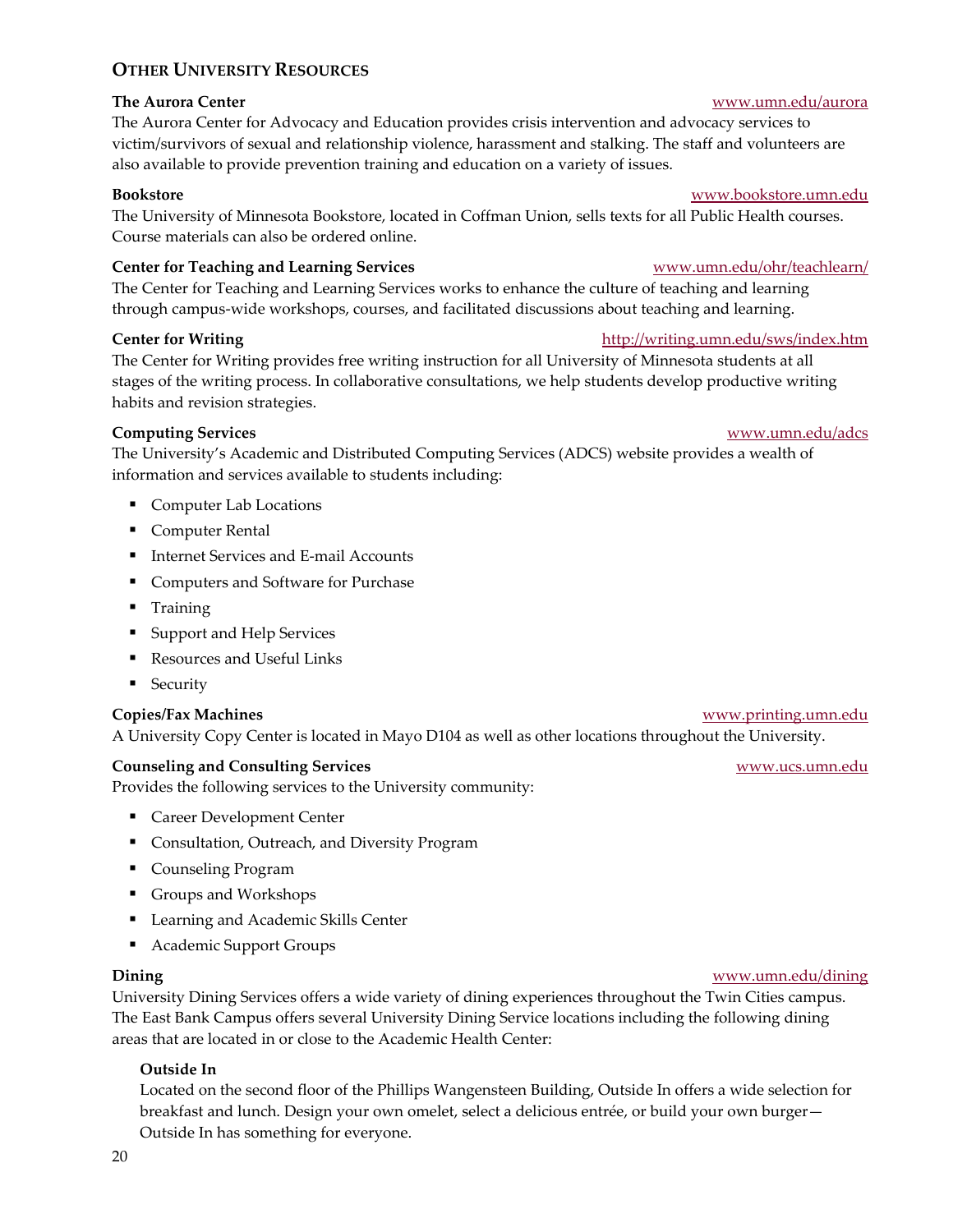### **Minnesota Marketplace**

Located on the ground floor of Coffman Union (accessible via tunnel from the Mayo building), the Minnesota Marketplace offers the many dining options including Einstein Brothers Bagels, Starbucks, Baja Sol, and Chick‐fil‐A.

Three spaces are available on campus offering private and comfortable rooms that are designed specifically for nursing mothers to be able pump and store breast milk. This service, offered through Boynton Health Services, requires a brief orientation for users to familiarize themselves with the rooms. The orientation can scheduled by calling 612.625.2926 or by emailing **bellx024@umn.edu.**The nursing mother rooms are located in Boynton Health Services on the East Bank, in Coffey Hall on the St. Paul Campus, and in Anderson Hall on the West Bank.

### **GLBT Programs Office** www.umn.edu/glbt

Through its various services, the GLBT Programs Offices assists bisexual, transgender, gay, and lesbian faculty, staff, and students in creating a supportive campus community while educating and providing resources for all members of the University of Minnesota about issues that impact the experiences of transgender, gay, lesbian, and bisexual people.

The University's Office of Housing & Residential Life is the best resource for finding housing on or near campus.

Find the way to any University building.

### **Online Writing Center** www.owc.umn.edu

The Online Writing Center offers online tutoring to students taking Writing-Intensive courses at the University of Minnesota. Online tutoring is conducted via the Web, and consists of comments and feedback offered by our experienced writing tutors.

Tutors are trained in fields such as composition, speech communication, scientific and technical communication, and rhetoric, and many of them are instructors at the university. Tutors review the writing you submit by offering comments and suggestions for improvement; however, they will comment mainly on the areas students specify.

### **Police** www.umn.edu/umpolice/

The University of Minnesota Police Department website.

### **Post Office**

A full‐service U.S. Post Office is located on the ground floor of Coffman Union.

### **Rec Center** www.recsports.umn.edu

UMNTC has extensive opportunities for fitness. University Recreation Center houses 2 fitness centers, 14 handball and racquetball courts, 5 international squash courts, 2 gymnasiums, a kitchenette, steam rooms, saunas, locker rooms, family locker rooms, a pro shop, a deli, and numerous lounge spaces. All full‐time students pay a student services fee that includes membership to the Rec Center.

### **Security Monitor Program** www.security.umn.edu

The Security Monitor Program offers a walking/biking escort service to and from campus locations and nearby adjacent neighborhoods. This service is available at no charge to students, staff, faculty, and visitors to the University of Minnesota ‐ Twin Cities campus. To request an escort by a trained student security monitor, please call 612.624.WALK (9255) shortly before the desired departure time and walk safe.

### **Student Dispute Resolution Center** www.tc.umn.edu/~sos/

The Student Dispute Resolution Center (SDRC) provides a full range of services to students with campus‐ based complaints or concerns. An ombudsman helps students resolve problems informally. An advocate is also available to assist students in formal grievance or disciplinary hearings.

### **Expression Connection for Nursing Mothers** www.bhs.umn.edu/services/nursingmom.htm

### **Housing** www.umn.edu/housing

### **Maps** http://onestop.umn.edu/Maps/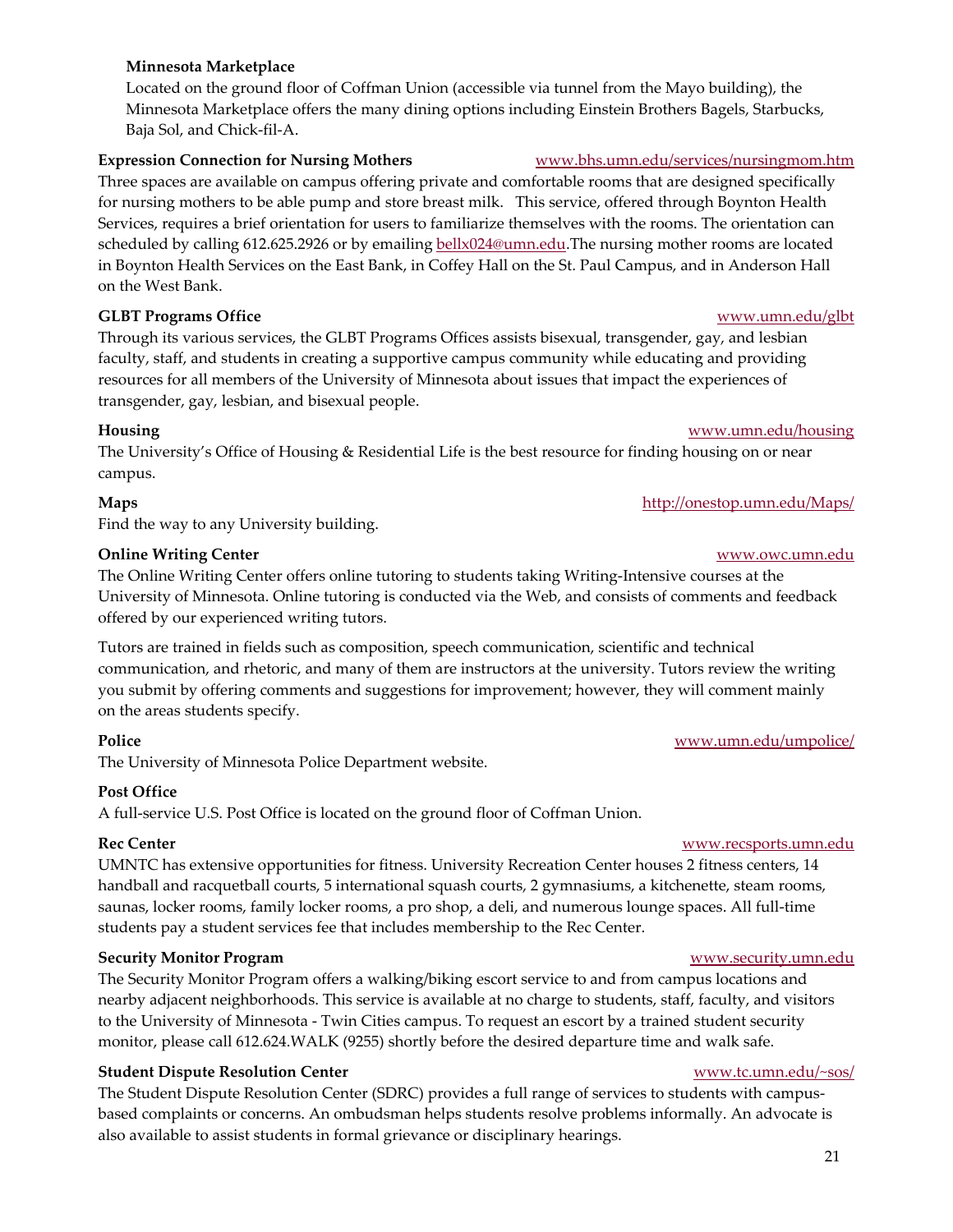SDRC can help students deal with university regulations and policies, or misunderstandings between students and instructors or administrators. Students may also have concerns about unfair treatment or may have been accused of a violation of the student conduct code.

Students should contact the SDRC office at 612.625.5900 or e‐mail sos@tc.umn.edu to discuss their situation and possible options, informally and confidentially.

### **Student Activities Office** www.sao.umn.edu

The Student Activities Office (SAO) is the University of Minnesotaʹs center for campus‐wide programs and activities, leadership opportunities, skill development, and student organization training, advising and registration.

More than 400 student groups on campus are registered with SAO, including academic societies, cultural centers, sports clubs, political action groups and fraternities and sororities. These organizations provide students with endless involvement opportunities and the chance to interact with others who share a similar interest.

### **Student Legal Service** www.umn.edu/usls/

University Student Legal Service (USLS) functions to provide legal representation and legal advice to eligible students on the Twin Cities campus.

### **Office for University Women** www.umn.edu/women/programs.html

The Office for University Women serves a diverse population of women students by enhancing their learning environments through programming and campus awareness.

### **Writing Support Network http://writing.umn.edu/**

Writing Centers provide help for all students: writers at all levels of ability and experience, those who would like help with English as a second language, and those who want assistance because of learning or physical disabilities.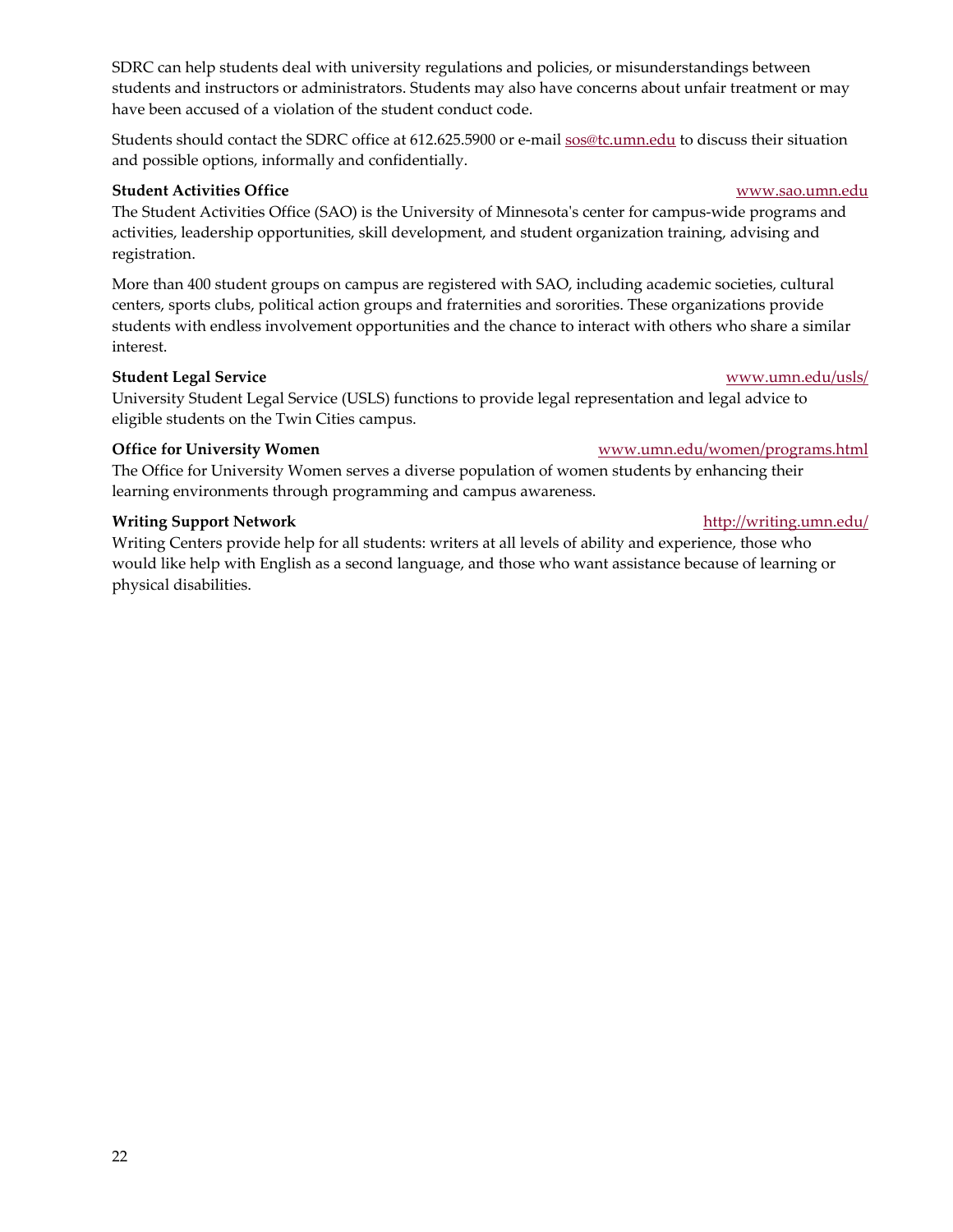# **4. REGISTRATION**

### **4.1 Full‐Time Status**

MPH and Certificate students need to register for at least nine (9) credits each semester to be considered full-time. MS and PhD students must register for at least six (6) credits each semester to be certified by the Office of the Registrar as full‐time.

**Note:** The Office of Financial Aid or external agencies may require students to be registered for more than six or nine credits to be considered full-time; check with these agencies to verify their requirements.

### **4.2 Registration Process**

### **STEP ONE**

View the Class Schedule for each term on the web at http://onestop.umn.edu. Select courses for the term with your advisor before registering (make an appointment at the earliest convenient time).

**Note:** 5000 through 8000‐level courses are considered graduate‐level. 1000 and 3000‐level courses are for undergraduates and will not receive approval for graduate credit. Under some circumstances – with approval of the student's major field – 4000-level courses may also be applied toward a MPH degree as long as they are taught by a member of the graduate faculty.

### **STEP TWO**

After selecting your courses, run through the checklist below before registering. Frustrating delays can be avoided by following these hints:

- If instructor consent is necessary for any of your selected course(s), get a permission number from the course instructor or his/her designee before registering. This number permits registration for the course through the second week of the semester; after the second week, it expires. Note that the number is specific to the student it is given to and the course requiring instructor consent. Once a number is used to register, it becomes invalid and cannot be used for another course or by another student.
- You will not be able to register if you have any holds on your University record. Notice of any hold, including the name of the department or office where it may be cleared, is available at http://onestop.umn.edu.
- You can find your registration queue date and time on the web at http://onestop.umn.edu.
- You will need your x.500 login and password to register. If you have forgotten your password, call 612.626.4276 to have your password reset. You can also call this number if you have problems logging in to register.

### **STEP THREE**

Register via the web at http://onestop.umn.edu or go to the University's One Stop Student Services Center in 200 Fraser Hall on the East Bank Campus to register in person. Students having difficulty with self‐ registration should contact the registration help-line at 612.624.1111 (M-F 8:00-4:00) or email helpingu@umn.edu. You may also contact your Major Coordinator or the School of Public Health Student Services Center at 612.626.3500. Please note the following when registering:

**Most courses give the option of either an A/F or S/N (pass/fail) grading option. Be sure to select the** grade option desired for the course. Note that there may be a limit to the number of credits a student can take S/N (pass/fail); see the major section of this guidebook for more information.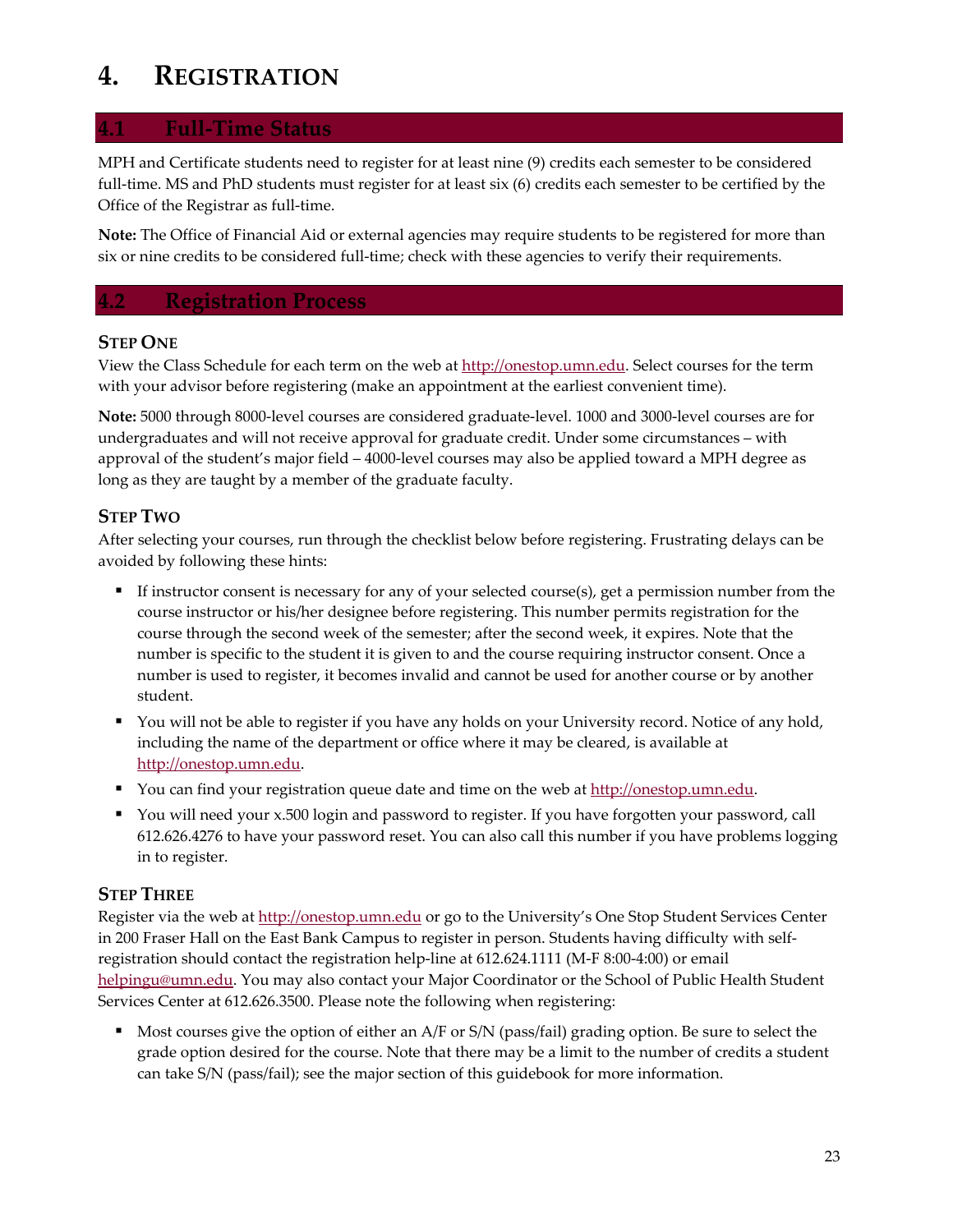Some courses have variable credits. Before selecting the number of credits, students should make sure they are in agreement with the instructor as to the number of credits appropriate for the work proposed.

### **4.3 Registration Changes, Additions, and Cancellations**

**Note:** May/Summer Session and half‐semester classes have different requirements than those mentioned below. Please refer to http://onestop.umn.edu for information.

### **Change of Grading Option**

Grading options cannot be changed after the second week of classes.

### **Adding a Course**

No approval is required to add a course during the first week of classes. Instructor approval is required during week two. After the second week of classes, instructor and college scholastic committee approval is required.

### **Course Cancellation and Withdrawal**

School of Public Health students may withdraw from a course through the second week of the semester without permission. No "W" will appear on the transcript.

After the second week, students are required to do the following:

- 1. The student must contact and notify their advisor and course instructor informing them of the decision to withdraw from the course.
- 2. The student must send an e-mail to the SPH Student Services Center (SSC) at franc004@umn.edu. The email must provide the student name,  $ID^{\#}$ , course number, section number, semester, and year with instructions to withdraw the student from the course, and acknowledgement that the instructor and advisor have been contacted.
- 3. The advisor and instructor must email the SSC acknowledging the student is canceling the course. All parties must be notified of the student's intent.
- 4. The SSC will complete the process by withdrawing the student from the course after receiving all emails (student, advisor, and instructor). A "W" will be placed and remain on the student transcript for the course.

After discussion with their advisor and notification to the instructor, students may withdraw up until the eighth week of the semester. There is no appeal process. For more information, contact the SPH Student Services Center at 612.626.3500.

A refund schedule is listed at http://onestop.umn.edu. Please refer to these dates when withdrawing from courses.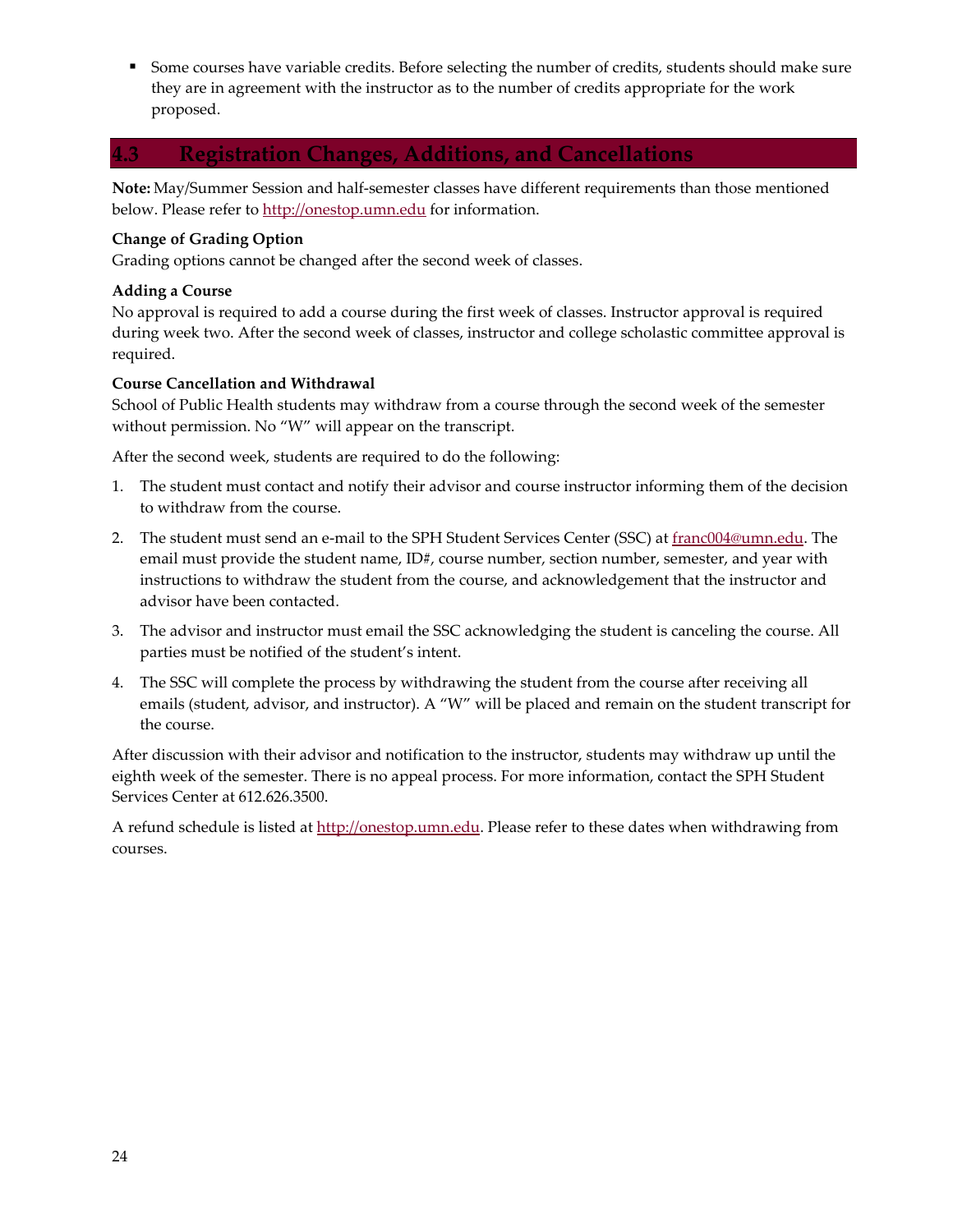# **5. TUITION, FEES, BILLING, AND FINANCES**

### **5.1 Tuition and Fees**

### **2005‐2006 TUITION**

|                                                              | <b>Resident</b> | Non-Resident |
|--------------------------------------------------------------|-----------------|--------------|
| School of Public Health (MHA*, MPH and Certificate students) |                 |              |
| Per credit                                                   | 466.00<br>\$.   | 764.00       |
| <b>Graduate School</b> (MS and PhD Students)                 |                 |              |
| 1-5 credits (per credit)                                     | \$729.00        | \$1,320.67   |
| 6-14 credits (flat rate)                                     | 4,374.00        | 7,924.00     |
| Each credit over 14 (per credit)                             | 729.00          | 1.320.67     |

\*Rates listed are for MHA Day Program students. MHA Evening Program tuition rates are \$760.00 for both resident and non‐resident students.

### **2005‐2006 FEES**

| Fee                                | <b>Students Assessed</b>             | Frequency    | # of Credits                   | Amount  |
|------------------------------------|--------------------------------------|--------------|--------------------------------|---------|
| <b>SPH Technology Fee</b>          | All students                         | per term     | 1-5 credits                    | \$75.00 |
|                                    |                                      |              | 6 or more credits              | 100.00  |
| <b>SPH Credential Fee</b>          | PubH Certificate in<br>Core Concepts | one time fee |                                | 160.00  |
| <b>University Fee</b>              | All students                         | per term     | 1-9 credits (per credit)       | 45.00   |
|                                    |                                      |              | 10 or more credits (flat rate) | 450.00  |
| <b>University Student Services</b> | All students                         | per term     | 6 or more credits              | 290.82  |
| <b>Orientation Fee**</b>           | MS and PhD students                  | one time     |                                | 40.00   |
|                                    |                                      |              |                                |         |

**AHC Student Health Benefit** | See section 6.7 of this guidebook.

\*Students who are registered for credits below the minimum listed for a particular term are not charged this fee.

\*\*MPH students should **not** be charged an orientation fee. MPH students, who notice the orientation fee has been charged, should contact the SPH Student Services Center at 612.626.3500 and ask for assistance in having the fee removed from their billing statement.

### **5.2 Billing**

Students will receive a billing statement approximately 4 weeks after a semester begins (May/Summer Session billing statements are sent mid‐June. Students may view their fee statement online at http://onestop.umn.edu.

Students will receive electronic bills and have the option of paying their bill online with an electronic check from their checking or savings account. Students can also allow access to authorized users, such as parents, to view and pay tuition bills on their behalf. For more information on electronic billing and payment, visit http://onestop.umn.edu. Questions on billing and fee statements can be referred to helpingu@umn.edu.

Information on tuition/fee refunds can be found at http://onestop.umn.edu.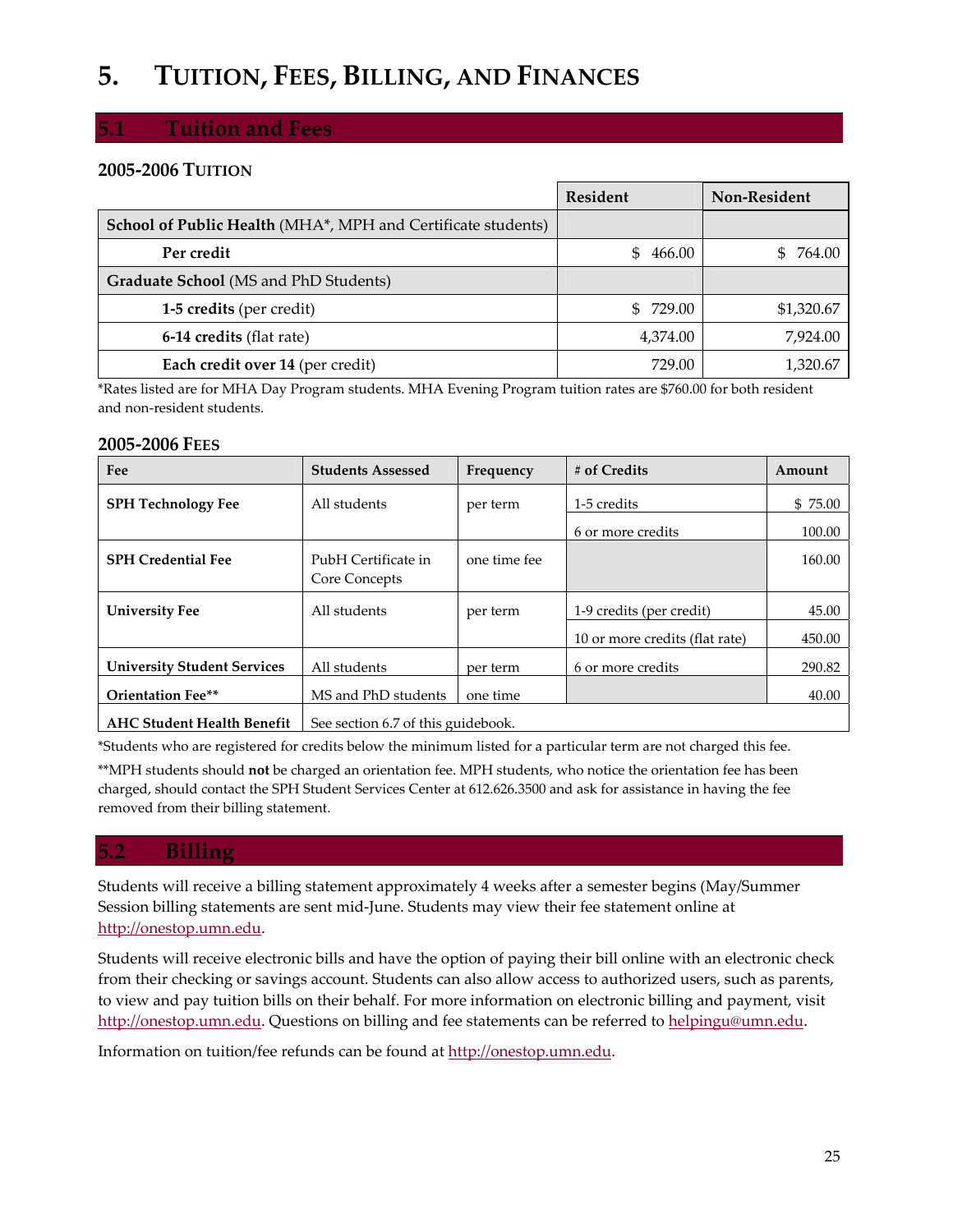### **5.3 Financial Aid and Scholarships**

A variety of resources to assist students in financing their education as well as estimations of living expenses can be found at www.sph.umn.edu/students/studentservices/application/financial/home.html. Information specific to SPH Divisions and/or Majors may be found in the Division and/or degree program sections of this guidebook.

Information on financial aid can be found at http://onestop.umn.edu or by e-mailing helpingu@umn.edu.

Students having questions about the status of their financial aid should refer to the appropriate contact below:

| Aid Type                                                                                                                                                           | Contact                                                               | E-mail address                                                                                                                  |
|--------------------------------------------------------------------------------------------------------------------------------------------------------------------|-----------------------------------------------------------------------|---------------------------------------------------------------------------------------------------------------------------------|
| Division/Major Specific Awards and<br>Traineeships                                                                                                                 | <b>Major Coordinator</b>                                              | See the SPH Directory at the<br>beginning of this guidebook for a list<br>of Major Coordinators and their e-<br>mail addresses. |
| School of Public Health Awards<br>(includes SPH Scholar program,<br>Health Equity Scholars Program,<br>Dean's Scholars, and other<br>scholarships and fellowships) | <b>Joan Pasiuk</b><br><b>SPH Student Services</b><br>Director         | pasiu001@umn.edu                                                                                                                |
| Federal Loans, Financial Aid Package                                                                                                                               | Rockne Bergman*<br>U of M Office of Student<br>Finance Administration | r-berg@umn.edu                                                                                                                  |

\*Rockne Bergman holds walk‐in office hours in MoosT 2‐693 on M, W, and Th from noon to 4:00 p.m.

### **5.4 Graduate Assistantships**

Many SPH students use graduate assistantships to help finance their education. These are campus working/learning positions that take the form of research, teaching, or administrative appointments. Degree-seeking students in the SPH (MHA, MPH, MS, or PhD) registered for six or more credits, including international students, are eligible to apply for any assistantship on campus. Because many assistantships are funded by grants, the vigorous research activity of SPH faculty makes available numerous opportunities in the school.

Graduate assistantships include an hourly wage, tuition benefits, subsidized insurance coverage, and may include resident tuition rates for student and dependents.

For graduate assistant policies and benefits, go to <u>www.umn.edu/ohr/gao/</u>.

The tuition benefits are particularly attractive to students. Graduate assistants who work at least 25% time from the beginning to the end of the official semester appointment dates are eligible to receive tuition benefits (tuition remission and resident rates) during that semester. The tuition remission does not cover fees. The maximum tuition benefit is defined by the Graduate School tuition plateau. For 2005‐06, the tuition plateau cap is \$4,374.00 per semester for a 50% appointment.

### **MS OR PHD STUDENTS**

If you are an MS or PhD student, calculate your tuition benefit with the following method: multiply your actual appointment percentage times two. The plateau applies to 6‐14 credits per semester.

### **Example**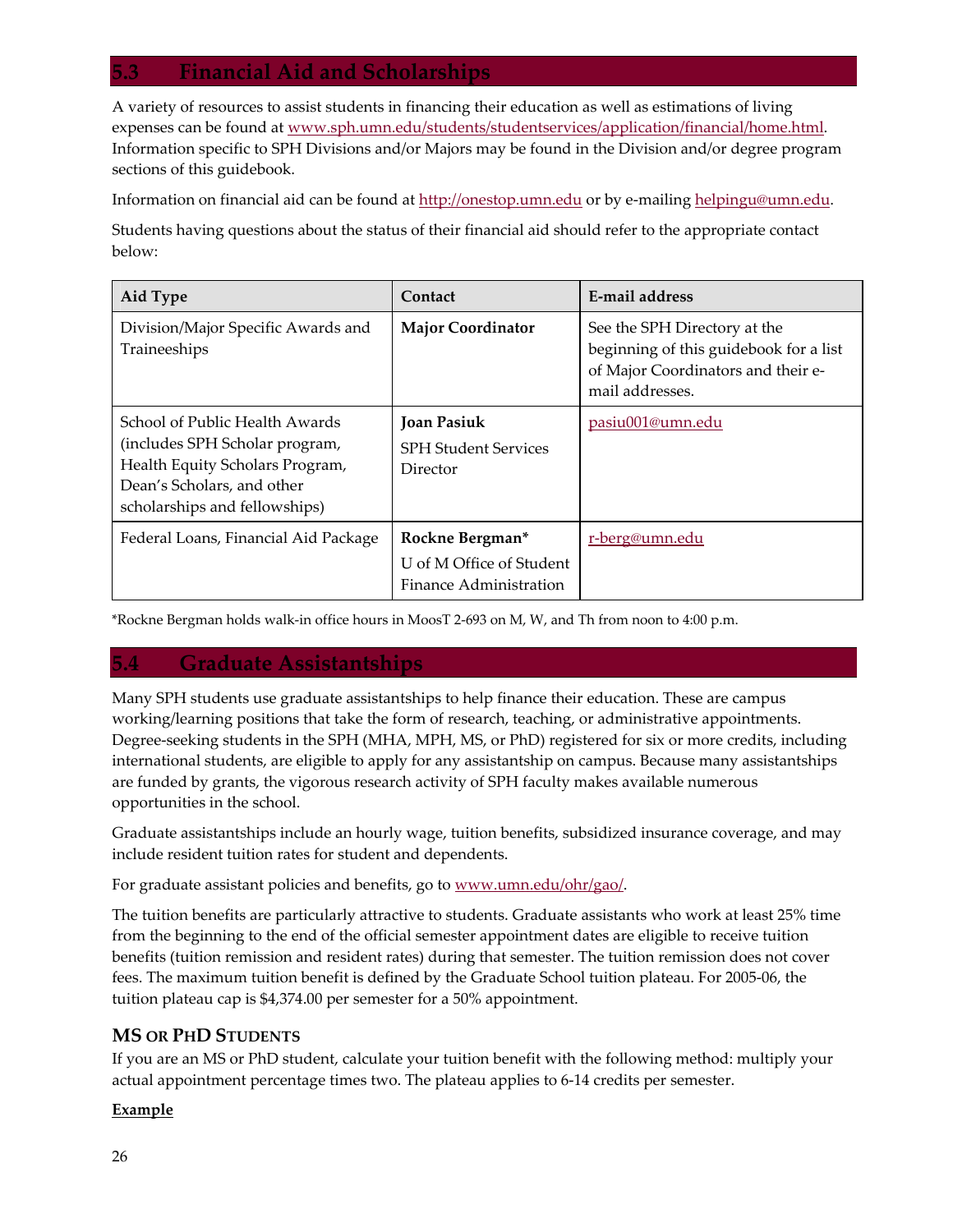25%(Appointment Percentage)  $X<sub>2</sub>$ 50%(Tuition Benefit Percentage)

With a 25% appointment, 50% of your tuition is waived if you are taking up to fourteen credits. With a 50% appointment, 100% of tuition is waived if you are taking up to fourteen credits. If you register for credits in excess of the plateau, you would be billed the Graduate School rate of \$729.00 for each credit over fourteen.

### **MPH OR MHA STUDENTS**

The cap of tuition benefits is always tied to the Graduate School plateau. If you are an MPH or MHA student, calculate your tuition with the following method:

- **Multiply your actual appointment percentage times two to determine tuition benefit percentage**
- **Multiply the maximum tuition benefit by your calculated tuition benefit percentage**
- Subtract this amount from your total tuition (number of registered credits times \$466.00 resident or \$795.00 nonresident tuition).

| Example 1: 25% appointment |                                                          | Example 2: 50% appointment |                                                          |
|----------------------------|----------------------------------------------------------|----------------------------|----------------------------------------------------------|
| 25%<br>X <sub>2</sub>      | (Appointment Percentage)                                 | 50%<br>X <sub>2</sub>      | (Appointment Percentage)                                 |
| 50%                        | (Tuition Benefit Percentage)                             | 100%                       | (Tuition Benefit Percentage)                             |
| \$4,374.00                 | (Maximum 2005-06 Tuition Benefit)                        | \$4,374.00                 | (Maximum 2005-06 Tuition Benefit)                        |
| 50%                        | (Tuition Benefit Percentage)                             | 100%                       | (Tuition Benefit Percentage)                             |
| \$2,187.00                 | Tuition Benefit)                                         | \$4,374.00                 | (Tuition Benefit)                                        |
| \$5,592.00                 | $(12 \text{ cr. at } $466.00 \text{ SPH}$ resident rate) | \$5,592.00                 | $(12 \text{ cr. at } $466.00 \text{ SPH}$ resident rate) |
| $-2,187.00$                | (Tuition benefit)                                        | - 4374.00                  | (Tuition benefit)                                        |
| \$3,405.00                 | Tuition billed to student)                               | \$1,218.00                 | (Tuition billed to student)                              |

With a 50% appointment, the break-even is at 9.4 credits. A credit-load of 9.4 or less will bring a full tuition benefit; you would be billed for credits in excess of 9.4.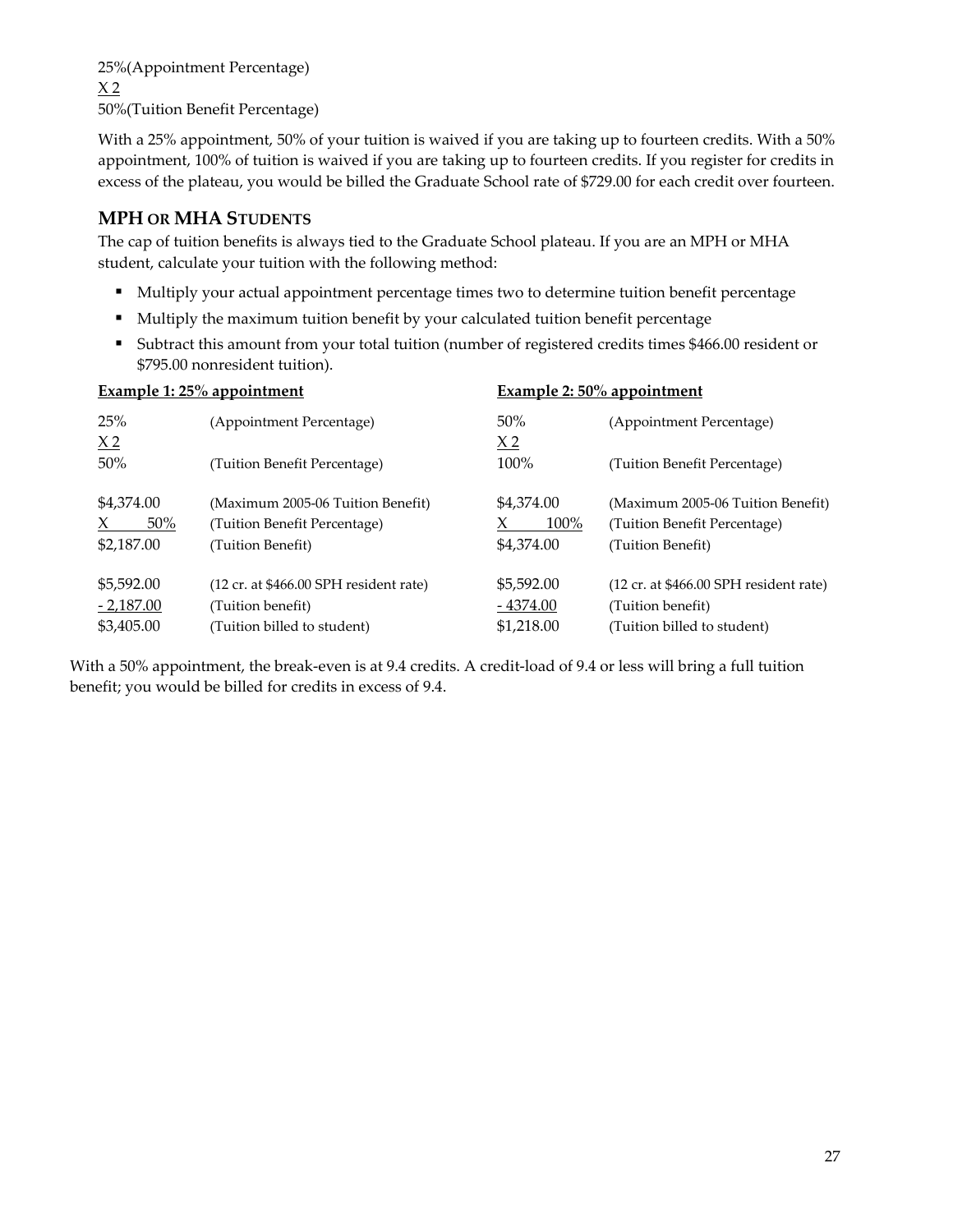# **6. UNIVERSITY GUIDELINES AND POLICIES**

### **6.1 Student Responsibility and Conduct**

Students are ultimately responsible for the level of success that they achieve in their program of study and for the time it takes to complete that program. Students should:

- Attend fall orientation and understand the information distributed.
- Understand and follow University, School of Public Health, Division, and Major rules and procedures for completion of degree requirements.
- Read e-mail messages frequently for announcements from the Major Coordinators, Major Chair/Director of Graduate Studies, Student Services Center, and Career Center. These announcements may involve changes in the University, School or Division rules and procedures for completion of degree requirements; Students are responsible for reading and understanding these announcements.
- Check their student mailbox often for printed informational materials.
- Contact a Major Coordinator, Major Chair, or Director of Graduate Studies if they are not getting reasonable assistance from their academic and/or master's project/thesis advisor.
- Initiate and maintain contact each semester with their academic advisor to review progress toward the completion of their degree.
- Complete the degree in a timely fashion.

The School of Public Health emphasizes three principles of student conduct in all of its degree programs:

- 1. **Respect others.** Students are expected to behave in a respectful and professional manner with other students, faculty, and staff in the classroom and on campus.
- 2. **Honor privacy.** Every student's course grades are private and are not to be shown to anyone else. This also applies to the grades of students in courses for which you are a Teaching Assistant.
- 3. **Present your work honestly.** Plagiarism is defined as the presentation of anotherʹs writing or ideas as your own. For more information on this policy and for a helpful discussion of preventing plagiarism, please consult University policies and procedures regarding academic integrity: http://writing.umn.edu/tww/plagiarism/. Students should be careful to properly attribute and cite othersʹ work in their writing. For guidelines for correctly citing sources, go to http://tutorial.lib.umn.edu/.

### **6.2 Academic Advisor Responsibility**

The academic advisor's responsibility is to monitor and facilitate the student's progress. The academic advisor should:

- Attend faculty meetings and understand the information distributed at the meetings.
- Understand and follow University, School of Public Health, Division, and Major rules and procedures for completion of degree requirements.
- Read e-mail messages frequently for announcements from the Major Coordinators and SSC.
- **Maintain contact each semester with the student to review progress towards the degree, including** timely completion of coursework and grades.
- Act as a contact person for the student and help direct them to the appropriate resources in the Division given whatever issues or problems the student may have.
- Act as a resource for the student when bureaucratic or political problems in the University, School, or Division may be interfering with the studentʹs effective progress toward his or her degree.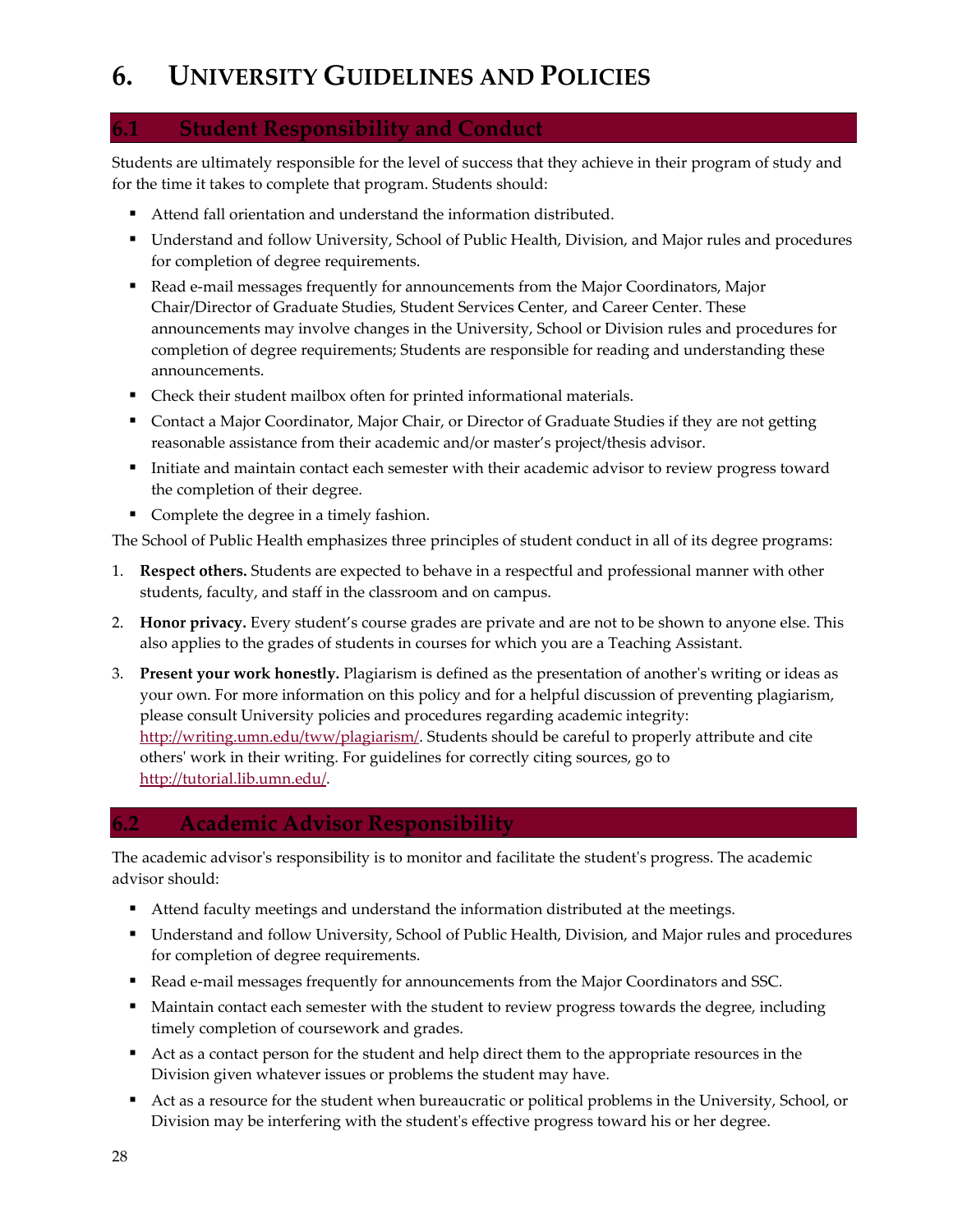Ensure that the student has a project and a project advisor and that the project is moving toward completion in a timely fashion.

### **6.3 University of Minnesota Board of Regents' Policies**

The policies of the Board of Regents are umbrella policies that provide the framework under which the administration is responsible for implementation of and compliance with the intent of the board policy. Students are responsible for abiding by the Board of Regents policies. The Board of Regents policies can be found at www.umn.edu/regents/policies.html.

We encourage students to read the policies and ask that they particularly become aware of the following policies:

### **6.4 Satisfactory Progress**

Students are expected to advance steadily towards graduation. Student's records are reviewed at the end of each semester to determine whether satisfactory progress is being made towards their degree.

Each major within the School of Public Health must provide written notification by the middle of each term to students whose cumulative GPA is less than 3.0 at the end of the preceding term (excluding grades of incomplete). This notice must remind the student that the GPA must be raised to a minimum of 3.0 before a degree can be awarded. A major may adopt a more extensive or stringent policy related to probation or dismissal for academic deficiencies, but must have such policies reviewed by the SPH Educational Policy Committee and approved by the Dean's Office. Where such policies are developed, majors must provide documentation to students upon admission and must include this policy statement in the initial written notification to students whose GPA drops below 3.0.

For more information, please contact your Major Coordinator.

### **6.5 University Senate Uniform Grading & Transcript Policy**

**NOTE:** The following is an abbreviated version of the University Senate Uniform Grading and Transcript Policy that can be found at www.umn.edu/usenate/policies/gradingpolicy.html.

### **GENERAL PROVISIONS**

- 1. There are two distinct grading systems on each campus of the University of Minnesota, A‐B‐C‐D‐F (with pluses and minuses), and S‐N. The S‐N system is a self‐contained alternative to the A‐F system and the two may not be combined for a particular student in a particular course. Students may receive grades or symbols only from the grading system under which they have registered for a course.
- 2. Interpretation by the Committee on Educational Policy: The policy does not require any instructor to use pluses and minuses.
- 3. Each college, campus, and program shall determine to what extent and under what conditions each of these two systems may be available to its students and to its faculty, consistent with the provisions of this policy. Any college, campus, or program may specify what courses or proportion of courses taken by its students or its prospective students must be on one or the other grading system. No campus, college, or program is required to offer a course on the S‐N grading system. Any unit may choose to limit grades in a particular course to the A‐F or the S‐N system.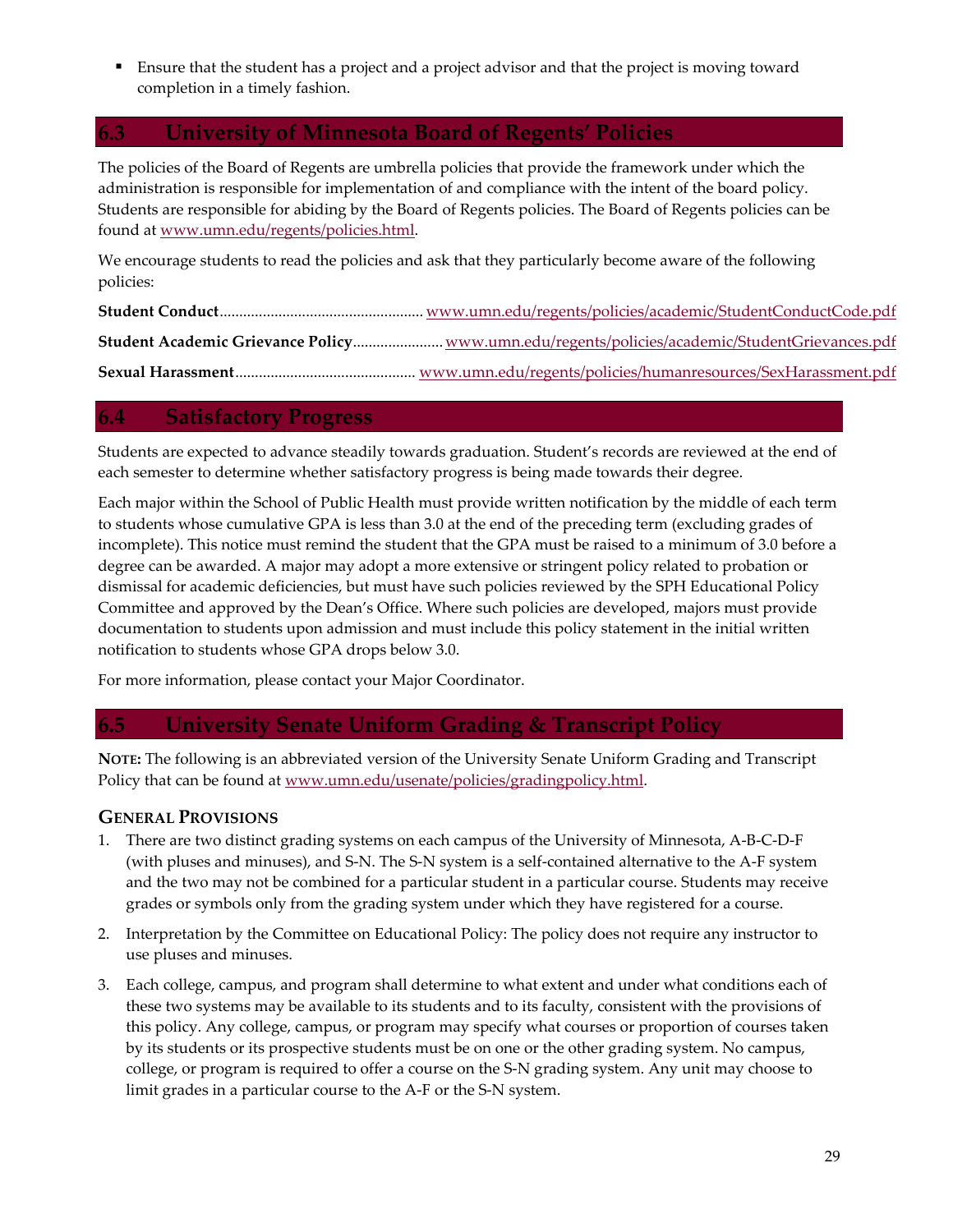- 4. When both grading systems are available to a student, he or she must declare a choice of system as part of the initial registration for the course. The choice may not be changed after the end of the second week of classes (the first week in summer sessions).
- 5. The Universityʹs official transcript, the chronological record of the studentʹs enrollment and academic performance, will be released by the University only at the request of the student or in accord with state or federal statutes; mailed copies will include the official seal of the University imprinted on them. Students may obtain an unofficial transcript of their own academic work at their request, except when they have a transcript hold on their record.

### **PERMANENT GRADES FOR ACADEMIC WORK**

1. There are five permanent grades given for a single course for which credit shall be awarded, which will be entered on a student's official transcript. A-B-C-D-F grades including pluses and minuses, as follows, and carry the indicated grade points. The S grade shall not carry grade points but the credits shall count toward the student's degree program if allowed by the college, campus, or program.

| $\mathbf{A}$  | 4.00 | Represents achievement that is outstanding relative to the level necessary to meet course requirements.        |
|---------------|------|----------------------------------------------------------------------------------------------------------------|
| $A-$          | 3.67 |                                                                                                                |
| $B+$          | 3.33 |                                                                                                                |
| B             | 3.00 | Represents achievement that is significantly above the level necessary to meet course requirements.            |
| $B-$          | 2.67 |                                                                                                                |
| $C+$          | 2.33 |                                                                                                                |
| $\mathcal{C}$ | 2.00 | Represents achievement that meets the course requirements in every respect.                                    |
| $C-$          | 1.67 |                                                                                                                |
| $D+$          | 1.33 |                                                                                                                |
| D             | 1.00 | Represents achievement that is worthy of credit even though it fails to meet fully the course<br>requirements. |
| S             |      | Represents achievement that is satisfactory, which is equivalent to a C- or better.                            |

2. There are two permanent grades given for a single course for which no credit shall be awarded and which will be entered on a student's official transcript.

| F | 0.00 | Represents failure and signifies that the work was either (1) completed but at a level of achievement<br>that is not worthy of credit or (2) was not completed and there was no agreement between the<br>instructor and the student that the student would be awarded an I. The F carries zero grade points and<br>the credits for the course do not count toward any academic degree program. The credit hours for the<br>course shall count in the grade point average.  |
|---|------|----------------------------------------------------------------------------------------------------------------------------------------------------------------------------------------------------------------------------------------------------------------------------------------------------------------------------------------------------------------------------------------------------------------------------------------------------------------------------|
| N |      | Represents no credit and signifies that the work was either (1) completed but at a level of achievement<br>that is not worthy of credit or (2) was not completed and there was no agreement between the<br>instructor and the student that the student would be awarded an I. The N carries no grade points and<br>the credits for the course do not count toward any academic degree program. The credit hours for the<br>course do not count in the grade point average. |

Academic dishonesty in any portion of the academic work for a course shall be grounds for awarding a grade of F or N for the entire course.

Students who enroll for a course on the A-F grading system shall receive an F if such grade is warranted; students who enroll for a course on the S-N system shall receive an N if such grade is warranted.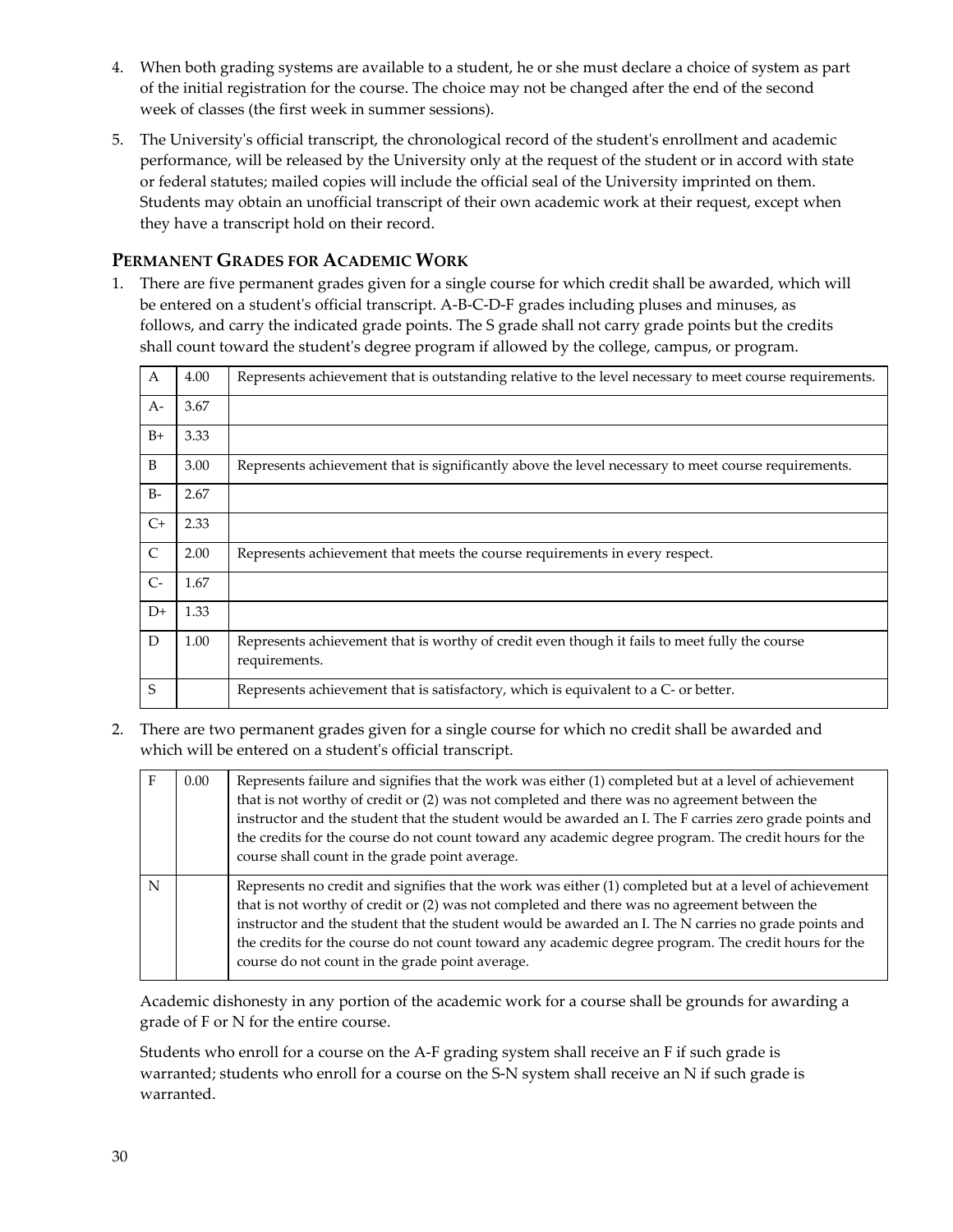- 3. In connection with all symbols of achievement, and especially for the S, instructors shall define for a class, at one of its earliest meetings and as explicitly as possible, the performance that will be necessary to earn each (subject to the provision in this policy that the amount and quality of work required for an S may not be less than that required for a C‐). [In any class, instructors have the right to set the level of performance required for an S at any level. They may not set it at less than a C‐.]
- 4. Every student shall have calculated, both at the end of each grading period (quarter or semester) and cumulatively, a grade point average, which shall be the ratio of grade points earned divided by the number of credits attempted with grades of A‐F (including pluses and minuses). Both the periodic and cumulative grade point average will appear on each studentʹs record.

All special grade point averages calculated at the request of a college or unit, if approved by the appropriate chancellor, provost, or vice president, will be accommodated by the Office of the Registrar in such a manner that they do not appear on the studentʹs official transcript or any unofficial transcript which might be issued.

### **OTHER TRANSCRIPT SYMBOLS**

### **Incomplete [I]**

There shall be a temporary symbol I, incomplete, awarded to indicate that the work of the course has not been completed.

The I shall be assigned at the discretion of the instructor when, due to extraordinary circumstances, the student was prevented from completing the work of the course on time. The assignment of an I requires a written agreement between the instructor and student specifying the time and manner in which the student will complete the course requirements. In no event may any such written agreement allow a period of longer than one year to complete the course requirements.

For graduate and professional students, an I is to remain on the transcript until changed by the instructor or department.

When an I is changed to another symbol, the I is removed from the record.

A student does not need to be registered at the University in order to complete the work necessary to convert an I to a grade with credit in the time and manner previously agreed upon between the student and the instructor.The instructor is expected to turn in the new grade within four weeks of the date the work was submitted by the student.

### Interpretation of Policy on Incompletes for Students Called to Active Military Duty

When appropriate, instructors may prefer to arrange for the student to take an incomplete. Senate policy requires that an incomplete be made up within one calendar year of the end of the term in which the incomplete is given. When students are called to active military duty, and reach agreement with their instructor(s) to take an incomplete, they will have up to one calendar year following their discharge from active duty to complete their incomplete(s). Complete policies and procedures are available in the SPH Student Services Center.

### **Transfer [T]**

There shall be a symbol T, **transfer**, posted as a prefix to the original grade, to indicate credits transferred from another institution or from one college or campus to another within the University when reevaluation is required.

### **Withdrawal [W]**

If a student officially withdraws from a course during the first two weeks of classes, there shall be no record of that course registration entered on the studentʹs transcript.

There shall be a symbol W, **withdrawal**, entered upon a studentʹs record when the student officially withdraws from a course in accordance with procedures established by the student's college or campus\*. The W will be entered on the transcript irrespective of the student's academic standing in that course if the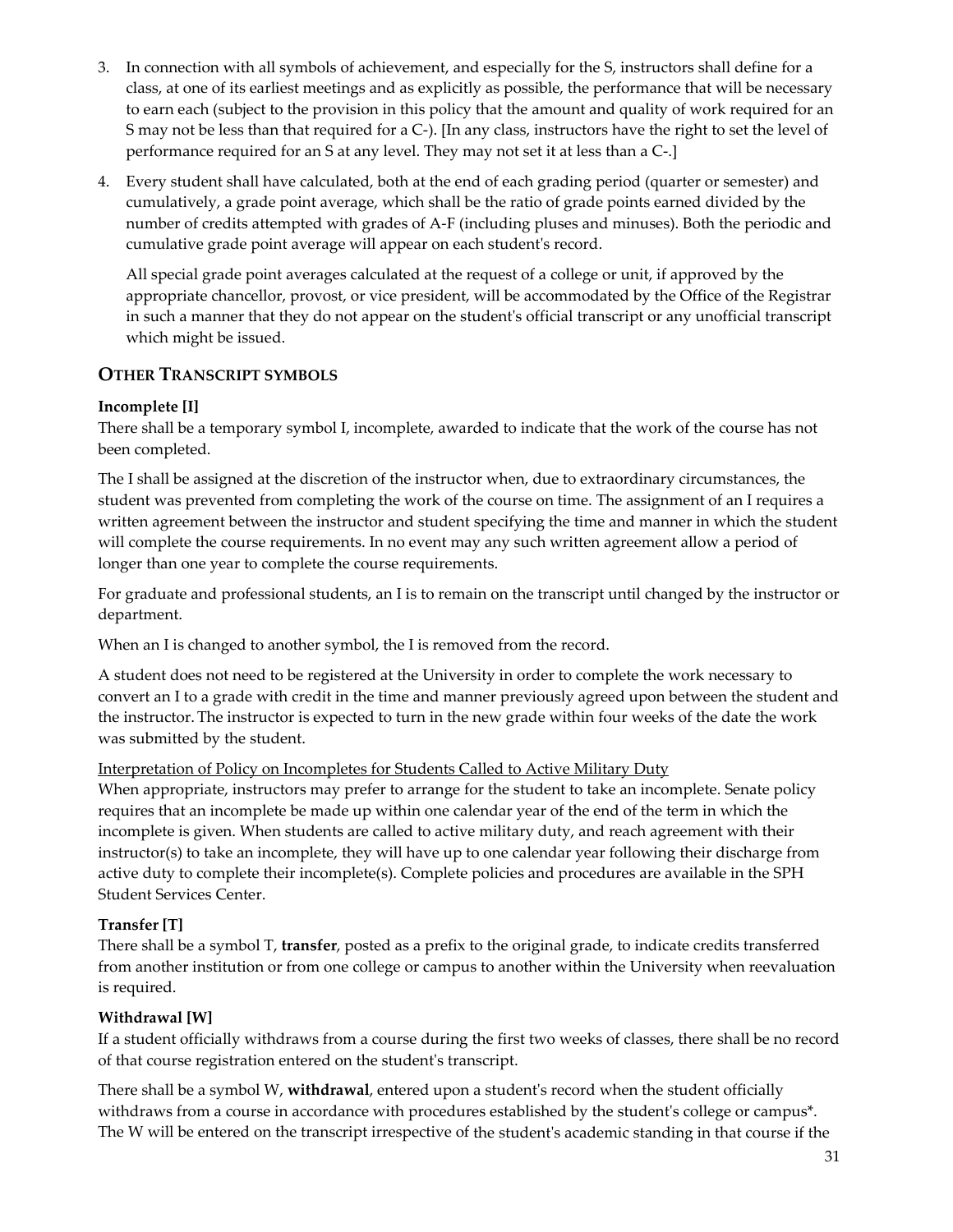student withdraws from the course during the third through eighth week of class (second or third weeks of summer sessions). Withdrawal in the ninth or later week of classes (fourth or later in summer sessions) shall require approval of the college and may not be granted solely because a student is failing the course; there must extenuating non‐academic circumstances justifying late withdrawal.

\*See *section 4.3* for the School of Public Health withdrawal process.

### **Continuation [X]**

There shall be a symbol X, indicating a student may continue in a continuation course in which a grade cannot be determined until the full sequence of courses is completed. The instructor shall submit a grade for each X when the student has completed the sequence.

### **In Progress [K]**

There shall be a symbol K, assigned by an instructor to indicate the course is still in progress and that a grade cannot be assigned at the present time.

### **OTHER PROVISIONS**

### **Bracketing (repeating) Courses**

A student may repeat a course once. When a student repeats a course, (a) both grades for the course shall appear on the official transcript, (b) the course credits may not be counted more than once toward degree and program requirements, and (c) only the last enrollment for the course shall count in the student's grade point average. All such courses falling under this provision must be approved by the college\*.

\*In the case of the School of Public Health, this approval must come from the Dean and, in some cases, the Major Chair or DGS. Students should see their Major Coordinator for further information.

### **Course Prerequisites**

Any college or campus may set special scholastic or other standards for registration in a particular course, for scholastic probation, admission, honors, continued residence, degrees, and other purposes they deem appropriate.

### **Grade Submission**

All grades for all courses each term shall be submitted to the Office of the Registrar no later than 72 hours after the last final examination for that term. Students can view their grades online at http://onestop.umn.edu 24 hours after they are posted by the course instructor.

### **6.6 Scholastic Dishonesty and Plagiarism**

The Regents' policy on student conduct and scholastic dishonesty can be found at www.umn.edu/regents/policies/academic/StudentConductCode.pdf.

Plagiarism is an important element of this policy. It is defined as the presentation of another's writing or ideas as your own. Serious, intentional plagiarism will result in an "F" or "N" grade for an entire course and will be reported to the Office of Student Judicial Affairs: http://www.sja.umn.edu/. For more information on this policy and for a helpful discussion of preventing plagiarism, please consult University policies and procedures regarding academic integrity: http://writing.umn.edu/tww/plagiarism/.

Students are urged to be careful that they properly attribute and cite othersʹ work in their own writing. For guidelines for correctly citing sources, go to http://tutorial.lib.umn.edu/.

In addition, original work is expected in a course. It is unacceptable to hand in assignments for a course for which you receive credit in another course unless by prior agreement with the instructor. Building on a line of work begun in another course or leading to a thesis, dissertation, or final project is acceptable.

Academic dishonesty in any portion of the academic work for a course shall be grounds for awarding a grade of F or N for the entire course.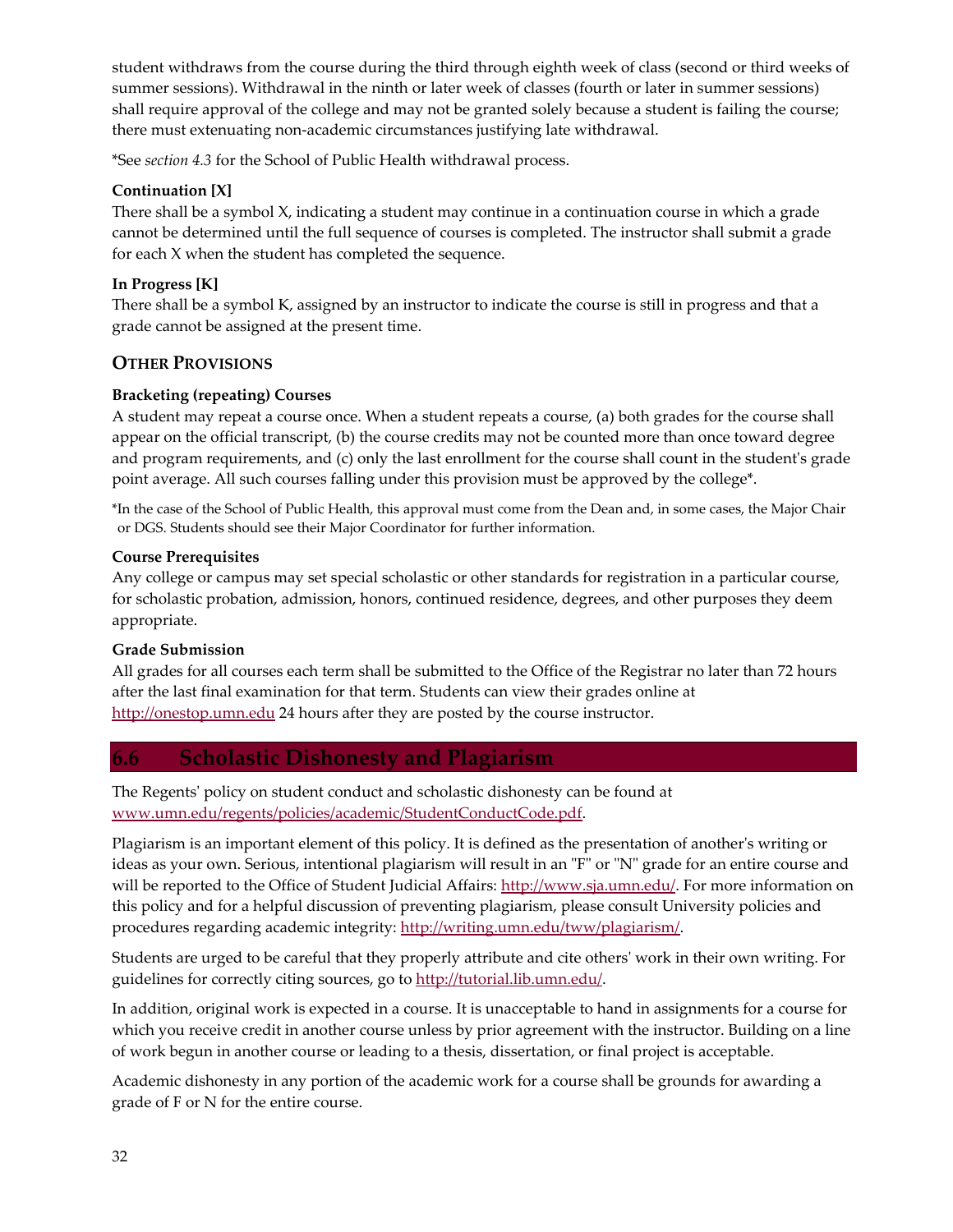### **6.7 Health Insurance**

All Academic Health Center students (this includes all SPH students, including those in MS and PhD programs) will be enrolled and charged automatically for the Academic Health Center (AHC) Student Health Benefit Plan starting fall 2005. For more information, go to www.bhs.umn.edu/insurance/ahc.htm.

Students can have the plan waived if they are enrolled in an employer-based insurance plan, the University Sponsored Graduate Assistant Plan, or Minnesota Care. To waive the plan, they must provide proof of insurance in the form of a certificate of coverage to the Student Insurance office at Boynton Health Service.

### **BENEFITS**

The new Academic Health Center Student Health Benefit Plan (AHC‐SHBP) offers the following benefits (all AHC students are eligible):

- Full access to the Blue Cross and Blue Shield pharmacies
- No maximum on pharmaceuticals
- Coverage for all immunizations
- Early access to immunization services (July 1) for those registered for fall 2005 (incoming students)

### **COST OF COVERAGE**

| Student Only         | \$799.00   |
|----------------------|------------|
| Spouse Only          | \$1,055.00 |
| Single Child         | \$ 893.00  |
| Two or More Children | \$1,084.00 |

### **ELIGIBILITY**

- All admitted AHC students (except medical and dental residents covered under a separate insurance plan), regardless of credit hour or program.
- Enrollment is automatic and independent of eligibility for or payment of the BHS component of the Student Services Fees.
- Students who are not automatically assessed the Student Services Fees may voluntarily purchase the Boynton Extended Coverage that affords the same level of benefits for services provided at Boynton as those students who pay the SSF.

### **WAIVER**

All admitted AHC students will be required to participate in the plan if they are not covered by an employer sponsored group health insurance program.

If they want to waive the insurance, they must prove they have other coverage by producing a certificate of credible coverage obtained from their managed care organization, insurance company, or duly authorized agent verifying insurance coverage. They must submit the certificate of credible coverage to the Student Health Benefits Office at Boynton by the enrollment deadline published by the Office of the Registrar. This request must be submitted in person or by fax.

This waiver will be valid for two years. Should students lose coverage during the period they have been waived, they may enroll in the plan within 30 days by providing proof of involuntary loss of coverage from the insurance company.

Students enrolled in the Graduate Assistant Health Benefit Plan will be automatically waived from the AHC‐SHBP.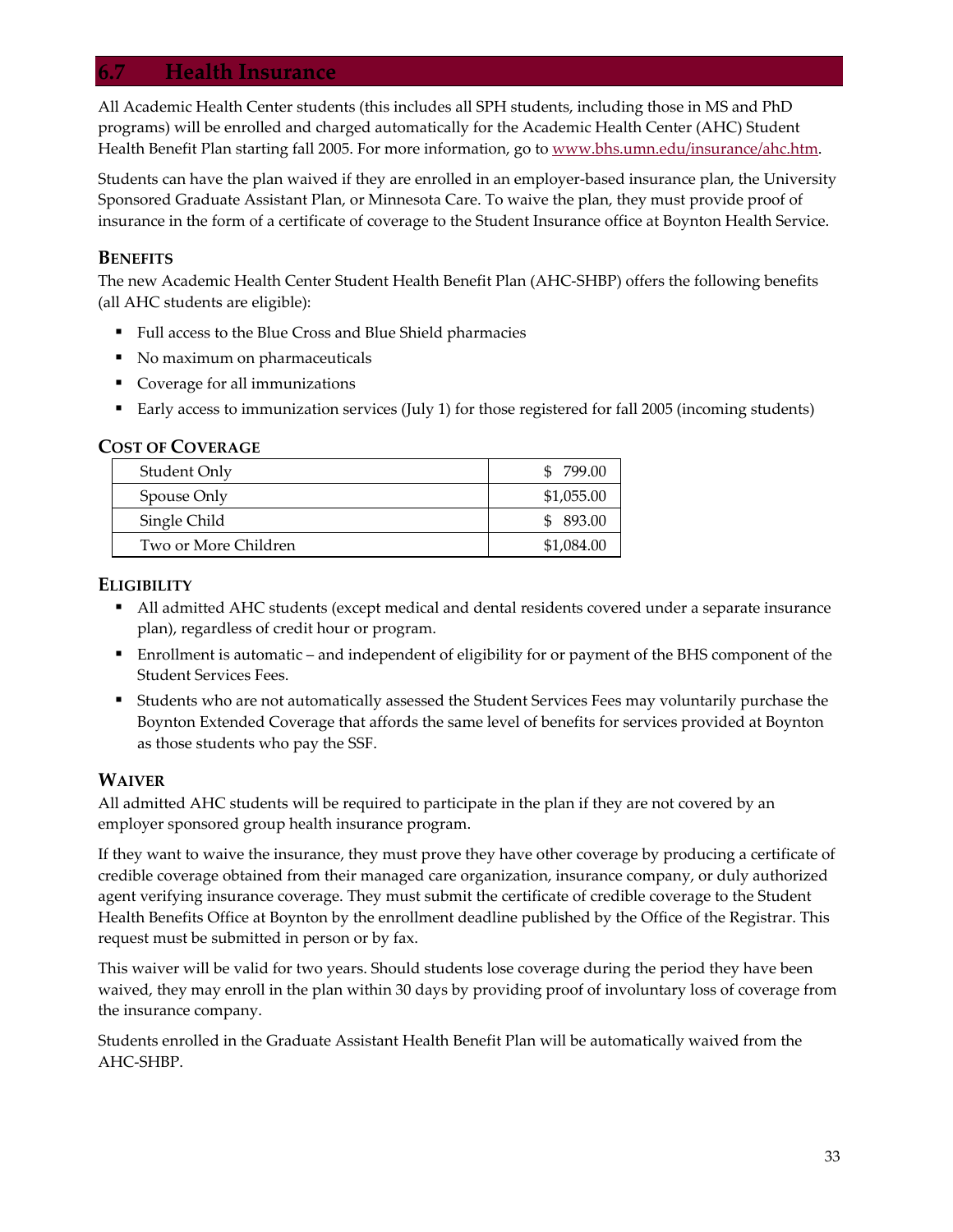### **COVERAGE BENEFITS**

There are two levels of benefits under the SHBP plan. Services provided when accessing care in the Blue Cross Blue Shield (BCBS) network are covered at 80 percent of eligible expenses. There is a \$3,000,000 lifetime maximum coverage benefit limit, with \$2,000 out‐of‐pocket limit per year for students. When students are paying Student Service Fees and are seen at Boynton, most eligible services are covered at 100 percent.

The new plan will offer enhanced coverage for preventive care and immunizations (formerly not covered), covered at a benefit level of 80 percent in the BCBS network up to \$500 per academic year. Unlimited preventive care is covered at 100 percent for services obtained at Boynton when a student has paid Student Service Fees. Immunizations will be covered at 100 percent if they are obtained at Boynton. Boynton will begin covering and providing immunizations on July 1 for incoming students provided they pay for the AHC‐SHBP for fall semester. If they are not enrolled for the AHC‐SHBP, they will be billed for immunizations received.

In addition to the pharmacy benefit students receive at Boynton (\$1500 benefit from the Boynton formulary with co-pays of \$12 for generic and \$20 for brand-name drugs), the plan will provide a Blue Cross and Blue Shield of Minnesota formulary drug benefit available at any BCBSMN participating pharmacy (including Boynton) with the following co‐payment schedule:

- \$25 co-payment for formulary generic drugs
- \$35 co-payment for formulary brand name drugs
- No out-of-pocket maximum

### **6.8 Privacy**

The School of Public Health is committed to protecting the privacy of students, staff, and research participants. Students have privacy rights that assure confidentiality of their student records. Research Participants have many rights that guarantee their safety and their privacy.

Often School of Public Health students work as Teaching Assistants and Research Assistants [that may require exposure] to private information. Please be [aware] of privacy laws, complete required privacy trainings, and act with the highest honor towards all private information.

For further information, go to http://privacy.ahc.umn.edu/.

### **FERPA (FAMILY EDUCATIONAL RIGHTS AND PRIVACY ACT): STUDENT RECORDS**

FERPA grants four specific rights to a post-secondary student:

- 1. To see the information that the institution is keeping on the student.
- 2. To seek amendment to those records and in certain cases append a statement to the record.
- 3. To consent to disclosure of his/her records.
- 4. To file a complaint with the FERPA Office in Washington.

In addition:

- U of MN Faculty and Staff have a legal responsibility, under FERPA, to protect the confidentiality of your student educational records.
- Student educational records are considered confidential and may not be released without written consent of the student.
- Student information stored in electronic format must be secure and available only to those entitled to access that information.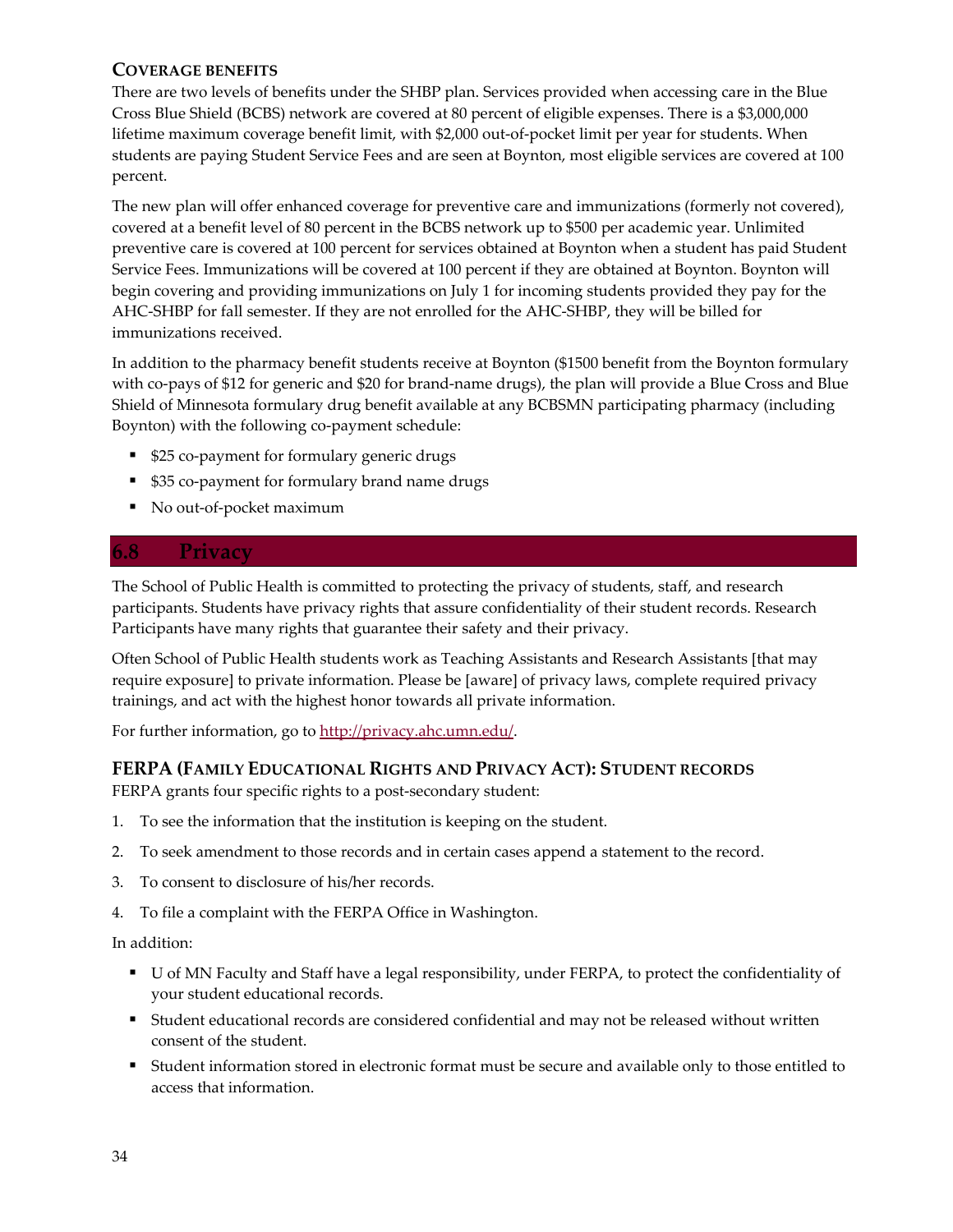### **HIPPA (HEALTH INSURANCE PORTABILITY AND ACCOUNTABILITY ACT)**

HIPAA is a federal law related to the privacy of an individual's health care information.

All students in the Academic Health Center (AHC), including School of Public Health students, must complete the University's online HIPAA Privacy training.

All SPH students are required to complete two courses:

- The HIPAA Privacy and Security video (7 minutes)
- Safeguarding PHI on Computers (30-40 minutes)

Go to www.ahc.umn.edu, and click on the **Go to my Toolkit** link to complete the training.

### **6.9 Immunizations**

According to OSHA regulations, CDC guidelines, and University of Minnesota policy, Academic Health Center (AHC) students are required to have a health clearance as a condition of enrollment.

### **School of Public Health MHA, MPH, MS, and PhD students must complete this process to be able to register for Spring Semester 2006 classes.**

**Note:** Certificate students are exempt from this requirement.

More details and the downloadable *Student Immunization Record* form are available from Boynton Health Service at www.bhs.umn.edu/services/AHC.htm#AHC.

### **6.10 Criminal Background Checks**

Students should be aware that certain facilities are required by Minnesota law to submit paperwork for a criminal background check for all personnel with direct, unsupervised client contact. Students placed in such facilities may be asked by the institution to submit paperwork, or the institution may require that they have this check facilitated by the School of Public Health or Division. The School is prepared to assist students with this process. Facilities that are covered by this law are hospitals, boarding care homes, outpatient surgical centers, nursing homes, home care agencies, residential care homes, and board/lodging establishments providing health supervision services. Client contact must be direct and unsupervised (outside the hearing or vision of a supervisor at the facility). In the unlikely event that this situation arises, students should call the School of Public Health Student Services Center at 612.626.3500 or go to D305 Mayo for assistance.

### **6.11 Use of Human Subjects in Research**

Students at the University of Minnesota who conduct any research using human subjects (even if the subject's data has been collected under IRB approval) are required to submit their research proposal to the University of Minnesota Institutional Review Board (IRB) for approval prior to conducting their study. This applies to projects conducted inside or outside the University. For research conducted outside of the University, students still need IRB approval from the University even if approval has been obtained from an external agency.

Students must also seek approval if they are using existing datasets and are not collecting any additional data. In these cases, it is still necessary to complete the IRB application using the "expedited review" process. This process requires less time for approval, but the form must be completed in advance of beginning any analysis.

*No contacts with potential or actual study participants, including recruitment, or other research may occur until final IRB approval has been obtained.* Students should plan to complete the application at least **2 months** before they want to collect new data or analyze existing data because the IRB Committees only meet 1-2 times/month and they often request revisions to applications before final approval.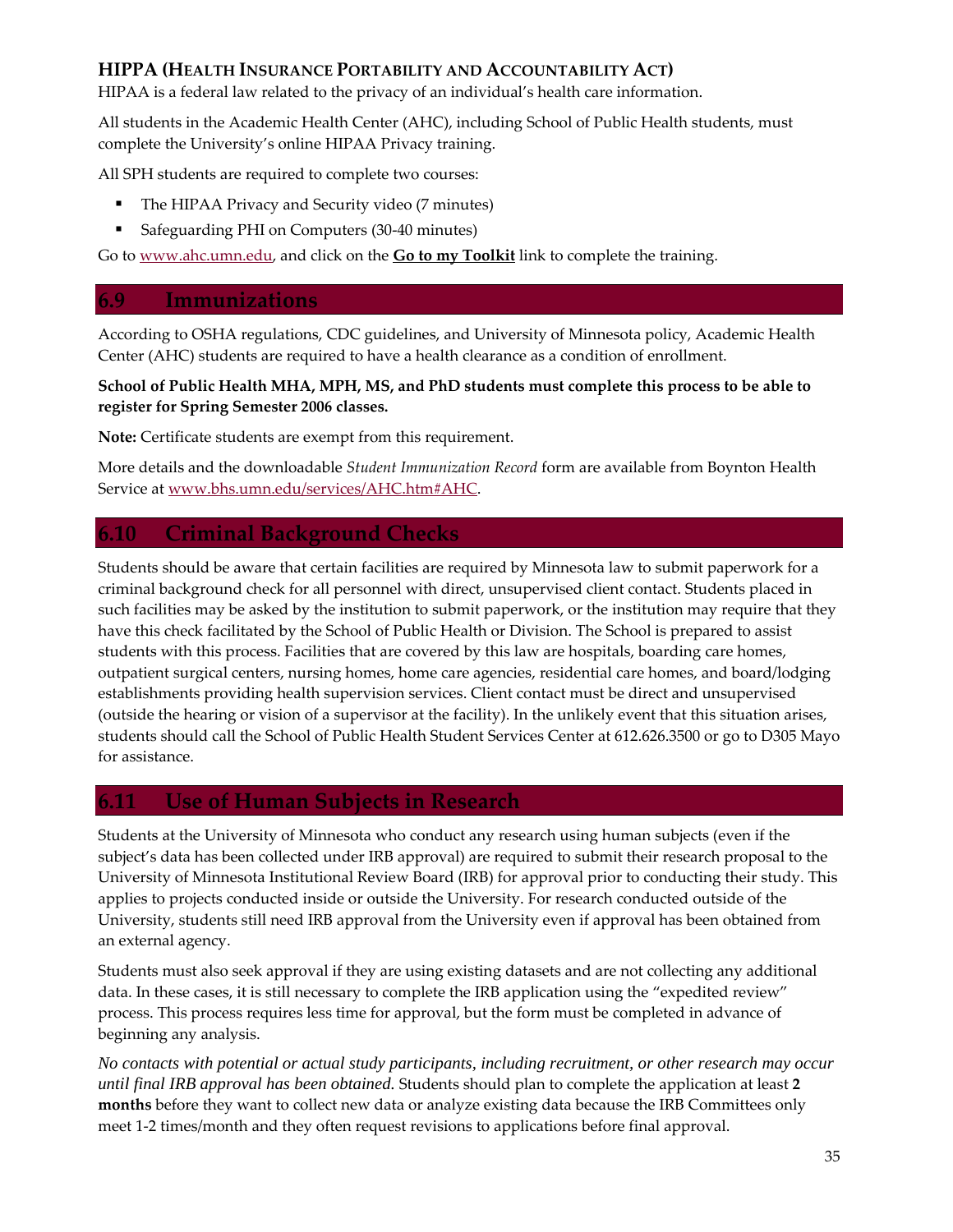The University of Minnesota IRB web site is www.irb.umn.edu. Students should check this site out before speaking with their advisor to familiarize themselves with procedures and to download/print the forms they will need to complete. Students should consult with their advisor before submitting an application. Here are a few tips:

- Students will need a copy of the questions they intend to ask, their protocol for collecting data, as well as a consent form, if necessary. If students will be using participant recruitment materials (letters, advertisements, etc.), they should provide a copy with the application.
- Students should consult with a faculty member who does similar work about what kind of review procedures they will have to go through. Students can also talk to fellow students who recently went through a review process.
- **The Committee does look very closely at research involving children, and any invasive research** undergoes especially close examination. If the nature of their research is very sensitive, students may want to speak directly to someone at the IRB about how to prepare the materials.

Questions concerning exemptions or other aspects of human subjects research review should be addressed to irb@umn.edu or call 612.626.5654. Completed application forms should be sent to:

### **Research Subjects Protection Program**

MMC 820 D528 Mayo Memorial Bldg 420 Delaware Street SE Minneapolis, MN 55455‐0392

### **6.12 International Student Requirements**

**Note:** International student requirements may change over time. For up‐to‐date information go to www.isss.umn.edu.

### **DOCUMENT CHECK AND ORIENTATION**

All new international students must visit the University of Minnesota International Student & Scholar Services office (ISSS) shortly after arrival in Minnesota. See www.isss.umn.edu for directions, office hours, and services. ISSS will review immigration documents, register new students for the International Student Orientation Program, and provide information on how to release registration holds. These processes are mandated by the Department of Homeland Security (DHS); formerly known as Immigration and Naturalization Service (INS).

International students are allowed to enter the U.S. only within 30 days of their program start date. Regulations and SEVIS requirements provide strict guidelines regarding this date, to coincide with the term of admission.

### **STUDENT AND EXCHANGE VISITOR INFORMATION SYSTEM (SEVIS)**

SEVIS is an electronic reporting system that provides the Department of Homeland Security with information on international students and scholars in the United States who hold F, J, and M visas. This internet‐based record‐keeping system maintains electronic data on all international students. The system also tracks entries into and departures from the U.S. Every school, college, and university that admits students or scholars on F, J, or M visas is mandated to implement SEVIS.

In addition to the information routinely reported on I-20 and DS-2019 forms, other information is reported, including but not limited to: academic status, employment, and residential address.

For more information on SEVIS requirements, including those listed below, go to www.isss.umn.edu.

### **Academic Status**

International students must maintain full‐time status. MPH students must register for at least 9 credits each semester (6 credits for MS and PhD students). Under special conditions, students may apply for an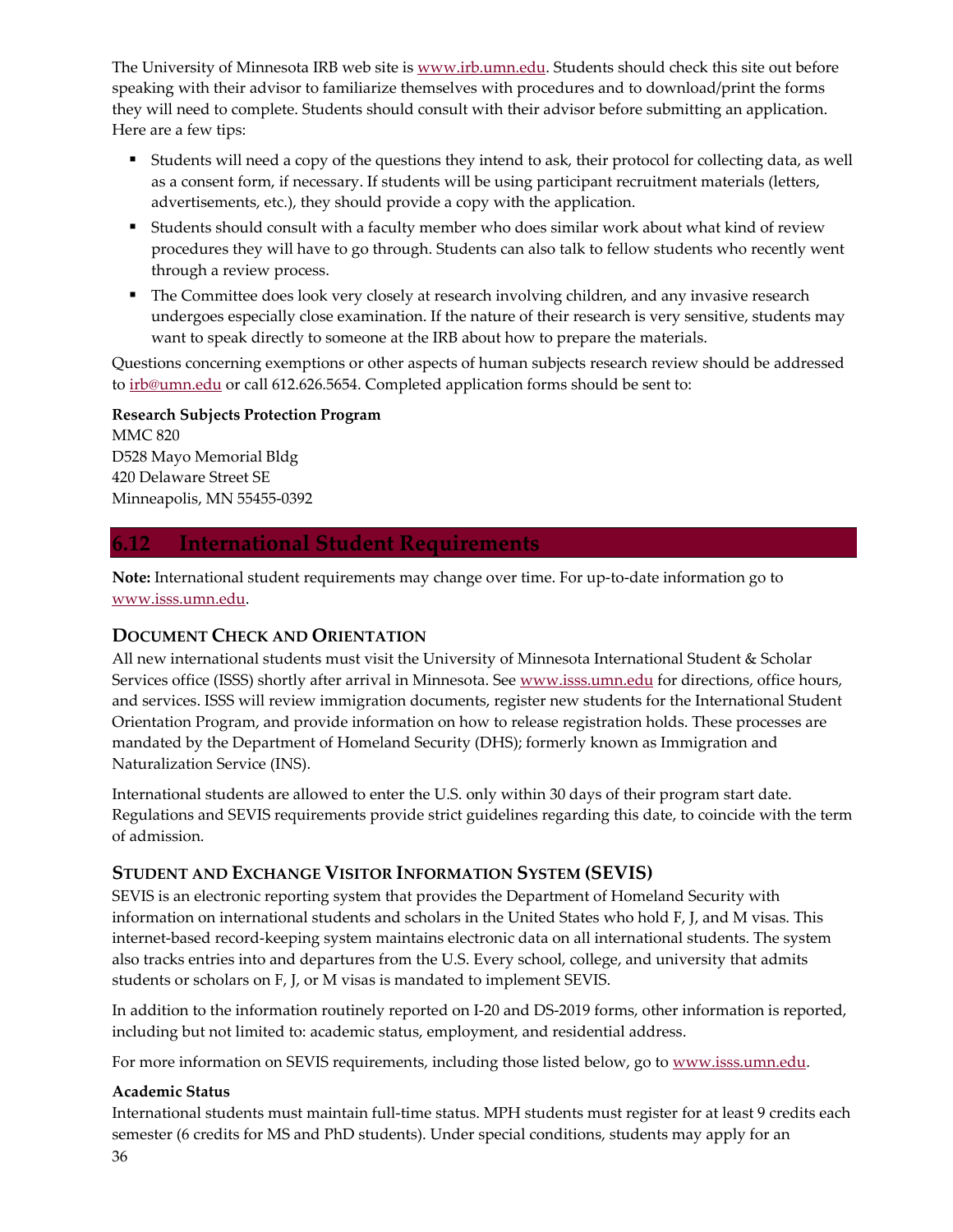exemption from full-time status rule at the ISSS office. Students must apply for the exemption before registering for less than a full course of study.

### **ADDRESS CHANGE**

International students **MUST** notify **BOTH** the DHS Bureau of Citizenship & Immigration Services (BCIS) and the University of Minnesota **within 10 days** of a change of address. For more information go to www.isss.umn.edu/INSGen/address.html.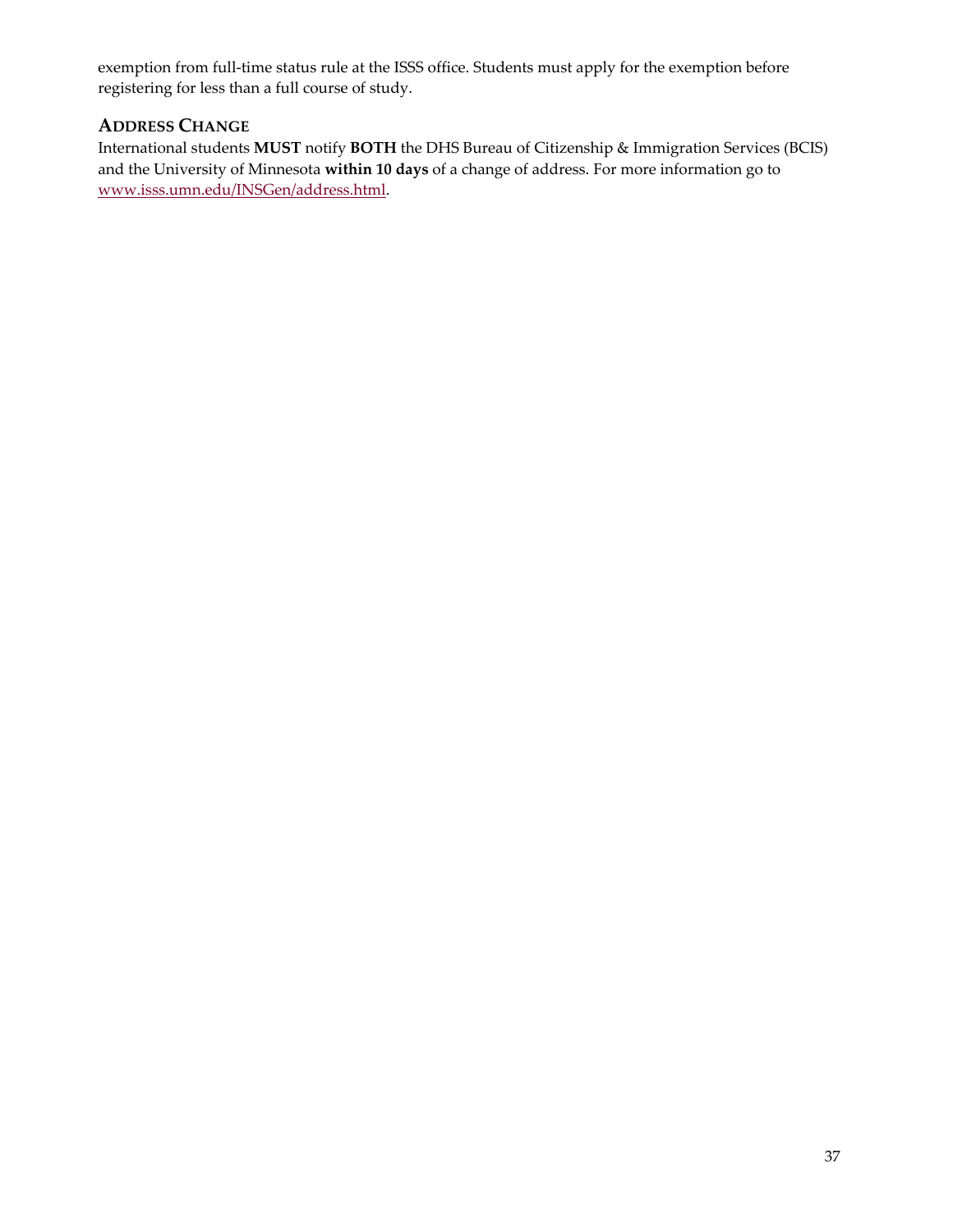# **7. GROUPS, ASSOCIATIONS, AND SOCIETIES**

# **7.1 Student Groups**

# **School of Public Health Student Senate** www.gapsa.umn.edu/sphss/

The Student Senate is comprised of graduate students of the University of Minnesota, School of Public Health. The Senate serves two main functions:

- The Student Senate is an official organization of the University of Minnesota, School of Public Health, representing the SPH graduate students in several university committees.
- The Student Senate also acts as the public health student association of the University of Minnesota, organizing activities and events among the graduate students in the school. We participate in volunteer activities around the Twin Cities, organize social events, and address student needs and concerns to the School and the divisions.

We welcome input from all students from the school and invite you to join the Senate and help us serve the needs of the SPH students. Contact us at sphss@umn.edu.

| <b>Office</b>  | Name               | Major                | <b>Email Address</b> |
|----------------|--------------------|----------------------|----------------------|
| President      | Suzanne Sobotka    | Epidemiology         | sobot010@umn.edu     |
| Vice-President | Michelle Sotak     | Epidemiology         | sotak002@umn.edu     |
| Secretary      | Amy Hughes         | Epidemiology         | hugh0256@umn.edu     |
| Treasurer      | Peri Periakaruppan | Environmental Health | peri0022@umn.edu     |

The student senate officers for 2005‐2006 are:

# **Graduate and Professional Student Assembly** www.gapsa.umn.edu

The Graduate and Professional Student Assembly serves many functions on this campus, chief among them ensuring that the University, in all of its offices, programs, schools and departments, works in the interests of excellence in the graduate and professional experience. From curriculum changes to dining service changes, GAPSA and its coordinate councils advocate on your behalf to make the University of Minnesota the premier institution for graduate and professional education in the nation, and try to make sure students have a smooth, supported, even fun time getting their degree

# **Council of Graduate Students (COGS)** www.cogs.umn.edu

The Council of Graduate Students (COGS) is the official student governing board of the Graduate School, representing all Graduate Students at the U of M. The U administration looks to COGS for consultation & direction on all matters pertaining to the Graduate School experience, including Graduate Assistant issues.

#### **Center for Health Interdisciplinary Programs (CHIP)** www.chip.umn.edu See section 2.3 in this guidebook.

# **Clarion** www.ahc.umn.edu/chip/involvement/committees/clarion/home

Comprised of students from the AHC, CLARION students plan and participate in activities that promote inter-professional leadership development. The call for leaders in the healthcare field, such as the Institute for Medicine and the Institute for Healthcare Improvement, is the safe, high quality patient-centered health care system patients deserve will require breaking down the isolated disciplinary silos in which students are trained. Through CLARION, students gain leadership experience and the skills they need as the next generation of health professionals.

# **Minnesota International Student Association** www.tc.umn.edu/~misa/

The Minnesota International Student Association (MISA) is a non‐profit organization that aims at working in the interest of international students at the University of Minnesota. MISA represents the international community of the University of Minnesota Campus. There are about 3000 international students on this campus, whose length of stay varies from 3 months to several years. MISA plays a vibrant role in studentsʹ social lives, by being the forum for international students on the U of M campus and by organizing events throughout the year.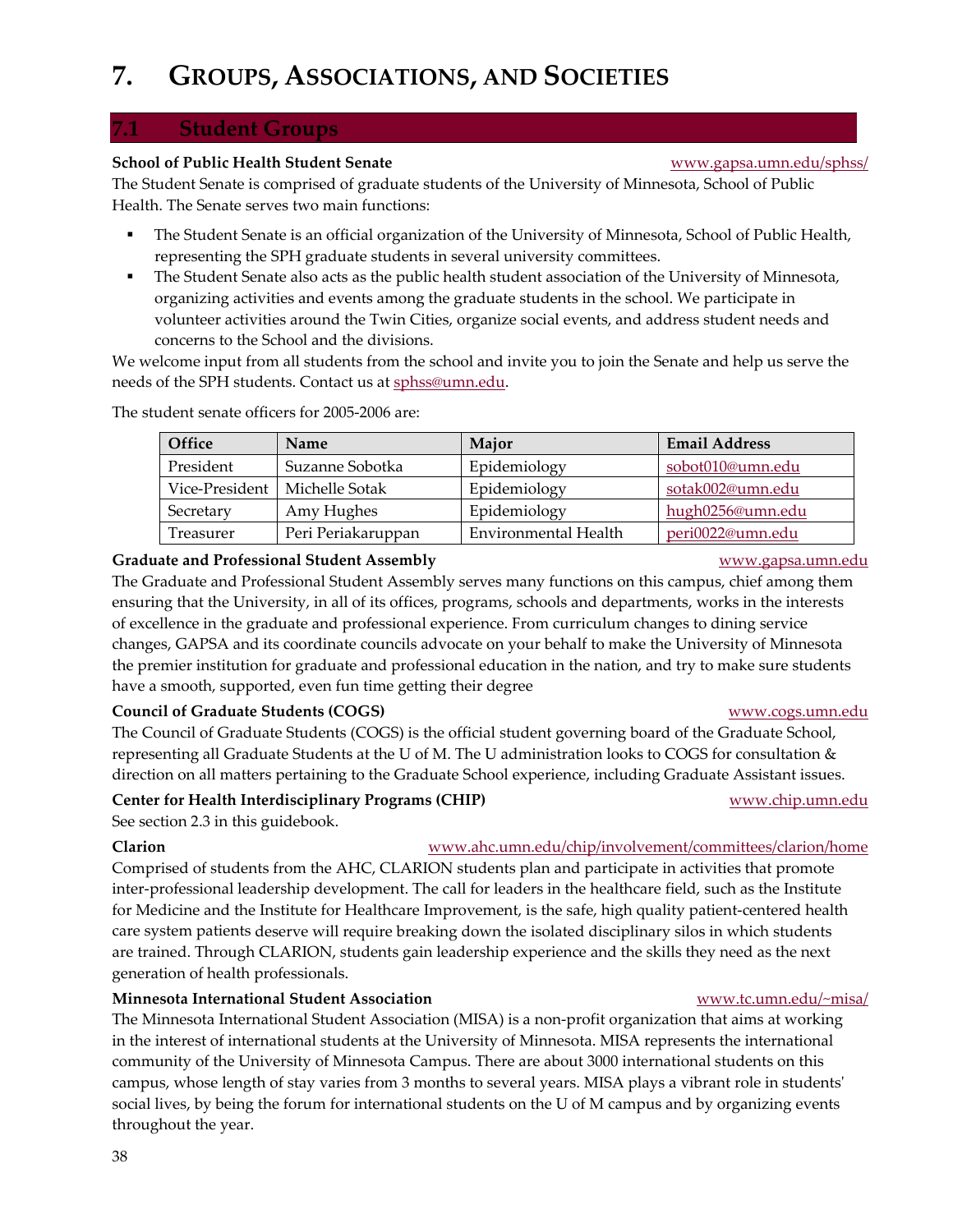More than 400 student groups on campus are registered with the Universities Student Activities Office (SAO), including academic societies, cultural centers, sports clubs, political action groups and fraternities and sororities. These organizations provide students with endless involvement opportunities and the chance to interact with others who share a similar interest.

# **7.2 Public Health Related Associations and Agencies**

#### **Minnesota Public Health Association (MPHA)** www.mpha.net

Founded in 1907, the Minnesota Public Health Association is a statewide professional organization actively serving Minnesotans, our members, and the public health profession through its efforts and activities. MPHA is an affiliate of the American Public Health Association.

### **American Public Health Association** www.apha.org

The American Public Health Association (APHA) is the oldest and largest organization of public health professionals in the world, representing more than 50,000 members from over 50 occupations of public health.

### **Association of Schools of Public Health** www.asph.org

The Association of Schools of Public Health (ASPH) is the only national organization representing the deans, faculty, and students of the accredited member schools of public health and other programs seeking accreditation as schools of public health.

# **Center for Cross‐Cultural Health** www.crosshealth.com

The Center for Cross‐Cultural Health is actively involved in the education and training of health and human service providers and organizations in the State of Minnesota and beyond. The Center is also a research and information resource. Through information sharing, training and research, the Center works to develop culturally competent individuals, organizations, systems, and societies.

## **Centers for Disease Control and Prevention** www.cdc.gov

The Centers for Disease Control and Prevention (CDC) is recognized as the lead federal agency for protecting the health and safety of people ‐ at home and abroad, providing credible information to enhance health decisions, and promoting health through strong partnerships. CDC serves as the national focus for developing and applying disease prevention and control, environmental health, and health promotion and education activities designed to improve the health of the people of the United States.

# **National Institutes of Health** www.nih.gov

Begun as a one‐room Laboratory of Hygiene in 1887, the National Institutes of Health today is one of the world's foremost medical research centers, and the Federal focal point for medical research in the U.S.

# **7.3 Alumni Societies**

# **School of Public Health Alumni Society** www.alumni.umn.edu

The School of Public Health Alumni Society has approximately 870 members. All graduates, students, and friends of the school are eligible for active membership in the society.

The society is responsible for a wide variety of successful initiatives, including:

- Spring Annual Meeting, cosponsored by the Minnesota Public Health Association.
- Student mentor program, designed to enable students to receive professional and personal guidance from alumni in their field of interest.
- Awards and student scholarships.
- Career Center, which provides support for a job bank and résumé database for students and alumni.
- Assistance with the newsletter *Advances*.

With every new member, the School of Public Health Alumni Society is able to offer more programs and services in support of the school and its students. Each membership makes a difference!

#### **Other Groups** www.sao.umn.edu/StudentOrgs/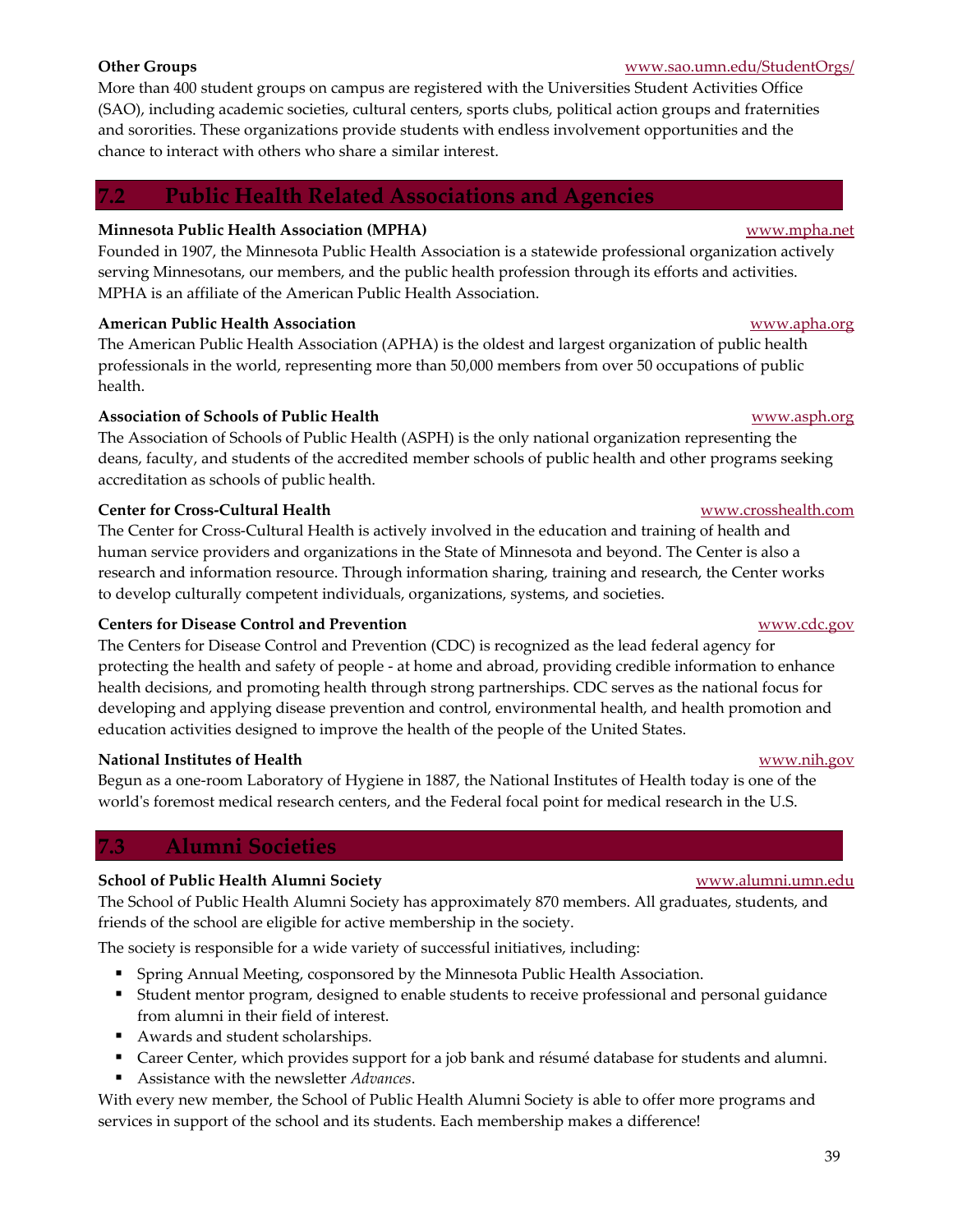# **8. DIVISION OF HEALTH SERVICES RESEARCH & POLICY**

# **8.1 Introduction**

Welcome! Health Services Research and Policy (HSRP) is one of four Divisions in the School of Public Health (SPH). Each Division manages and administers various degree programs and academic majors. The Division of HSRP offers four degree programs in three majors:

- **Master of Healthcare Administration (MHA) in Healthcare Administration (HCA).**
- **Master of Public Health (MPH) in Public Health Administration and Policy (PHAP).**
- **Master of Science (MS) in Health Services Research, Policy, and Administration (HSRP&A).**
- Doctoral (PhD) degree in Health Services Research, Policy, and Administration (HSRP&A).

It is important to understand these distinctions because policies and requirements vary by degree and program.

Students in the MHA and MPH degree programs are strictly School of Public Health students. Degree program requirements, along with tuition rates, are controlled by the SPH.

Students in the MS and PhD degree programs have dual association with the SPH and the Graduate School. MS and PhD students are required to adhere to Graduate School regulations and benchmarks, and pay tuition based on the Graduate School rates, yet are also considered part of the School of Public Health.

#### **STUDENT MAILBOXES**

All division students have a mailbox and should check it frequently for information.

- **MHA** student mailboxes are located in the MHA Program Office in Mayo D262.
- MPH, MS, and PhD student mailboxes are located in Mayo D367. This room is locked at all times. The combination to the door can be obtained from any of the HSRP coordinator staff (Maureen Andrew, Shannon Hofmann, or Diane McClellan).

#### **STUDENT STUDY AREA**

A student study area with computers is located in D367 Mayo. Students can contact any member of the HSRP coordinator staff for the door combination, (Maureen Andrew, Shannon Hofmann, or Diane McClellan).

# **8.2 Joint/Dual Degree and Collaborative Programs**

The Division of Health Services Research and Policy offers the following joint/dual degree and collaborative programs. These programs contain some coursework that is shared with the partner degree, thus permitting the student to complete two degrees in less time than if pursued separately. Students must apply for admission and acceptance to each program separately. Admissions requirements including entrance exams may vary by program.

#### **JOINT DEGREE IN LAW, HEALTH AND LIFE SCIENCES**

Joint Degree in Law, Health, and the Life Sciences with a JD in Law and one of the following:

- **MPH** in Public Health Administration and Policy.
- MS in Health Services Research, Policy, and Administration.
- **PhD in Health Services Research, Policy, and Administration.**

The joint degree requires separate applications to the Law School (which includes completion of the LSAT entrance exam) and either the: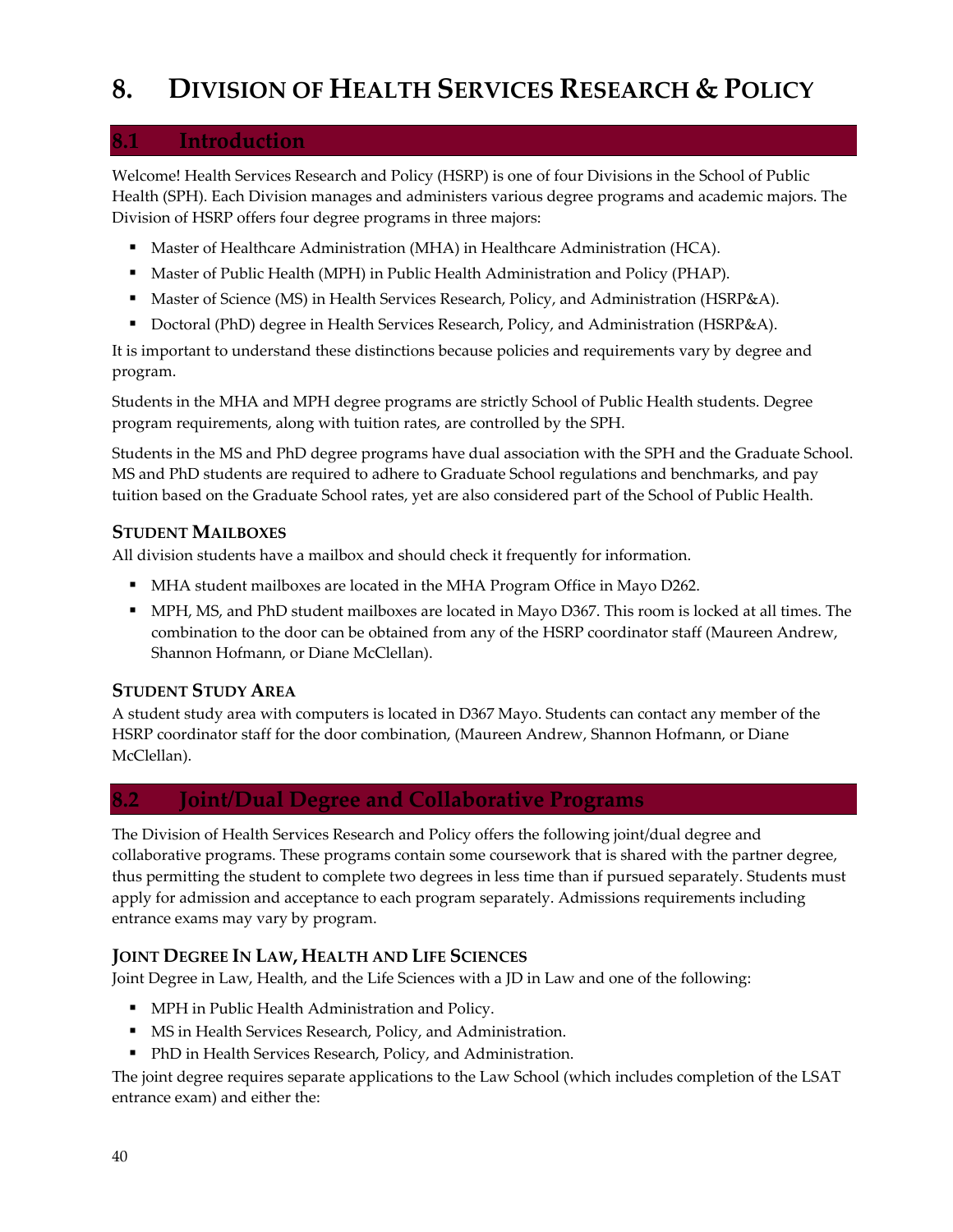- Graduate School (with completion of the GRE entrance exam) for the MS and PhD programs in HSRP&A; **or**
- School of Public Health (with completion of the GRE or LSAT).

This joint degree trains experts in the legal, ethical, and policy problems posed by health services in the  $21st$ century. Our students will become leaders in areas such as managed care and health policy, intellectual property issues in biotechnology, law and policy. Students in the joint program will be able to obtain a JD together with an MPH, MS, or PhD in less time and with more academic support that if both degrees were pursued separately. The program presents an on‐going speaker's series, colloquia, and other meetings to draw scholars to campus. Students will also be able to take advantage of the close relationships that are being built between the program and practicing attorneys, policy makers, researchers, and business people.

The Joint Degree in Law, Health, and the Life Sciences involves roughly 300 faculty members from the Law School, Graduate School, Medical School, School of Public Health, College of Biological Sciences, College of Natural Resources, Humphrey Institute, and Center for Bioethics. For more information, see www.jointdegree.umn.edu.

# **MASTER'S OF PUBLIC POLICY AND MASTER'S OF HEALTH SERVICES RESEARCH, POLICY AND ADMINISTRATION (HSRP&A) JOINT DEGREE**

The MPP/MS joint degree program requires separate applications to the Humphrey Institute of Public Affairs for the MPP degree and HSRP. Completion of the GRE entrance exam is required for admission to both programs.

The joint MPP/MS combines the skill and knowledge sets of public policy and health services research, policy and administration. The joint curriculum prepares graduates with the skills necessary to carry out research, formulate policy options, carry out sophisticated empirical studies, analyze results, shape and implement policies, evaluate policies once implemented, and work effectively in the public arena. The joint degree contains some shared coursework that allows the student to complete both degrees in less time than it would take to complete separately.

# **MEDICAL DEGREE AND PHD IN HEALTH SERVICES RESEARCH, POLICY AND**

# **ADMINISTRATION**

The joint MD/PhD program requires separate applications and acceptance to both the Medical School and HSRP. Medical School requires the completion of the MCAT entrance exam. See the Medical School website for more information at mdphd.med.umn.edu/index.html.

To fulfill the requirements of this joint degree, students complete their first two years of Medical School prior to entrance into the PhD program in HSRP&A. Upon completion of the PhD in HSRP&A, the student returns to Medical School to complete their coursework and residency.

# **MPH IN PUBLIC HEALTH ADMINISTRATION AND POLICY AND MS IN NURSING**

This dual MPH/MS degree program combines coursework of the School of Public Health and the School of Nursing. Applicants apply separately for admission to each program. For further information, contact Scott Harpin, in the School of Nursing, at harp0083@umn.edu, 612.626.0606 or either of the HSRP Coordinators: Shannon Hofmann at 612.625.9480, hofma003@umn.edu or Maureen Andrew at 612.624.9432, andre031@umn.edu.

# **DOCTORAL PROGRAM IN OCCUPATIONAL HEALTH SERVICES, RESEARCH AND POLICY**

This PhD program is a collaboration between the divisions of Environmental and Occupational Health Sciences, and Health Services Research and Policy within the School of Public Health, at the University of Minnesota.

The program's dynamic curriculum integrates statistics, research design, sampling, survey methodology, economics, occupational and environmental epidemiology, toxicology, exposure assessment, and policy.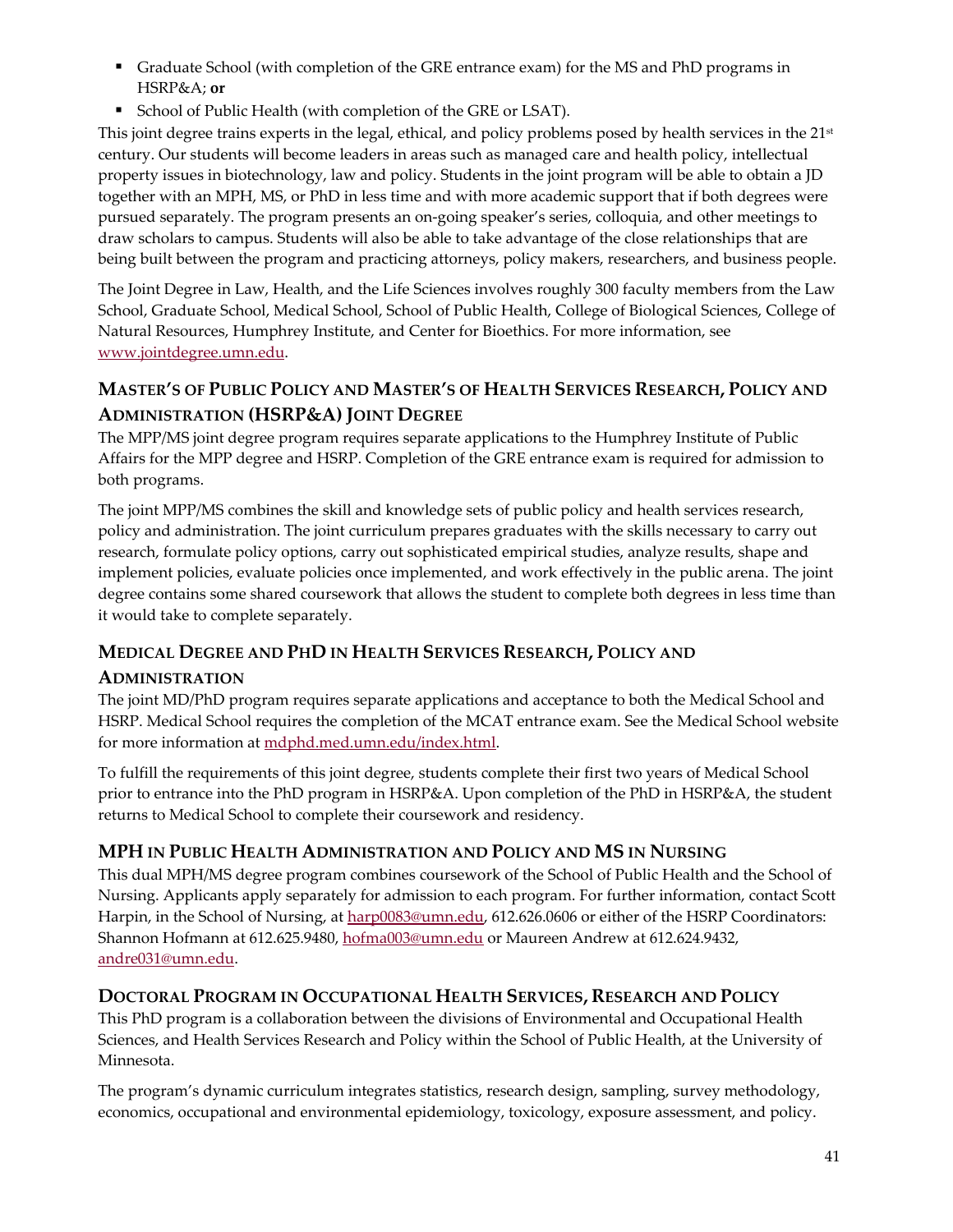Students in this collaborative program major in one Division and minor in the other. For example, a student who majors in the doctoral program in HSRP&A would minor in Environmental and Occupational Health. This minor is individually tailored to the particular needs and objectives of the student.

### **MASTER OF HEALTHCARE ADMINISTRATION AND MASTER OF BUSINESS ADMINISTRATION**

The MHA/MBA Dual Degree program was developed for students already accepted into the University of Minnesota's Master of Healthcare Administration Program. This program serves students who wish to earn an MBA degree as well as their MHA degree. Candidates may apply for both programs at the same time or current MHA students may apply to the Full-Time MBA Program during fall of their first year of study in the MHA Program. Under this study plan students begin the Full‐Time MBA in Fall Semester of year two.

Both degrees can be completed in three years. After acceptance into the dual degree program, students meet with both their MHA and MBA advisors to be sure that their study plan satisfy both degree requirements. While the dual degree MHA/MBA enables students to complete in a shorter time frame, it does not diminish the cost or number of credits required for each program.

To be considered for the MHA/MBA Dual Degree applicants must apply to both the Full‐Time MHA and the Full-Time MBA Programs. Applications are available at:

- The Full‐Time MHA Office, 612‐624‐9588, D262 Mayo
- The Full‐Time MBA Office, 612‐625‐5555, 2‐210 Carlson School of Management

The deadline for application to the MBA Program for currently enrolled MHA students is February 15 of year one in the MHA Program. An admission interview and a class visit are required for application to the Full-Time MBA Program, and these should be completed prior to submitting an application. Please call 612-625‐5555 to schedule an appointment for an interview and/or class visit.

#### **MINOR PROGRAMS**

Students in MS or PhD programs may select a minor to fulfill the requirement for earning credits outside of the major. Minors are available through many Graduate School departments throughout the University. A student who wishes to earn a minor is required to contact the academic department where the minor resides, and apply for the minor. Approved official minors will appear on the transcript.

Students in other MS or PhD majors may minor in Health Services Research, Policy & Administration. The HSRP&A minor will be individually tailored for each student.

# **8.3 Division Travel Policy for HSRP Division Students**

Students who travel on HSRP business while employed as an RA, whose travel is a benefit of a training grant, or if a travel grant is available, are entitled to have certain expenses reimbursed according to the University travel policy.

#### **GENERAL RULES OF THUMB FOR TRAVELING**

Following are some general guidelines for travel expenses and reimbursements for students receiving travel funds:

- Read the University of Minnesota's current travel policy on the Travel Services website at http://purchasing.umn.edu/travelstuff/travelmap.html. Rates are often dictated by IRS rules and change frequently.
- Work with a Division secretary to make travel arrangements. The secretary is aware of travel policies and may be able to minimize the amount and timeframe of your out-of-pocket expenses, as well as find ways to keep costs within the limit. In many cases, the secretary can make airline and hotel reservations, and pay conference registration fees.
- Travel must be completed before expenses are reimbursed to the traveler.
- There are no travel advances.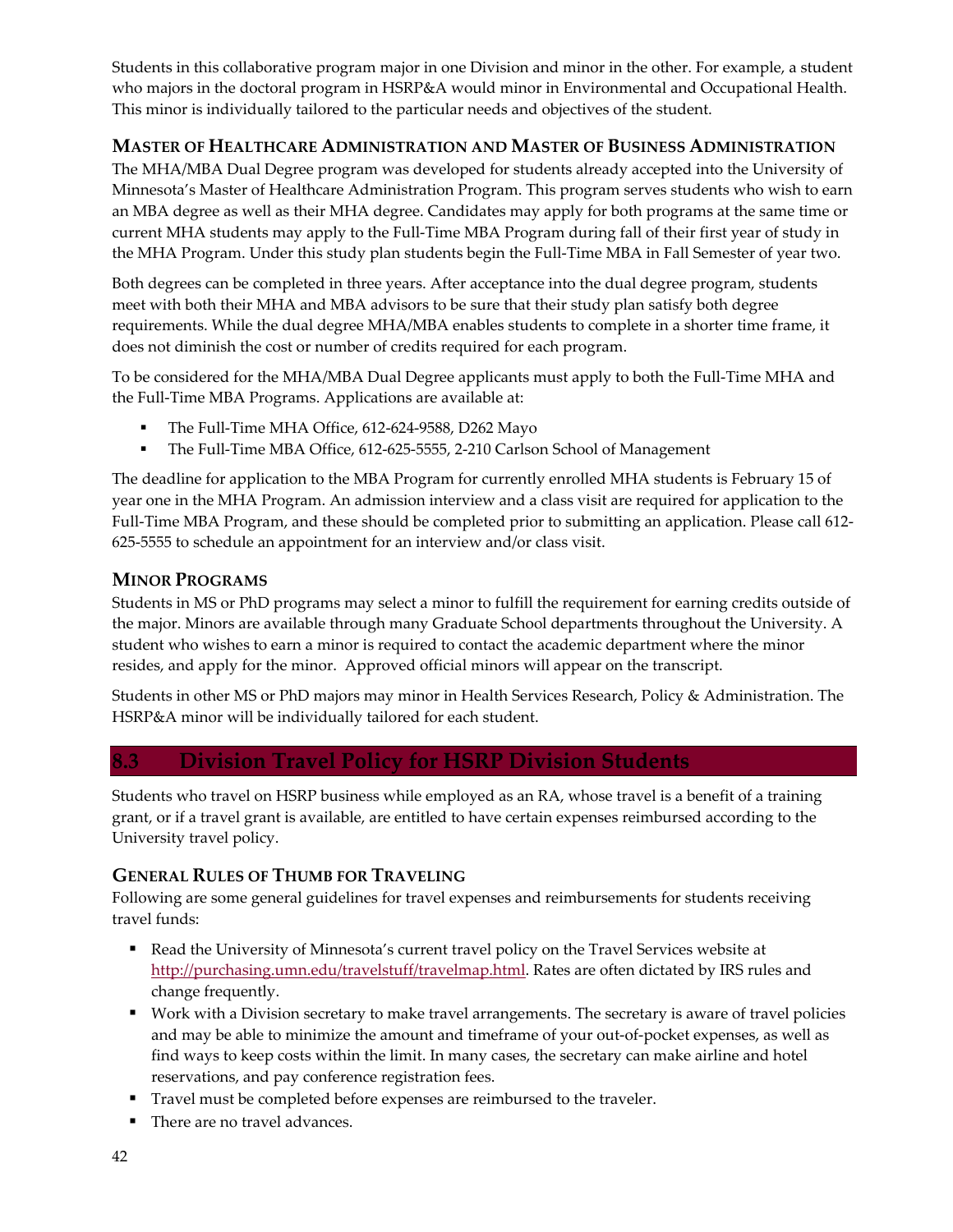- Students will be responsible for all meal and ground transportation (bus, taxi, airport parking) expenses.
- The Division can only reimburse meals up to daily limits set forth by the IRS. Meals do not include ground transportation; see below.
- Original receipts are needed for reimbursement of all expenses. The Division will need to keep the original receipts for its records so students should make copies of the receipts they need before submitting them.

#### **Meals**

Meals are the most complicated expenses to reimburse so please note the following:

- Alcoholic beverages CANNOT be reimbursed.
- Receipts are required for reimbursement.
- The amount that can be reimbursed for meals is limited, please be aware of the limits explained below and plan accordingly.
- There is a per diem cap on the amount of money that can be reimbursed for food on any given day. This cap varies from city to city. To find out what the cap is for the city visited, go to http://purchserv.finop.umn.edu/travelstuff/PerDiemRates.html. Students who spend more than the per diem cap will not be reimbursed for the amount that exceeds the per diem (regardless of how much is spent on other days). Students will only be reimbursed for actual meal expenses for which they have a receipt.
- Students who eat with a group (other HSRP students, etc.), should get a receipt for each member of the party or at least note in the reimbursement request who has the original receipt. The group meal expense will be divided evenly among those in the party unless individual receipts are presented for each member of the party.

#### **Lodging**

- **Personal phone calls from the hotel CANNOT be reimbursed although calls related to business or** conference activities are.
- Room service can be reimbursed as a meal expense (although it is very expensive and will deplete the per diem allowance quickly).
- In room movies or other expenses CANNOT be reimbursed.
- Even if a Division secretary makes a reservation students will still need to pay for their room when they check out.
- It is allowable for students attending the same conference to share rooms to stretch their travel dollars farther. The Division will not be involved with selecting roommates.
- Only lodging at hotels and motels is allowed, we cannot reimburse for expenses related to home stays, with friends, etc.

#### **Airline Travel**

- HSRP will only pay for flights to and from the destination. Airfares for any side trips are the student's responsibility.
- **Students who need to make their own reservations, should shop for the lowest fare and keep any** receipts or documentation received to make the reimbursement process easier.
- **Remember, Division secretaries can obtain tickets via online services or travel agents.**

#### **REIMBURSEMENT PROCEDURE**

- 1. Collect the receipts for all the expenses to be reimbursed and put them in an envelope.
- 2. On a separate piece of paper write:
- 3. Your home address; Your email address; Your Social Security number
- 4. If you are a University of Minnesota employee (so we can figure out which form to fill out).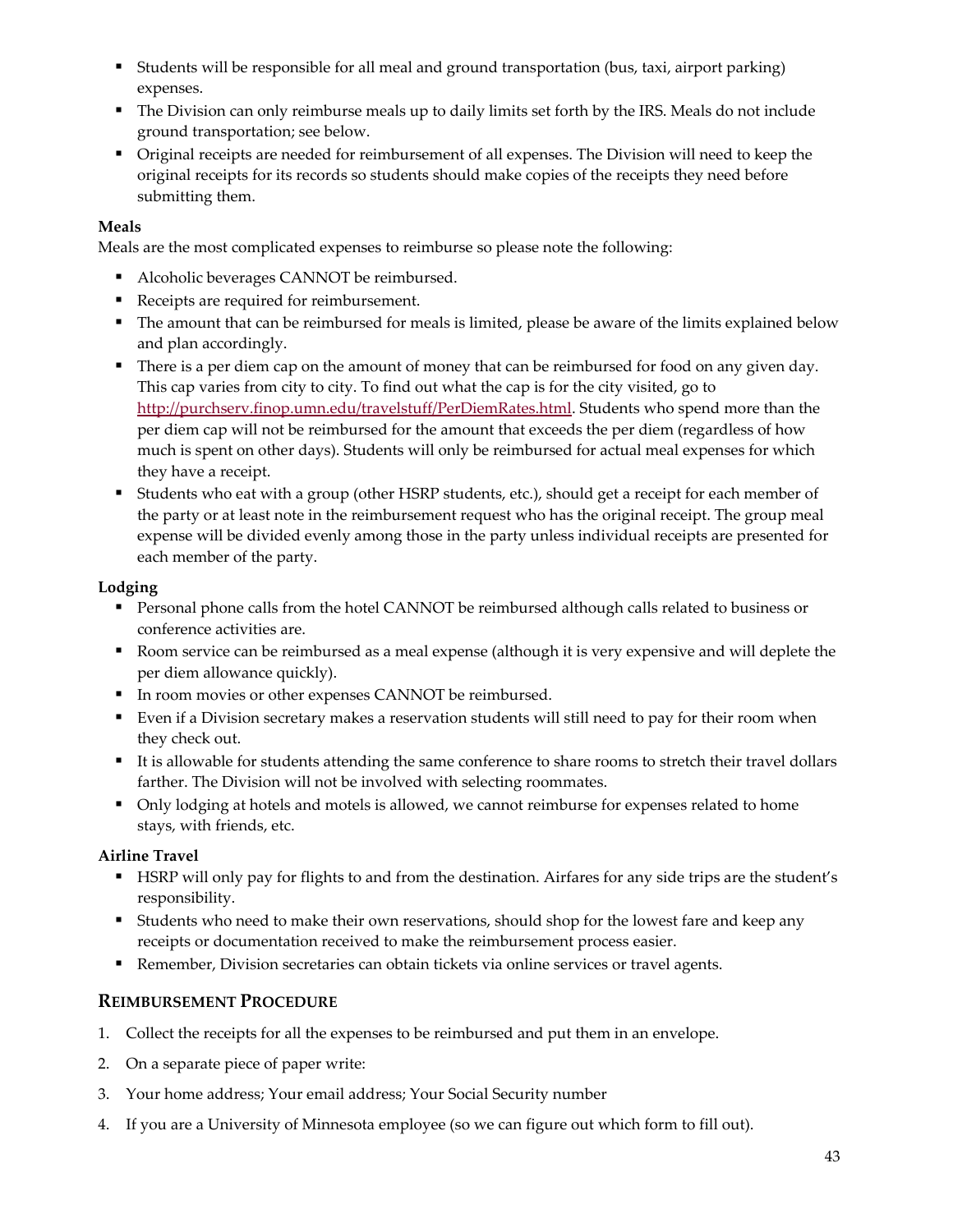- 5. If there are group meal expenses (note those and who has the receipt).
- 6. Explain any unusual expenses or any that aren't readily obvious what they are for.
- 7. Submit your receipts to the appropriate division secretary, who will fill out the proper form a return the form to you for your signature.
- 8. Sign the form and return it to the appropriate division secretary and you're done! You will get a check in about 2‐3 weeks.

**NOTE:** Submit your receipts within one month of your return. If we do not receive you request within one month, there is a possibility that you will not be reimbursed.

# **8.4 HSRP Division Faculty and Coordinator Staff**

#### **FACULTY**

| Faculty                  | <b>Title</b>              | <b>Office Location</b> | Phone*   | <b>E-mail Address</b> |
|--------------------------|---------------------------|------------------------|----------|-----------------------|
| Jean Abraham, PhD        | Asst. Professor           | D262 Mayo              | 625.4375 | abrah042@umn.edu      |
| Jim Begun, PhD           | Professor                 | D <sub>262</sub> Mayo  |          | begun001@umn.edu      |
| Lynn Blewett, PhD        | Asst. Professor           | 15-217 PWB             | 626.4739 | blewe001@umn.edu      |
| Lester Block, DDS MPH    | <b>Professor Emeritus</b> | D376 Mayo              | 625.6992 | block001@umn.edu      |
| Kathleen Call, PhD       | Asst. Professor           | 15-230 PWB             | 624.3922 | callx001@umn.edu      |
| Jon Christianson, PhD    | Professor                 | D262 Mayo              |          | chris001@umn.edu      |
| Michael Davern, PhD      | Asst. Professor           | 2221 University        | 625-4835 | daver004@umn.edu      |
| Bright Dornblaser, MHA   | Professor Emeritus        | D275 Mayo              |          |                       |
| Bryan Dowd, PhD          | Professor, DGS            | 15-213 PWB             | 624.5468 | dowdx001@umn.edu      |
| Roger Feldman, PhD       | Professor                 | 15-205 PWB             | 624.5669 | feldm002@umn.edu      |
| Susan Foote, JD          | Assoc. Professor          | 15-200 PWB             | 626.2851 | foote003@umn.edu      |
| Judith Garrard, PhD      | Professor                 | 15-232 PWB             | 625-9169 | jgarrard@umn.edu      |
| Les Grant, PhD           | Assoc. Professor          | D262 Mayo              |          | grant004@umn.edu      |
| Robert Kane, MD          | Professor                 | D351 Mayo              | 624.1185 | kanex001@umn.edu      |
| Rosalie Kane, DSW        | Professor                 | D527 Mayo              | 624.5171 | kanex002@umn.edu      |
| John Kralewski, PhD      | Professor                 | 15-225 PWB             | 624.2912 | krale001@umn.edu      |
| <b>Ted Litman</b>        | <b>Professor Emeritus</b> | D275 Mayo              |          |                       |
| Donna McAlpine, PhD      | Asst. Professor           | 15-227 PWB             | 625.9919 | mcalp004@umn.edu      |
| Marshall McBean, MD, MSc | Professor                 | A369-1 Mayo            | 625.6175 | mcbea002@umn.edu      |
| Ira Moscovice, PhD       | Professor                 | 15-215 PWB             | 624.8618 | mosco001@umn.edu      |
| John Nyman, PhD          | Professor                 | 15-219 PWB             | 626.4425 | nyman001@umn.edu      |
| Sandra Potthoff, PhD     | Assoc. Professor          | D262 Mayo              | 624.9019 | potth001@umn.edu      |
| William Riley, PhD       | Assoc. Professor          | D375 Mayo              | 625.0615 | riley001@umn.edu      |
| Todd Rockwood, PhD       | Asst. Professor           | C313 Mayo              | 625.3993 | rockw001@umn.edu      |
| Robert Town, PhD         | Asst. Professor           | 15-229 PWB             | 626.4683 | rjtown@umn.edu        |
| Robert Veninga, PhD      | Professor                 | D362 Mayo              | 625.7459 | venin001@umn.edu      |
| Beth Virnig, PhD         | Asst. Professor           | A365 Mayo              | 624.4426 | virni001@umn.edu      |
| Vern Weckwerth, PhD      | Professor                 | D <sub>262</sub> Mayo  |          | weckw001@umn.edu      |
| Douglas Wholey, PhD, MBA | Professor                 | 15-223 PWB             | 626.4682 | whole001@umn.edu      |
| Amy Wilson, PhD          | Asst. Professor           | 15-228 PWB             | 626.3732 | wilso176@umn.edu      |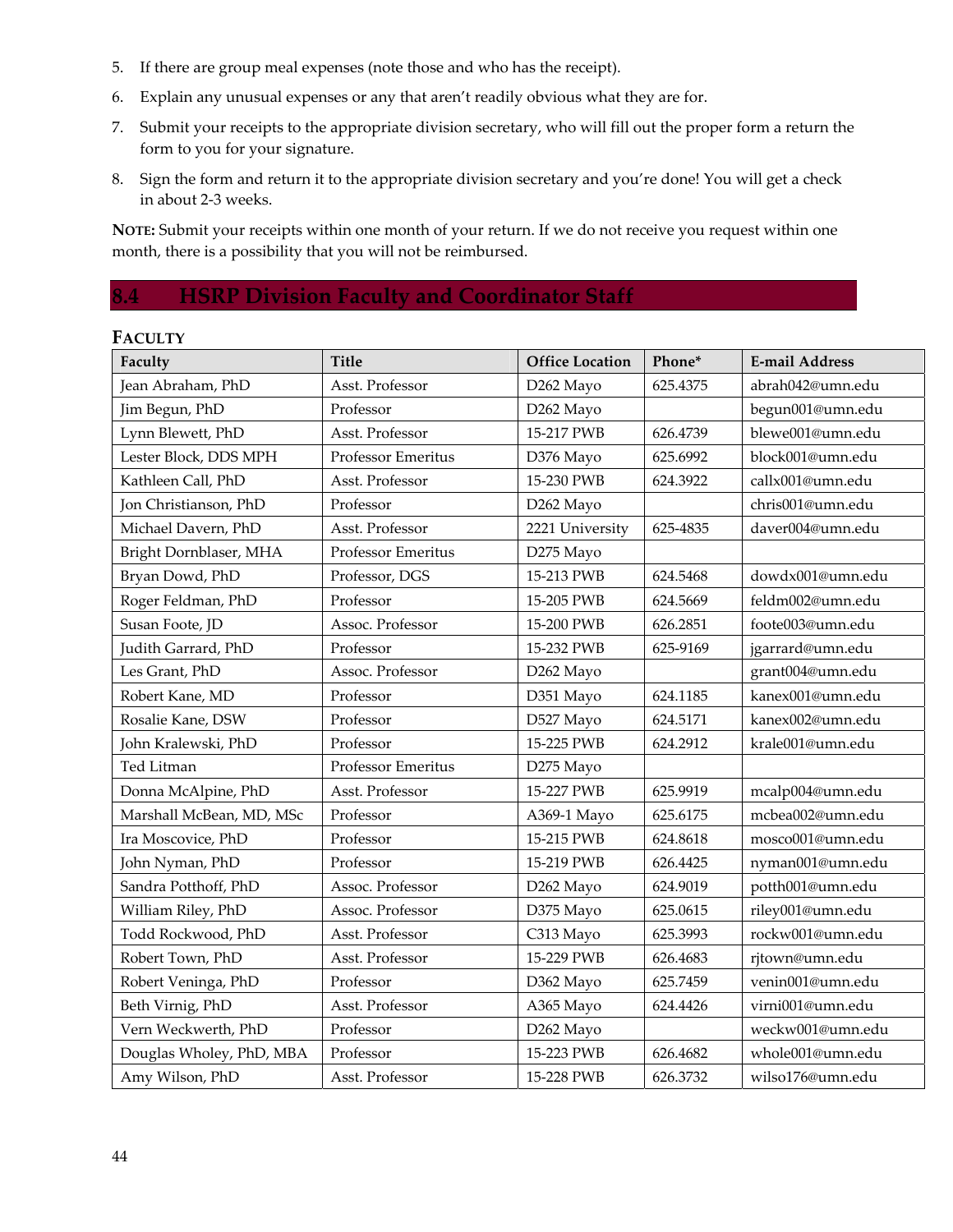### **COORDINATOR STAFF**

| <b>Staff</b>    | <b>Title</b>             | Office    | Phone    | E-mail            |
|-----------------|--------------------------|-----------|----------|-------------------|
| Maureen Andrew  | HSRP&A Major Coordinator | D373 Mayo | 624.9432 | andre031@umn.edu  |
| Shannon Hofmann | PHA Major Coordinator    | D375 Mayo | 625.9480 | hofma003@umn.edu  |
| Diane McClellan | MHA Maior Coordinator    | D262 Mayo | 626.7349 | nernev002@umn.edu |

\* All phone numbers are in area code *612*.

# **8.5 HSRP Division Course Descriptions**

#### **HEALTHCARE ADMINISTRATION COURSES**

#### **PubH 6xxx Managerial Accounting** (3 cr)

How markets work, how positive economic rents (profits) are made, and how strategic behavior affects profits. Four major topical areas include market micro‐structure, industrial structure, uncertainty, and incentives and firm governance.

#### **PubH 6540 Healthcare Organizational Behavior** (2 cr)

Human behavior in organizations; motivation, leadership, influence of organizational structure, informal group behavior, interpersonal relations, supervision. Emphasis on preventing and solving problems among individuals and groups in organizations.

#### **PubH 6541 Statistics for Health Management Decision Making** (3 cr)

Variation; frequency distribution; probability; significance tests; estimation; trends; data handling; simple operations research applications. Statistical approach to rational administrative decision making. Lectures and lab exercises.

#### **PubH 6542 Management of Healthcare Organizations** (3 cr)

Role of the hospital in health services delivery and relationships with other elements of the healthcare system. Problems of achieving results with emphasis on governance, medical staff, and role of administrator.

#### **PubH 6543 Health Policy and Ethics** (2 cr)

Overview of public policies and ethics underlying financing, organization and delivery of healthcare services.

#### **PubH 6544 Principles of Problem Solving in Health Services Organizations** (3 cr)

Lectures, seminars, and demonstrations on problem‐solving theory and technique. Management problem solving of cases. Solving a management problem within a health services organization and presenting a report.

#### **PubH 6545 Advanced Problem Solving in Health Services Organizations** (4 cr)

Defining, analyzing, and solving significant senior management-level operational or health public policy problems by student groups in Twin Cities health services organizations.

#### **PubH 6547 Healthcare Human Resources Management** (2 cr)

Concepts in human resources management as applied to health services organizations. Relationship between human resources management and general management, nature of work and human resources, compensation and benefits, personnel planning, recruitment and selection, training and development, employee appraisal and discipline, union‐management relations.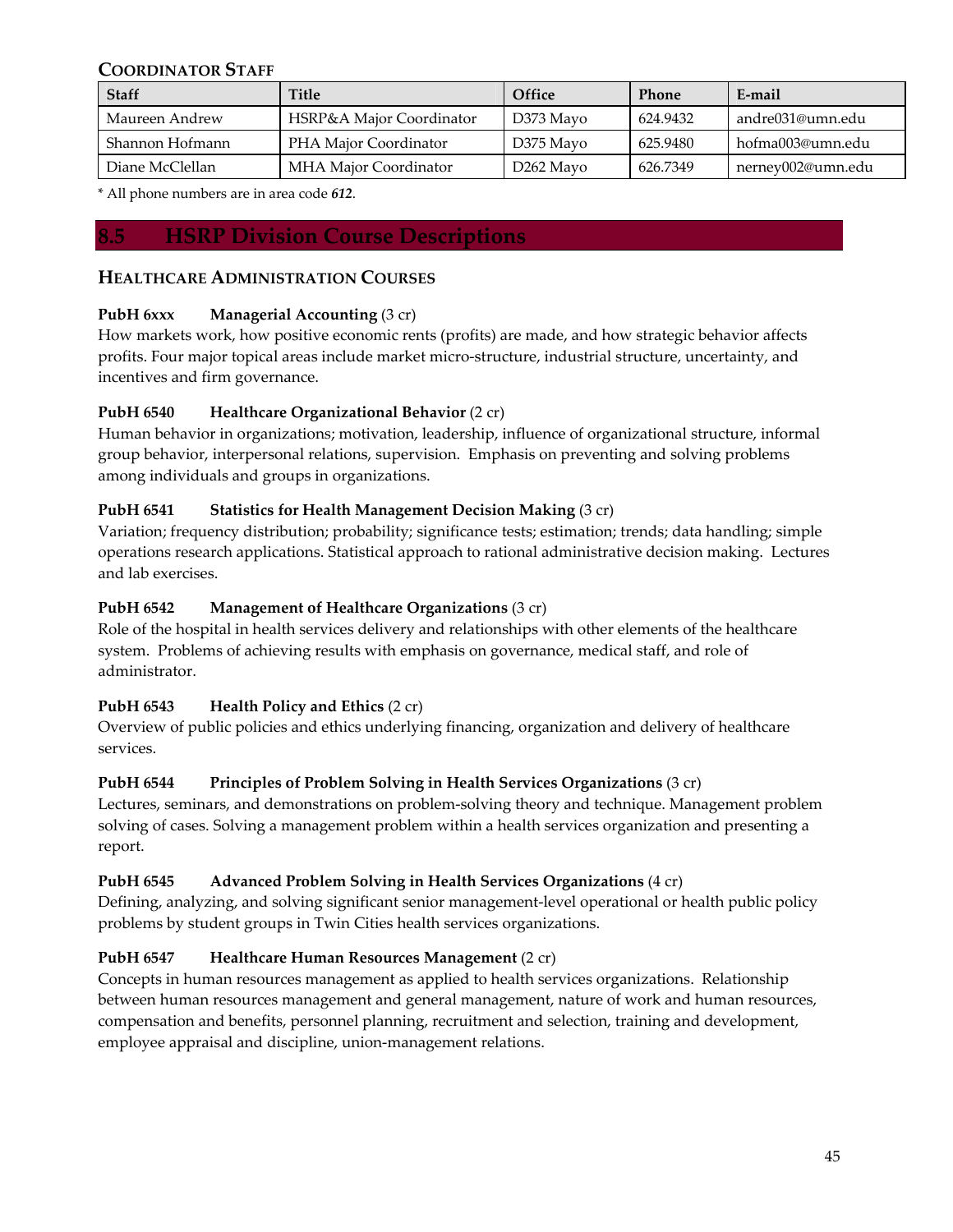### **PubH 6548 Medical Group Management** (2 cr)

Overview of physician group management in integrated delivery system‐‐physician and administration roles, operational and strategic issues, alternative organizational models, risk‐contracting, provider payment methods, managing change and effective communication.

### **PubH 6549 Long‐Term Care Administration** (2 cr)

Administrative issues in long‐term care; public policy, client needs, institutional and non‐institutional settings.

#### **PubH 6550 Long‐Term Care Industry** (2 cr)

Organization, financing, and delivery of long‐term care services to the aged. Demographic trends, financing structures, public policies, solicited responses to long-term care issues.

### **PubH 6551 Contemporary Problems** (2 cr)

Current concepts, problems, principles and future developments of health and healthcare selected by students; developing models, based on current literature and research; verbal and written presentations from policy and issue perspectives.

### **PubH 6554 Marketing Health Services** (2 cr)

Managing the marketing function; marketing planning, strategy, and management concepts. Identifying marketing problems and opportunities; constructing evaluating and managing a marketing plan.

### **PubH 6555. Topics in Health Economics** (2 cr)

This course will introduce the student to the methods of health economics and demonstrate how these methods can be applied to managerial decision‐making processes.

### **PubH 6556 Health and Health Systems** (2 cr)

Sociopolitical, economic, and moral/ethical issues confronting the U.S. public health and medical care system. Trends in service provision, human resources, financing and health services organization, and implications for the public's health.

#### **PubH 6557 Health Finance I** (2 cr)

Basic principles of finance and selected insurance concepts integrated and applied to healthcare with public sector emphasis. NPV; public financing; capital and operating budgets; Medicare PPS and RBRVS; riskadjusted capitation; healthcare reform.

#### **PubH 6558 Health Finance II** (4 cr)

Principles of financial management and insurance are integrated and applied to the health field. Topics include: health care capital and operating budgets; health care payment methods, including Medicareʹs payment systems for hospitals and physicians, and risk‐adjusted capitation payment systems; population‐ based health care finance and managed care; and financing aspects of public health policy. Experience with computerized spreadsheets such as EXCEL is necessary.

# **PubH 6560 Operations Research & Quality in Healthcare** (2 cr)

Decision‐making framework for both operating and control systems in the hospital environment. Basic modeling techniques and examples of actual hospital applications.

# **PubH 6561 Quantitative Methods Applied to Health Administration Problems** (2 cr)

Applying quantitative methods to secondary data including analysis of cyclicities, data handling systems, linear regression, discriminant analysis and inventory control used in the solution of health problems at various administrative levels.

#### **PubH 6562 Information Technology in Healthcare** (2 cr)

How to analyze organization information needs, incorporate these needs into information technology (IT) policy and planning, and implement IT policies.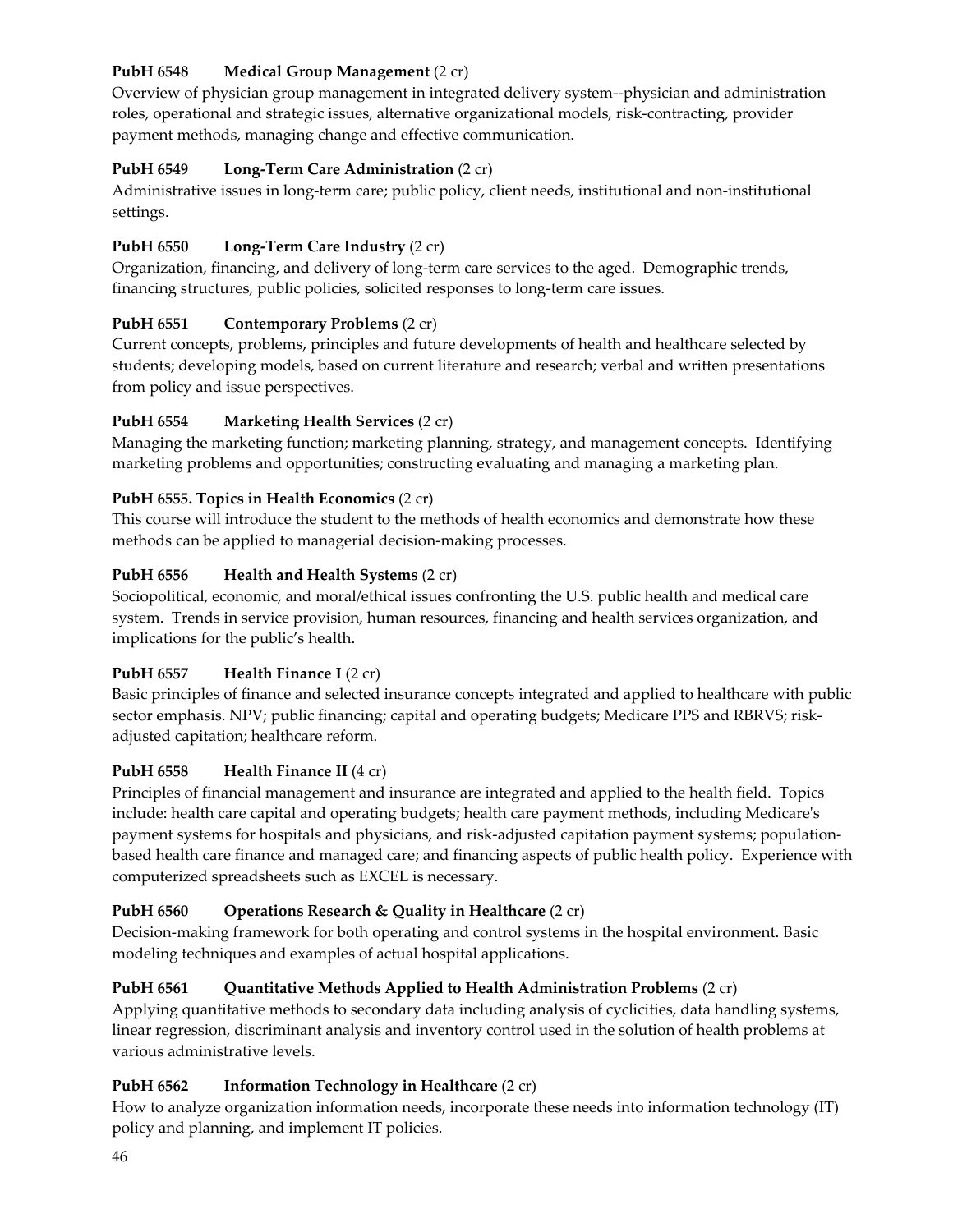### **PubH 6563 Strategic Management in the Health Care Industry** (2 cr)

Evaluating application of organizational theory, analysis, and behavior and competitive analysis to healthcare providers, suppliers, and insurers.

#### **PubH 6564 Managed Care** (2 cr)

Development and organization of HMOs: risk‐sharing, provider contracts, utilization management, quality improvement. HMO and PPO marketing and new product development; employer relations; Medicare and Medicaid contracting; budget processing; financial performance; pricing; government regulation.

#### **PubH 6570 Topics: Hospital and Healthcare Administration**

Selected readings in hospital and healthcare administration with discussion based on these readings.

## **PubH 6575 Pharmaceutical Industry: Business and Policy** (2 cr)

The pharmaceutical industry is a large, growing component of the health sector with unique market characteristics, regulatory processes, and vigorously‐debated public policy issues that differentiate it from other industries and deserve specialized study. This course focuses on those business and policy issues that are specific to the pharmaceutical industry. It is intended to provide future managers in the pharmaceutical industry and health sector generally with in‐depth understanding of the field. This objective will be enhanced by interdisciplinary perspectives and active involvement by industry leaders.

# **PubH 6589 Medical Technology Evaluation and Market Research** (2 cr)

Provides knowledge of the skills, data and methodology required to critically evaluate new medical technologies in order to meet financial investment as well as regulatory compliance objectives, such as FDA approval. This course is designed to provide the analytic tool kit for a manager of a new medical technology to formulate the evaluation necessary for this enterprise as well as effectively disseminate results in order to get a new product to market.

### **PubH 6596 Legal Considerations in Health Services Organizations** (3 cr)

Laws affecting administration of hospitals and other healthcare organizations; administrative law, corporate and business law, labor law, civil liability, tax-related issues. Legal issues relevant to administration, decision‐making, and planning process.

# **PubH 7596 Clerkship** (2 cr)

Survey and solution of management problems within a local health services organization, preparation of formal management report.

# **PUBLIC HEALTH ADMINISTRATION AND POLICY COURSES**

#### **PubH 6700 Foundations of Public Health** (3.0 cr)

Organization of public health, predominately in the United States. Role of public health administration. Problem‐solving skills necessary for effective administration.

#### **PubH 6705 Community Health Assessment** (3.0 cr;)

Two of the three core functions of public health: health assessment, assurance. Lectures, discussion, group activities, oral presentations.

# **PubH 6711 Public Health Law** (2.0 cr)

Basic concepts of law, legislative process, and legal bases for existence/administration of public health programs. Legal aspects of current public health issues/controversies, regulatory role of government in health services system.

#### **PubH 6721 Managing Collaborative Networks** (2.0 cr)

How to manage informal networks within/among health care organizations to improve service coordination and knowledge management.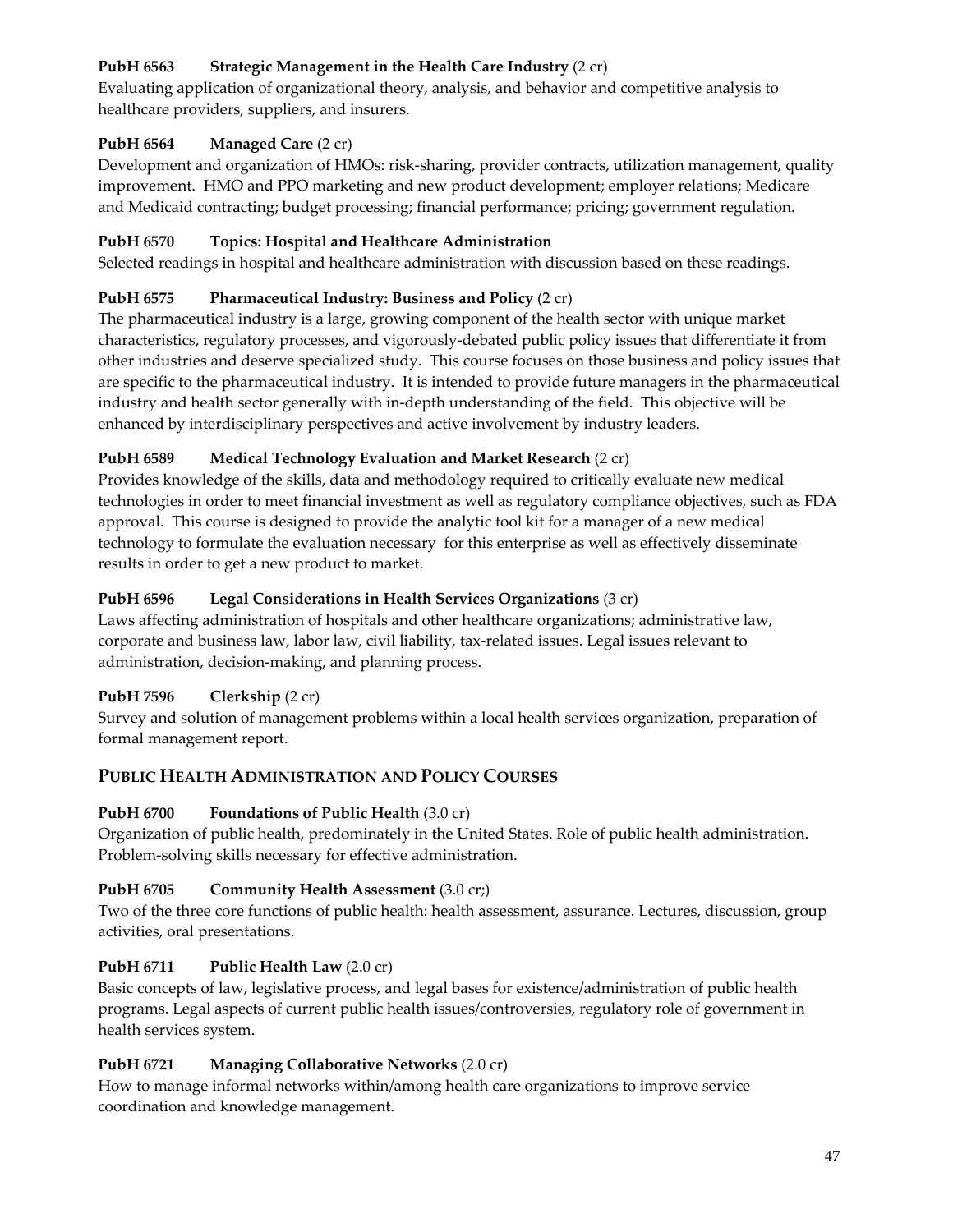#### **PubH 6724 The Health Care System and Public Health** (3.0 cr)

Overview of health care delivery, finance systems within public health context. Components of health care system: financing, role of employers/public programs, health care delivery system, managed care. Collaborative interventions between managed care, public health.

### **PubH 6726 Medical Device Industry: Business and Public Policy** (3.0 cr)

Business, public policy, regulatory, technology management issues concerning medical device/biotechnology industries. Nature/effects of private‐public sector interactions. Involvement by leaders in Minnesota organizations.

### **PubH 6727 Health Leadership and Effecting Change** (2.0 cr)

Applications of a broad theoretical base in planned change to solve managerial/organizational problems in health professions.

#### **PubH 6730 International Comparative Health Systems** (2.0 cr)

History/development of health systems from a socio-political perspective. Overview of relative importance and meaning of health outcomes data. Role of WHO. Students use OECD health database.

### **PubH 6732 Topics and Methods in Global Health Assessment** (2.0 cr)

Evaluation of health populations relative to specific topics important to global health, including methodology appropriate to examining a particular issue. Focuses on deleloping countries.

### **PubH 6741 Ethics in Public Health: Professional Practice and Policy** (1.0 cr)

Introduction to ethical issues in public health practice/policy. Ethical analysis, recognizing/analyzing moral issues.

### **PubH 6742 Ethics in Public Health: Research and Policy** (1.0 cr)

Introduction to ethical issues in public health research/policy. Ethical analysis. Recognizing/analyzing moral issues.

#### **PubH 6751 Principles of Management in Health Services Organizations** (2.0 cr)

Role of health-care services administrators, principles of management, administrative process. Lectures, case studies.

# **PubH 6752 Public Health Management** (3.0 cr;)

Managing projects/organizations in public health. Skills/knowledge necessary to determine mission of an organization, structure it to support individuals in their work, and motivate/manage to achieve goals.

#### **PubH 6762 Health Finance Applications** (2.0 cr)

Top management perspective of healthcare financial management responsibility in context of strategic issues. Emphasizes balancing theory and applications. Capstone course.

#### **PubH 6765 Continuous Quality Improvement: Methods and Techniques** (3.0 cr)

Understanding and applying statistical process control techniques to health care management and clinical problems. Provides a comprehensive overview of the history, methods, and issues in quality within the health care system.

#### **PubH 7784 Masterʹs Project Seminar: Public Health Administration and Policy** (2.0 cr)

Students participate in exercises to improve written/verbal communication, enhance skills related to giving constructive feedback. Ways that public health administration/policy is practiced. How to integrate knowledge into individually designed masterʹs project.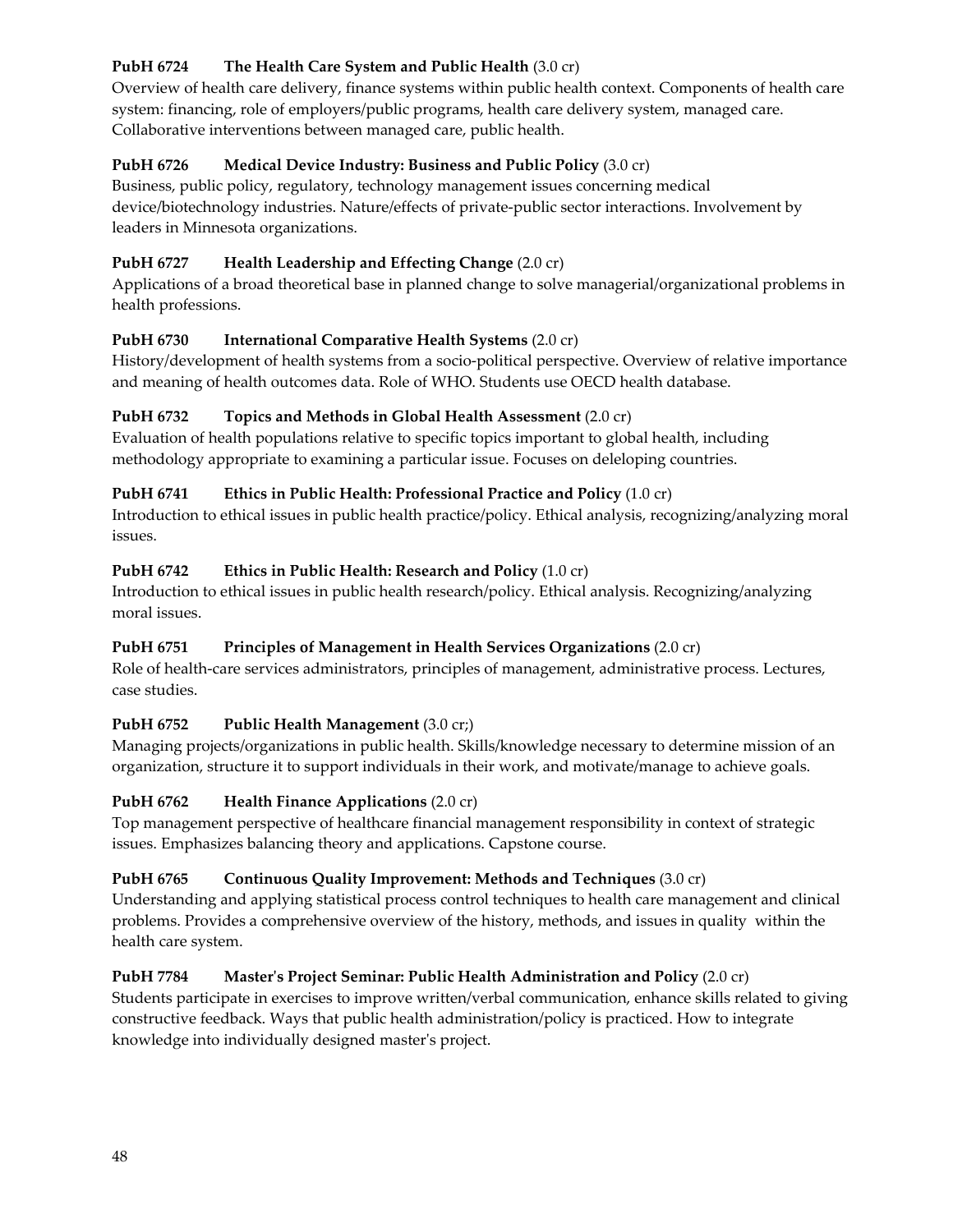# **HEALTH SERVICES RESEARCH, POLICY AND ADMINISTRATION COURSES**

#### **PubH 6800 Community Mental Health** (3.0 cr)

Provides an overview of social and social‐psychological processes that shape the experience of mental health and illness and the consequences of disorders for individuals, families, and communities, and examines these issues in the context of public health rather than attributes of individuals.

#### **PubH 6802 Seminar: Technology of Data Operations in Health Care Studies** (3.0 cr)

Overview of data collection tools in health care studies. Workflow design. Scanned/faxed, web‐based forms. Voice response, palmtop computers, relational databases. Managing workflow. Selecting tools to ensure data quality and low cost. Case studies.

### **PubH 6806 Principles of Public Health Research** (2.0 cr;)

Evaluation of public health research literature and planning for independent research projects. Formulation of research question, research design, sampling techniques, use of research concepts, and data analysis. Data collection techniques, including questionnaires, interviews, and data analysis.

### **PubH 6832 Economics of the Health Care System** (3.0 cr)

Development of traditional issues in health economics. Production of health, demand for health capital and health care, insurance theory and markets, managed care, pricing, physician's services, production and costs in health care institutions, role of government, cost effectivness analysis, reform.

### **PubH 6835 Health Services Policy** (2.0 cr)

Social, political, and economic context within which U.S. health-care system developed. Influence of these contextual elements on public policies guiding/regulating organization/delivery of health services.

### **PubH 6845 Using Demographic Data for Policy Analysis** (3.0 cr)

How to pose researchable policy questions, locate existing data, turn data into a usable format, understand data documentation, analyze data, communicate findings according to standards of the professional policy community. Quantitative issues.

#### **PubH 6852 Program Evaluation in Health and Mental Health Settings** (3.0 cr)

Overview of evaluation, models of evaluation, objectives of an evaluative study, sampling of subjects, methods of data collection, methodological designs, interpretation of data, preparation of final report, ethical/political considerations.

#### **PubH 6855 Medical Sociology** (3.0 cr)

Introduction to common theoretical/empirical approaches used by sociologists to study health/illness. How content reflects social inequalities in health/illness. Social processes that shape experience of health/illness.

#### **PubH 6861 Health Insurance** (2.0 cr)

Financing personal health care: theory of insurance, health insurance markets, cost sharing, HMOs, PPOs, public and catastrophic health insurance, and the uninsured. Emphasis on public policy.

#### **PubH 6862 Cost‐Effectiveness Analysis in Health Care** (3.0 cr)

Government regulations. New technologies. Diagnosis/treatment protocols. Strengths, limitations, appropriateness of different approaches.

#### **PubH 6863 Understanding Health Care Quality** (2.0 cr)

Introduction to assessing/assuring quality of care. Emphasizes both process and outcomes approaches, paralleling interest in appropriateness/effectiveness of care. Issues around creating needed behavioral changes.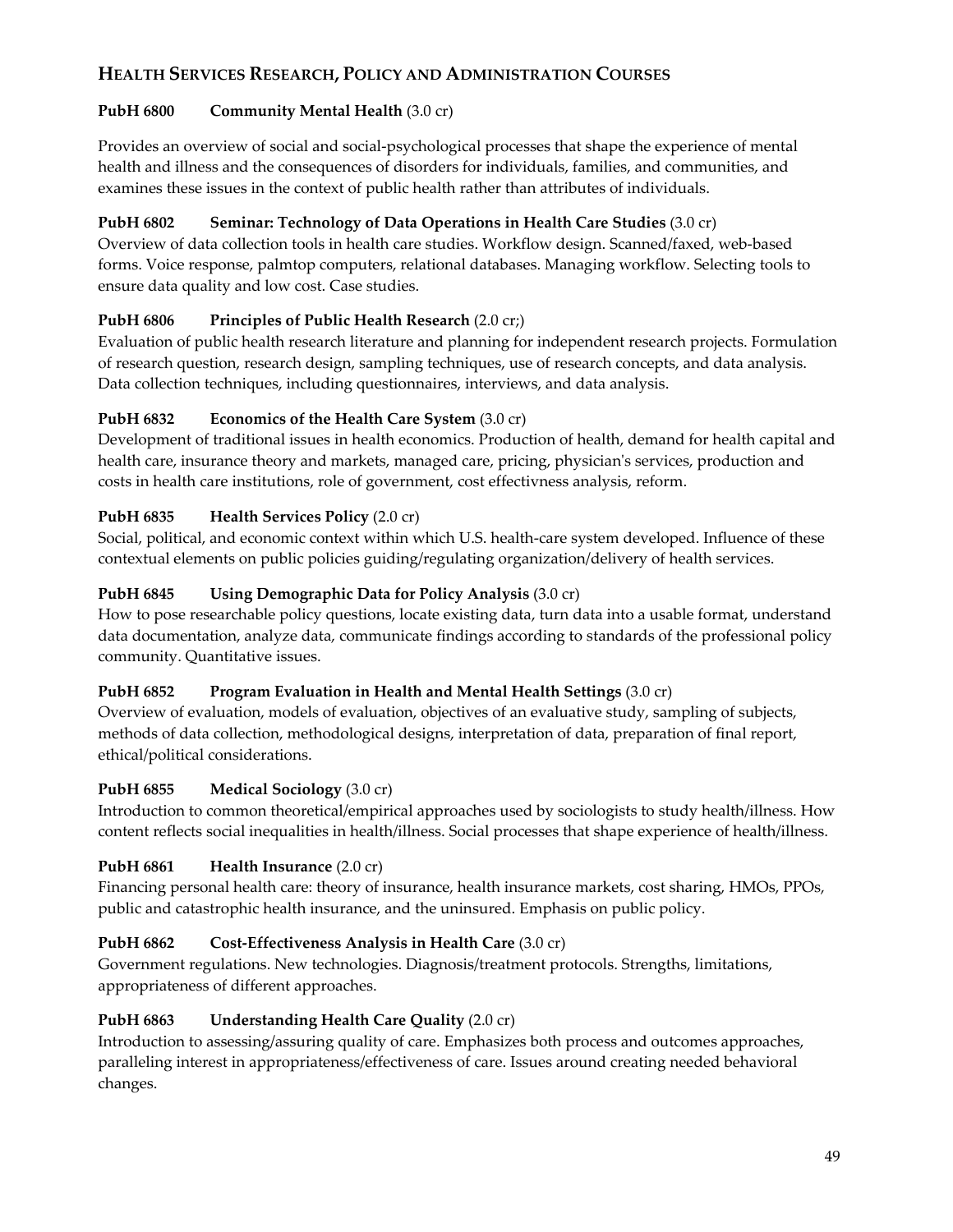#### **PubH 6864 Conducting Health Outcomes Research** (3.0 cr)

Major concepts/principles in conducting health outcomes research that evaluates medical care. Developing study designs matched to research questions. Frequently used study designs. Evaluating health outcomes. Analytical approaches.

#### **PubH 6875 Practice of Health Services Research** (2.0 cr)

How practice of health services research is conducted in various organizations. Presentations by guest lecturers from health services research organizations. How the specific organization's research is funded, how it sets an agenda, and how it carries out research.

#### **PubH 8801 Health Services Policy Analysis: Theory** (3.0 cr)

Integrated overview of U.S. health services policy. Related theoretical/empirical literature. Analysis of alternative policy‐making models, political/philosophical underpinnings of those models.

#### **PubH 8802 Health Services Policy Analysis: Applications** (2.0 cr)

Emphasizes relationships between health services research and policy, and uses case studies to examine how research influences policy and vice versa.

#### **PubH 8803 Long‐Term Care: Principles, Programs, and Policies** (2.0 cr)

Long-term care policy for functionally impaired persons, particularly the elderly. Team taught from healthcare and social services perspective; grounded in research literature on evidence of program effects. Innovative programs addressing current fragmentation of services.

#### **PubH 8805 Sociology of Health and Illness** (3.0 cr)

Affect of social structure on health outcomes/behaviors. Current/historical events/issues from perspective of sociological/social psychological theories. Students apply theories to a topic they identify.

#### **PubH 8806 Sociology of Health Occupations and Organizations** (3.0 cr)

Sociological theories of occupations/organizations as applied to health care. Functional, conflict, evolutionary theories applied to health care reorganization such as managed care, technology on organization of work/occupations. Emphasizes application of theories to develop hypotheses.

#### **PubH 8810 Research Studies in Health Care** (3.0 cr)

Introduction to philosophy of science, conceptual modeling, experimental design, survey/sample design, issues relevant to health services research.

#### **PubH 8811 Research Methods in Health Care** (3.0 cr)

Research methods commonly used in analysis of health services research and health policy problems.

#### **PubH 8813 Measurement of Health‐Related Social Factors** (3.0 cr)

How social factors such as innovativeness, compliance, religiosity, and stress are measured and tested for reliability and validity. Relationships between theory, concepts, variables, data.

#### **PubH 8820 Health Economics I** (3.0 cr)

Application of microeconomic theory to healthcare decisions of consumers and producers under different assumptions about market structure and behavior.

#### **PubH 8821 Health Economics II** (3.0 cr)

Examines application of microeconomic theory to health services research through selected reading from published and unpublished health economics literature.

#### **PubH 8830 Research Project in Health Care** (1.0cr)

Development/articulation of a research proposal.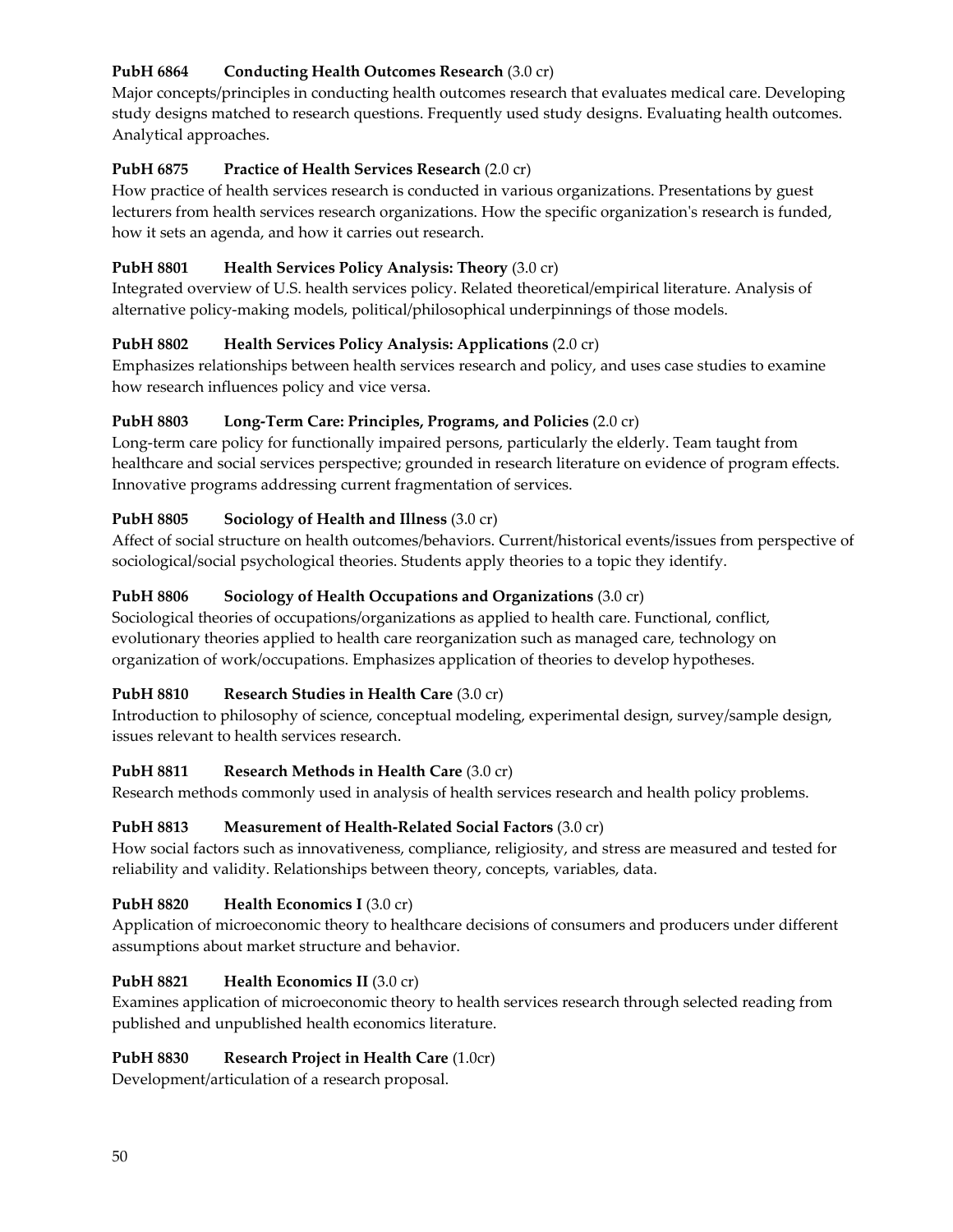#### **PubH 8831 Research Project in Health Care** (1.0cr)

Development and articulation of a research proposal.

#### **PubH 8836 Integration of Public Health Research Methods in Health Services Research and Policy** (2.0 cr)

Integration of concepts/designs of public health research methods, how they can be integrated into health services research and policy analysis. Experiential learning opportunities in clinical settings that illustrate need for integration.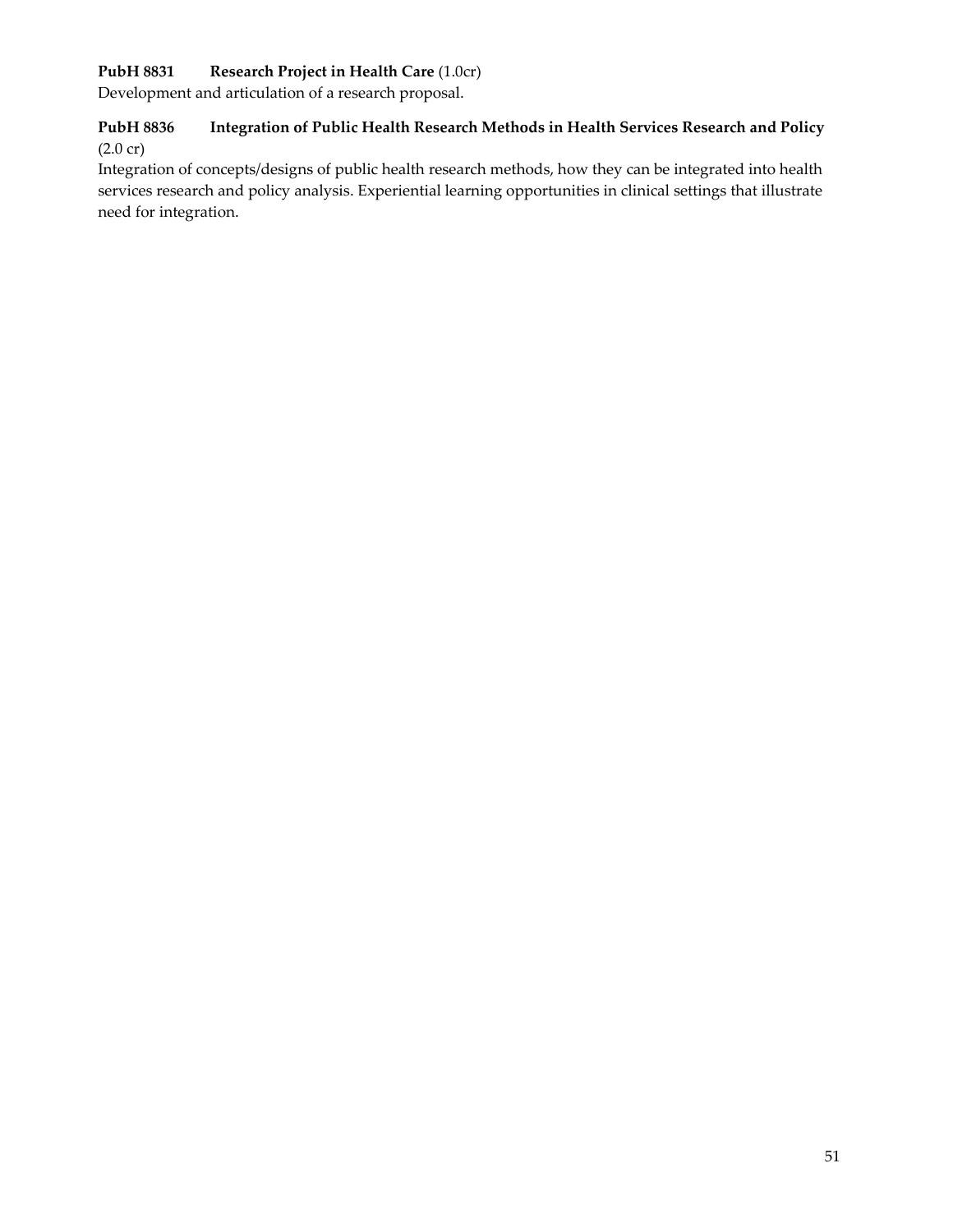# **9. PUBLIC HEALTH ADMINISTRATION AND POLICY MPH DEGREE PROGRAM**

# **9.1 Mission and Program Objectives**

The Public Health Administration and Policy (PHAP) Major prepares individuals for leadership positions in administration, information and analysis, and/or policy and advocacy in public health, managed care or other organizations that focus on the health of populations. The major places a strong emphasis on values of advocacy for the public good, health promotion, and disease prevention. Individuals in the Standard Program option may select among three specialty areas for skill development within the major consistent with their background and professional goals. The three specialty areas or "tracks" are *management, analysis,* and *policy.*

The program objectives of the Public Health Administration and Policy major are as follows:

- Know the principles of organizational structure and performance, management of change and innovation, development of business plans.
- **Possess leadership skills required to organize and motivate staff, utilize group process dynamics,** negotiation and conflict resolution skills.
- Utilize effective communication skills, both oral and written, in a variety of applications including proposal writing, program presentation, interactions in the work setting, collaboration with community groups and leaders, and acting as a representative of the public health agency in the medical and greater community.
- Possess financial management skills, including analysis, accounting, budget management, development of options and strategies for coping with budget constraints.
- Analyze health policy, giving consideration not only to quantifiable methods of investigation but also to qualitative aspects of health programming.
- **Discuss and implement methods of program evaluation and interpretation of outcomes.**
- Understand the role and responsibility of the public health agency in acting as a social advocate in effectively and justly meeting the health care needs of all groups in the community.
- Identify ethical conflicts in current public health issues and discuss applications of various tools and processes for ethical decision‐making; discuss the bases for divergent views and conflicts in bioethics.
- **•** Apply the methods of epidemiology and biostatistics to investigate and compare rates and changes of disease conditions in populations.
- Analyze and discuss environmental health hazards and implications for the public's health, and be able to discuss these matters articulately with the lay public.
- Utilize appropriate and effective methods of community assessment, organization, and development in working with communities to enact change and improve health.
- Identify the role of the public health agency in health promotion and disease prevention and the methods appropriate to this mission, including health education.
- Assess and understand the health status of populations, determinants of health and illness, and factors influencing the use of health services.
- Identify present methods and systems for delivery of health care.
- **IDENTIFY 11** Identify health needs and services for special target populations, and analyze and discuss how meeting these needs may impact the public's health.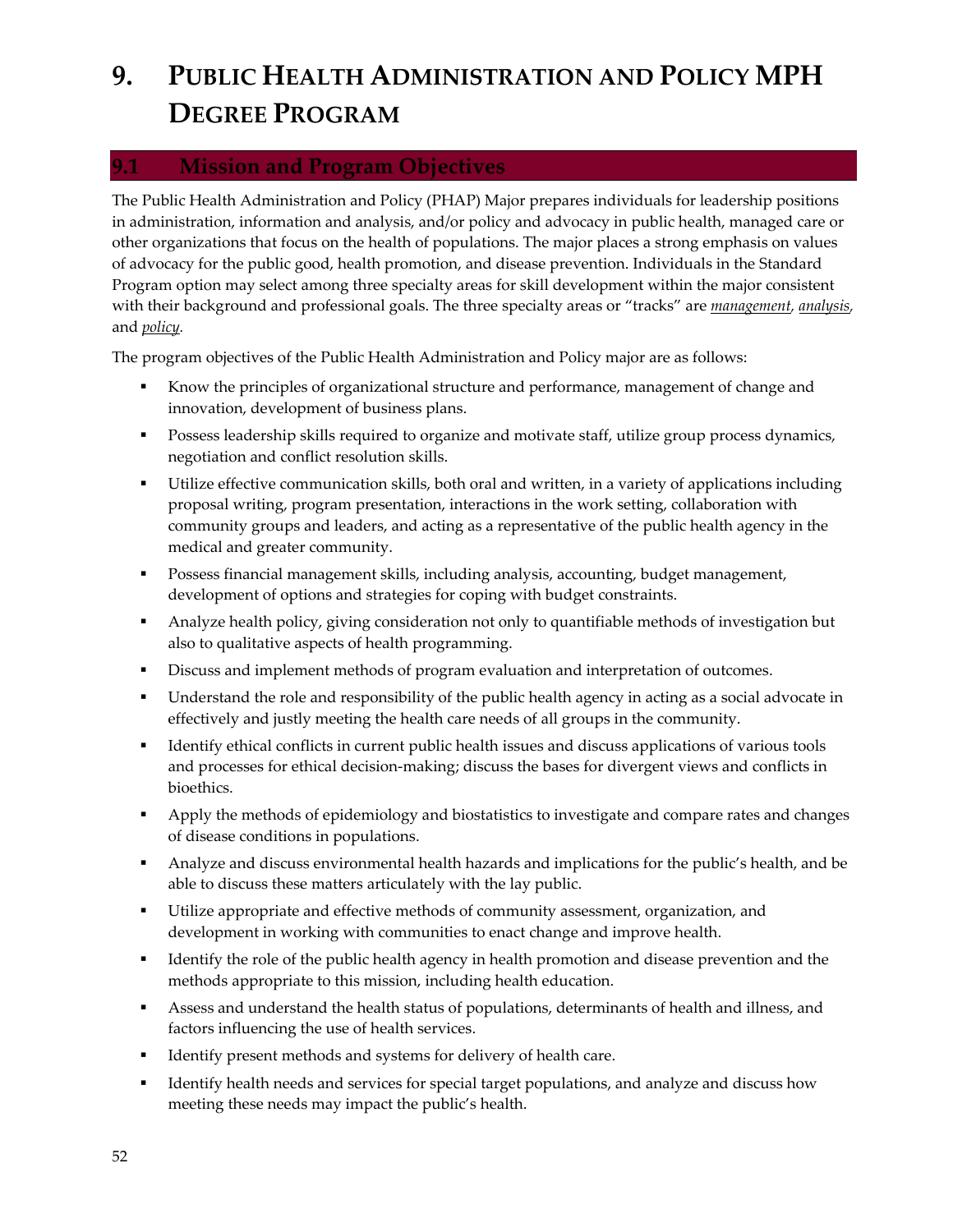- Utilize methods of effective health program planning and implementation, including identification of agency and program goals and objectives, assessment of resources, and monitoring/evaluative mechanisms.
- Apply principles of health care economics in program development, including evaluation of costs, efficacies and benefits, with critical assessment of various funding structures and economic consequences.
- **•** Apply techniques of, and innovation in, quality assurance and management, explain the role of quality assurance in public health care delivery.
- Utilize Management Information systems and discuss their applications and usefulness in the public health sector.
- Discuss and apply methods of effective decision‐making and problem solving in the management setting.
- Know research methods, including constraints of design related to ethical and legal issues.
- Apply statistical and epidemiological methods to public health problems, identifying and critically evaluating sources of public health data and statistics.
- Understand indicators of disease and health status in community assessment.
- Analyze the legal aspects of bioethical problems. Understand the legal basis for state and federal authority in promoting and/or enforcing health protection measures.
- Function effectively in diverse cultural settings, adapting professional practice and aspects of public health service delivery to cultural needs.
- Gather and organize information on political aspects of agency objectives; evaluate the political context of public health issues and organize an agency response as needed.
- Understand the socio‐political‐economic context of decision‐making in the public health arena.
- Assess sociological factors affecting the care recipient (individual, family, or community), the care provider, and the health care environment.

# **9.2 Master of Public Health Graduation Requirements**

#### **COURSEWORK AND CREDITS**

Students must complete all required coursework and credits for their program option:

#### **Accelerated Program option—36 credits;** *see section 9.3***.**

This option is a shorter degree plan, (upon approval by faculty), for applicants with advanced degrees or extensive leadership experience in public health. The PHAP Admissions Committee determines eligibility for this program option. Students complete five PHAP courses and the public health core curriculum. They also choose one specialty area from the following: management, analysis, or policy. Students can choose from one to four credits of electives.

#### **Standard Program option—50 credits;** *see section 9.4.*

This option is for applicants with a baccalaureate degree and limited or no public health experience. Students complete the PHAP and the public health core courses. They also complete one of the following specialty areas: management, analysis, or policy. In addition, students complete a number of electives, which can form an additional specialty area of their interest.

#### **PUBLIC HEALTH CORE AREA REQUIREMENTS**

Students must satisfy competency requirements in the six core areas of public health – administration, behavioral science, biostatistics, environmental health, epidemiology, and ethics by completing one of the following in each core area: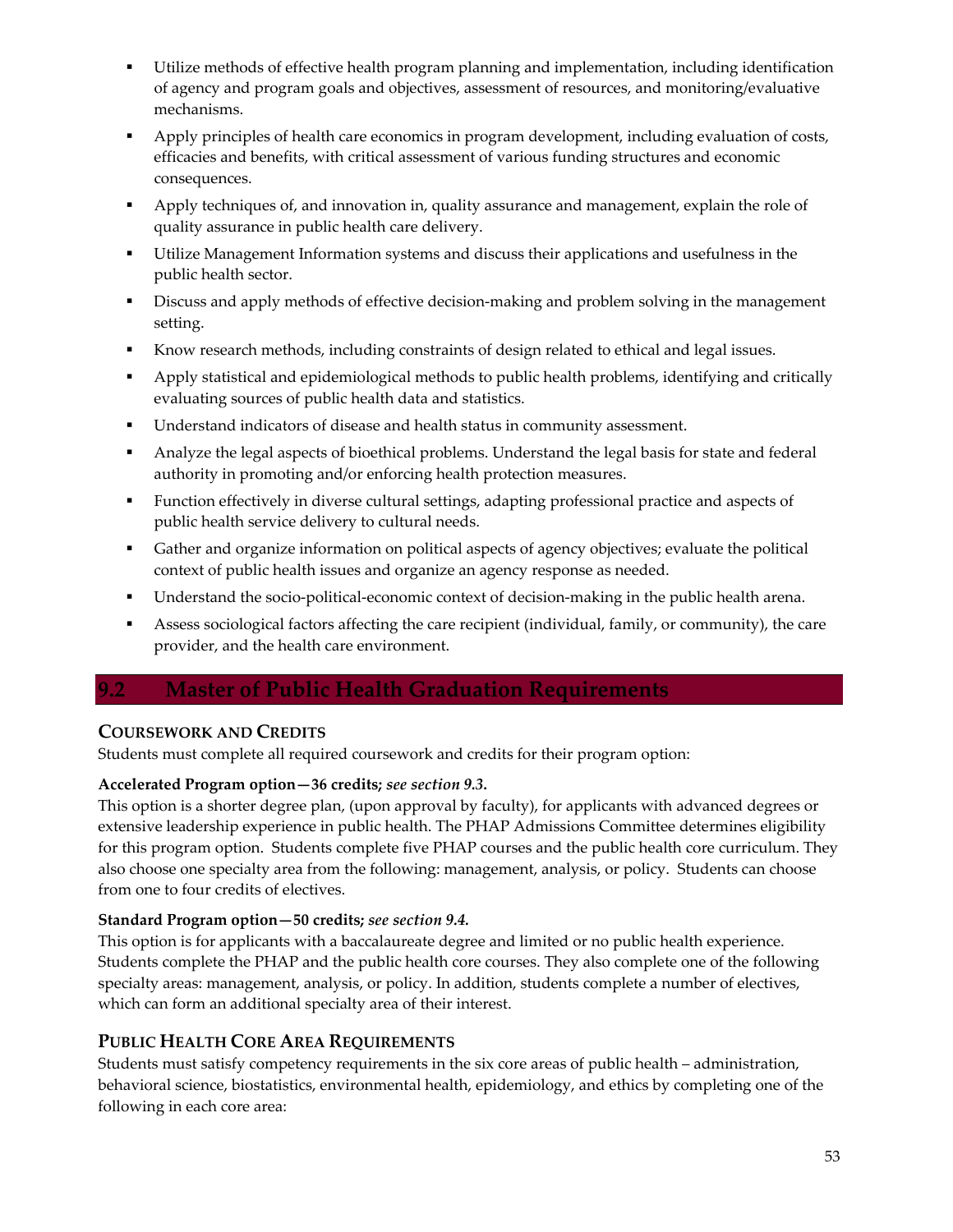- Satisfactorily pass, with a grade of B‐ or better, one of the following pre‐approved courses in each of the six core areas:
	- ¾ **Administration**
		- PubH 6752 Public Health Management 3 credits
	- ¾ **Behavioral Science**
		- PubH 6020 Fundamentals of Social and Behavioral Science 3 credits

#### ¾ **Biostatistics**

| PubH 6414 | Biostatistical Methods $I - 3$ credits |
|-----------|----------------------------------------|
| PubH 6415 | Biostatistical Methods II $-3$ credits |
| PubH 6450 | Biostatistics $I - 4$ credits          |
| PubH 6451 | Biostatistics $II - 4$ credits         |

#### ¾ **Environmental Health**

| PubH 6101 | Environmental Health – 2 credits                                      |
|-----------|-----------------------------------------------------------------------|
|           | PubH 6102 Issues in Environmental and Occupational Health – 2 credits |

#### ¾ **Epidemiology**

| PubH 6320 | Fundamentals of Epidemiology - 3 credits |
|-----------|------------------------------------------|
|-----------|------------------------------------------|

- PubH 6330 Epidemiology I 4 credits
- PubH 6331 Epidemiology II 4 credits

#### ¾ **Ethics**

| PubH 6741 | Ethics in Public Health: Professional Practice and Policy – 1 credit |
|-----------|----------------------------------------------------------------------|
| PubH 6742 | Ethics in Public Health: Research and Policy – 1 credit              |

#### **OR**

- Pass an equivalency exam in the core area. Examinations are given once each year prior to Fall Semester. Equivalency exams satisfy competency requirements for the following core courses only:
	- ¾ PubH 6751 Principles of Management in Health Services Organizations
	- ¾ PubH 6020 Fundamentals of Social and Behavioral Science
	- ¾ PubH 6414 Biostatistical Methods I
	- $\triangleright$  PubH 6101 Environmental Health
	- ¾ PubH 6320 Fundamentals of Epidemiology
	- ¾ PubH 6741 Ethics in Public Health: Professional Practice and Policy

**OR**

 Pass an advanced course in the core area as approved by the respective major chair and the Educational Policy Committee,

**OR**

**Complete a graduate level course, with a grade of B or better, at an accredited university or college that** meets the competencies defined by CEPH. The Educational Policy Committee, upon petition of the student, will determine acceptance of a course for transfer.

#### **REGISTRATION REQUIREMENT**

Students are required to register for at least 2 semesters and 15 credits in the School of Public Health.

#### **COURSE NUMBERS AND GRADUATE CREDIT**

5xxx through 8xxx‐level courses are considered graduate‐level. 1xxx and 3xxx‐level courses are for undergraduates and will not receive approval for graduate credit. Under some circumstances – with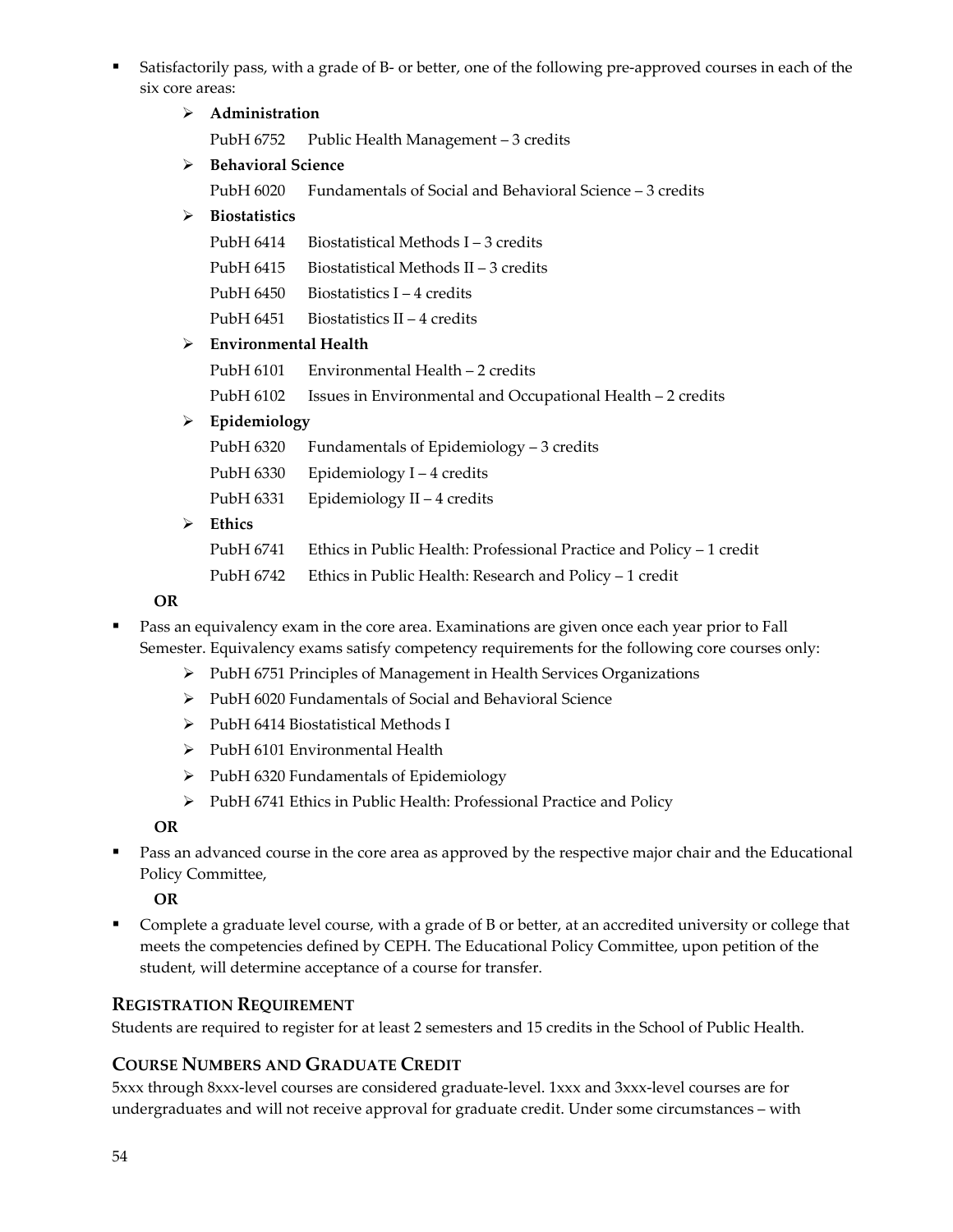approval of the student's major field - 4xxx-level courses may also be applied toward a MPH degree as long as they are taught by a member of the graduate faculty.

# **SPH GRADING POLICIES**

#### **Grade Point Average**

Students must complete their course of study with a cumulative GPA of 3.0.

#### **Grading Options**

Students must take no more than 20 percent of their course work on a pass‐fail (S‐N) grading basis; not including courses offered only on an S‐N basis.

#### **Public Health Core Area Courses**

Courses designated as part of the public health core must be taken for a letter grade (A‐F). Students will be required to achieve no less than a B‐ grade in each course taken on an A‐F basis. Students may retake public health core courses at their own expense until they achieve a grade of B- or better. However, a retaken course may be counted only once toward degree requirements in the student's study plan.

Requirements described above are effective for students matriculating in the Fall of 2005 and thereafter.

Each public health major may require higher levels of achievement for its own students in public health core courses that are also core to the major. This may include restrictions on retaking public health core courses that are also core to the major, or requiring more than a B‐ performance level. Students should consult their major coordinators for documentation of these requirements.

**NOTE:** Students should also refer to *section 6.5* of this guidebook for information on the University's uniform grading policy.

#### **Double Counting**

Students pursuing a recognized dual or Joint degree can have a maximum of 12 credits double counted in the MPH degree. The partnering program will determine the number of credits double counted in that degree (*recognized dual degree program partnerships with PHAP include JD/MPH and MSN/MPH*).

# **FIELD EXPERIENCE**

Matriculated MPH students must complete a formal, supervised fieldwork experience consisting of 120 hours in order to graduate. Prior professional degrees and/or prior work experience are not sufficient grounds for waiving the fieldwork requirement. Each major has established requirements for completion of fieldwork; see *section 9.8*.

# **MPH STUDY PLAN**

Students are required to submit a completed *Master of Public Health (MPH) Study Plan* to their Major Coordinator at least one semester prior to their anticipated completion of coursework. Earlier submission (e.g. in the second to last semester) is suggested to allow the Major Coordinators to review the study plan and notify students if they are missing any requirements prior to their last term of study (*see appendix A*). A copy of the *Master of Public Health (MPH) Study Plan* can be downloaded at www.sph.umn.edu/students/current/studyplan/.

# **MASTER'S PROJECT SEMINAR**

This seminar offers students the opportunity to present and discuss their master's projects in a seminar format. The seminar promotes feedback and collaborative learning. Students will present both initial project proposals and final presentations of the completed or nearly completed work.

# **MASTER'S PROJECT**

MPH students must complete a master's project, demonstrating familiarity with the tools of research or scholarship in the major, the capacity to work independently, and the ability to present the results of the investigation effectively. The master's project should involve a combined total of approximately 120 hours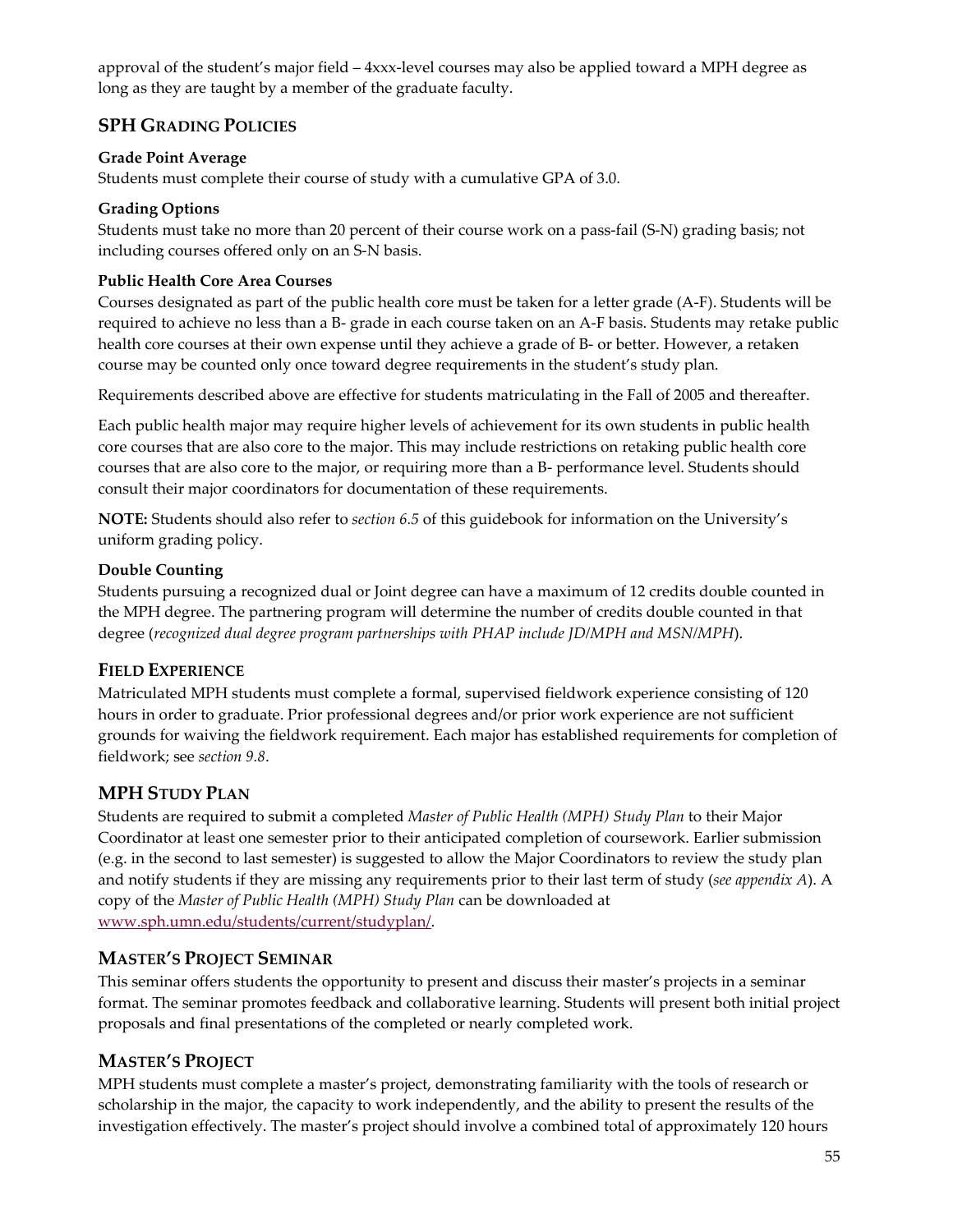of work. The major faculty specifies the nature and extent of the options available to satisfy this requirement and determines whether the requirement is to be satisfied in conjunction with or independent of the coursework in the student's major; see *section 9.8*.

# **TIME FRAME**

The maximum time allowed by the School of Public Health for completion of an MPH degree is seven years. The seven‐year period begins with the first term of enrollment after admission to a degree program within the School.

# **COURSE TRANSFER CREDITS**

A student may seek transfer of no more than 15 semester credits of graduate or professional program courses taken at the University of Minnesota or at another college or university (EPHP program limits transfer credits to 7). Course credits may be used to satisfy public health core or other program requirements as jointly approved by the Major Chair and the Associate Dean for Academic Affairs. No course credits older than 5 years from the date of the student's matriculation will be accepted for transfer. A grade of "B" or better is required for each course requested for transfer credit.

MPH students who have completed graduate‐level coursework at the University of Minnesota or another college or university may petition to transfer those courses toward their MPH degree. To be considered for transfer, graduate level coursework must have been taken at an accredited graduate institution. Students must:

- 1. Meet with their advisor to discuss the petitioning process. If the petition is acceptable to the advisor, the student will complete and sign the *Petition* form, obtain the advisor's signature, and attach an official transcript on which the final grade has been posted.
- 2. Submit the *Petition* form to the Major Coordinator for processing. The *Petition* form can be obtained from the Student Services Center or Major Coordinator.

The Major Coordinator will forward the petition to the major chair and then to the Associate Dean for final evaluation and/or approval.

# **COURSE SUBSTITUTIONS AND WAIVERS**

All student requests that deviate from the degree curriculum requirements outlined in this Guidebook must be made on a *Petition* form. The *Petition* form can be obtained from the Student Services Center or Major Coordinator.

Students should note that the process for approving a course substitution or waiver could take up to one month, so plan accordingly.

#### **Course Substitution Procedures:**

The following process should be followed when requesting that a course substitute for a required course in your degree program.

- 1. Gather the course syllabi of the required course in your degree program and the proposed substitute course and a transcript on which the proposed course grade has been posted (if the proposed course has already been completed).
- 2. Complete the *Petition* form with the following information in each section:
	- REQUEST SECTION: describe the course requested for substitution including the course title, number of credits, term and year taken, and the name of the institution where the course was taken. Also list the course/requirement in your degree program for which you are asking for the substitution.
	- REASON/EXPLANATION SECTION: Indicate what skills and/or content overlaps between the required course(s) and the proposed substitute course(s).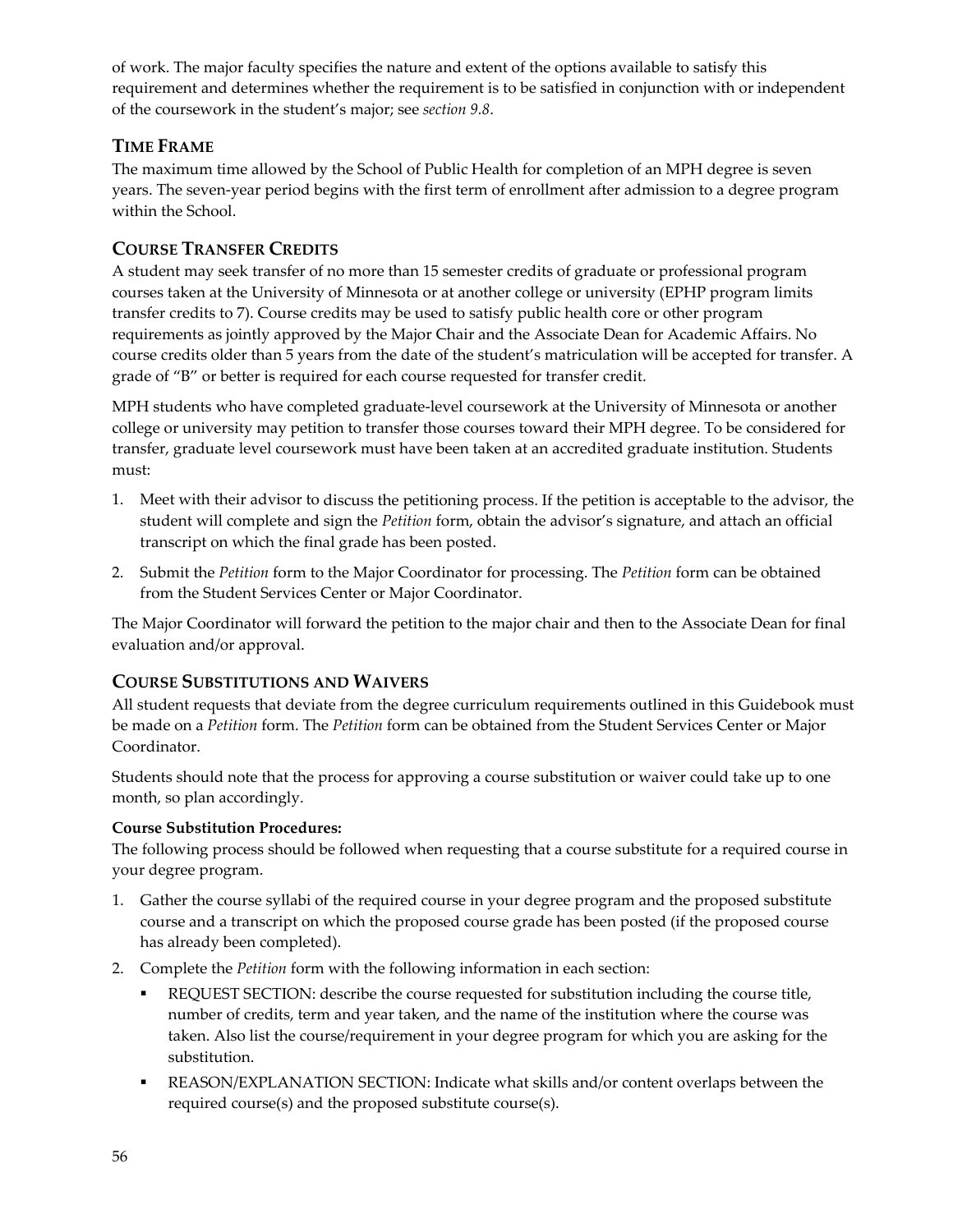- 3. Compile the above materials and have the request reviewed by your advisor. He/she will complete the Department section of the *Petition* form and indicate approval/non‐approval of the request.
- 4. After the advisor has made his/her recommendations, the student should submit these materials to the Major Coordinator who will forward it to the appropriate Credentials Committee for review. The student will be notified via e‐mail of the committee's decision.
- 5. If the substitute course is to replace a School of Public Health Core course (administration‐PubH 6751/6752, behavioral/social science‐PubH 6020, biostatistics‐PubH 6414/6450, environmental health‐ PubH 6100/6102, epidemiology‐PubH 6320/6330, ethics‐PubH 6741/6742), there is an additional step to get School‐level approval. To complete this next step, provide two additional copies of the above materials. All of those materials should be submitted to your Major Coordinator. Upon receipt of those materials, the Major Coordinator will review the request with the Major Chair and then if approved by the Major Chair, all copies of the request will be forwarded to Guy Piotrowski to be presented to the appropriate SPH Educational Policy committee members. The student will be notified by Guy Piotrowski via e-mail of the committee's decision. If the Major Chair does not approve of the request, the Major Coordinator will inform the student that the request will not be forwarded to the SPH Educational Policy Committee for review.

#### **APPLICATION FOR DEGREE**

MPH students are required to complete an *Application for Degree* form (*see Appendix D*). There are strict deadline dates before a student can be cleared for graduation. Copies of this form can be obtained from the Major Coordinator, the Student Services Center or downloaded from www.sph.umn.edu/students/current/home.html. We strongly encourage students to submit the form in their first semester of matriculation.

### **INCOMPLETES**

All required courses, with the exception of the Field Experience and Master's Project, must be completed during the term of registration. Students must complete all course requirements by the end of the registered term so that faculty can submit a grade by the appropriate due date. See the syllabus for course for the specific incomplete policies. If the instructor submits an *Incomplete* or *I*, a hold is placed on the student's record barring registration for the next term. This allows students one term to complete the unfinished course. Once the Incomplete is replaced with a letter grade, the hold is removed. Extensions for Incompletes are only given under exceptional circumstances and must be approved by the advisor and Major Chair in writing. If you wish to request an extension, please submit a written letter with the request and reasons for the request to your advisor. Your advisor will comment on the request and forward it to the Major Chair for consideration.

#### **PROBATION/DISMISSAL**

A student is placed on probation for a term when his or her GPA for a term (including the cumulative GPA) falls below 3.0 in courses to be used to fulfill degree requirements. Two consecutive semesters of a GPA below 3.0 is cause for dismissal review. PHAP major procedures are:

- 1. When a studentʹs GPA falls below the standards set for probation, the Major Chair will notify the student.
- 2. Upon receipt of the Chairʹs notification, the student must immediately meet with his/her academic advisor to discuss plans for remediation and consequences of continued problems.
- 3. Following the student/advisor meeting, the advisor will bring these jointly determined recommendation and plans to the faculty for discussion.
- 4. If the student does not show significant improvement, the faculty will dismiss the student based on the criteria set for dismissal and after weighing any special considerations related to "acceptable performance for good standing."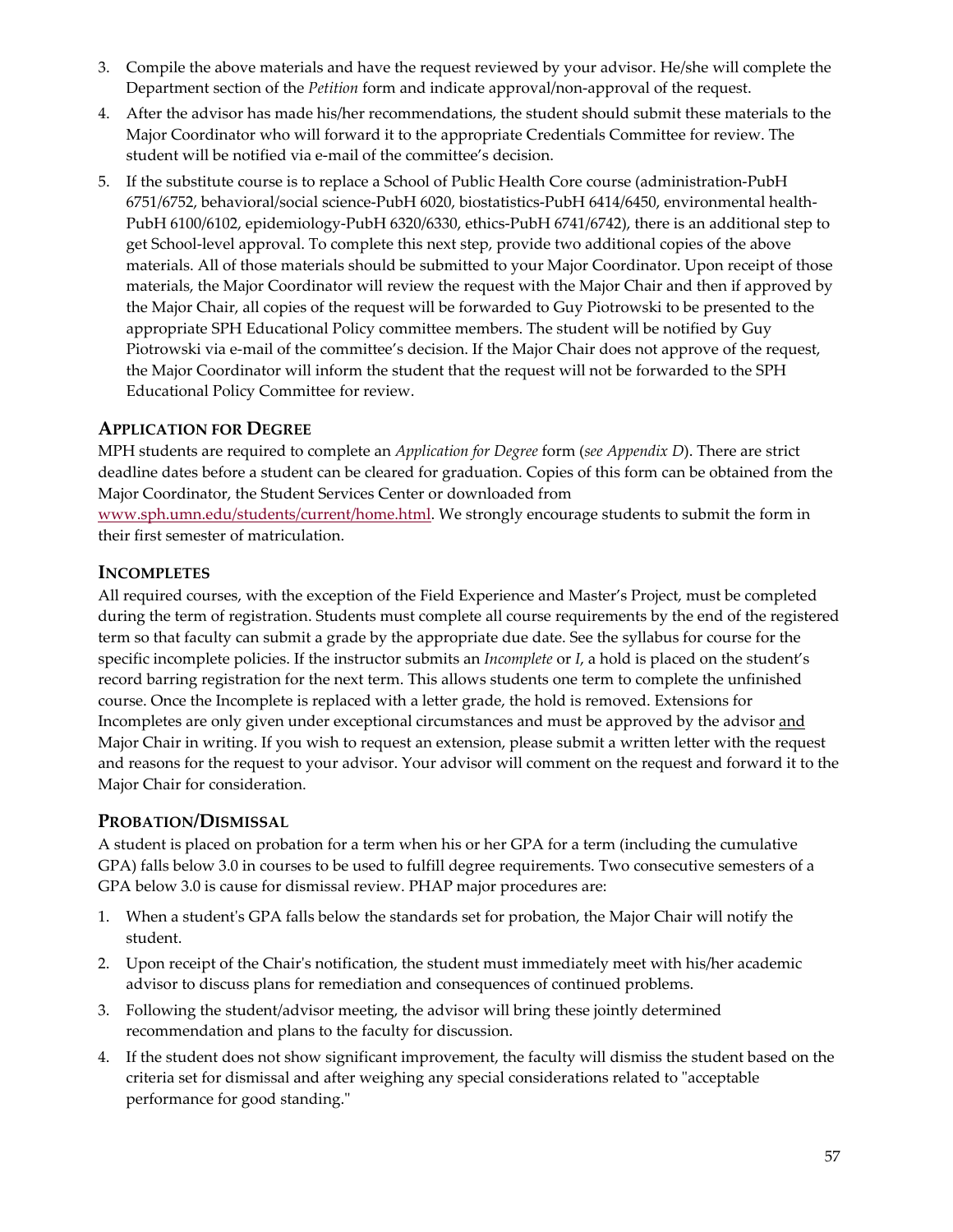# **9.3 Accelerated Program Option Coursework [36 credits]**

# **MASTER OF PUBLIC HEALTH CORE** [12‐14 CREDITS]

| Course                     | <b>Title</b>                                    | Offered     | Credits |
|----------------------------|-------------------------------------------------|-------------|---------|
| PubH 6020                  | Fundamentals of Social and Behavioral Science   | Fall/Spring | 3       |
| PubH $6200$ or             | Environmental Health                            | Fall/Spring | 2       |
| PubH 6201                  | Issues in Environmental and Occupational Health | Fall/Summer | 2       |
| PubH $6320$ or             | Fundamentals of Epidemiology                    | All Terms   | 3       |
| PubH 6330                  | Epidemiology I                                  | Fall/Spring | 4       |
| Pub <sub>H</sub> $6414$ or | <b>Biostatistical Methods I</b>                 | All Terms   | 3       |
| PubH 6450                  | <b>Biostatistics I</b>                          | Fall/Spring | 4       |
| PubH $6741$ or             | Ethics in Public Health: Professional Practice  | All Terms   |         |
| PubH 6742                  | Ethics in Public Health: Research and Policy    | All Terms   |         |

# **PUBLIC HEALTH ADMINISTRATION AND POLICY CORE** [12 CREDITS]

| Course    | <b>Title</b>                       | Offered   | Credits |
|-----------|------------------------------------|-----------|---------|
| PubH 6700 | Foundations of Public Health       | Fall      |         |
| PubH 6752 | Public Health Management           | Fall      |         |
| PubH 7784 | Master's Project Seminar           | Spring    |         |
| PubH 7794 | Master's Project [see section 9.8] | All Terms |         |
| PubH 7796 | Field Experience [see section 9.7] | All Terms |         |

# **SPECIALTY AREAS** [8 CREDITS]

*Select one of the following (or other area with approval of the PHAP faculty):*

#### **Management**

| Course                                            | <b>Title</b>                                              | Offered                | Credits |
|---------------------------------------------------|-----------------------------------------------------------|------------------------|---------|
| PubH 6711                                         | Public Health Law                                         | Spring                 |         |
| PubH 6557                                         | Healthcare Finance I                                      | Fall                   |         |
| And select at least 4 credits from the following: |                                                           |                        |         |
| PubH 6765                                         | Continuous Quality Improvement: Methods and Techniques    | Fall                   |         |
| PubH 6721                                         | Managing Collaborative Networks                           | Fall                   |         |
| PubH 6727                                         | Health Leadership and Effecting Change                    | Spring                 |         |
| PubH 6762                                         | Health Finance Applications [PubH 5761 is a prerequisite] | Spring $(2^{nd}$ half) |         |

#### **Analysis**

| Course    | <b>Title</b>                                            | <b>Offered</b> | Credits |
|-----------|---------------------------------------------------------|----------------|---------|
| PubH 6705 | <b>Community Health Assessment</b>                      | Spring         |         |
|           | And select two courses from the following:              |                |         |
| PubH 6717 | Decision Making Under Uncertainty                       | Fall           |         |
| PubH 6806 | Principles of Public Health Research                    | Fall           |         |
| PubH 6852 | Program Evaluation in Health and Mental Health Settings | Spring         | 3       |
|           | [PubH 5806 is a prerequisite]                           |                |         |
| PubH 6863 | Understanding Health Care Quality                       | Fall           |         |
| PubH 6845 | Demographic Data in Policy Analysis                     | Spring         |         |

### **Policy**

| Course    | Title                                    | <b>Offered</b> | Credits |
|-----------|------------------------------------------|----------------|---------|
| PubH 6711 | Public Health Law                        | Spring         |         |
| PubH 6724 | The Health Care System and Public Health | Fall           |         |
| PubH 6835 | Health Services Policy                   | Spring         |         |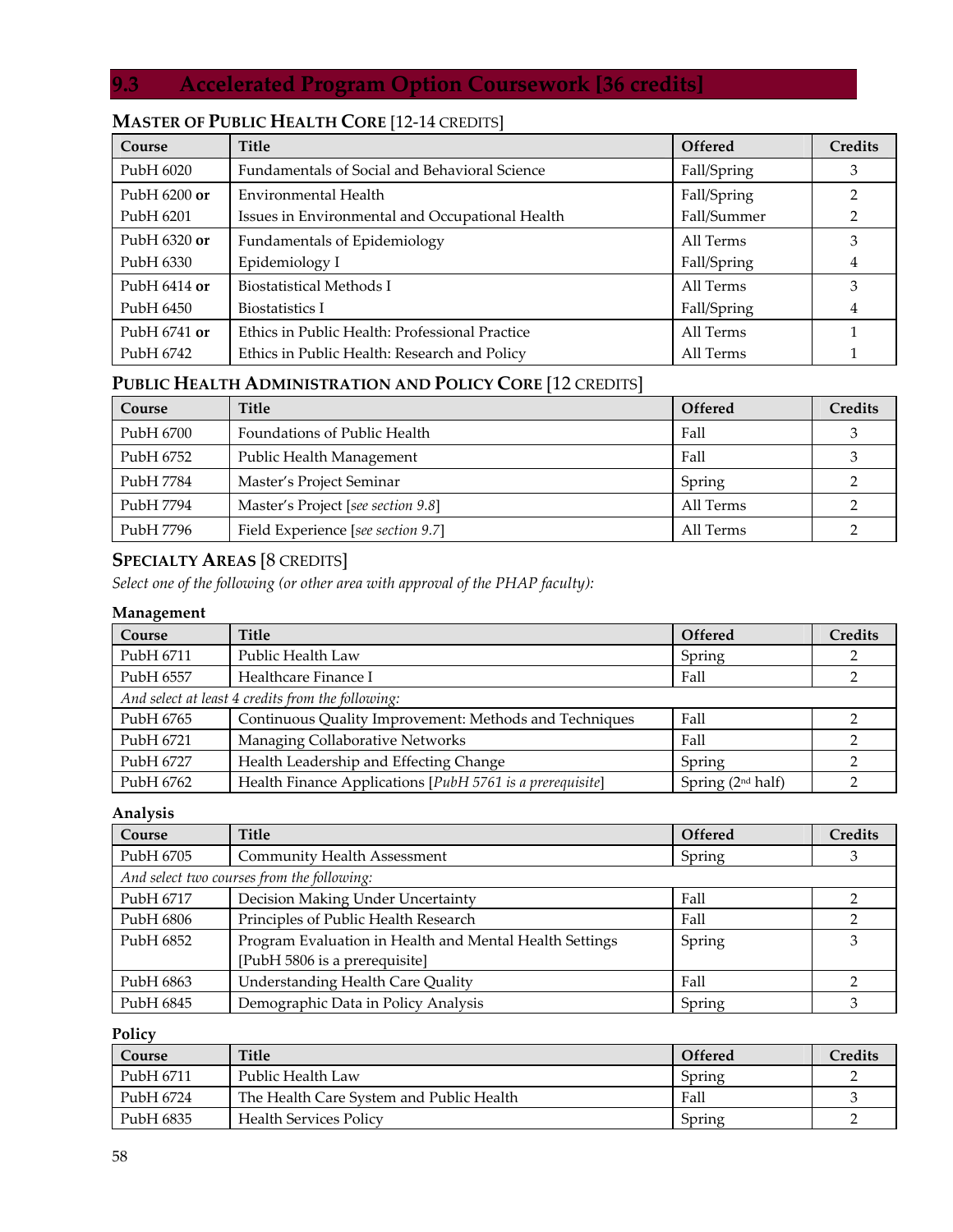| And select one course from the following: |                                                     |        |  |
|-------------------------------------------|-----------------------------------------------------|--------|--|
| PubH 6078                                 | Public Health Policy as a Prevention Strategy       | Fall   |  |
| PubH 6634                                 | Advocating for Change for Children                  | Spring |  |
| PubH 6726                                 | Medical Device Industry: Business and Public Policy | Spring |  |
| PubH 6861                                 | Health Insurance                                    | Spring |  |
| PubH 6862                                 | Cost-Effectiveness Analysis in Health Care          | Spring |  |
| PubH 8803                                 | Long Term Care: Principles, Programs, and Policies  | Spring |  |

# **ELECTIVES [2‐3 CREDITS]**

# **9.4 Standard Program Option Coursework [50 credits]**

# **MASTER OF PUBLIC HEALTH CORE** [12‐14 CREDITS]

*See Accelerated Program Option above.*

# **PUBLIC HEALTH ADMINISTRATION AND POLICY CORE** [20 CREDITS]

| Course    | <b>Title</b>                                         | Offered   | Credits |
|-----------|------------------------------------------------------|-----------|---------|
| PubH 6700 | Foundations of Public Health Administration Practice | Fall      | 3       |
| PubH 6705 | <b>Community Health Assessment</b>                   | Spring    |         |
| PubH 6724 | The Health Care System and Public Health             | Fall      |         |
| PubH 6752 | Public Health Management                             | Fall      |         |
| PubH 6557 | Healthcare Finance I                                 | Fall      |         |
| PubH 7784 | Master's Project Seminar                             | Spring    |         |
| PubH 7794 | Master's Project [see section 9.8]                   | All Terms |         |
| PubH 7796 | Field Experience [see section 9.7]                   | All Terms |         |

# **SPECIALTY AREAS** [8‐9 CREDITS]

*Select one of the following:*

#### **Management**

| Course    | <b>Title</b>                                              | <b>Offered</b>         | <b>Credits</b> |
|-----------|-----------------------------------------------------------|------------------------|----------------|
| PubH 6765 | Continuous Quality Improvement: Methods and Techniques    | Fall                   |                |
| PubH 6717 | Decision Making Under Uncertainty                         | Fall                   |                |
| PubH 6727 | Health Leadership and Effecting Change                    | Spring                 |                |
| PubH 6762 | Health Finance Applications [PubH 5761 is a prerequisite] | Spring $(2^{nd}$ half) |                |
| PubH 6547 | Healthcare Human Resource Management                      | Spring $(2^{nd}$ half) |                |

**Analysis**

| Course    | <b>Title</b>                                                   | Offered | Credits |
|-----------|----------------------------------------------------------------|---------|---------|
| PubH 6862 | Cost-Effectiveness Analysis in Health Care                     | Spring  |         |
|           | And select two courses from the following:                     |         |         |
| PubH 6340 | Epidemiology II [PubH 5330 is a prerequisite]                  | Spring  |         |
| PubH 6765 | Continuous Quality Improvement: Methods and Techniques         | Fall    |         |
| PubH 6806 | Principles of Public Health Research                           | Fall    |         |
| PubH 6852 | Program Evaluation in Health and Mental Health Settings [PubH] | Spring  | 3       |
|           | 5806 is a prerequisite]                                        |         |         |
| PubH 6845 | Demographic Data in Policy Analysis                            | Spring  |         |

#### **Policy**

| Course                                    | Title                                         | <b>Offered</b> | <b>Credits</b> |
|-------------------------------------------|-----------------------------------------------|----------------|----------------|
| PubH 6711                                 | Public Health Law                             | Spring         |                |
| PubH 6835                                 | <b>Health Services Policy</b>                 | Spring         |                |
| And select one course from the following: |                                               |                |                |
| PubH 6078                                 | Public Health Policy as a Prevention Strategy | Fall           |                |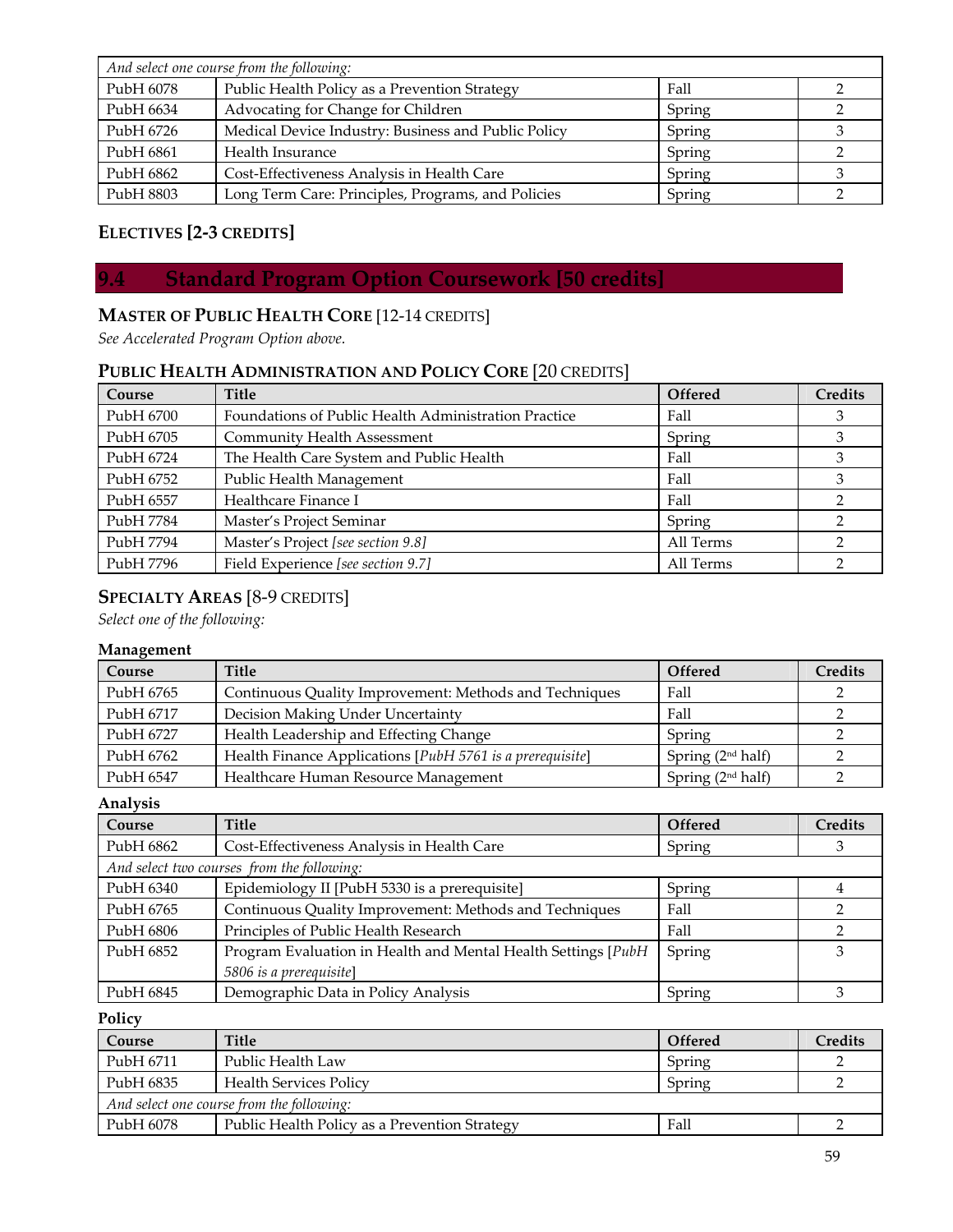| PubH 6634 | Advocating for Change for Children                  | Spring |  |
|-----------|-----------------------------------------------------|--------|--|
| PubH 6726 | Medical Device Industry: Business and Public Policy | Spring |  |
| PubH 6812 | Managed Care                                        | Fall   |  |
| PubH 6861 | Health Insurance                                    | Spring |  |
| PubH 6862 | Cost-Effectiveness Analysis in Health Care          | Spring |  |
| PubH 8803 | Long Term Care: Principles, Programs, and Policies  | Spring |  |

# **ELECTIVES** [7‐10 CREDITS]

*Suggestions for electives by specialty area are listed below.*

#### **Management Sample Electives**

| Course    | <b>Title</b>                                            | Offered | Credits |
|-----------|---------------------------------------------------------|---------|---------|
| PubH 6806 | Principles of Public Health Research                    | Fall    |         |
| PubH 6832 | Economics of the Health Care System                     | Fall    |         |
| PubH 6852 | Program Evaluation in Health and Mental Health Settings | Spring  |         |
|           | [PubH 5806 is a prerequisite]                           |         |         |

#### **Analysis Sample Electives**

| PubH 6112 | Risk Analysis: Application to Risk-Based Decision Making | Fall        |  |
|-----------|----------------------------------------------------------|-------------|--|
| PubH 6345 | Epi Methods: Data Collection                             | Fall        |  |
| PubH 6673 | Grant Writing for Public Health                          | May Session |  |
| PubH 6812 | Managed Care                                             | Fall        |  |

#### **Policy Sample Electives**

| PubH 6049 | Legislative Advocacy Skills for Public Health                  | Spring      |  |
|-----------|----------------------------------------------------------------|-------------|--|
| PubH 6112 | Risk Analysis: Application to Risk-Based Decision Making       | Fall        |  |
| PubH 6673 | Grant Writing for Public Health                                | May Session |  |
| PubH 6806 | Principles of Public Health Research                           | Fall        |  |
| PubH 6832 | Economics of the Health Care System                            | Fall        |  |
| PubH 6852 | Program Evaluation in Health and Mental Health Settings [PubH] | Spring      |  |
|           | 5806 is a prerequisite]                                        |             |  |

# **9.5 MPH/JD Program Option Coursework [50 credits]**

# **MASTER OF PUBLIC HEALTH CORE** [12‐14 CREDITS]

See *section 9.3*.

#### **PUBLIC HEALTH ADMINISTRATION AND POLICY CORE** [12 CREDITS]

| Course    | <b>Title</b>                                         | <b>Offered</b> | Credits |
|-----------|------------------------------------------------------|----------------|---------|
| PubH 6700 | Foundations of Public Health Administration Practice | Fall           |         |
| PubH 6752 | Public Health Management                             | Fall           |         |
| PubH 7784 | Master's Project Seminar                             | Spring         |         |
| PubH 7794 | Master's Project [see section 9.8]                   | All Terms      |         |
| PubH 7796 | Field Experience [see section 9.7]                   | All Terms      |         |

#### **SPECIALTY AREAS** [8 CREDITS]

*Select one of the following (or other area with approval of the PHAP faculty):*

#### **Public Health Administration and Policy Additional Core**

| <b>Course</b> | <b>Title</b>                             | Offered | Credits |
|---------------|------------------------------------------|---------|---------|
| PubH 6705     | <b>Community Health Assessment</b>       | Spring  |         |
| PubH 6724     | The Health Care System and Public Health | Fall    |         |
| PubH 6557     | Healthcare Finance I                     | Fall    |         |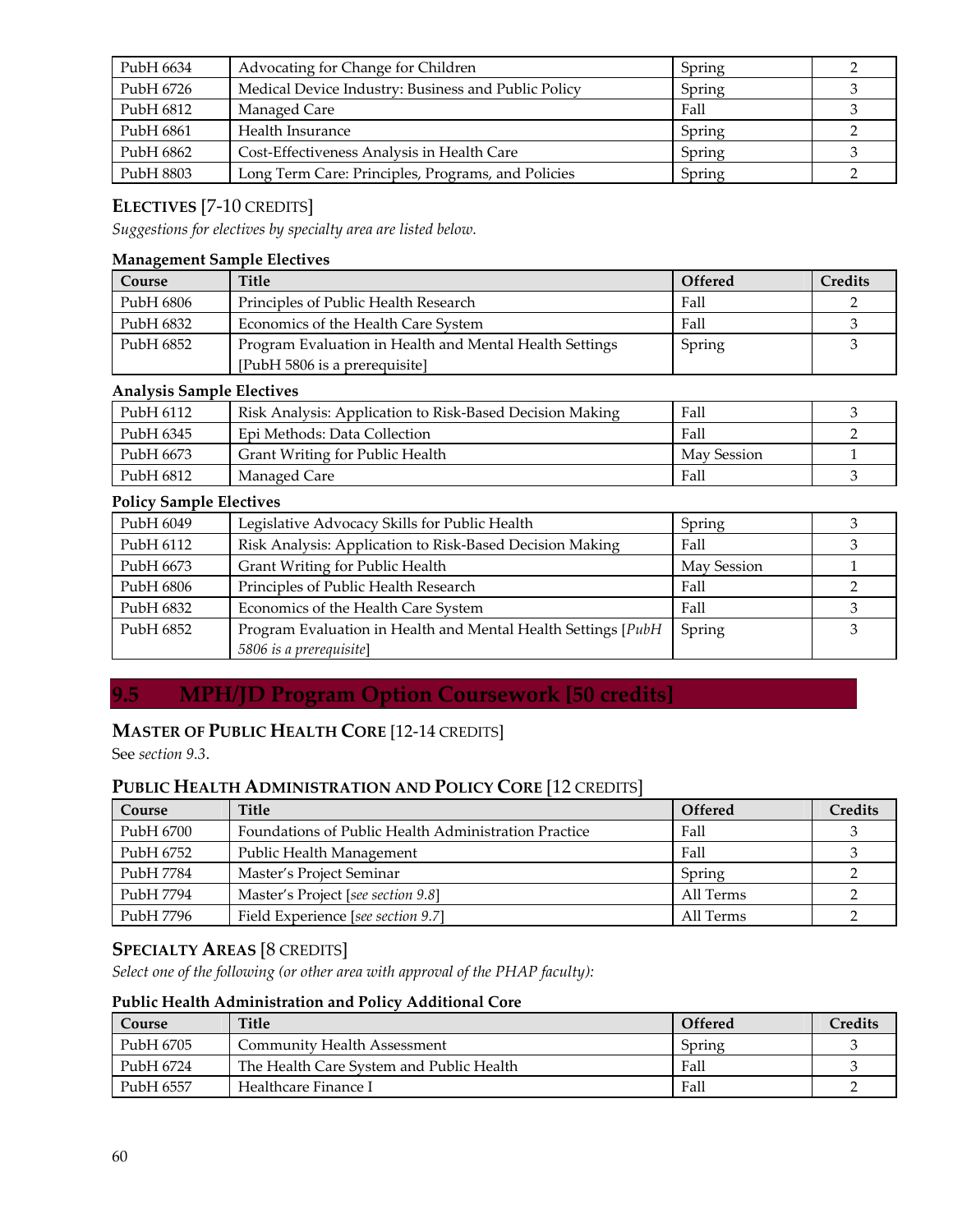#### **Management**

| Course    | <b>Title</b>                                              | <b>Offered</b>      | Credits |
|-----------|-----------------------------------------------------------|---------------------|---------|
| PubH 6711 | Public Health Law                                         | Spring              |         |
| PubH 6557 | Healthcare Finance I                                      | Fall                |         |
|           | And select at least 4 credits from the following:         |                     |         |
| PubH 6765 | Continuous Quality Improvement: Methods and Techniques    | Fall                |         |
| PubH 6727 | Health Leadership and Effecting Change                    | Spring              |         |
| PubH 6762 | Health Finance Applications [PubH 5761 is a prerequisite] | Spring $(2nd half)$ |         |

#### **Analysis**

| Course    | <b>Title</b>                                                   | Offered | Credits |
|-----------|----------------------------------------------------------------|---------|---------|
| PubH 6705 | <b>Community Health Assessment</b>                             | Spring  |         |
|           | And select one course from the following:                      |         |         |
| PubH 6765 | Continuous Quality Improvement: Methods and Techniques         | Fall    |         |
| PubH 6806 | Principles of Public Health Research                           | Fall    |         |
| PubH 6852 | Program Evaluation in Health and Mental Health Settings [PubH] | Spring  |         |
|           | 5806 is a prerequisite]                                        |         |         |
| PubH 6863 | Understanding Health Care Quality                              | Fall    |         |

### **Policy**

| Course                | Title                                               | <b>Offered</b> | <b>Credits</b> |
|-----------------------|-----------------------------------------------------|----------------|----------------|
| PubH 6711             | Public Health Law                                   | Spring         |                |
| PubH 6724             | The Health Care System and Public Health            | Fall           | 3              |
| PubH 6835             | <b>Health Services Policy</b>                       | Spring         |                |
|                       | And select one course from the following:           |                |                |
| PubH 6078             | Public Health Policy as a Prevention Strategy       | Fall           |                |
| PubH 6634             | Advocating for Change for Children                  | Spring         |                |
| PubH 6726             | Medical Device Industry: Business and Public Policy | Spring         | 3              |
| PubH 6861             | Health Insurance                                    | Spring         | っ              |
| Pub <sub>H</sub> 6862 | Cost-Effectiveness Analysis in Health Care          | Spring         | 3              |
| PubH 8803             | Long Term Care: Principles, Programs, and Policies  | Spring         |                |

# **ELECTIVES** [4‐6 CREDITS]

# **LAW SCHOOL CREDITS** [12 DOUBLE COUNTED]

# **9.6 Standard First‐Year Class Schedule**

### **FALL SEMESTER 2005**

|               | Course                   | <b>Title</b>                             | Cr | Time            |   | Days of Week |   |    |  |
|---------------|--------------------------|------------------------------------------|----|-----------------|---|--------------|---|----|--|
|               | PubH 6700                | Foundations of Public Health             | 3  | 09:45a-11:00a   |   | Tu           |   | Th |  |
|               |                          | Administration                           |    |                 |   |              |   |    |  |
| $^\circledR$  | Pub <sub>H</sub> 6724 or | The Health Care System and Public Health | 3  | 12:20p-03:20p   | M |              |   |    |  |
| $\circled{2}$ | PubH 6020                | Fundamentals of Social & Behavioral      | 3  | 11:15a-12:30p   |   | Tu           |   | Th |  |
|               |                          | Science                                  |    |                 |   |              |   |    |  |
|               | PubH 6752                | Public Health Management                 | 3  | $01:25p-02:40p$ |   | Tu           |   | Th |  |
| $\circled{3}$ | PubH 6320                | Fundamentals of Epidemiology [lecture]   | 3  | 03:35p-05:30p   |   | Tu           |   |    |  |
|               |                          | and                                      |    | 03:35p-05:30p   |   |              |   | Th |  |
|               |                          | $[lab]$ or                               |    | 11:15a-01:10p   |   |              | W |    |  |
|               |                          | [lab]                                    |    |                 |   |              |   |    |  |
|               | PubH 6557                | Health Finance I                         | 3  | 01:25p-03:20p   | M |              | W |    |  |
|               |                          |                                          |    | or              | M |              |   |    |  |
|               |                          |                                          |    | $05:45p-09:05p$ |   |              |   |    |  |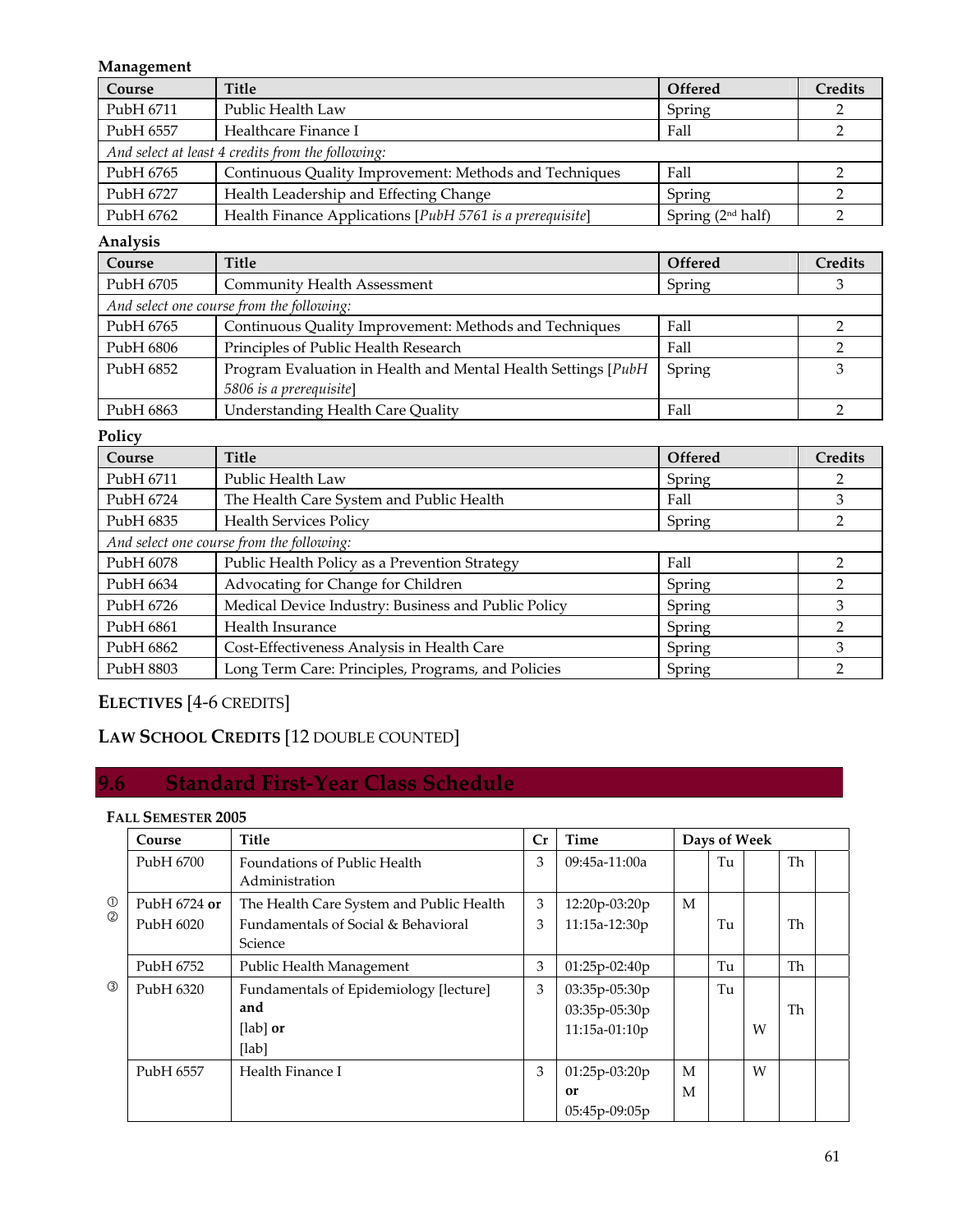#### **SPRING SEMESTER 2006**

|             | Course         | Title                                                                                                            | Cr      | Time          | Days of Week |    |   |    |  |
|-------------|----------------|------------------------------------------------------------------------------------------------------------------|---------|---------------|--------------|----|---|----|--|
|             | PubH 6705      | Community Health Assessment                                                                                      |         | 09:45a-12:30p |              |    |   | Th |  |
|             | PubH $6741$ or | Ethics in PubH: Practice & Policy $[1^{st} \; half]$<br>Ethics in PubH: Research & Policy [2 <sup>nd</sup> half] |         | 02:30p-04:25p |              | Tu |   |    |  |
|             | PubH 6742      |                                                                                                                  |         | 02:30p-04:25p |              | Tu |   |    |  |
| $\circledA$ | PubH 6414      | <b>Biostatistical Methods I</b>                                                                                  | 3       | 04:40p-05:55p |              | Tu |   | Th |  |
| $\circledS$ | PubH 6557      | Healthcare Financial Management                                                                                  |         | 05:45p-07:40p |              |    | W |    |  |
|             | PubH 6101      | <b>Environmental Health</b>                                                                                      | 2       | 07:00p-09:00p |              | Tu |   |    |  |
|             | <b>Varies</b>  | Elective                                                                                                         | $2 - 3$ | varies        |              |    |   |    |  |

c Accelerated Program students who choose the Policy Specialty Area should register for PubH 6724 during Fall 2005 and PubH 6020 during Spring 2006.

- d MPH/JD students are required to take PubH 6724 only if they chosen the PHAP Additional Core or Policy Specialty Areas.
- e or PubH 6330 Epidemiology I (accelerated course), 3:35pm‐5:30pm TTh **or** 3:35pm‐5:30pm MW.
- f or PubH 6450 Biostatistics I (accelerated course), 10:10‐12:05 MW [lecture] **and** 12:20‐1:10 W **or** 9:05‐9:55 M [lab].
- g Accelerated Program students should note that PubH 6557 is only required for students who choose the Management Specialty Area.

# **9.7 Independent Study**

Students who wish to pursue further study of a topic of particular interest that they believe cannot be met by a regularly scheduled class may register for PubH 7791 Independent Study for 1‐4 credits*.* Before proceeding, students must discuss independent study plans with their academic advisor. This will assure that the advisor feels the student is "on the right track" before giving approval. The advisor can also offer additional helpful suggestions and advice in getting the project "off the ground" and making it a more satisfying experience for the student.

To undertake independent study students are expected to take the initiative in proposing and designing a study plan and selecting a supervising faculty member. The *Record of Independent Study Plan Contract* (*see Appendix D*) must be completed prior to registering for independent study credits. It serves as a contract between the student, the academic advisor, and the independent study faculty supervisor. The *Record of Independent Study Plan Contract* form can be obtained from the Major Coordinator.

# **9.8 Field Experience**

The purpose of the field experience is to develop practical skills and competencies in public health administration and policy practice and to provide an opportunity for the student to accumulate public health administration and policy experience that will enhance job competence and/or placement following completion of the program. A meeting with students is held to discuss the field experience.

An important element in the selection of a field experience is identifying an agency that offers opportunities that further the student's career goals and complement the student's interests and abilities. Although the field experience is not a job placement service, it can be an effective marketing tool for future employment.

#### **MINIMUM REQUIREMENTS**

- 1. All students must successfully complete a field experience that has a public health orientation. No waivers will be granted solely on the basis of prior professional experience.
- 2. Field experience requires a minimum of 120 hours and may be fulfilled on either a full‐time or part‐ time basis.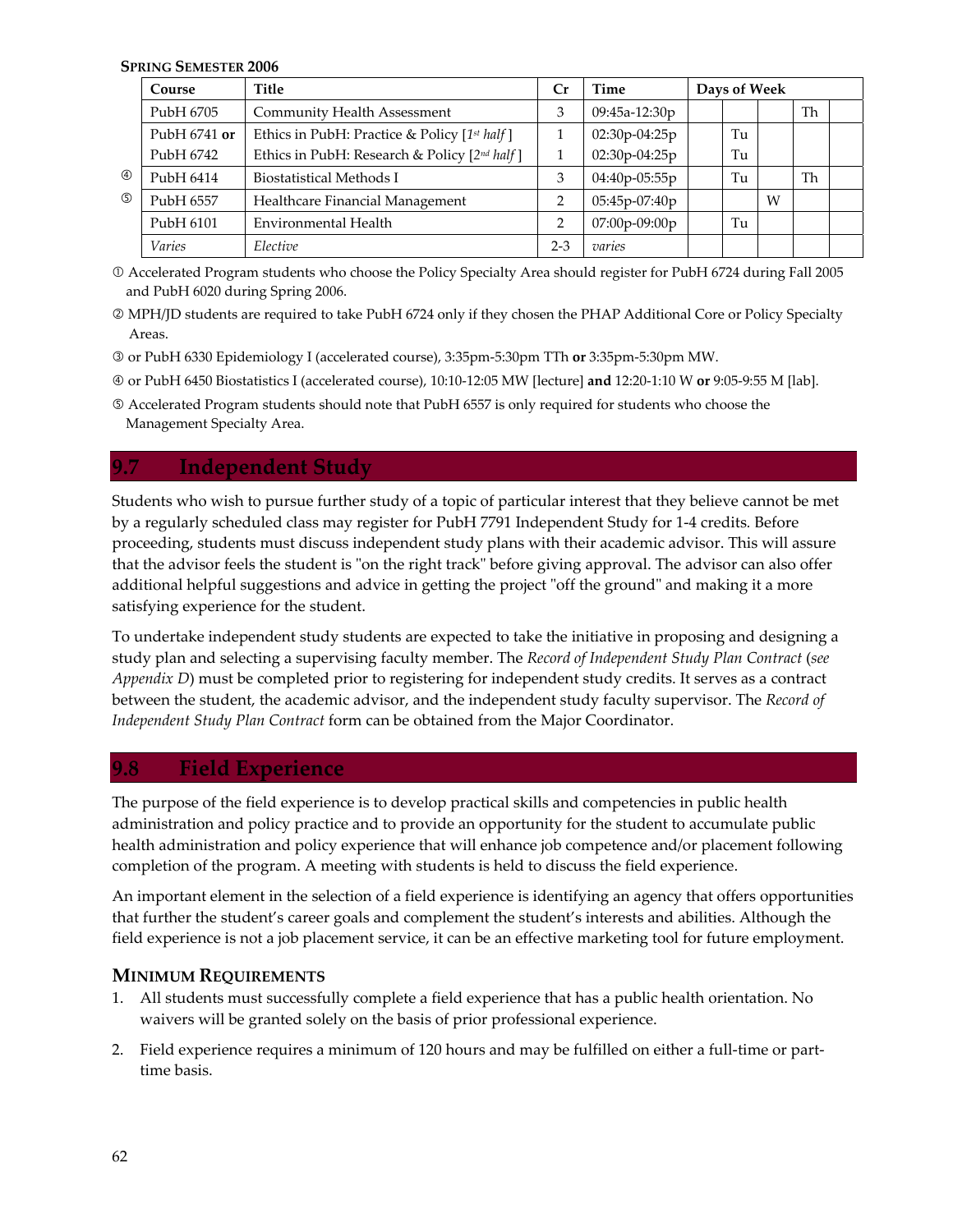### **REGISTRATION**

Student obtains a "permission number" from the PHAP supervising faculty member and registers for 2 credits under PubH 7796. Grading is judged on an S/N (satisfactory/not‐satisfactory) basis.

#### **PROCEDURES**

- 1. **Students are expected to assume responsibility for identifying the field experience of their choice. This should be done in consultation with their academic advisor.**
- 2. Students also may identify field experience sites. Selection of the site must be done in consultation with, and approval of, the student's academic advisor. Site for field experience must be able to fulfill student's stated objectives and provide a role model for public health administration and policy knowledge, skills, and attitudes to serve as preceptor.
- 3. Students must select a PHAP supervising faculty member for their field experience who may be the student's academic advisor or another PHAP faculty member.
- 4. Students, in consultation with the PHAP faculty member, are responsible for designing objectives, learning activities and evaluation methods for the field experience (see sample *Field Experience Guidelines Worksheet* in this section). These should describe what the student hopes to gain from the field experience and must be related to *public health administration and policy*. Examples of field experience objectives are:
	- Assessment of community needs.
	- Exposure to the political process as it relates to public health.
	- **IDED** Understanding of how a county health department operates.
	- Development of community partnerships.
	- Development of programs.
	- Administration of an existing or developing program in the area of long-term care for the elderly.

A draft of the *Student Field Experience Contract* (see sample form in this section) should be approved by the supervising PHAP faculty member before it is discussed with the community preceptor at the field site. The contract can be completed after contacting or meeting with the preceptor.

- 5. The PHAP faculty supervisor must assure that the activity meets the standards of the program and that the community preceptor has a recognized competency to provide adequate consultation and guidance in overseeing a field experience in public health administration and policy.
- 6. After the student, supervising PHAP faculty member and community preceptor have agreed to pursue the field experience, the student, and community preceptor solidify the field experience agreement and sign the *Student Field Experience Contract* form. The student then submits the *Student Field Experience Contract* form to the supervising PHAP faculty supervisor for approval and signature.

#### 7. **Students are responsible for distributing copies of the signed contract to the PHAP supervising faculty member, community preceptor, and to the PHAP Major Coordinator.**

- 8. The community preceptor completes an evaluation report of the student at the end of the field experience (see the sample *Community Preceptor's Evaluation of Public Health Administration and Policy Field Experience* form in this section). This evaluation is based on the terms of the field experience contract and the criteria defined in the evaluation form.
- 9. The community preceptor submits the evaluation to the PHAP faculty supervisor and recommends a grade.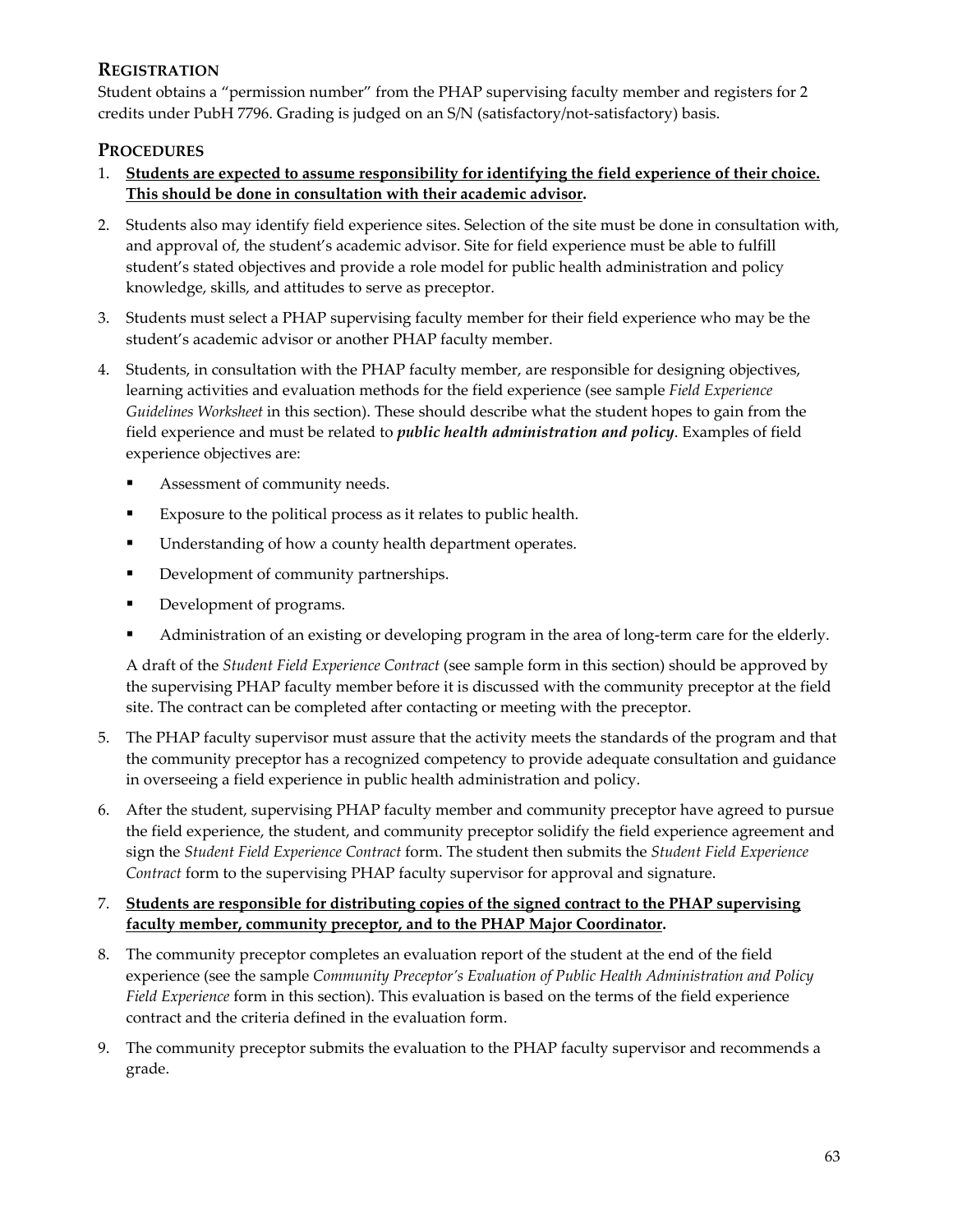- 10. The PHAP faculty supervisor meets with the student per the terms of the contract and at the close of the experience for evaluation. The PHAP faculty supervisor submits the evaluation form and the final grade.
- 11. Copies of the *Student Field Experience Contract* and related documents are to be maintained as a part of the student's records in the PHAP office. Students are required to submit a copy of the completed *Student Field Experience Contract* and related documents to the PHAP major coordinator. These documents will be maintained as part of the student's file in the PHAP office.
- 12. Students are responsible for sending a formal letter of thanks to their field preceptor.

**NOTE:** Please be aware that certain facilities are required by Minnesota law to submit paperwork for a criminal background check for all personnel with direct, unsupervised client contact; see *section 6.10* in this guidebook for further information.

#### **FIELD EXPERIENCE CONTRACT AND EVALUATION** *(see Appendix E)*

Field experience forms mentioned above are obtainable from the Major Coordinator or at www.hsr.umn.edu/Programs/info/mph/field\_exper.htm.

# **9.9 Master's Project**

#### **PURPOSE**

The purpose of the Master's Project is to have students demonstrate:

- **Familiarity with the tools of research or scholarship in the field of public health;**
- The ability to work independently; and
- The ability to effectively present, in written form, the results of their investigation.

#### **PROJECT SUPERVISION**

Students must have the project supervised by a member of the HSRP Faculty. The faculty person supervising the Master's Project does not need to be the student's academic advisor. Any member of the HSRP faculty that agrees to participate in the project is acceptable.

#### **REGISTRATION**

Students are required to discuss the Master's Project with their PHAP faculty advisor prior to registration. Students then obtain a "permission number" from their advisor and register for the appropriate section of PubH 7794, 2 credits, S/N grading basis. The Masterʹs Project must be completed for 2 credits unless the student began the PHAP program before Fall 2003.

#### **PROJECT OPTIONS**

In consultation with the PHAP Faculty Project Advisor, students choose one of three options for their Master's Project. The options are 1) Critical Literature Review Project; 2) Research Project; 3) Applied Field Project.

#### **TOPIC SELECTION**

The scope and depth of issues that influence public health administration and policy practice may seem overwhelming to students who are new to the field. Although it may be difficult to decide on a topical area for the Master's Project, students are encouraged to begin thinking about a topic during their first semester of study, and begin writing their project as early as possible.

Students may select topics as a result of prior experience, field experience, coursework, research study of a particular PHAP faculty member, or other meaningful and relevant area of interest.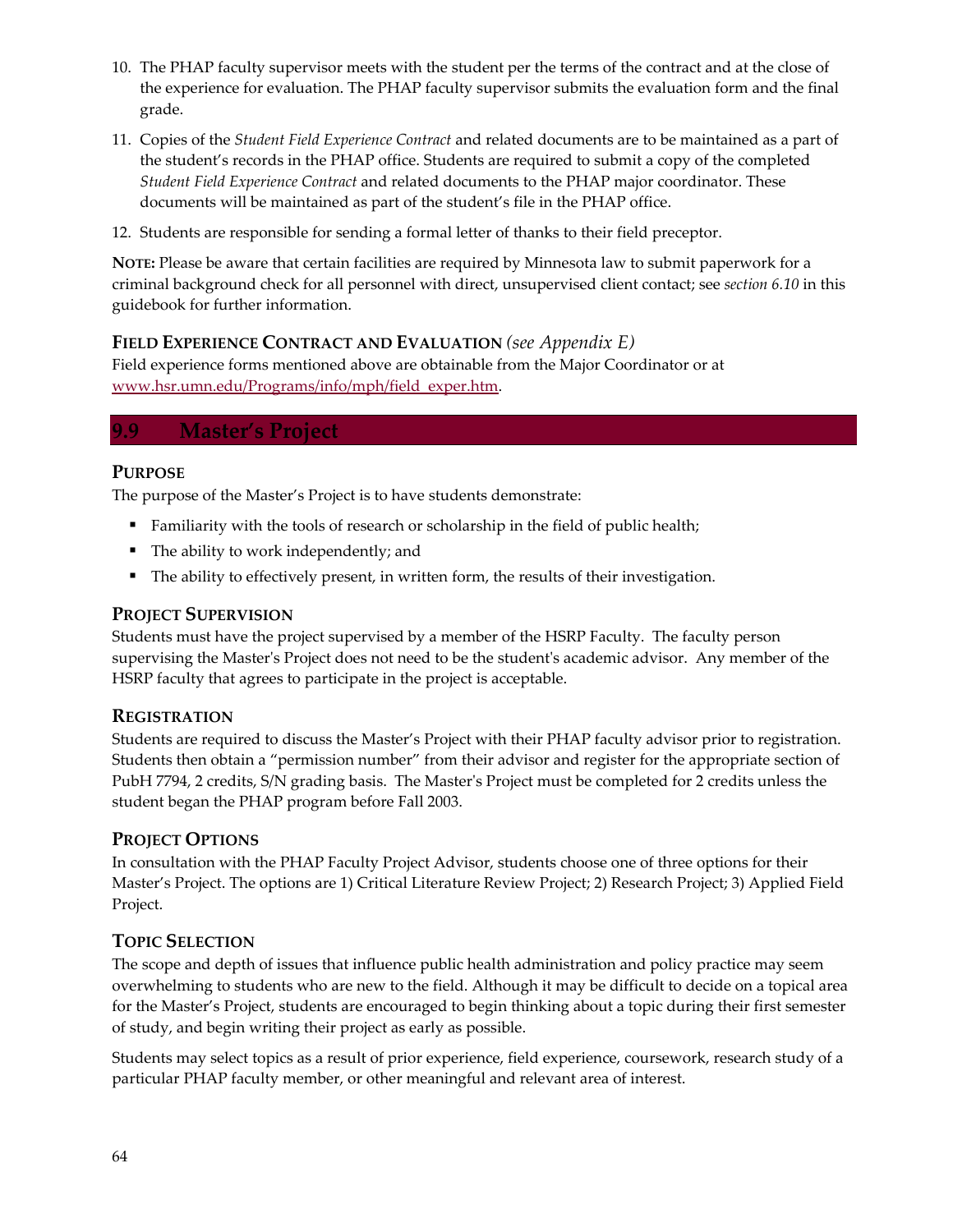# **PROJECT ETHICS**

Students are expected to abide by the University's Student Conduct Code in completing their Master's Project. A copy of this document is available for review in the PHAP coordinator's office, D‐375 Mayo. Particularly important is the issue of plagiarism.

# **RESEARCH SUBJECTS' PROTECTION PROGRAM APPROVAL**

Students should consult with their PHAP Faculty Advisor as to whether approval is needed for the research project from the University's Institutional Review Board (IRB) Research Subjects' Protection Program. Procedures and application materials are available from the IRB office in D528 Mayo. Depending on the nature and methodology of the research project, students may be able to file for exemption from the Committee review. See *section 6.11* in this guidebook for further information.

# **PROJECT FORMAT AND STYLE**

Papers should be typed, double‐spaced, and approximately 30‐40 pages in length including references. Tables, charts and conceptual models can be used to illustrate and summarize information. For reference and guidance on style, the following style manuals are recommended:

- American Medical Association, American Medical Association Manual of Style. 9th ed. Chicago, IL: American Medical Association, 1998.
- American Psychological Association, Publication Manual of the American Psychological Association. 5th ed. Washington, DC: American Psychological Association, 2001.

# **READERS FOR THE MASTER'S PROJECT**

The Master's Project shall be read and evaluated by two readers. One reader must be the PHAP Faculty Project Advisor. The other reader may be a faculty member within the University, an adjunct faculty, or a public health professional in a leadership position in the community with at least a Master's degree. The student, in consultation with the PHAP Faculty Project Advisor, will select the other reader.

# **COMPLETION TIMETABLE FOR THE MASTER'S PROJECT**

After choosing a topic, students should prepare an outline for the project and submit it along with the *Master's Project Approval* Form (*see Appendix F*) to the PHAP Faculty Project Advisor, with a copy for the PHAP Coordinator. Each student should allow a minimum of 16 weeks to complete the tasks involved in preparing the final draft of the project after the outline has been approved. The purpose of establishing the deadlines is to give the student as much constructive criticism and guidance as necessary while leaving sufficient time for the designated project readers to review the formal document and meet with the student prior to the deadline for submitting grades for graduating students.

After the Masterʹs Project has been approved by both the Faculty Project Advisor and Reader students must submit the *Masterʹs Project Approval Form* signed by the Faculty Advisor and Reader, and two bound copies of the final approved version of the Masterʹs Project: one for the PHAP Coordinator and one for the Faculty Advisor. Please have the paper bound with a Velo Bind Cover with a clear cover and a black vinyl back. No grade will be entered or changed for PubH 7794 until the student has complied with this request. Completed Masterʹs Projects can be reviewed by PHA students upon request.

# **9.10 Description of Master's Project Options**

# **OPTION 1: CRITICAL REVIEW PROJECT**

This option gives students the opportunity to perform a comprehensive, integrative review of the published literature in a specific area that is relevant to public health administration and policy.

# **Objectives**

1. To demonstrate the student's ability to initiate and successfully complete a comprehensive review of the literature in an area of public health administration and policy.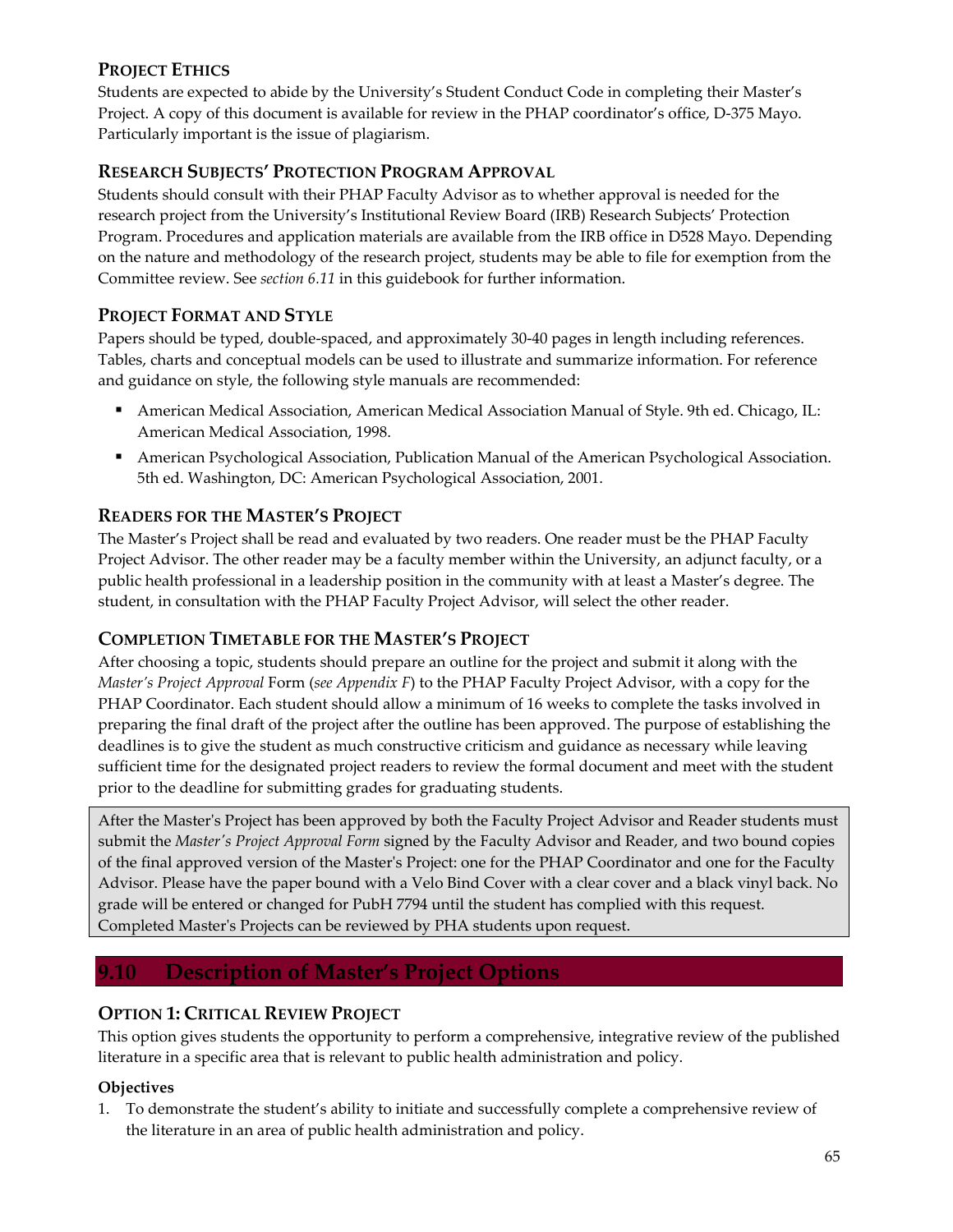- 2. To demonstrate the student's ability to critically and systemically evaluate the scientific, programmatic, or practice and policy implications of a literature review to the selected public health administration and policy content area.
- 3. To demonstrate the student's ability to recognize gaps in existing knowledge as well as areas in need of further clarification.
- 4. To demonstrate the student's ability to assess the relevance of the existing literature as it pertains to public health administration and policy practice.

#### **Components**

- I. Title and Approval Page
- II. Abstract ‐ not to exceed 250 words
- III. Acknowledgments
- IV. Table of Contents
- V. Introduction
	- A. Statement and development of problem, including its significance to public health administration and policy
	- B. Conceptual model or theoretical framework (if appropriate)
	- C. Statement of purpose
- VI. Methodology
	- A. Method used to collect articles
	- B. Criteria for including or excluding articles in review
	- C. Criteria for assessing articles
- VII. Integrative Literature Review and Analysis
- VIII. Discussion
	- A. Summary of trends in the literature
	- B. Strengths, weaknesses, and gaps in literature including
		- 1) Measurement of concepts (including validity and reliability)
		- 2) Populations and data sources
		- 3) Study designs
		- 4) Analyses and data presentation techniques and their adequacy
		- 5) Appropriateness of conclusions
	- C. Implications for public health administration and policy
	- D. Conclusion
- IX. References
- X. Appendices

#### **OPTION 2: RESEARCH PROJECT**

This option is available for students who would like to apply research skills and analyze data (either primary or secondary). This project focuses on pertinent questions or issues relating to public health administration and policy.

#### **Objectives**

- 1. To demonstrate the student's ability to conduct research using scientific methods.
- 2. To demonstrate the student's ability to organize a body of information into a cohesive and acceptable analytic format.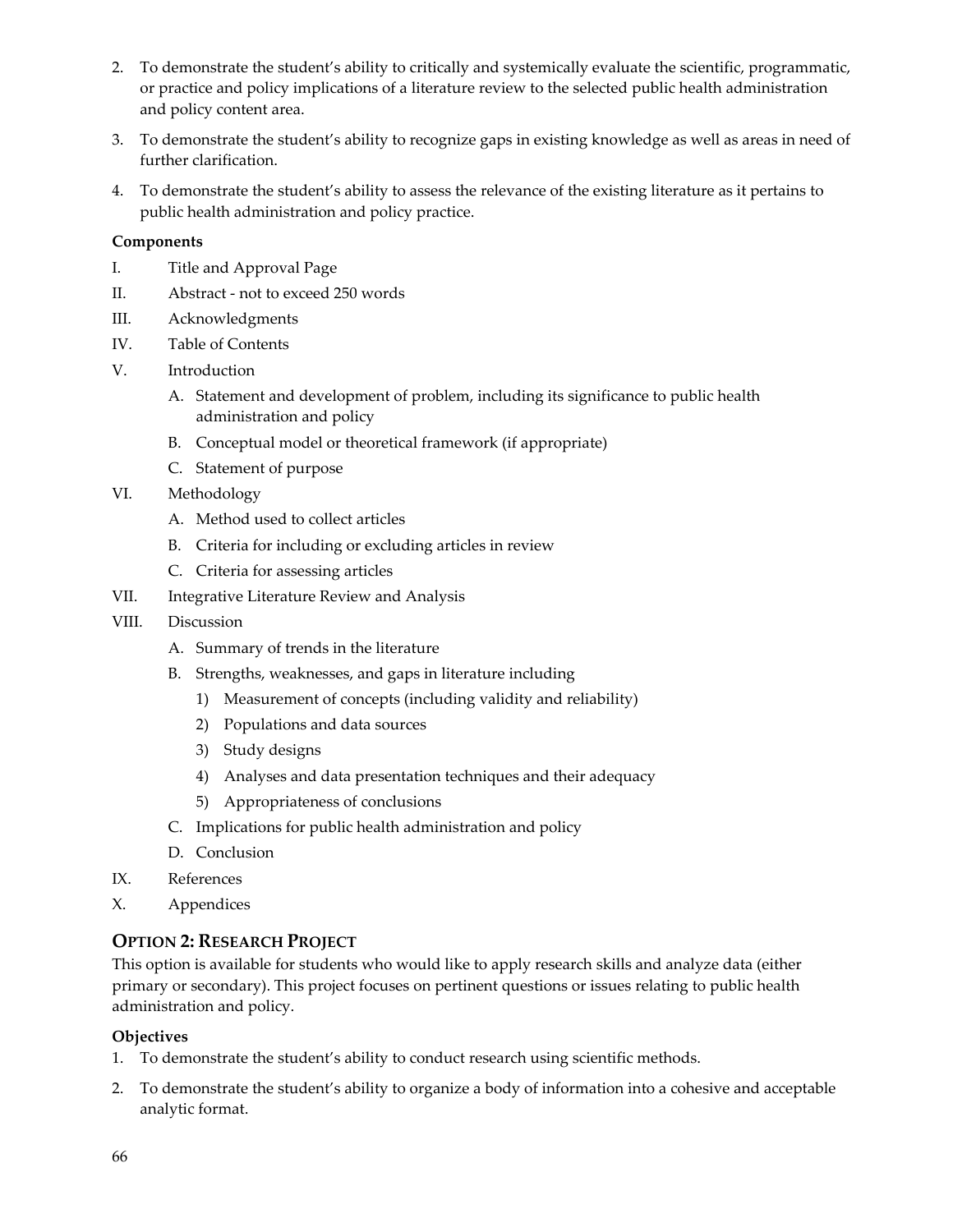3. To demonstrate the student's ability for assessing the relevance of the project findings and translating this knowledge into future research, policy, and programmatic implications.

#### **Components**

- I. Title and Approval Page
- II. Abstract ‐ not to exceed 250 words
- III. Acknowledgments
- IV. Table of Contents
- V. Introduction
	- A. Statement and development of problem, including its significance to public health administration and policy
	- B. Conceptual model or theoretical framework (if appropriate)
	- C. Statement of purpose
- VI. Literature Review and Analysis
- VII. Methodology
	- A. Study design
	- B. Description of data base/population and sample selection procedures including nature of response and non‐response, as appropriate
	- C. Analytic technique used quantitative, qualitative, as appropriate
- VIII. Results
- IX. Discussion
	- A. Description of how findings confirm/depart from those of others
	- B. Strengths and weaknesses of study
	- C. Implications for public health administration and policy
	- D. Conclusion
- X. References
- XI. Appendices (include copies of instruments, surveys, records used)

# **OPTION 3: APPLIED FIELD PROJECT**

PHAP students may have an opportunity to work with an agency or combine their Field Experience with the Master's Project requirement depending on the needs of the agency and the interests of the students.

#### **Objectives**

- 1. To determine the student's ability to develop or evaluate program plans and priorities.
- 2. To demonstrate the student's ability to plan and organize a body of technical information into a cohesive and acceptable report format.
- 3. To demonstrate the student's ability for assessing the relevance of the findings of the project and translating this knowledge into policy and programmatic implications.

The Applied Field Project is based upon the project(s) that the student has initiated during the course of her/his Field Experience. The project could address topics of current relevance to public health administration and policy practice that may include program evaluation, community needs assessment, an assessment of current practices or policies, data systems, screening methods, etc.

An in‐depth review of literature is to be included in the report along with a critical examination of issues involved. This report should be suitable for distribution to public health administration and policy related agencies and should therefore be written in a style and format usable and useful to program planners and policy makers.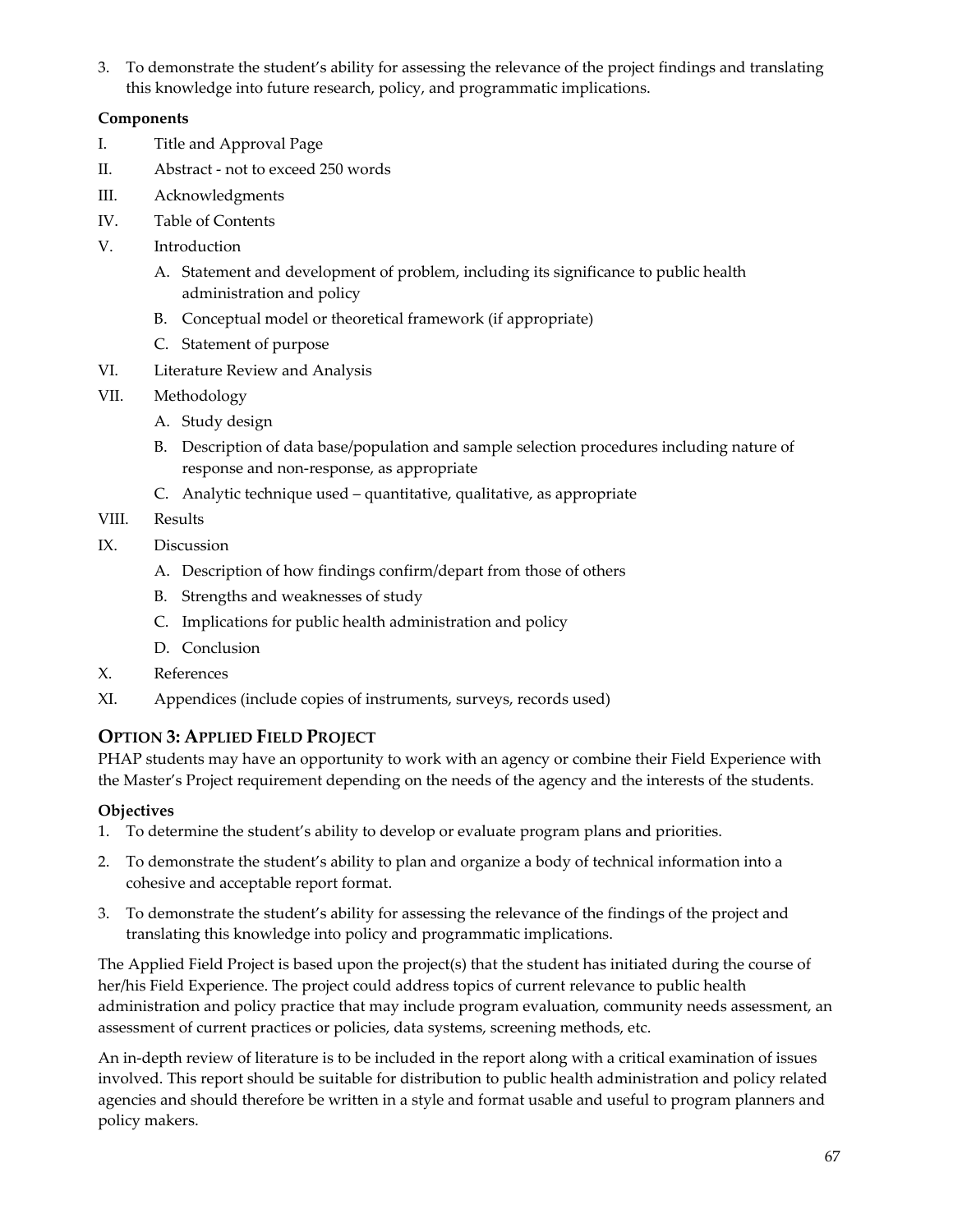#### **Components**

- I. Title and Approval Page
- II. Abstract ‐ not to exceed 250 words
- III. Acknowledgments
- IV. Table of Contents
- V. Introduction
	- A. Statement and development of problem, including its significance to public health administration and policy
	- B. Conceptual model or theoretical framework (if appropriate)
	- C. Statement of purpose
- VI. Literature Review and Analysis
- VII. Methodology
	- A. Study design
	- B. Description of data base/population and sample selection procedures including nature of response and non‐response, as appropriate
	- C. Analytic technique used ‐ quantitative, qualitative, as appropriate
- VIII. Results
- IX. Discussion
	- A. Description of how findings confirm/depart from those of others
	- B. Strengths and weaknesses of study
	- C. Implications for public health administration and policy
	- D. Conclusion
- X. References
- XI. Appendices (include copies of instruments, surveys, records used)

# **9.11 Graduate Follow‐up Survey**

Students must submit the Graduate Follow‐Up Survey prior to receiving their degree or certificate. Students may complete the process online at the appropriate link on the current student Web page www.sph.umn.edu/students/current/. Upon submitting the electronic survey, the student's relevant major coordinator will be notified by e-mail. Coordinators may opt to have the student complete a paper copy, and then enter the information for the student using the online form.

All graduates will receive a three-month and six-month e-mail message asking them to update survey information (e.g., employment). This is through secure access and coordinators will not be able to input on studentsʹ behalf.

# **9.12 PHAP Awards and Honors**

The **LEE D. AND DONNA STAUFFER SCHOLARSHIP** is awarded annually by the PHAP faculty to one or more incoming PHAP students who show(s) high promise of early achievement as a leader in the practice of public health administration. Scholarship is administered as a graduate assistantship.

The **COMMUNITY SERVICE AWARD IN PUBLIC HEALTH ADMINISTRATION** is awarded to a graduating PHAP student who demonstrates leadership and innovative public health service to the community.

The **BARBARA ANN WALTON SPRADLEY LEADERSHIP AWARD** is given to a graduating student who has demonstrated excellence in leadership as a student in the PHAP Major.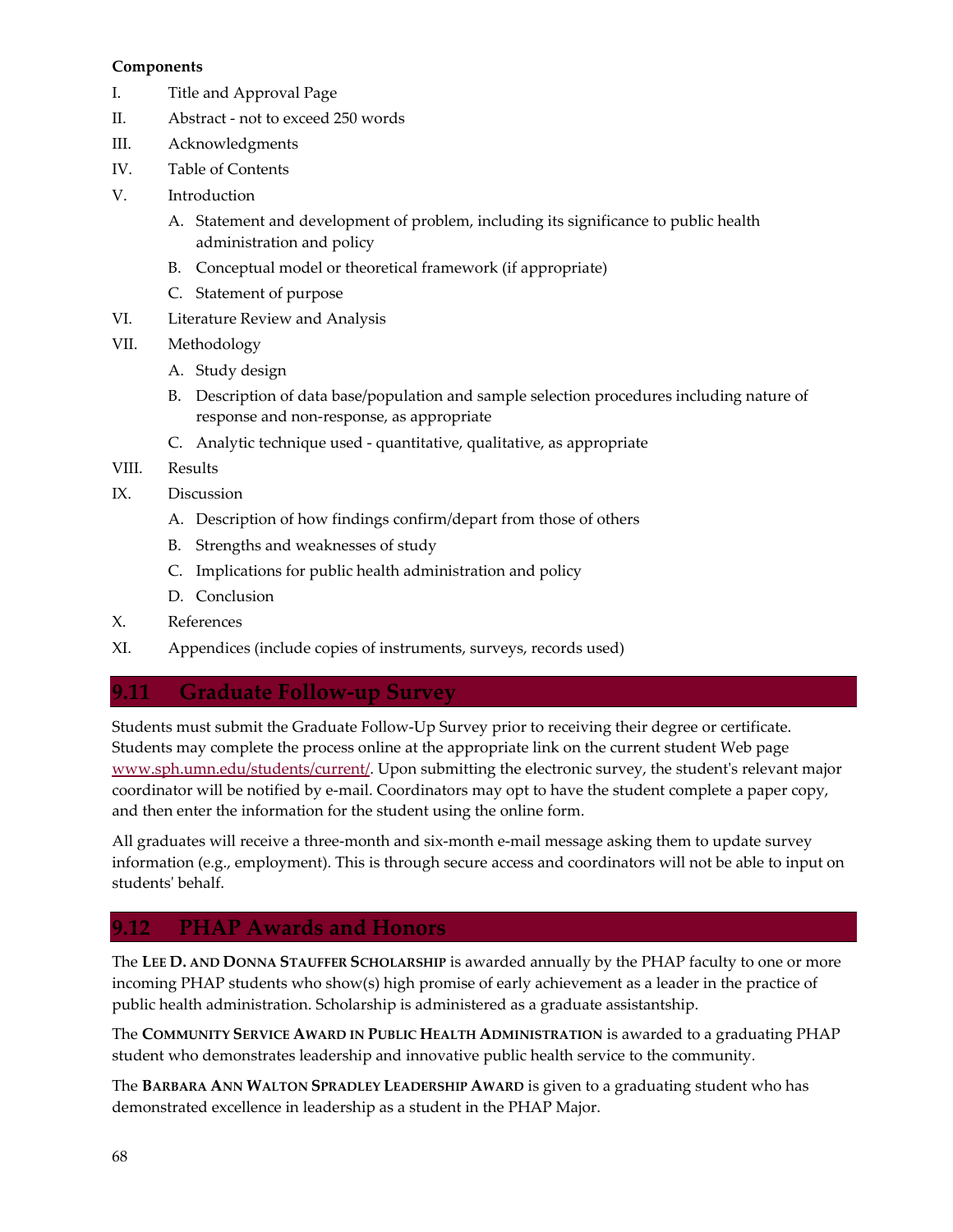The **DELTA OMEGA NOMINATION** of a PHAP student in the national honorary society for graduate studies in public health. Membership in Delta Omega reflects the dedication of an individual to quality in the field of public health and to protection and advancement of the health of all people.

**NOTE:** For information about other School of Public Health awards and scholarships, see *section 5.3* of this guidebook.

# **9.13 PHAP Community Leaders Advisory Council**

#### **Donna Anderson**

Ex‐Officio

Public Health Director of Dakota County (retired) 1658 Jefferson Ave, St. Paul MN 55105 Phone: 651.690.1357 E‐mail: annodan@att.net

#### **John R. Baird, M.D.**

State Medical Officer North Dakota Department of Health 600 E. Boulevard Ave., Dept 301 Bismarck, ND 58505‐0200 Phone: (701) 328‐2372 FAX (701) 328‐4727 e‐mail: jbaird@state.nd.us

#### **Anne Barry**

Deputy Commissioner of Finance Department of Finance 400 Centennial Office Building 658 Cedar St, St. Paul, MN 55155 Phone: 651.296.2531 Fax: 651.296.8685 E‐mail: anne.barry@state.mn.us

#### **Janny Dwyer Brust**

Director of Community Affairs and Medical Policy Minnesota Council of Health Plans Court International Building, Suite 255 South 2550 University Ave W, St. Paul, MN 55114 Phone: 651.645.0099 ext 12 Fax: 651.645.0098 E‐mail: brust@mnhealthplans.org

#### **Rob Fulton**

Director St. Paul‐Ramsey County Dept. of Public Health 50 W Kellogg Blvd, Rm. 930, St. Paul, MN 55102 Phone: 651.266.2424 Fax: 651.266.2593 E‐mail: rob.fulton@co.ramsey.mn.us

#### **Gayle Hallin**

Director of Community Health Services United Health Group, Evercare Division 6300 Olson Memorial Hwy, Golden Valley, MN 55427 Phone: 763.797.2995 E-mail: gayle a hallin@uhc.com

#### **Jaime L. Martinez**

Community Development Manager MN Partnerships for Action Against Tobacco 90 Park St, Suite 400 St. Paul, MN 55103 Phone: 651.224.0900 Fax: 651.224.1700 E‐mail: jmartinez@mpaat.org

#### **Michael Moen**

Executive Director American Healthways/Blue Cross and Blue Shield of Minnesota Incubator Project Phone: 715‐549‐6315 Fax: 715‐549‐6316 E‐mail: michaelmoen@aol.com

#### **Gretchen Musicant**

Director, Public Health Initiatives Minneapolis Dept of Health and Family Support 4th Street S, Minneapolis, MN 55415‐1372 Phone: 612.673.3955 Fax: 612.659.1477 E‐mail: gretchen.musicant@ci.minneapolis.m

#### n.us

#### **Brian Osberg**

Assistant Commissioner of Health Care Department of Human Services 444 Lafayette Road North St. Paul MN 55155‐3852 651‐284‐4388 E‐mail: brian.osberg@state.mn.us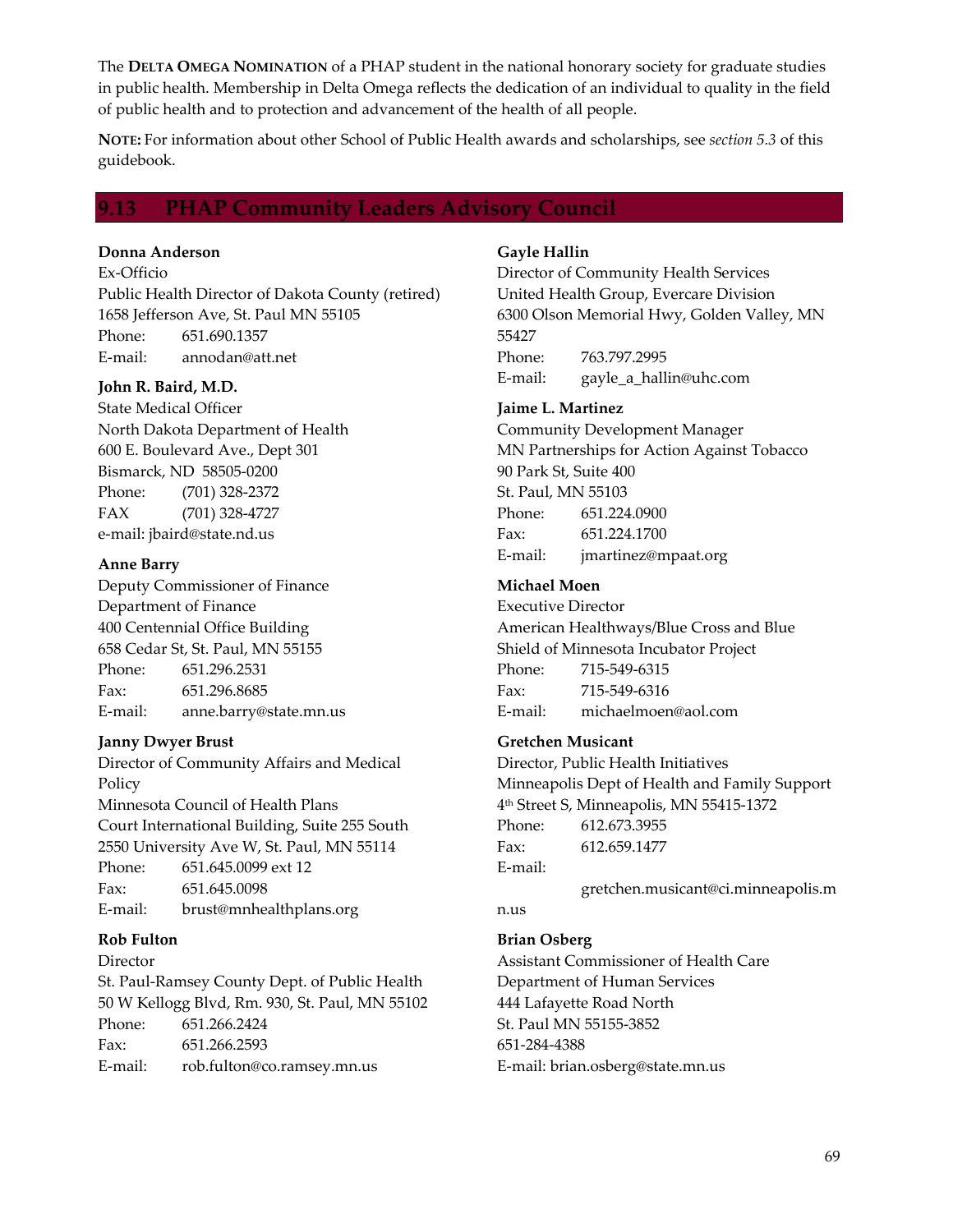#### **John Oswald**

Director, Center for Health Statistics Minnesota Department of Health 717 Delaware Street SE, Minneapolis, MN 55440 Phone: 612.676.5187 Fax: 612.676.5264 E‐mail: john.oswald@health.state.mn.us

#### **Dale Schroeder**

Environmental Health Director St. Louis County Health Department 222, East Superior St. Duluth MN 55802 218‐725‐5200 E‐mail: schroderd@st‐louis.mn.us

#### **Mary Sheehan**

Director of Community Health Minnesota Department of Health Metro Square Building, Suite 460 121 E. Seventh Place, P.O. Box 64975 St. Paul MN 55164‐0975 Phone: 651‐296‐9720 FAX: 651‐296‐9362 E‐mail: mary.sheehan@health.state.mn.us

#### **Linda Stein**

Consultant in Health Policy, Planning and Program Development 1752 James Rd, Mendota Heights, MN 55118 Phone: 651.452.4113 E‐mail: lgsoffice@attbi.com

#### **Paul Terry**

Vice President of Education Park Nicollet Institute 3800 Park Nicollet Blvd, St. Louis Park MN 55416 Phone: 952.993.3799 E‐mail: terryp@parknicollet.com

# **9.14 Appendices**

**APPENDIX A** Master of Public Health Study Plan

**APPENDIX B** Petition Form

**APPENDIX C** Application for Degree

**APPENDIX D** Record of Independent Study Contract

**APPENDIX E** Field Experience Guidelines Worksheet

Student Field Experience Contract

Community Preceptor's Evaluation of Public Health Administration and Policy Field Experience

#### **APPENDIX F** Master's Project Approval Form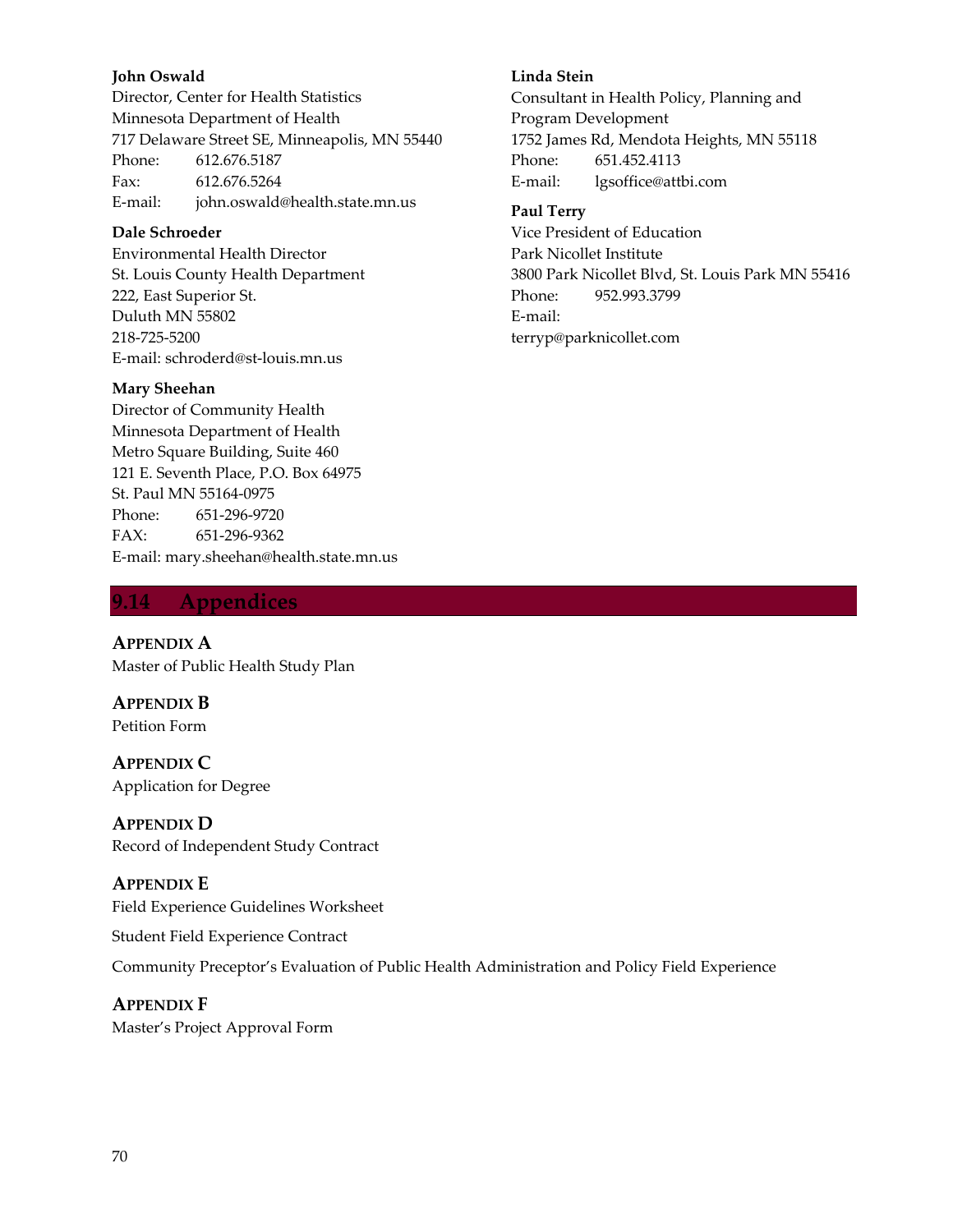#### **APPENDIX A**

#### **UNIVERSITY OF MINNESOTA School of Public Health Master of Public Health (MPH) Study Plan**

| ID#                               | Name (Last, First, MI)                  |                       |
|-----------------------------------|-----------------------------------------|-----------------------|
| <b>Major</b>                      | Dual Degree with (Major/Degree)         |                       |
| Date Application for Degree Filed | <b>Term/Year of Intended Graduation</b> | Date Study Plan Filed |

Your advisor must approve this form. It will be kept in the major office for revision and final review. Upon completion of degree requirements the form will be reviewed, signed by the major chairperson, and forwarded to the Student Services Center for degree clearance.

Please complete sections I. and II. In the designated sections below list all course work that has been or will be completed to fulfill degree requirements.

#### **I. Course work for fulfillment of degree requirements**

**A. Core Requirements:** Please denote how requirement was met by: listing course number, term, and year taken; or equivalency exam date taken; or petitioned course number, term, and year taken. Please *ATTACH* copies of documentation for equivalency exam(s) and/or petitioned courses.

| <b>Core Area Requirement</b> | <b>Public Health Course</b><br>(number/term/year) | <b>Equivalency Exam (date)</b> | <b>Petitioned Course</b><br>(number/term/year) |
|------------------------------|---------------------------------------------------|--------------------------------|------------------------------------------------|
| 1. Administration            |                                                   |                                |                                                |
| 2. Behavioral Science        |                                                   | Not available                  |                                                |
| 3. Biostatistics             |                                                   |                                |                                                |
| 4. Environmental Health      |                                                   |                                |                                                |
| 5. Epidemiology              |                                                   |                                |                                                |
| 6. Ethics                    |                                                   | Not available                  |                                                |

#### **B. Field Experience:** Please state how requirement was met. (Effective for students entering 9/97 or after).

| <b>Designator and Course Number</b> | Term/Year |           | <b>Number of Hours</b> |
|-------------------------------------|-----------|-----------|------------------------|
| <b>Advisor</b>                      |           | Preceptor |                        |
| <b>Name of Organization</b>         |           |           |                        |
| <b>Street Address</b>               |           |           |                        |
| City/State/Zip                      |           |           |                        |
| Telephone and/or e-mail             |           |           |                        |
| Name:                               | Major:    |           | Advisor:               |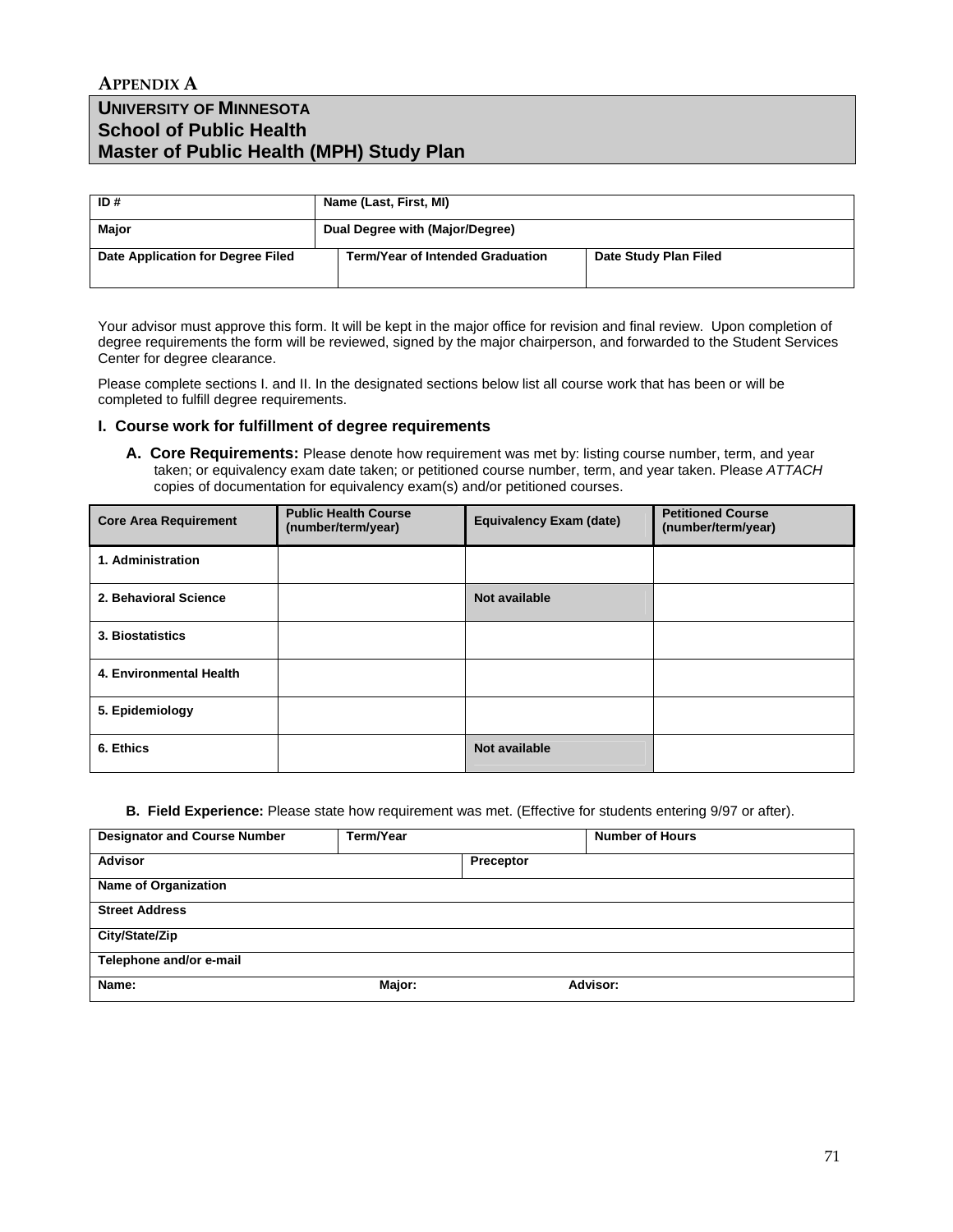| Term/Year<br>Taken or<br>Intended | Designator and<br>Course<br>Number | <b>Course Title</b>                                                            | # of<br>Semester<br>Credits | # of Quarter<br><b>Credits</b> | ⊠ if course is<br>double counted<br>(dual degrees<br>only) | Grade |
|-----------------------------------|------------------------------------|--------------------------------------------------------------------------------|-----------------------------|--------------------------------|------------------------------------------------------------|-------|
|                                   |                                    |                                                                                |                             |                                | $\Box$                                                     |       |
|                                   |                                    |                                                                                |                             |                                | $\Box$                                                     |       |
|                                   |                                    |                                                                                |                             |                                | $\Box$                                                     |       |
|                                   |                                    |                                                                                |                             |                                | $\Box$                                                     |       |
|                                   |                                    |                                                                                |                             |                                | $\Box$                                                     |       |
|                                   |                                    |                                                                                |                             |                                | $\overline{\Box}$                                          |       |
|                                   |                                    |                                                                                |                             |                                | $\Box$                                                     |       |
|                                   |                                    |                                                                                |                             |                                | Ω                                                          |       |
|                                   |                                    |                                                                                |                             |                                | $\Box$                                                     |       |
|                                   |                                    |                                                                                |                             |                                | $\Box$                                                     |       |
|                                   |                                    |                                                                                |                             |                                | Ω                                                          |       |
|                                   |                                    |                                                                                |                             |                                | Ω                                                          |       |
|                                   |                                    |                                                                                |                             |                                | $\overline{\Box}$                                          |       |
|                                   |                                    |                                                                                |                             |                                | Ω                                                          |       |
|                                   |                                    |                                                                                |                             |                                | $\Box$                                                     |       |
|                                   |                                    |                                                                                |                             |                                | $\Box$                                                     |       |
|                                   |                                    |                                                                                |                             |                                | Ω                                                          |       |
|                                   |                                    |                                                                                |                             |                                | $\Box$                                                     |       |
|                                   |                                    |                                                                                |                             |                                | $\Box$                                                     |       |
|                                   |                                    |                                                                                |                             |                                | Ω                                                          |       |
|                                   |                                    |                                                                                |                             |                                | Π                                                          |       |
|                                   |                                    |                                                                                |                             |                                | Π                                                          |       |
|                                   |                                    |                                                                                |                             |                                | $\Box$                                                     |       |
|                                   |                                    |                                                                                |                             |                                | $\Box$                                                     |       |
|                                   |                                    |                                                                                |                             |                                | $\overline{\Box}$                                          |       |
|                                   |                                    |                                                                                |                             |                                | $\Box$                                                     |       |
|                                   |                                    |                                                                                |                             |                                | $\overline{\Box}$                                          |       |
|                                   |                                    | Please list all transfer courses below (use an additional sheet if necessary). |                             |                                |                                                            |       |
|                                   |                                    |                                                                                |                             |                                | $\Box$                                                     |       |
|                                   |                                    |                                                                                |                             |                                | $\overline{\Box}$                                          |       |
|                                   |                                    |                                                                                |                             |                                | $\overline{\Box}$                                          |       |
|                                   |                                    |                                                                                |                             |                                | $\Box$                                                     |       |
|                                   |                                    |                                                                                |                             |                                | $\overline{\square}$                                       |       |
|                                   |                                    |                                                                                |                             |                                | $\Box$                                                     |       |

**C. Course Listing:** Please List Chronologically all courses (including core requirements and field placement) used to attain your MPH.

 **Semester/Quarter Totals**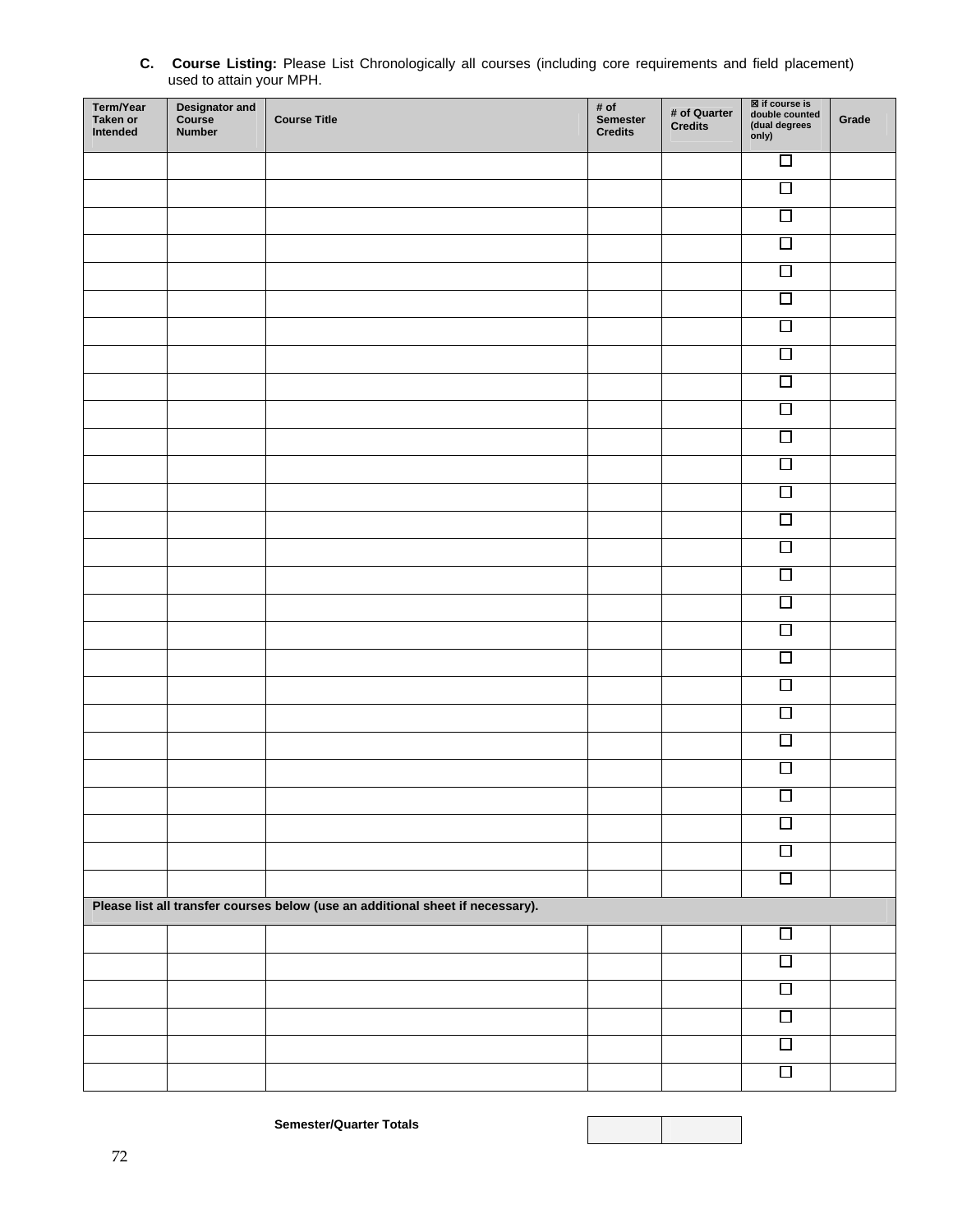Name: **Name: Major: Major: Advisor:** 

#### **II. List MPH project (s) completed, advisor, and date accepted.**

| <b>Project Title</b> | <b>Project Advisor</b> | <b>DateAccepted</b> |
|----------------------|------------------------|---------------------|
|                      |                        |                     |
|                      |                        |                     |

#### **III. Enrollment Status and Course Requirements**

Major will complete this portion prior to submitting to the Student Services Center for clearance.

| <b>Term/Year Admitted</b>       |  |
|---------------------------------|--|
| <b>Degree Candidate Credits</b> |  |
| <b>Credits Transferred</b>      |  |
| <b>Total Credits</b>            |  |
| <b>Cumulative GPA</b>           |  |

| <b>Oral Examination Committee Members</b><br>(Please Print or type names) | <b>Signature</b> | <b>Date</b> |
|---------------------------------------------------------------------------|------------------|-------------|
|                                                                           |                  |             |
|                                                                           |                  |             |
|                                                                           |                  |             |

| <b>Written Examination Date</b> |  |
|---------------------------------|--|
|                                 |  |

| $\sim$<br>Advisor Signature | Date |
|-----------------------------|------|
|                             |      |

| Major Chair Signature | Date |
|-----------------------|------|
|                       |      |

| Date Degree Awarded |  |
|---------------------|--|
|                     |  |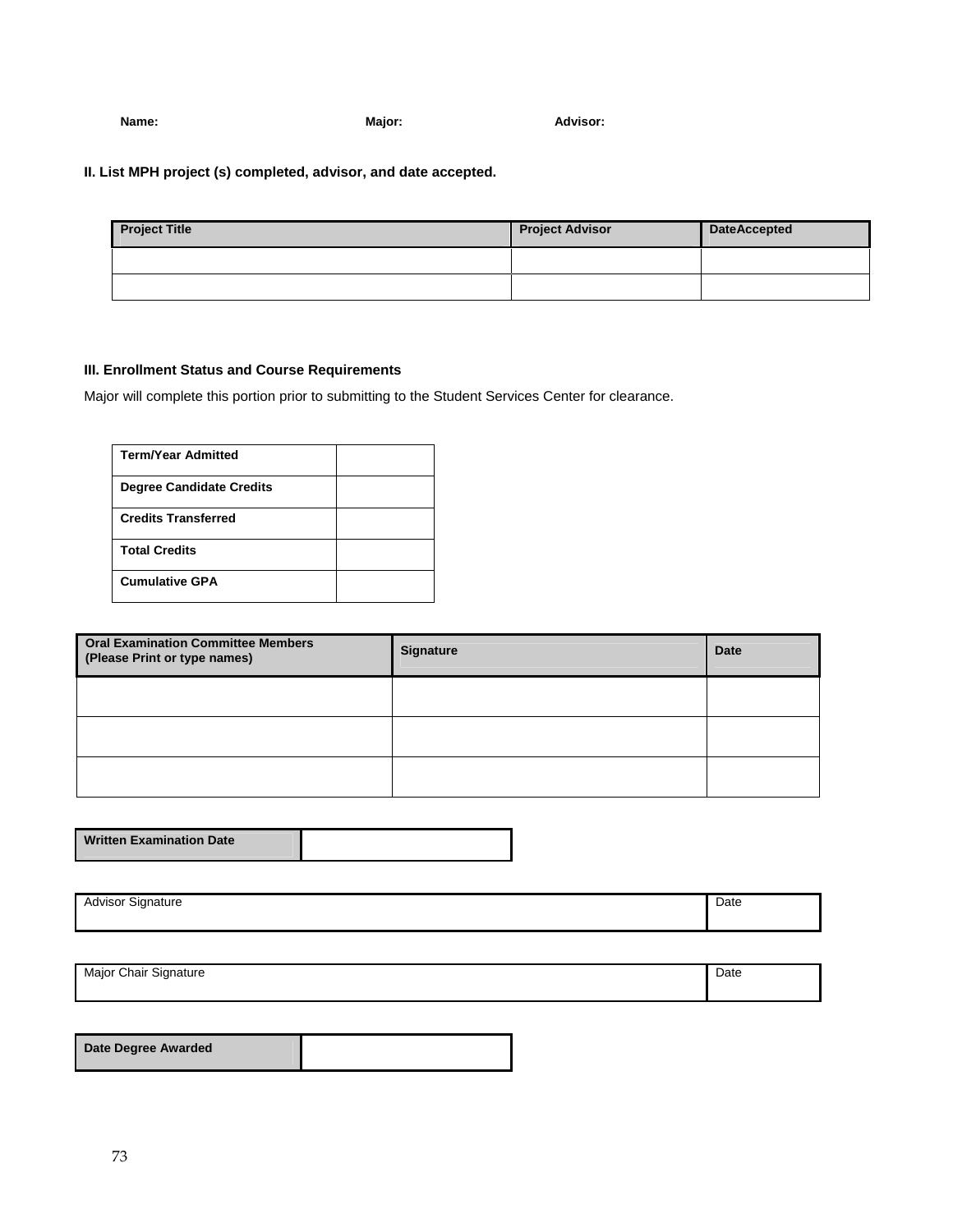## **APPENDIX B**

## **PETITION**

This petition is used to request an exception to college or University academic policies. Before submitting this petition, contact your college about any required documentation and/or timing of the process. Emergency problems requiring faster action should be called to the attention of your college's Committee on Student Scholastic Standing. Do not assume approval of your request until you have received it

\_\_\_\_\_\_\_\_\_\_\_\_\_\_\_\_\_\_\_\_\_\_\_\_\_\_\_\_\_\_\_\_\_\_\_\_\_\_\_\_\_\_\_\_\_\_\_\_\_\_\_\_\_\_\_\_\_\_\_\_\_\_\_\_\_\_\_\_\_\_\_\_\_\_\_\_\_\_\_\_\_\_\_\_\_\_\_\_\_\_\_\_\_\_\_\_\_\_\_\_\_\_\_\_

| last name                                               | first name                | middle name    | ID number        |          |
|---------------------------------------------------------|---------------------------|----------------|------------------|----------|
| street address                                          |                           | city           | state            | zip code |
| college                                                 | major                     | e-mail address | telephone number |          |
| Expected Term and Year of Graduation:                   |                           |                |                  |          |
| $\Box$ fall<br>$\Box$ spring                            | $\square$ summer<br>year_ |                |                  |          |
| Request:                                                |                           |                |                  |          |
|                                                         |                           |                |                  |          |
|                                                         |                           | Sample Copy    |                  |          |
| Reason/explanation (attach a separate sheet if more spa |                           |                |                  |          |
|                                                         |                           | Do not use     |                  |          |
| student signature                                       |                           |                | date             |          |
|                                                         |                           |                |                  |          |

#### **INSTRUCTOR**

| instructor comments/recommendation |              |      |
|------------------------------------|--------------|------|
|                                    |              |      |
|                                    |              |      |
| instructor signature               | printed name | date |
|                                    |              |      |

#### **DEPARTMENT**

| <b>PLI ARTIVILITI</b>             |              |      |
|-----------------------------------|--------------|------|
| adviser/department recommendation |              |      |
|                                   |              |      |
|                                   |              |      |
|                                   |              |      |
|                                   |              |      |
|                                   |              |      |
|                                   |              |      |
|                                   |              |      |
| signature                         | printed name | date |
|                                   |              |      |
|                                   |              |      |
|                                   |              |      |

#### **COLLEGE**

| committee comments | committee action:   |
|--------------------|---------------------|
|                    | $\Box$ approved     |
|                    | $\Box$ not approved |
| Signature          | date                |

The University of Minnesota is an equal opportunity educator and employer.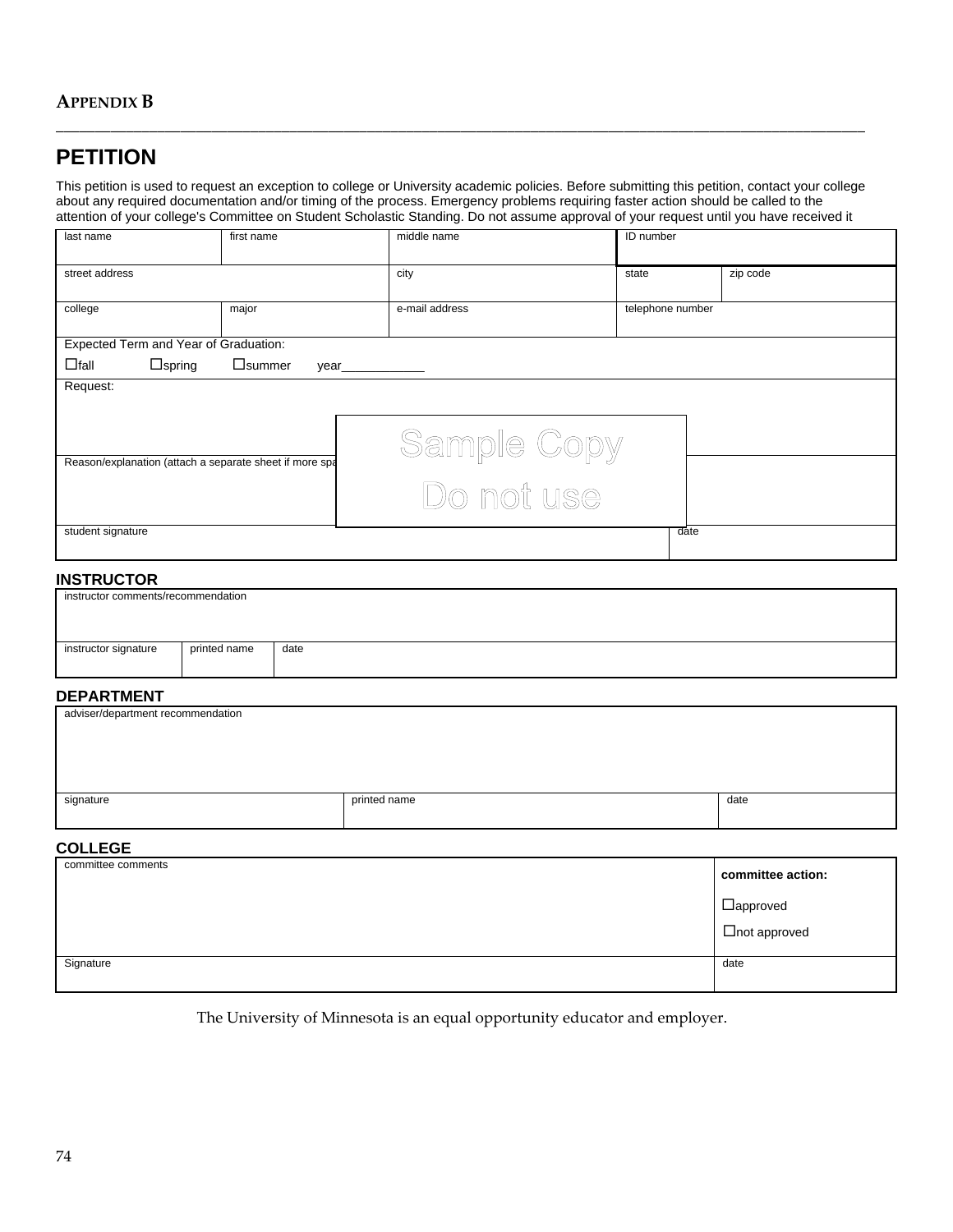## **APPENDIX C University Of Minnesota Master of Public Health or Master of Healthcare Administration APPLICATION FOR DEGREE**

Submit this application to one of the addresses listed below. To graduate at the end of the specified month, you must apply on or before the first workday of that month and complete all requirements by the last workday of that month.

Diplomas (8  $\frac{1}{2}$ " x 11") are mailed two to three months after graduation. If you have not received your diploma after four months, you are responsible for checking on it. **NOTE:** If you want your diploma mailed outside of the United States, Canada, or Mexico, submit \$5 for postage, payable by check or money order to the University Of Minnesota.

| Name (first, middle, last) as you want it to appear on the diploma |                                                                    |                    |                                                                                                               |                         | Student ID number              |                  |
|--------------------------------------------------------------------|--------------------------------------------------------------------|--------------------|---------------------------------------------------------------------------------------------------------------|-------------------------|--------------------------------|------------------|
|                                                                    | Current mailing address (street, city, state, Zip Code)            |                    |                                                                                                               |                         |                                |                  |
|                                                                    |                                                                    |                    | Address that diploma should be mailed to 3-4 months after graduation (street, city, state, Zip Code, country) |                         |                                |                  |
| Degree<br><b>MPH</b><br><b>MHA</b>                                 | Major                                                              |                    |                                                                                                               |                         | School of Public Health - PubH |                  |
|                                                                    | Desired month and year of graduation (check one and specify year): |                    |                                                                                                               |                         |                                |                  |
| 20                                                                 | January<br>July                                                    | February<br>August | March<br>September                                                                                            | $\Box$ April<br>October | $\Box$ May<br>November         | June<br>December |
| Student signature                                                  |                                                                    |                    | Day phone number                                                                                              |                         | Date signed                    |                  |
|                                                                    |                                                                    |                    |                                                                                                               |                         |                                |                  |
| E-mail address                                                     |                                                                    |                    |                                                                                                               |                         |                                |                  |
| For office use only                                                |                                                                    |                    |                                                                                                               |                         |                                |                  |
| Degree entered (name, date)                                        |                                                                    |                    |                                                                                                               | Degree conferred        |                                |                  |
| Month applied                                                      |                                                                    |                    |                                                                                                               | Processed by            |                                |                  |
| Backdate term                                                      |                                                                    |                    |                                                                                                               |                         |                                |                  |
|                                                                    | applied row                                                        |                    | <b>DCBD</b>                                                                                                   |                         | <b>DCAN</b>                    | term activ       |

#### **Students submit form to either:**

**University Of Minnesota Office of the Registrar (OTR) 130 Coffey Hall 1420 Eckles Avenue Saint Paul, MN 55108 Fax: 612-625-4943 Telephone: 612-624-3731** 

**University Of Minnesota Office of the Registrar (OTR) 200 Fraser Hall 106 Pleasant Street S.E. Minneapolis, MN 55455 Fax: 612-625-3002 Telephone: 612-624-1111** 

*The University Of Minnesota is an equal opportunity educator and employer.*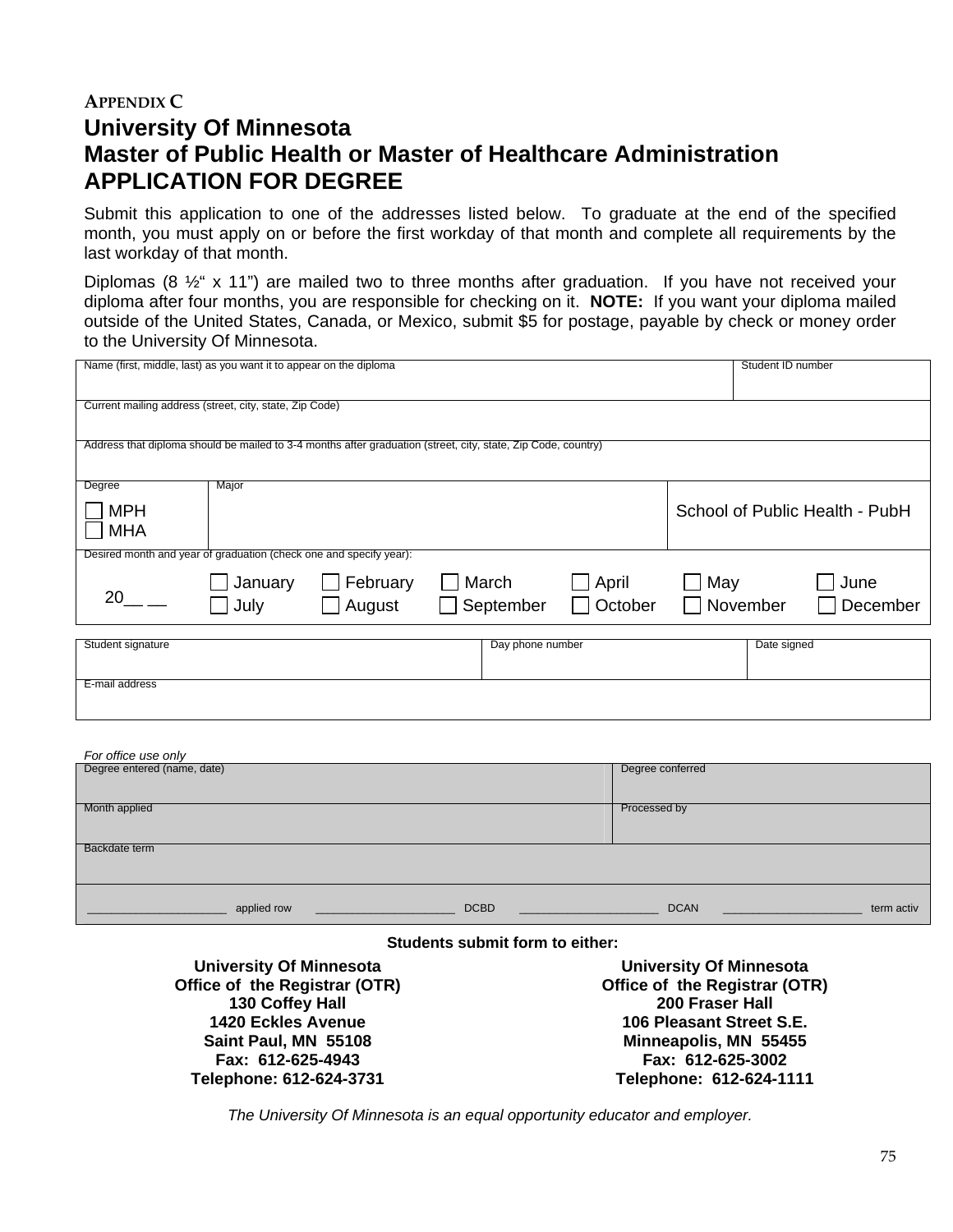## **PubH 7791**

## **RECORD OF INDEPENDENT STUDY PLAN CONTRACT**

| 2.                                                                                                                                                                                                                     |                                                                                                                                                                |  |  |  |  |  |
|------------------------------------------------------------------------------------------------------------------------------------------------------------------------------------------------------------------------|----------------------------------------------------------------------------------------------------------------------------------------------------------------|--|--|--|--|--|
| 3.                                                                                                                                                                                                                     |                                                                                                                                                                |  |  |  |  |  |
| 4.                                                                                                                                                                                                                     | Period of Independent Study                                                                                                                                    |  |  |  |  |  |
|                                                                                                                                                                                                                        | Fall_______ Spring_______ May Session_______ Summer Session                                                                                                    |  |  |  |  |  |
|                                                                                                                                                                                                                        | 5. Number of credits requested (range: 1-4) _____                                                                                                              |  |  |  |  |  |
| 6.                                                                                                                                                                                                                     | Describe briefly, but succinctly, the scope of the topic proposed. List measurable objectives. Describe options you will take<br>to accomplish the objectives. |  |  |  |  |  |
| 7.                                                                                                                                                                                                                     | Number of hours per week you plan on spending to complete project ______. State how this time will be utilized.                                                |  |  |  |  |  |
| 8.                                                                                                                                                                                                                     | What plan have you worked out with your faculty supervisor for ensuring that supervision will be provided (e.g., how often<br>will you meet, etc.)?            |  |  |  |  |  |
| 9.                                                                                                                                                                                                                     | Activities to be engaged in and completed.                                                                                                                     |  |  |  |  |  |
| 10. Manner in which Independent Study will be evaluated (e.g., a report, a paper, attendance record, etc.). How will you<br>demonstrate to the independent study faculty supervisor that you have met your objectives? |                                                                                                                                                                |  |  |  |  |  |
|                                                                                                                                                                                                                        | 11. It is agreed that the above terms of the Independent Study Contract are acceptable.                                                                        |  |  |  |  |  |
|                                                                                                                                                                                                                        | Date                                                                                                                                                           |  |  |  |  |  |
|                                                                                                                                                                                                                        | Student                                                                                                                                                        |  |  |  |  |  |
|                                                                                                                                                                                                                        | Date<br>Independent Study Faculty Supervisor                                                                                                                   |  |  |  |  |  |
|                                                                                                                                                                                                                        | Date<br>Academic Advisor                                                                                                                                       |  |  |  |  |  |
|                                                                                                                                                                                                                        | Use additional pages if necessary                                                                                                                              |  |  |  |  |  |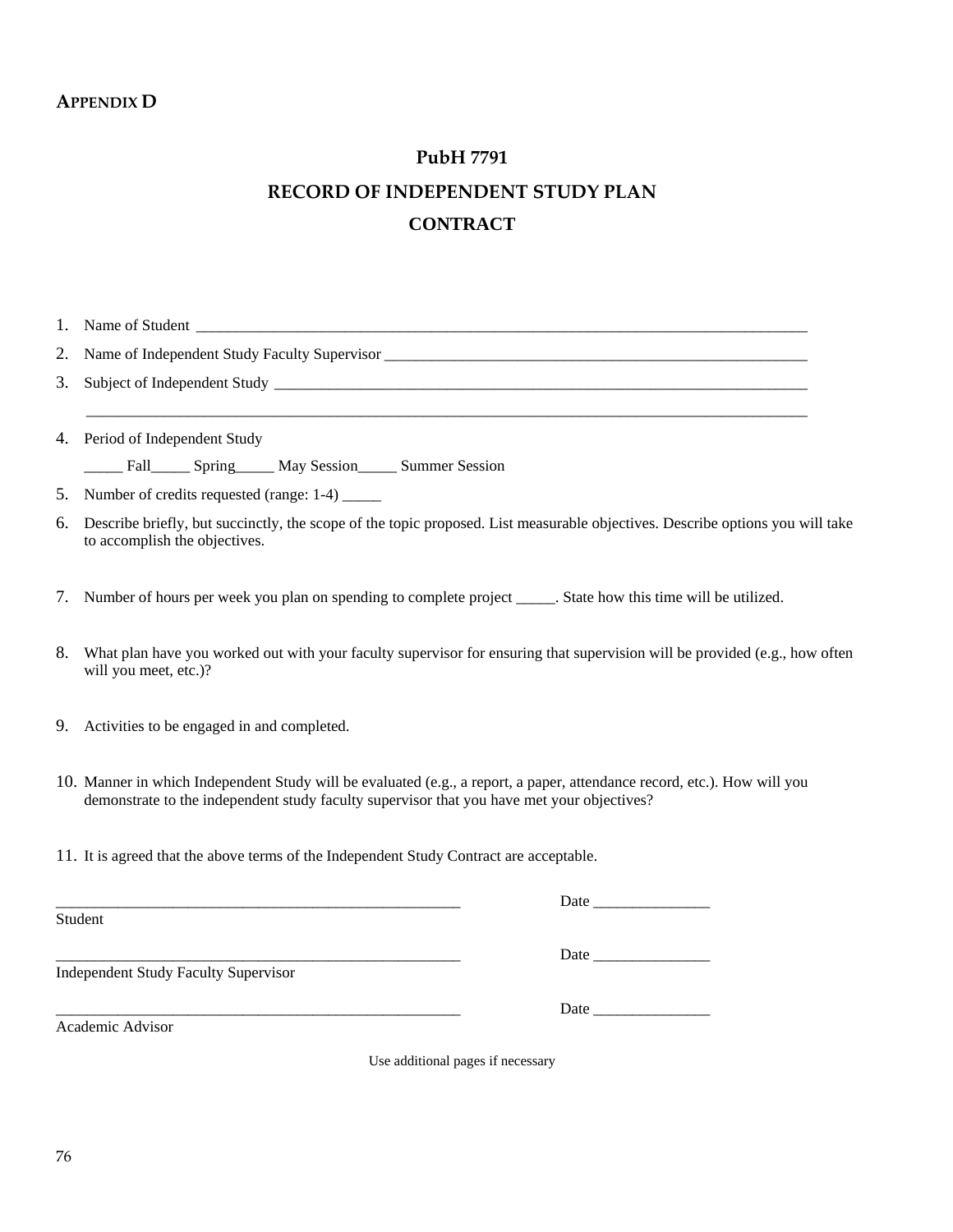### **APPENDIX E**

## **FIELD EXPERIENCE GUIDELINES WORKSHEET**

*Learning Objectives* – Development of objectives should include consideration of:

- 1. any previous learning experiences related to public health administration and policy,
- 2. your professional goals and interests,
- 3. any specific new skills you hope to attain,
- 4. selected theories and concepts applicable in the practice of public health administration and policy,
- 5. evidence of practice of a leadership role(s), and
- 6. your contribution(s) to the community setting where your practicum might be based.

| <b>LEARNING OBJECTIVES</b> | <b>LEARNING RESOURCES AND</b><br><b>STRATEGIES</b> | <b>RELATED THEORIES AND CONCEPTS</b> |
|----------------------------|----------------------------------------------------|--------------------------------------|
|                            |                                                    |                                      |
|                            |                                                    |                                      |
|                            |                                                    |                                      |
|                            |                                                    |                                      |
|                            |                                                    |                                      |
|                            |                                                    |                                      |
|                            |                                                    |                                      |
|                            |                                                    |                                      |
|                            |                                                    |                                      |
|                            |                                                    |                                      |
|                            |                                                    |                                      |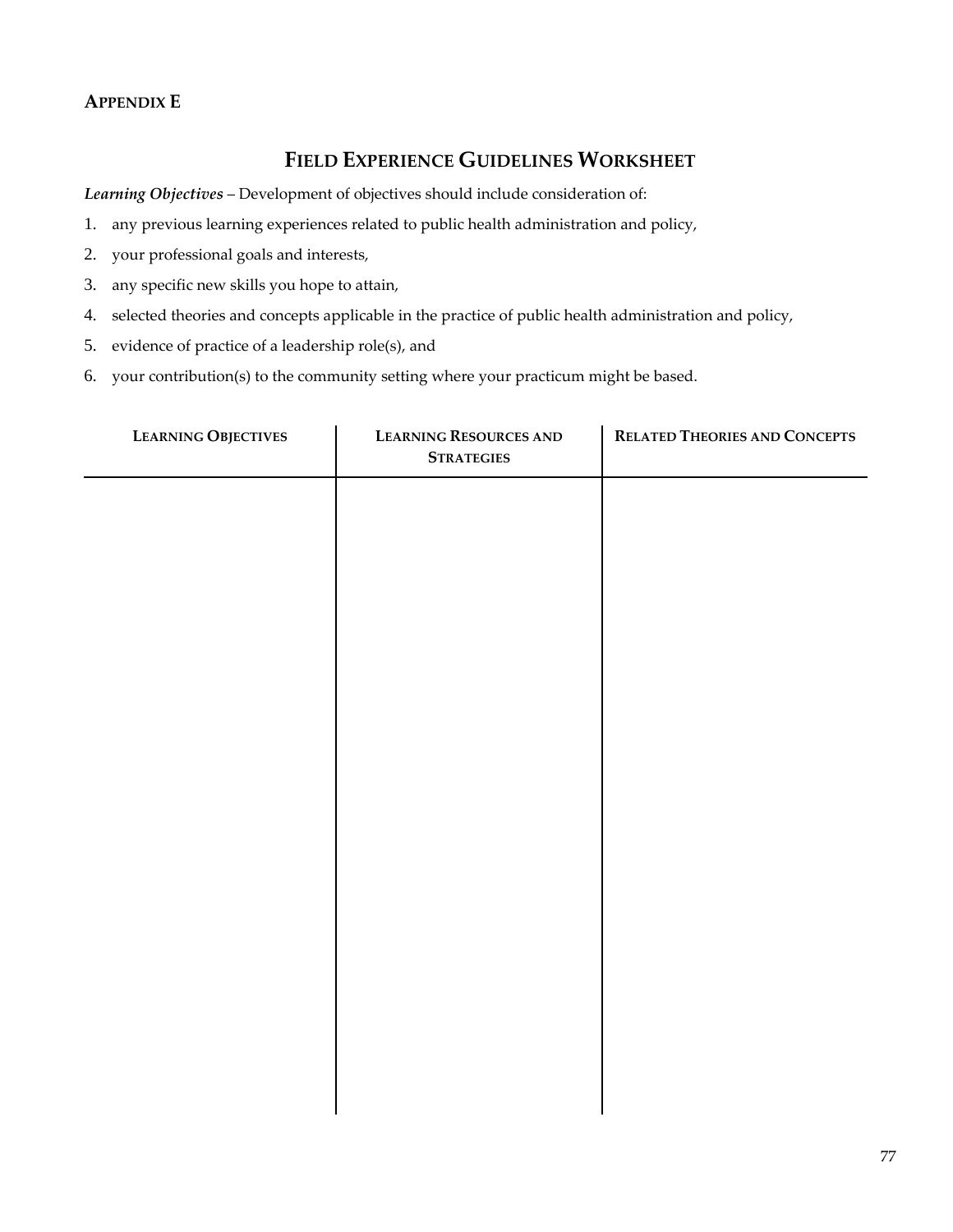#### **PUBLIC HEALTH ADMINISTRATION & POLICY**

Division of Health Services Research and Policy, School of Public Health Mayo Mail Code 729, University of Minnesota – 402 Delaware St SE, Minneapolis, MN 55455

| Name of Student                                                                                                                                                                                                                                                                                                                                                                                                                                                                                                                                                               |          |   |   |       |              |      |
|-------------------------------------------------------------------------------------------------------------------------------------------------------------------------------------------------------------------------------------------------------------------------------------------------------------------------------------------------------------------------------------------------------------------------------------------------------------------------------------------------------------------------------------------------------------------------------|----------|---|---|-------|--------------|------|
|                                                                                                                                                                                                                                                                                                                                                                                                                                                                                                                                                                               |          |   |   |       |              |      |
| Field Experience Site                                                                                                                                                                                                                                                                                                                                                                                                                                                                                                                                                         |          |   |   |       |              |      |
| Address                                                                                                                                                                                                                                                                                                                                                                                                                                                                                                                                                                       |          |   |   |       |              |      |
|                                                                                                                                                                                                                                                                                                                                                                                                                                                                                                                                                                               |          |   |   | Phone |              |      |
| <b>Community Preceptor</b><br>person most directly associated with student in the conduct of this field experience and involved in evaluation of student                                                                                                                                                                                                                                                                                                                                                                                                                      |          |   |   |       |              |      |
| Name                                                                                                                                                                                                                                                                                                                                                                                                                                                                                                                                                                          |          |   |   |       |              |      |
| Title                                                                                                                                                                                                                                                                                                                                                                                                                                                                                                                                                                         |          |   |   |       |              |      |
| Address                                                                                                                                                                                                                                                                                                                                                                                                                                                                                                                                                                       |          |   |   |       |              |      |
|                                                                                                                                                                                                                                                                                                                                                                                                                                                                                                                                                                               |          |   |   | Phone |              |      |
| Period of Field Experience                                                                                                                                                                                                                                                                                                                                                                                                                                                                                                                                                    | Semester |   |   | Year  |              |      |
| Exclusive dates: From to                                                                                                                                                                                                                                                                                                                                                                                                                                                                                                                                                      |          |   |   |       |              |      |
| Where possible, indicate                                                                                                                                                                                                                                                                                                                                                                                                                                                                                                                                                      | М        | T | W | Th    | $\mathbf{F}$ | S/Su |
| hours and days each week<br>scheduled for this                                                                                                                                                                                                                                                                                                                                                                                                                                                                                                                                |          |   |   |       |              |      |
| experience.                                                                                                                                                                                                                                                                                                                                                                                                                                                                                                                                                                   |          |   |   |       |              |      |
| List measurable objectives and related theories and concepts from public health administration and policy.                                                                                                                                                                                                                                                                                                                                                                                                                                                                    |          |   |   |       |              |      |
|                                                                                                                                                                                                                                                                                                                                                                                                                                                                                                                                                                               |          |   |   |       |              |      |
|                                                                                                                                                                                                                                                                                                                                                                                                                                                                                                                                                                               |          |   |   |       |              |      |
|                                                                                                                                                                                                                                                                                                                                                                                                                                                                                                                                                                               |          |   |   |       |              |      |
|                                                                                                                                                                                                                                                                                                                                                                                                                                                                                                                                                                               |          |   |   |       |              |      |
|                                                                                                                                                                                                                                                                                                                                                                                                                                                                                                                                                                               |          |   |   |       |              |      |
|                                                                                                                                                                                                                                                                                                                                                                                                                                                                                                                                                                               |          |   |   |       |              |      |
|                                                                                                                                                                                                                                                                                                                                                                                                                                                                                                                                                                               |          |   |   | Date  |              |      |
| Describe the activities, learning strategies and resources you will use to complete your objectives.<br>List other organizations to be utilized in your Field Experience.<br>Outline the plan for ongoing supervision by your Community Preceptor.<br>Describe the manner in which your work will be evaluated by your Community Preceptor and Faculty Supervisor<br>(e.g. a report, a paper, etc.). How will you demonstrate that you have met your objectives?<br>The preceding terms of the Field Experience Contract are agreeable.<br>Student<br>PHAP Faculty Supervisor |          |   |   | Date  |              |      |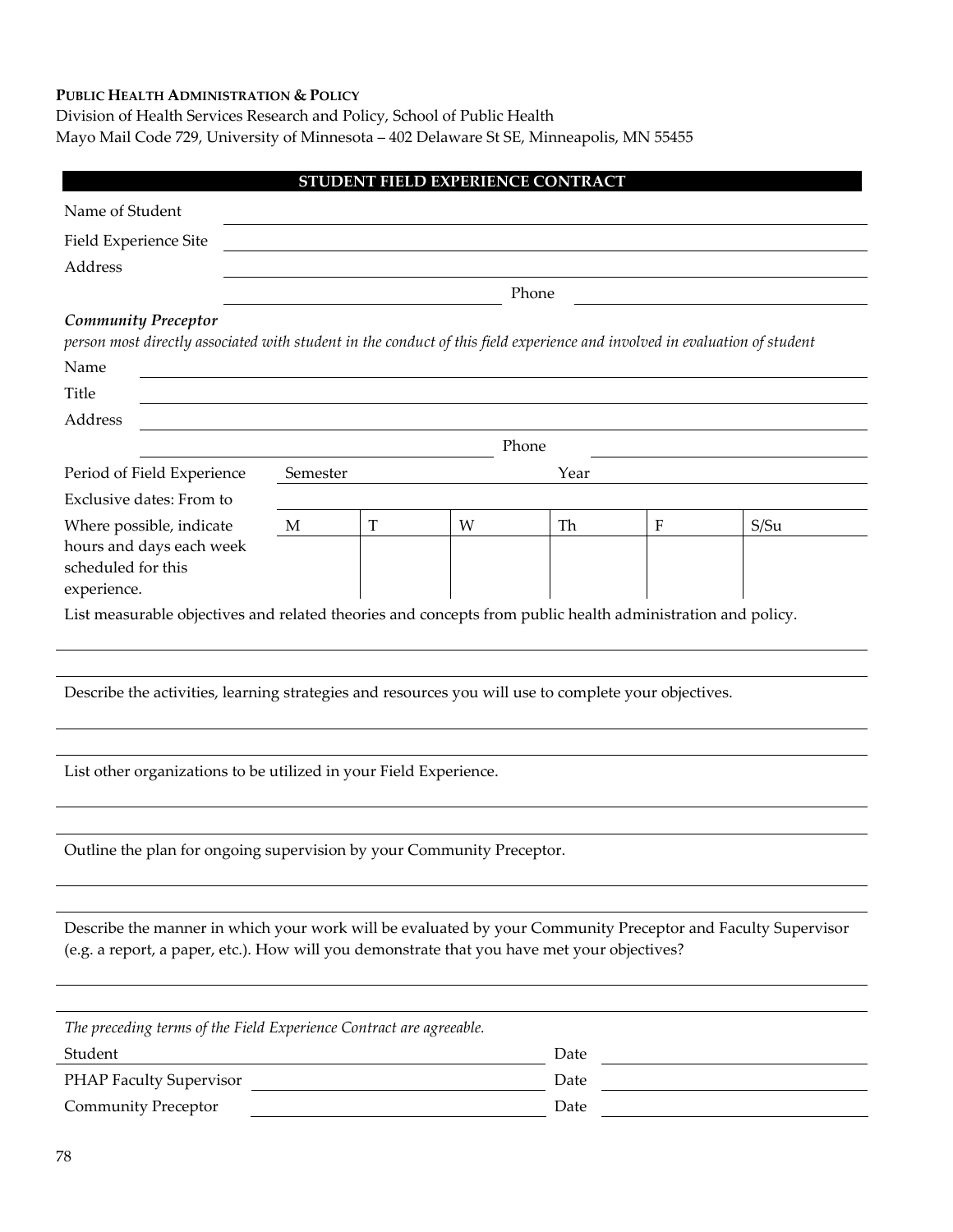#### **COMMUNITY PRECEPTOR'S EVALUATION OF PUBLIC HEALTH ADMINISTRATION AND POLICY FIELD EXPERIENCE**

| Name of<br>Student                                                     | Date                                                                                  |
|------------------------------------------------------------------------|---------------------------------------------------------------------------------------|
| Name of Community<br>Preceptor                                         |                                                                                       |
| Field Experience<br>Site                                               |                                                                                       |
|                                                                        |                                                                                       |
| Time Span of Field Experience                                          | from<br>to                                                                            |
|                                                                        |                                                                                       |
|                                                                        |                                                                                       |
|                                                                        |                                                                                       |
| Evaluate the objectives as stated in<br>the student's Field Experience |                                                                                       |
| Contract in the space provided.                                        |                                                                                       |
| (Student lists objectives.)                                            |                                                                                       |
|                                                                        |                                                                                       |
|                                                                        |                                                                                       |
|                                                                        |                                                                                       |
| Any additional comments                                                |                                                                                       |
| regarding student's performance.                                       |                                                                                       |
| Final Grade Recommendation                                             |                                                                                       |
|                                                                        | The Field Experience is graded on an S-N (satisfactory/not satisfactory) system only. |
| Recommended final grade                                                |                                                                                       |
| Community Preceptor's signature                                        | Date                                                                                  |
|                                                                        |                                                                                       |
|                                                                        |                                                                                       |
|                                                                        |                                                                                       |
| PHAP Faculty Supervisor's                                              |                                                                                       |
| comments                                                               |                                                                                       |
|                                                                        |                                                                                       |
|                                                                        |                                                                                       |
|                                                                        |                                                                                       |
| Final grade awarded                                                    |                                                                                       |
| PHAP Faculty Advisor's signature                                       | Date                                                                                  |